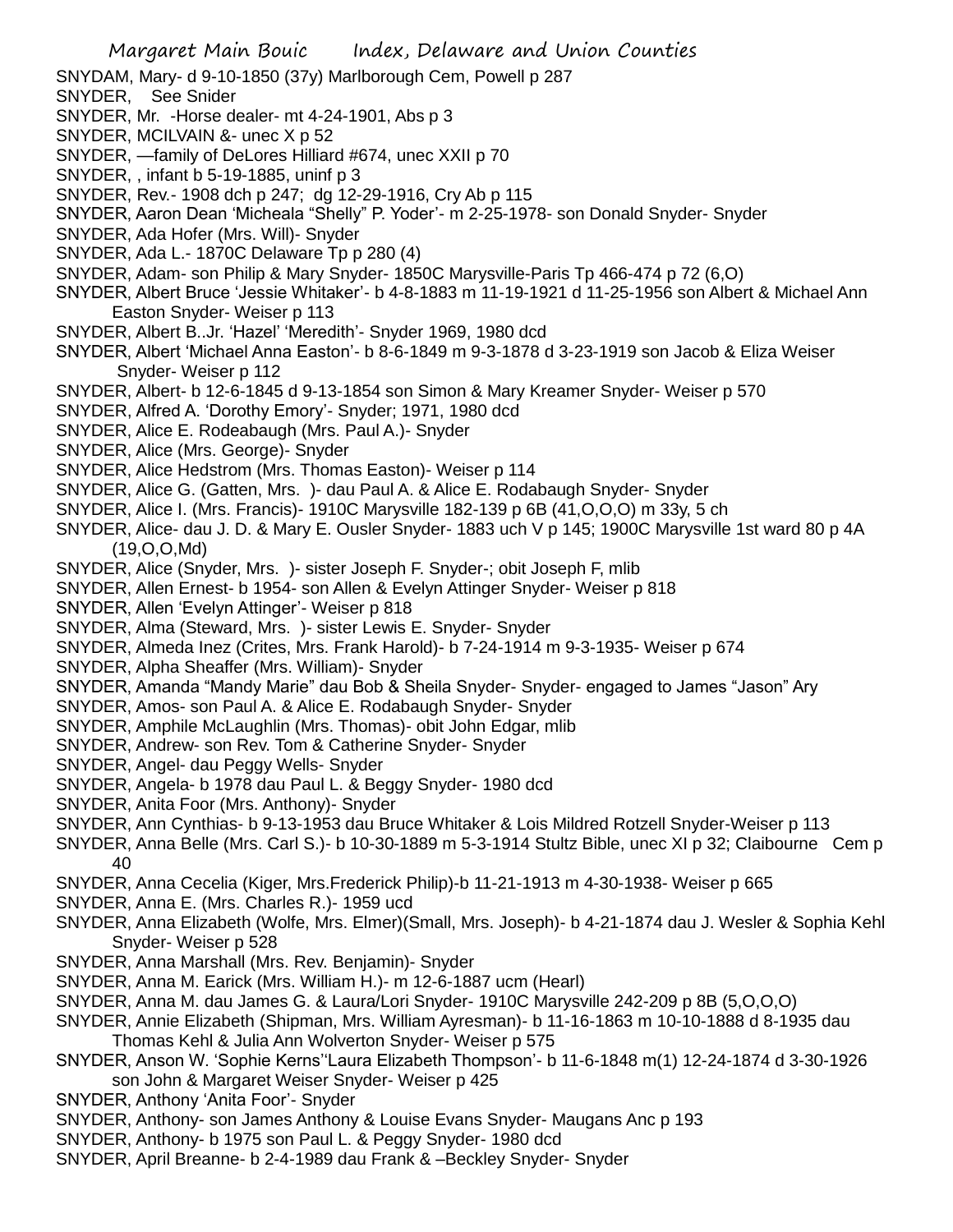- SNYDER, Arch 'Esta'- d 8-7-1959 (79) Trenton Cem- Snyder
- SNYDER, Arlene Byers Mrs. John R.)-dau Albert Leslie & Clara E. Studebaker Byers- Byers, 2,3
- SNYDER, Arthur- 1908 dch p 139
- SNYDER, Arthur 'Nancy Fetter'- Weiser p 420
- SNYDER, Arthur W.- b 2-1882 son Joseph & 1st wife Snyder- 1900C Milford Center 110-119 (18,O,O,ILL)
- SNYDER, Barb (Mrs. Ron,Sr.)- Snyder
- SNYDER, Barbara- b 1944 dau Allen & Eveln Attinger Snyder- Weiser p 818
- SNYDER, Barbara J. (Mrs. H. Leon)- 1980 dcd
- SNYDER, Barbara June- b 6-11-1928 dau Charles Fisher & Bertha M. Dietrich Snyder- Weiser p 426
- SNYDER, Barbara (Mrs. Larry)- 1975, 1977, 1979, 1981, 1983 ucd
- SNYDER, Barbara Louise Weiser- b 6-24-1933 m 6-24-1953 dau Melvin Ralph & Margaret Sarah Bartlow Weiser- Weiser p 505
- SNYDER, Barbara (Smith, Mrs. Bunny)- dau Clyde C. & Maude Fyock Snyder- Snyder
- SNYDER, Rev, Benjamin 'Anna Marshall'- Snyder
- SNYDER, Benjamin E. 'Marcia'- 1979, 1981, 1983 ucd
- SNYDER, Benjamin 'Rita Kay Johnson'- m 1-2-1972 St. Paul p 36
- SNYDER, Ben W.- b 3-1897 son William & Orpha E. Sayre Snyder- 1900C Richwood 271-285 p 11A (3,O,O,O); 1910C Richwood 159-178 p 7A (15,O,O,O)
- SNYDER, Bertha Jane Fasold (Mrs. Charles L.)- b 9-22-1882 m 12-24-1906 dau Fli & Lydia Hepner Fasold-Weiser p 376
- SNYDER, Bertha K. Easton (Mrs. Hiram C.)- b 11-22-1859 d 2-4-1942- Weiser p 114
- SNYDER, Bertha M. Bohner (Martz, Mrs. Clarence E.)(Mrs. William Henry)- b 10-18-1899 m(1) 10-20-1919 (2) 10-5-1933- dau Henry Morris & Sarah Anne Koppenhaver Bohner- Weiser p 353
- SNYDER, Bertha M. Dietrich (Mrs. Charles Fisher)- b 1-21-1892- Weiser p 425
- SNYDER, Bertha V. -dau Francis & Alice I. Snyder- 1910C Marysville 182-139 p 6B (21,O,O,O)
- SNYDER, Bertha (Mrs. Vincel L.)- 1961 dcd
- SNYDER, Berthene Thompson (Mrs. Charles)- b 12-29-1837 d 2-29-1898 dau James & Nancy White Cotton Thompson- Maugans Anc p 192, 193
- SNYDER, Besse P (Romerill, Mrs. --)- dau Clyde Van & Celesta Ann Hawk Sayre- obit Celesta, mlib
- SNYDER, Bessie Rute (Mrs. John)- Weiser p 550
- SNYDER, Beth Ann Florstedt (Mrs. William II)- b 8-9-1957 m 6-15-1985 dau Robert & Mildred Nicol Florstedt-St. Paul p 60
- SNYDER, Betty (Mrs. Donald)- 1962 ucd
- SNYDER, Betty L. (Hepner, Mrs. Wilburd Ammon)- m 9-19-1942- Weiser p 373
- SNYDER, Betty (Mrs,. Roger)- Snyder
- SNYDER, Betty Rose (Power, Mrs. )- dau Will & Ada Hofer Snyder- Snyder
- SNYDER, Beula F. (Henman, Mrs. Arthur)- b 5-21-1911 m 8-2-1932 d 6-16-1991 (80) bur DeGraff- dau Rev. Benjamin & Anna Marshall Snyder- Snyder
- SNYDER, Beulah Crilly (Clippinger, Mrs. Charles hansher)- b 12-13-1880 m 4-15-1909 dau Albert & Michael Anna Easton Snyder- Weiser p 113
- SNYDER, Beulah (Shuster, Mrs. )- dau Lewis E. & Rowence Tucker Snyder- Snyder; sister Ralph E. Snyder,Sr.- Snyder
- SNYDER, Bill,Sr.- Snyder
- SNYDER Mrs. B. J.- dau Mrs. Malinda Ulrey- dg 10-22-1912, Cry Ab p 165
- SNYDER, Blanche Alvenia (Zimmerman, Mrs. John Carl)- b 4-17-1907 m 3-23-1940 dau John Adam & Elizabeth Witmer Snyder- Weiser p 396
- SNYDER, Blanche E. (Melchior, Mrs. George Emil)- b 4-30-1894 m 4-3-1922 d 8-3-1956 dau John Calvin & Jennie Annette Bainton Snyder- Weiser p 426
- SNYDER, Bobby- b 1972 son Larry & Barbara Snyder- 1975, 1977, 1979 ucd
- SNYDER, Bonnie Breece (Mrs. Ralph)- d 10-1-1981 (52) Fairview Mem,. Pk- dau Henry L. & Nettie Conway Breece-Snyder
- SNYDER, Bret- b 1965 son H. Leon & Barbara J. Snyder- 1980 dcd
- SNYDER, Bridget (Mrs. Richard)- Snyder
- SNYDER, Brook Erin- b 5-3-1995- dau David,Jr. & Tamara Cochran Snyder- Snyder
- SNYDER, Bruce Allen- b 1948 d 1954 Fairview Cem- son John R. & Arlene Byers Snyder-
- SNYDER, Bruce A.- son Kenneth & Catherine R. Snyder- Snyder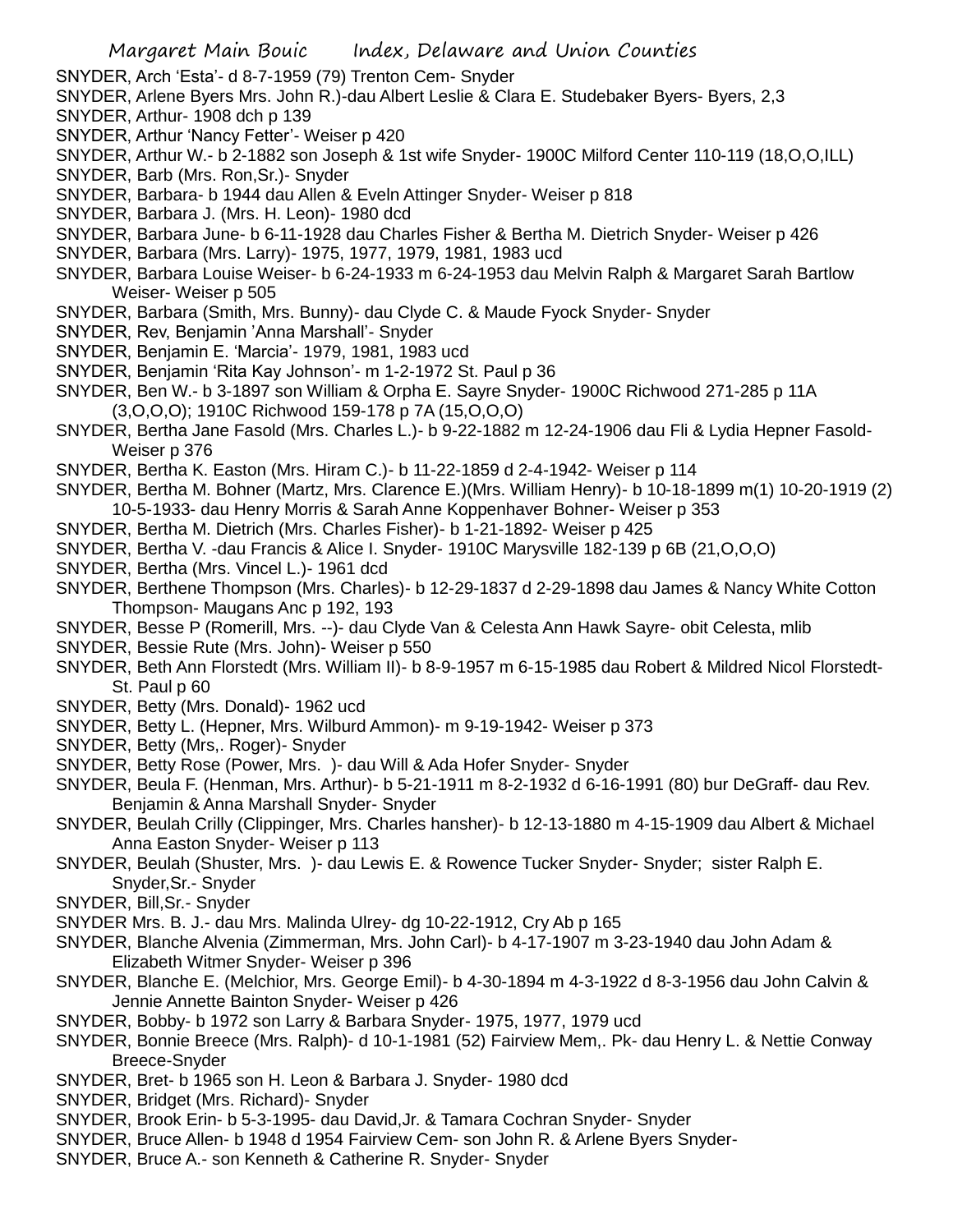- SNYDER, Bruce Whitaker 'Lois Mildred Rotzell'- b 3-26-1927 m 3-7-1952 son Albert Bruce & Jessie Whitaker Snyder- Weiser p 113
- SNYDER, Bunty Sue (Wolfe, Mrs. Carl Richard)- m 2-23-1974 dau Ralph & Edith Jane Herriott Snyder-Snyder; Herriott 1146(11)4; sister Joe Snyder- Snyder
- SNYDER, Burnett 'Elizabeth Sentnor'- d 1871- 1883 uch V p 145
- SNYDER, Byron- son William & Alpha Sheaffer Snyder; brother Cecil V. Snyder- Snyder
- SNYDER, Candace- lived with Charles E. & Norma J. Hatcher- 1969 dcd
- SNYDER, Candom C.'Mildred Phelps'- m 8-8-1936 Ky- son Lewis E. & Rowena Snyder- Snyder; or Ralph E. Snyder,Sr.- Snyder; 1961, 1964, 1969, 1971, 1980 dcd
- SNYDER, Candy- dau Richard & Joan Snyder- 1964(12) dcd
- SNYDER, Carl Alfred 'Edith Louise Hutchisson '- m 6-4-1945- Hutchisson p 67
- SNYDER, Carl E. 'Nancy J.'- 1969, 1971, 1980 dcd
- SNYDER, Carl Jesse 'Sonja'- d 12-23-1974 (39)- Snyder
- SNYDER, Carl- b 4-18-1944 son John William & Helen Fegley Snyder- Weiser p 629
- SNYDER, Carl LeRoy- b 8-20-1954 son LeRoy & Shirley Louise Klinger Snyder- Weiser p 388
- SNYDER, Carl 'Nancy Hartman'- Snyder
- SNYDER, Carl R. 'Elizabeth'- 1962 ucd
- SNYDER, Carl S. 'Anna Belle Stultz'-m 5-3-1914 Stultz Bible;unec XI p 32; Claibourne Cem p 49
- SNYDER, Carl S.- son Belle Armstrong- 1910C Magnetic Springs 9-10-p6A (19,O,O,O) retail
- SNYDER, Carla M. (Robertson, Mrs. )- b 1966 dau Carl & Nancy Hartman Snyder- Snyder; 1969, 1971, 1980 dcd
- SNYDER, Carol- b 1945 dau Allen & Evelyn Attinger Snyder- Weiser p 818
- SNYDER, Carol- dau Edward F. & Mary L. Snyder- 1962 ucd (19)
- SNYDER, Carol Elizabeth- b 11-9-1954 dau Bruce Whitaker & Lois Mildred Rotsell Snyder- Weiser p 113
- SNYDER, Caroline (Schreyer, Mrs. John G.)- obit John G. Shreyer- dg 6-12-1896, Cry Ab p 73
- SNYDER, Carolyn E.(Van Dyne, Mrs. Ronald E.)-b 1965 m 11-4-1989 dau Albert B. & Hazel Snyder,Jr.- Snyder; 1969 dcd
- SNYDER, Carolyn (Jarvis, Mrs. )- dau Alfred & Dorothy Emory Snyder- Snyder
- SNYDER, Carolyn Whitaker (Mateer, Mrs. Joseph)- b 7-2-1925 m 9-7-1944- dau Albert Bruce & Jessie Whitaker Snyder- Weiser p 113
- SNYDER, Casper 'Elizabeth Ferst/Ferster'- b 1745 d 1821- Weiser p 548
- SNYDER, Casper 'Mary Houghton'- b 6-13-1806 d 3-5-1888 son Thomas & Catharine K ehl Snyder- Weiser p 548, 549
- SNYDER, Catherine (Coleman, Mrs. John)- dcq Josie Waddell Inskeep 13
- SNYDER, Catharine (Cooper, Mrs. John)- b 4-13-1809 m 12-20-1829 d 9-10-1893 dau Thomas & Catharine Kehl Snyder- Weiser p 548, 549
- SNYDER, Catharine Elizabeth Bell (Mrs. Roy)- b 10-20-1894 dau William Alvi & Lulu Westlake Bell- Graham 16642
- SNYDER, Catherine E. Seiler (Mrs. John N.)\_ b 10-21-1843 m 1868 d 12-24-1925 dau George & Elizabeth Hart Seiler- Weiser p 628
- SNYDER, Catherine Flora (Mrs. James)- 1915 uch p 723
- SNYDER, Catharine Grace- b 10-24-1916 d 12-15-1918 dau Hubert Eugene & Edna Stamm Snyder- Weiser p 629
- SNYDER, Catharine Kehl (Mrs. Thomas)- b 4-13-1784 d 1-11-1863 dau John Jacob & Anna Catharine Snyder Kehl- Weiser p 54
- SNYDER, Catherine L.- 1850C Marysville-Paris Tp 466-474 p 72 (3,O)
- SNYDER, Catharine Noland (Mrs. William)- m 7-4-1847 Madison Co, unec X p 63
- SNYDER, Catharine (Plowman, Mrs. Paul L.)- m 11-14-1850 Madison Co, unec XI p 46
- SNYDER, Catherine Recob (Mrs. Kenneth)- d 5-18-1984 (59) dau Paul Recob- Snyder
- SNYDER, Catharine (Steitz, Mrs. Jacob)- 1880 dch p 674
- SNYDER, Catherine (Stephens, Mrs. J. P.)- b 11-9-1832 d 11-25-1887 dau Casper & Mary Houghton Snyder-Weiser p 549
- SNYDER, Cecil V.- d 4-14-1986 (71) bur near Marion- dau William & Alpha Sheaffer Snyder- Snyder
- SNYDER, Cecil V. 'Leona Prosser'- d 7-8-1973- Snyder
- SNYDER, Celesta Anne Hawk (Mrs. Clyde Van) b 4-15-1880 m 8-11-1904 d 1-5-1952 dau Moses & Mary Jane Kilgore- obit, mlib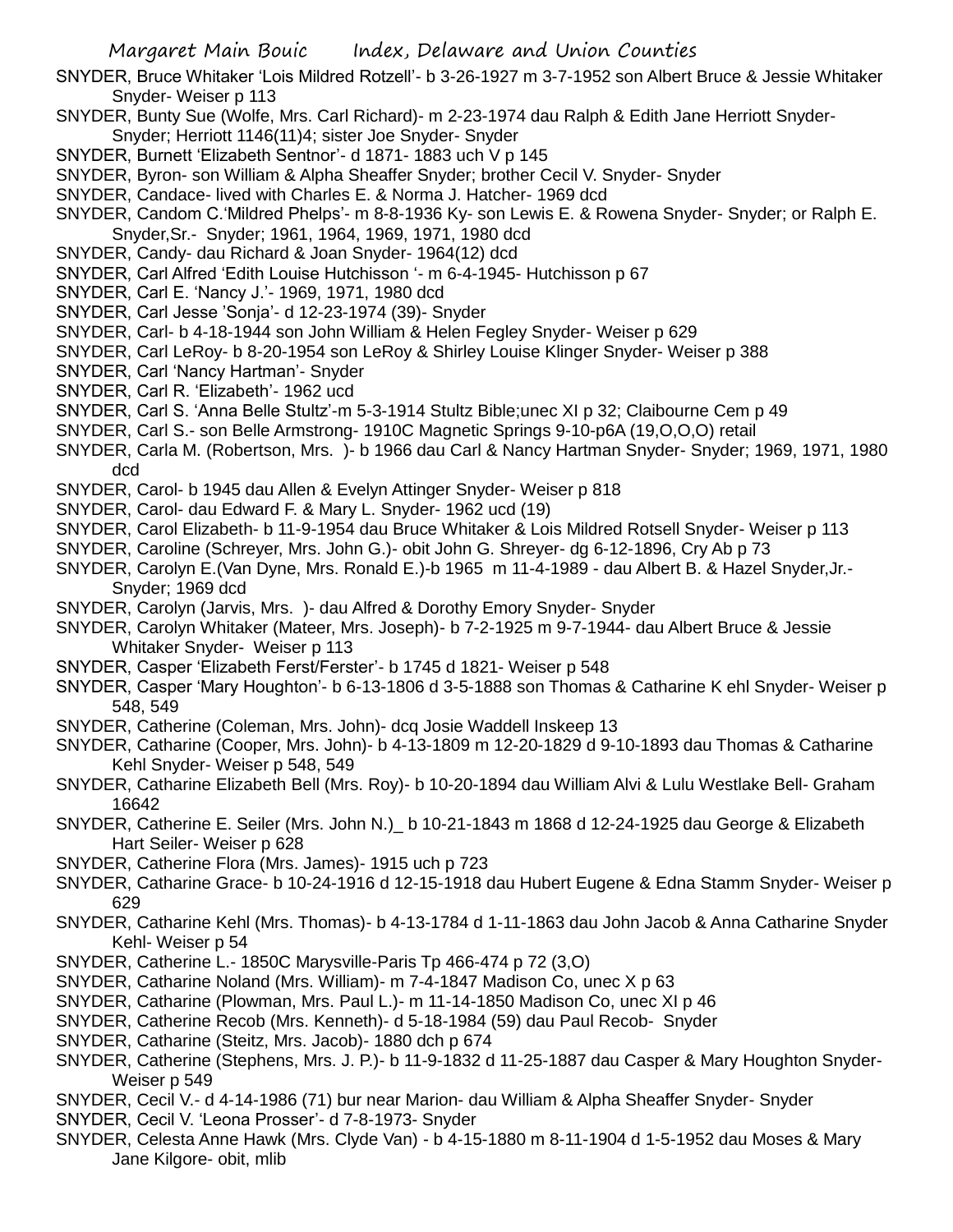SNYDER, — b 6-7-1867 Troy Tp, dau Katherine Snyder- dcbirths

- SNYDER, b 3-29-1894 Delaware Tp dau William & Lou Gregg Snyder- dcbirths
- SNYDER, Chad- son Trent Snyder- Snyder
- SNYDER, Dr. Charles- 1908 dch p 367; Fowler p 97
- SNYDER, Charles- 1870C Radnor Tp p 468 (4)
- SNYDER, Charles- b 1-19-1882 (5-1885); uninf p 2
- SNYDER, Charles- b 7-1885 1900C Claibourne Tp 25-28 p 2A (14,O,O,O)
- SNYDER, Charles 'Barbara Louise Weiser'- m 6-24-1953- Weiser p 505
- SNYDER, Charles 'Berthene Thompson'- b 12-22-1830 d 9-26-1900- Maugans Anc p 193
- SNYDER, Charles Byron 'Ruby Chirstine Urschel'- b 7-30-1910 m 5-30-1936- Weiser p 713
- SNYDER, Charles- son Carl R. & Elizabeth Snyder- 1962 ucd
- SNYDER, Charles E.- b Penn d 1-29-1890 (22y9m) dcdeaths
- SNYDER, Charles E. 'Jean A.'- 1964 dcd
- SNYDER, Charles,Jr.- son Charles E. & Jean A. Snyder- 1964 dcd
- SNYDER, Charles 'Elizabeth'- 1949 ucd
- SNYDER, Charles E.- son Simon & Mary Clark Snyder- Snyder 550
- SNYDER. Charles F.- b 2-12-1903 Delaware Town son Edward & —Plickabaum Snyder- dcb
- SNYDER, Charles Fisher 'Bertha M. Dietrich'- b 10-3-1895 m 6-23-1918 son Martin Luther & Ella S. Fisher Snyder- Weiser p 425
- SNYDER, Charles Fisher,Jr. 'Charlotte Louise Kienzy'- b 3-8-1922 m 6-22-1946- son Charles Fisher & Bertha M. Dietrich Snyder- Weiser p 425
- SNYDER, Charles- son George & Sarah Snyder- 1880C Claibourne Tp 166-178 p 16 (8,O,O,O)
- SNYDER, Charles 'Gertrude Stage'- Snyder
- SNYDER, Charles- son Lewis E. & Rowena Tucker Snyder- 1959, 1975 ucd
- SNYDER, Charles- son Larry R. Sr. & Barbara A. Firth Snyder- Snyder
- SNYDER, Charles L. 'Bertha Jane Fasold'- b 3-5-1882 m 12-24-1906- Weiser p 376
- SNYDER, Charles L. 'Karen L. Curry'- m 11-13-1982 son Gerald W. Snyder- Snyder
- SNYDER, Charles L.- d 4-17-1890 (24-2-4) Newhouse Cem p 2- son L. & S. F. Snyder
- SNYDER, Charles L.- 1870C Delaware Tp p 280 (6)
- SNYDER, Charles Nevin- b 1859 d 11-1918 son Thomas Kehl & Julia Ann Wolverton Snyder- Weiser p 575
- SNYDER, Charles'Nora Wolfe'- b 12-3-1875 son J. Wesler & Sophia Kehl Snyder- Weiser p 529
- SNYDER, Charles- son Paul E. & Evelyn Snyder- 1962(5) ucd
- SNYDER, Charles R. 'Anna E.'- 1959 ucd
- SNYDER, Charles 'Sandra'- son Clyde & Maude Fyock Snyder- Snyder
- SNYDER, Charles W. 'Elizabeth Danforth'- Snyder
- SNYDER, Charles W. 'Nelllie I. Wallace'- b 7-19-1885 d 4-6-1977 (91) Maskill Cem, lptw p 94; son George & Mary Wallace Snyder- Snyder; obit Nellie Wallace, mlib (brown); obit, mlib (brown); 1900C Claibourne Tp 261-277 p 11B (14,O,O,O); 1910C Claib SP 41 p 2B (25,O,O,O) m 4y; 1962, 1967, 1971, 1973 ucd, house carpenter
- SNYDER, Charley E.- d 3-18-1880 (23y3d) Plain City Cem, unec VII p 52
- SNYDER, Charlotte (Mrs. Donald)- Snyder
- SNYDER, Charlotte Louise Kiensy (Mrs. Charles Fisher, Jr.)- b 9-21-1924 m 6-22-1946 d 10-28-1954- Weiser p 425
- SNYDER, Charlotte (Weeks, Mrs. )- dau Charles W. & Elizabeth Danforth Snyder- Snyder
- SNYDER, Cheryl- dau Paul E. & Evelyn Snyder- 1962 (6) ucd
- SNYDER, Christine Maria- b 12-26-1971 dau Robert Lee & Jean Ann Winegardner Snyder- Graham 16144133; Taylor 1174133
- SNYDER, Cindy (Cimino, Mrs. Vincent)- dau Kenneth & Catharine Recob Snyder- Snyder
- SNYDER, Cindy L. (Gregg, Mrs. )- b 1955 dau Wallace & Mary Oleatha Brush Snyder- Snyder; 1967, 1971 ucd
- SNYDER, Cindy- dau Richard & Joan Snyder- 1964 (14) dcd
- SNYDER, Clara (Ford, Mrs. William E.)- m 9-11-1890 ucm (Hearl)
- SNYDER, Clara Jane (Cook, Mrs. Glenn Eugene'- b 10-6-1935 m 7-26-1953- Weiser p 301
- SNYDER, Clara (Taylor, Mrs. Jesse W.)- m 4-4-1895 ucm (Hearl)
- SNYDER, Clara (Young, Mrs. )- sister Arch Snyder- Snyder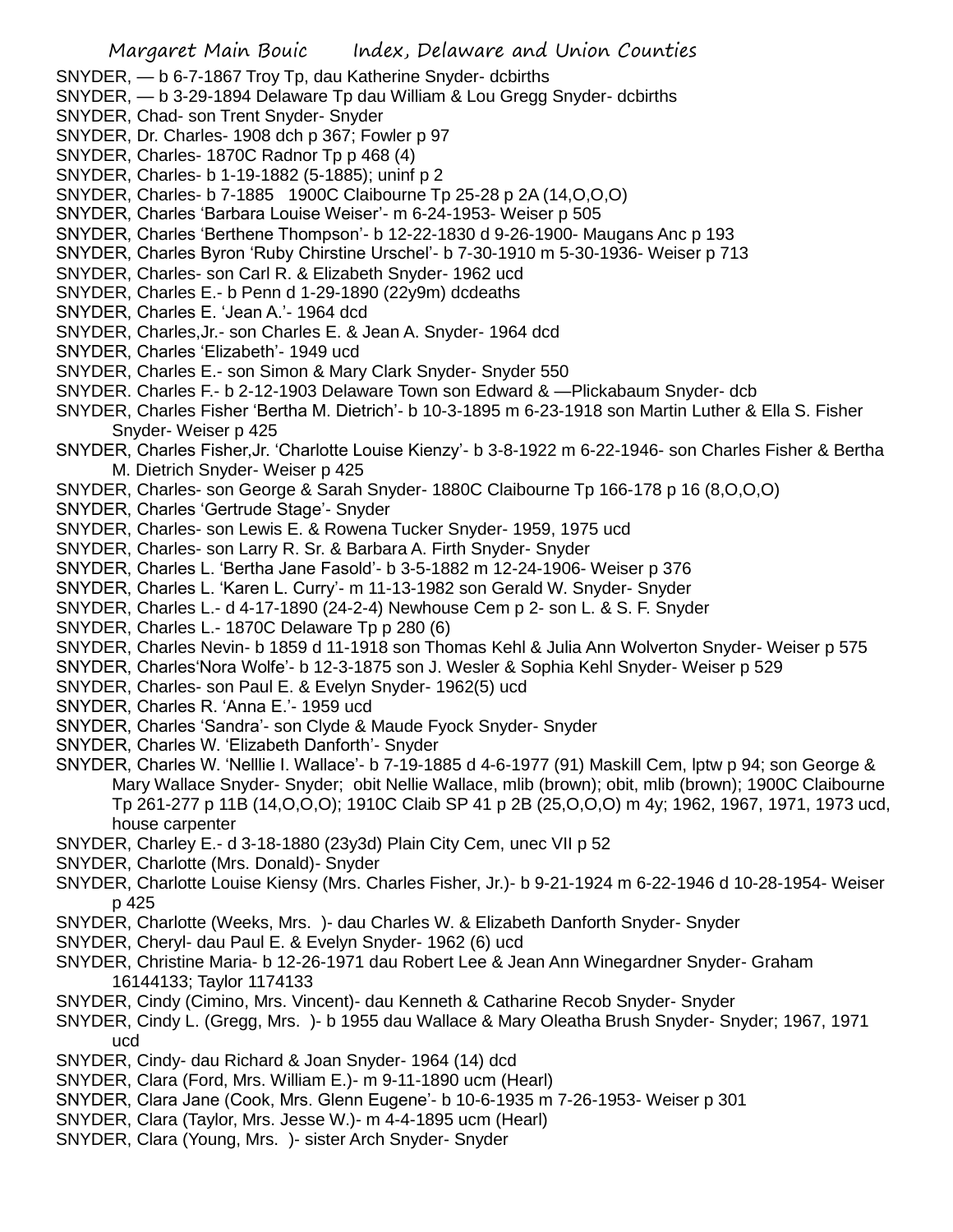SNYDER, Clarra- dau Jacob & Hannah Maria Harned Snyder- 1870C Claibourne Tp 2240-237 p 31 (5,0); 1880C Claib Tp 141-149 p 14 (14,O,O,O)

- SNYDER, Clara (Wilson, Mrs. Edward)- dau Simon & Mary Clark Snyder- Weiser p 549
- SNYDER, Clarence ' Clinger'- son Simon & Mary Clark Snyder- Weiser p 550
- SNYDER, Clarence- son Paul A. & Alice E. Rodabaugh Snyder- Snyder
- SNYDER, Clarence L. 'Georgia M.'- 1964 dcd
- SNYDER, Claude Edward- b 10-13-1899 d 3-223-1900 son Charles & Nora Wolfe Snyder- Weiser p 529
- SNYDER, Claude Howard- b 6-5-1874 d 6-1930 son John N. & Catharine E. Seiler Snyder- Weiser p 629
- SNYDER, Clay- son Rev. Frank L. & Riddie Groves Snyder- Snyder
- SNYDER, Clay 'Jacqualyn Kirk'- 1985 uch p 86
- SNYDER, Clayton E.- b 1-31-1888 Delaware Town d 12-29-1895 (7y9m) son Ed & Louisa Wotting Snyderdcb, dcdeaths
- SNYDER, —(Mrs. Clifford)- d 2-16-1965 (80) bur Campbell, O.- Snyder
- SNYDER, Clyde A. 'Niamia'- d 2-21-1984 (77) Rivercliff Cem- Snyder; 1961, 1964, 1969, 1971, 1980 dcd
- SNYDER, Clyde C. ' Maude Fyock'- b 12-14-1919d 3-4-1997 (77) Plumwood Cem- son Charles & Gertrude Stage Snyder-Snyder
- SNYDER, Clyde C. 'Sandra Beaver'- m 9-29-1984 son Clyde Snyder.- Snyder
- SNYDER, Clyde Van 'Celesta Anne Hawk'- m 8-11-1904; obit Celesta, mlib
- SNYDER, Clyde Wilbur- son Clyde Van & Celesta Anna Hawk Snyder- obit Celesta, mlib
- SNYDER, Connie (McGowan, Mrs. Paul)- dau Robert L. & Norma Stitzlein Snyder- Snyder
- SNYDER, Connie S. (Ransom, Mrs. )- dau Harry C. Mandy May Snyder- Snyder; 1969, 1971 dcd
- SNYDER, Cora May- b 2-1891 dau George E,. & Mary M. Snyder- 1900C Tp 261-277 p 11B (9,O,O,O)
- SNYDER, Cora M. (Koppenhaver, Mrs. John Ephraim)- b 1874 m 3-21-1893- Weiser p 301
- SNYDER, Cora- dau Simon & Mary Clark Snyder- Weiser p 550
- SNYDER, Cordie (Sputler, Mrs. )- sister Lewis E. Snyder- Snyder
- SNYDER, Corneliua C.- brother Aletha Griffith(Mrs. Anthony)- dcw Bk 4 p 70(9)
- SNYDER, Corkie John- b 10-15-1956 son Franklin Delano & Kathryn Bauder Snyder- Weiser p 237
- SNYDER, Craig- pallbearer for Arthur Chalres Long, age 3, dg 4-26-1912, Cry Ab p 120
- SNYDER, Crystal (Newcomer, Mrs. David)- dau Robert L. & Norma Stitzlein Snyder- Snyder
- SNYDER, Curtis- son James & Catherine Flora Snyder- 1915 uch p 723
- SNYDER, C. W.- 1915 uch p 317
- SNYDER, D. A. 'Myrtle'- 1949 ucd
- SNYDER, Dallas- brother Frank D. Snyder- Snyder
- SNYDER, Daniel- d 11-27-1870 (20-1-7) oldest son George & Elisa Snyder- Claibourne Cem p 6
- SNYDER, Daniel James- b 3-12-1990 son William II & Beth Ann Florstedt Snyder- St. Paul p 60
- SNYDER, Daniel 'Julie'- b 1956 son Candom O. & Mildred Phelps Snyder- Snyder; 1961, 1964, 1969, 1971 dcd
- SNYDER, Danny S. 'Debbie'- b 1959 dau Wallace & Mary Oleatha BrushSnyder- Snyder; 1967, 1971, 1973, 1975, 1977, 1979, 1981, 1983 ucd
- SNYDER, Darley (Fisher, Mrs. )- sister Lewis E. Snyder- Snyder
- SNYDER, Dave, Ohio Preservation office- unec XVIII p 18
- SNYDER, David- query on Snyder family, unec VIII p 2
- SNYDER, David- b 1961 son Carl E. & Nancy J. Snyder- Snyder; 1969, 1971, 1980 dcd
- SNYDER, (Mrs. David)- d Saturday (72) Ford Cem, mt 2-16-1887, Abs p 32
- SNYDER, David E.'Lynne'- b 6-12-1961 d 5-121-1994 Navy- cancer; ashes at sea- son Carl & Nancy Hartman Snyder- Snyder; dg 6-10-1982
- SNYDER, David Eugene 'Lynne Ellen Omweg' m 1-3-1987 son Carl Snyder- Snyder
- SNYDER, David- son Rev. Frank L. & Riddie Groves Snyder- Snyder
- SNYDER, David- b 4-3-1949 son John William & Helen Fegley Snyder- Weiser p 629
- SNYDER, David- son Malissa Snyder- 1910C Marysville 173-153 p 6B (38,O,Va,O)
- SNYDER, David 'Mary Ann Winkleman'- Weiser p 758
- SNYDER, David Robert- b 8-12-1897 son Charles & Nora Wolfe Snyder- Weiser p 529
- SNYDER, David 'Roberta'- son Wilbur & Eva Ann Snyder- Snyder
- SNYDER, David 'Sarah P. Colton'- b 1822 d 1890;ped l. Catherine Fox #189 12; unec X p 12
- SNYDER, David Warner- d 11-121-1860 (5-6-1) Stark cem, Powell p 204 son H & N.,
- SNYDER, David 'Wendy'- Snyder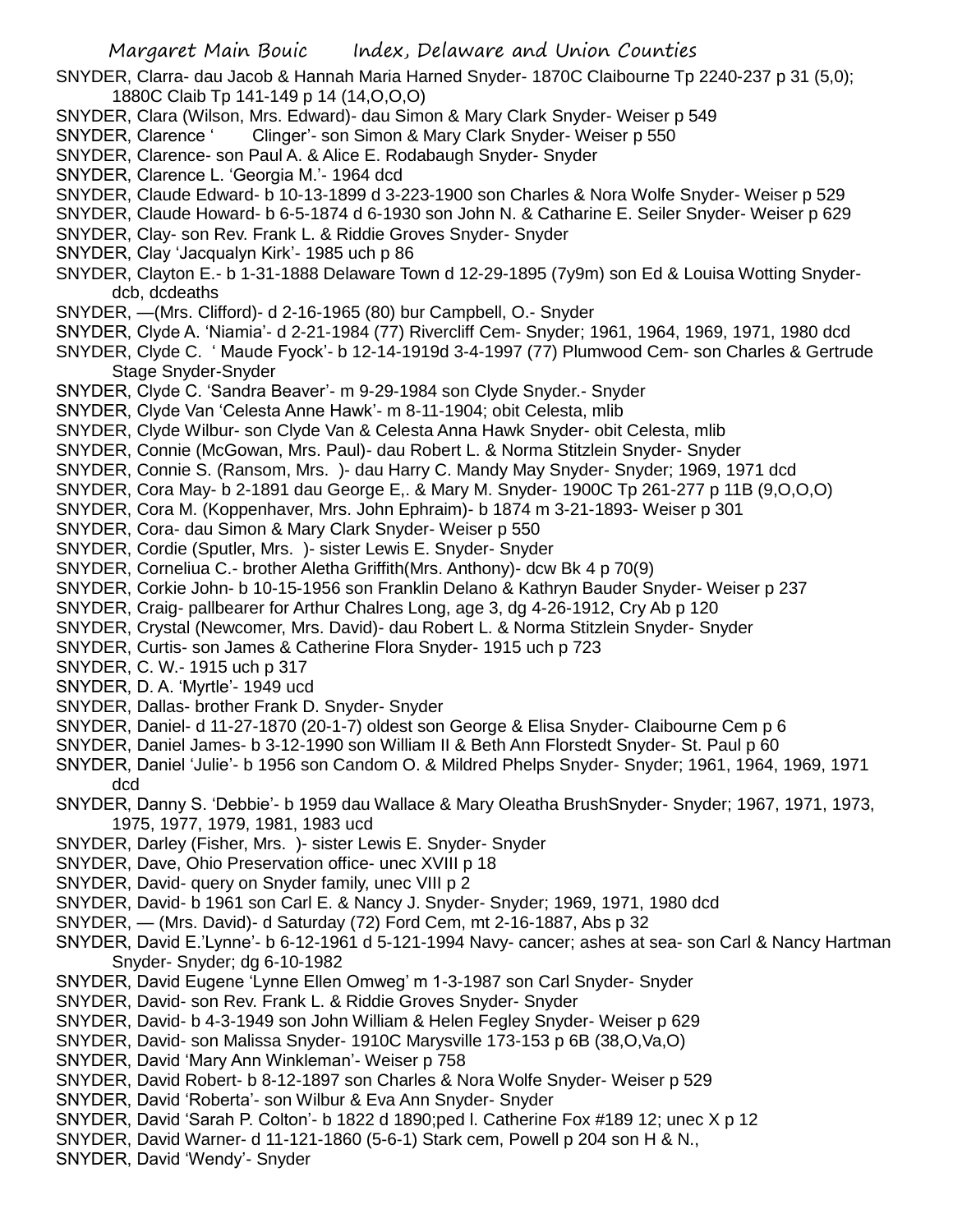SNYDER, Dawn Michelle- b 11-18-1951 dau Robert Bruce & Theresa May Michaels Snyder- Weiser p 113 SNYDER, Debbie L. (Mrs. Danney S) 1983 ucd

- SNYDER, Debby- dau Wallace & Mary Oleatha Brush Snyder- Snyder; 1962(9); 1967 ucd
- SNYDER, Delbert- son Frank Delbert & Olive Myers Snyder- Snyder
- SNYDER, Deliah (McKenna, Mrs. John)- lic 1-21-1864 ucm 3526
- SNYDER, Delilah Truitt (Mrs. )- b 1910 d 1941 Broadway Cem, lptw p 73
- SNYDER, Della A. Reed (Mrs. Joseph)- b 11-1866 m 11-29-1894 ucm (Hearl) d 7-17-1937 (70) Milford Cemsister Charles Reed & Ortha Unglesby; obit mlib; 1900C Milford Center 110-119 p 5A (33,O,O,O) m 5y, 3 ch, 1 living
- SNYDER, ----(Wilson, Mrs. Frank)- dau Joseph & Della A. Reed Snyder- obit Della, obit Joseph F., mlib
- SNYDER, Della May (Rowe, Mrs. Walter Emanuel)- b 1-2-1898 m 2-17-1923 dau John Adam & Elizabeth Witmer Snyder- Weiser p 395
- SNYDER, Della Seasholtz (Mrs. Paul)- dau Frank S. & Elizabeth A. Renn Seasholtz- Weiser p 557
- SNYDER, Dennis Eugene- b 10-7-1952 son Geroge Alvin & Verna Jane Lenker Snyder- Weiser p 326
- SNYDER, Denny- son Richard & Joan Snyder- 1964(17) dcd
- SNYDER, Destinee Anne- b 3-10-1995 dau Anthony & Anita Foor 1880 dch p Snyder- Snyder
- SNYDER, D. H. 'Katie Malinda Broscious'- Weiser p 385
- SNYDER, Diane (Basiger, Mrs. )- dau Nelson & Ruthella Sprague Snyder- Snyder; 1961(14), 1964 dcd
- SNYDER, Dickie- son Charles R. & Anna E. Snyder- 1959 ucd (5)
- SNYDER, Don 'Pam'- 1975, 1977, 1979, 1981, 1983 ucd
- SNYDER, Donald 'Betty'- 1962 ucd
- SNYDER, Donald- brother Cecil V. Snyder- Snyder
- SNYDER, Donald 'Charlotte'- Snyder
- SNYDER, Donald II 'Cindy Mann'- m 6-28-1979 son Donald E. Snyder- Snyder
- SNYDER, Donald- son Emmett & Zenith Hises Snyder- Snyder
- SNYDER, Donald D. 'Greta C.'- Snyder
- SNYDER, Donald E. 'Teresa B. Pritchard'- son Donald E. Snyder- Snyder
- SNYDER, Donald Keith- b 9-28-1955 son Bruce Whitaker & Lois Mildred Rotzell Snyder- Weiser p 113
- SNYDER, Donald L.- Snyder
- SNYDER, Donald L. 'Joyce Anne Shettel'- b 11-3-1930 m 9-2-1952- Weiser p 455
- SNYDER, Donald- son Oliver & Minnie Mae Snyder- Snyder; obit Max R., mlib (brown)
- SNYDER, Donald R.- son Kenneth & Catherine Recob Snyder- Snyder
- SNYDER, Donna Jean- b 12-6-1930 dau Perry & Ola Eleena Brown Snyder- Freshwater p 84
- SNYDER, Donna Kay- b 3-8-1954 dau Charles & Barbara Louise Weiser Snyder-Weiser p 505
- SNYDER, Donna Marie Bennett (Mrs. Rev. Marion W.)- m 11-30-1935- Snyder
- SNYDER, Dora- dau Jacob D. & Hannah Maria Harned- 1860C Claibourne Tp 667 (14,O); 1870C Claib. Tp 270-237 p 31 (11,O)
- SNYDER, Dora L. (Mrs. William J.)- Snyder
- SNYDER, Dora (Mrs. William J.)- 1961, 1964 dcd
- SNYDER, Doris (Carey, Mrs. )- sister Lawrence E. Snyder- Snyder
- SNYDER, Doris May Ward (Mrs. Douglas)- b 8-14-1934 d 9-25-1955 dau Forrest & Helen Congrove Ward-Weiser p 515
- SNYDER, Dorothea Janet- b 7-31-1920 d 4-16-19223 dau Charles Fisher & Bertha M. Dietrich Snyder- Weiser p 425
- SNYDER, Dorothy (Mrs. Alfred A.)- 1971, 1980 dcd
- SNYDER, Dorothy E. "Bette" Powell (Brackney, Mrs. Merlin)(Mrs. D. Maynard)- b 6-8-1916 d 9-15-1996 (80) Oak Grove Cem- dau Samuel E. & Frances Brown Powell- Snyder
- SNYDER, Dorothy Emory (Mrs. Alfred)- b 4-23-1922 d 9-16-1991 (69) Otterbein Cem- dau William & Katherine Kennyon Emory- Snyder
- SNYDER, Dorothy- b 7-14-1928 dau Perry & Ola Eleena Brown Snyder- Freshwater p 84
- SNYDER, Dorothy- dau Thomas & Elma Snyder- 1949 ucd
- SNYDER, Dorothy (Thomas, Mfrs. )- dau William J. & Dora L. Snyder- Snyder
- SNYDER, Dorsey Lee 'Maggie Lamey'- b 2-22-1883 son J. Wesler & Sophia Kehl Snyder- Weiser p 530
- SNYDER, Doug 'Wanda Sue Nicol'- b 11-8-1952 m 7-14-1982- St. Paul p 81
- SNYDER, Douglas 'Doris May Ward'- Weiser p 515
- SNYDER, Drusilla (Julian, Mrs. )- dau Emmett & Zenith Hises Snyder- Snyder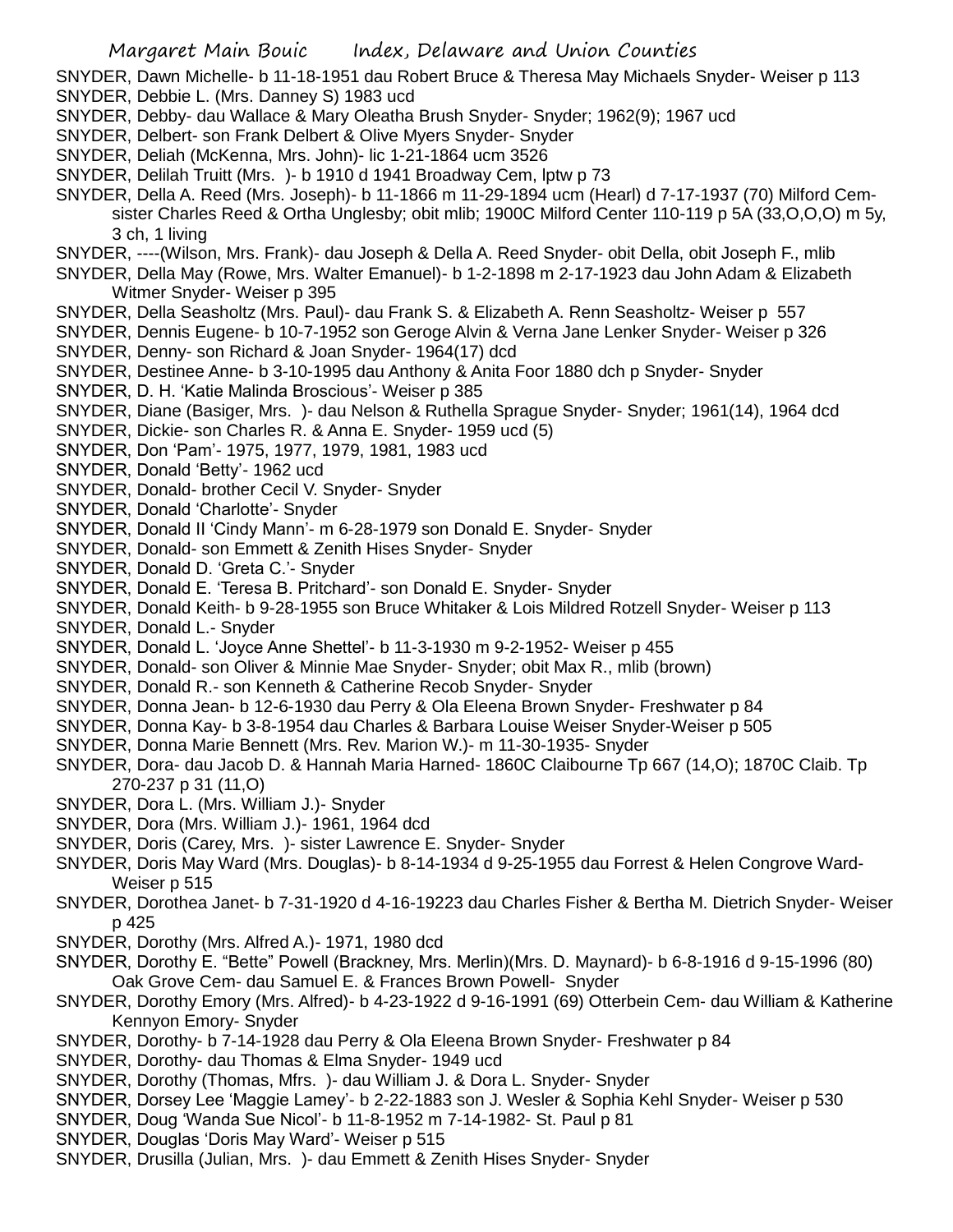- SNYDER, (Mrs. E.)- sister Margaret Plickabaum- dg 6-20-1899, Cry Ab p 204
- SNYDER, Earl- son Charles & Gertrude Stage Snyder- Snyder
- SNYDER, Earl- son Charles & Nora Wolfe Snyder- Weiser p 529
- SNYDER, Earl- son Hiram Vanwert Snyder- Weiser p 114
- SNYDER, Earl- son Ralph & Edith Jane Herriott Snyder- Herriott 1146(11)3; Snyder
- SNYDER, Eddie- 1971 dcd; Scioto Tp
- SNYDER, Eddy R.- son Mandy May Snyder- Snyder
- SNYDER, Edgar A.- d 9-25-1895 (1-2-29) Claibourne Cem p 27- son Martin Luther & Josephine Snyder
- SNYDER, Edith Armentrout- sister Alva Guy Armentrout- Armentrout
- SNYDER, Edith Jane Herriott (Mrs. Ralph)- b 4-23-1924 d 6-2-1964- dau Lee & Sadie Minor Herriott- Herriott 1146(11)
- SNYDER, Edith Louise Hutchisson (Mrs. Carl Alfred)- m 6-4-1945 dau John Thomas & Mary Louise Youmans Hutchisson - Hutchisson p 67
- SNYDER, Edith Minor (Mrs. Jonathan Lloyd)- Weiser p 114
- SNYDER, Edna Matilda (Hause, Mrs. John Edwin)- m 6-26-1929- Maugans Anc p 58
- SNYDER, Edna Stamm (Mrs. Hubert Eugene)- b 5-31-1880 m 8-3-1908 d 6-24-1950- Weiser p 628
- SNYDER, Edred- d in year- 38th Reg. Penn Militia- dg 6-2-1914, Cry Ab p 127
- SNYDER, Edson- son Malisa Snyder- 1910C Marysville 173-156 p 6B (21,O,Va,O)
- SNYDER, Edward- 1908 dch p 139
- SNYDER,Edward-d last Dec. interment here, father of Mrs. E. Starr- dg 3-17-1914, Cry Ab p 102
- SNYDER, (Starr, Mrs. E. Q.) dau Edward Snyder- dg 3-17-1914, dg 3-24-1914, Cry Ab p 102, 103
- SNYDER, —- Wottring (Mrs. Edward)- d Friday- dg 3-24-1914, Cry Ab p 103, 104; sister Samuel, Eva **Wootring**
- SNYDER, Edward Clayton- d 7y 8months son Edward Snyder, dg 10-1-1895m Cry Ab p 40
- SNYDER, Edward- dg 8-17-1909, Cry Ab p 54, brother Minerva Snyder Oesterly
- SNYDER, —(Mrs. Edward)- dau Mrs. Mary A. Wottring- dg 6-27-1905, Cry Ab p 33
- SNYDER, Edward F. 'Mary L'- 1962 ucd
- SNYDER, Edward-son George & Sarah Snyder- 1880C Claibourne Tp 166-178 p 16 (13,O,O,O)
- SNYDER, Edward- son James & Catherine Flora Snyder- 1915 uch p 723
- SNYDER, Edward L.- son Ralph & Edith Jane Herriott Snyder- Herriott 1146(11)2
- SNYDER, Edward L- son Ralph E. Snyder,Sr.- Snyder
- SNYDER, Edward W.-b 1956 son Wallace & Mary Oleatha Brush Snyder- Snyder; 1962, 1967, 1971, 19173, 1975, 1983 ucd
- SNYDER, Edwin- 1870C Radnor Tp p 468 (2)
- SNYDER, Edwin- b 18-1883; 1900C Richwood 1415-153 p 6A (16,O,O,O)
- SNYDER, Edwin- son William & Alpha Sheaffer Snyder, brother Cecil V. Snyder- Snyder
- SNYDER, Elden R.- 1980 dcd
- SNYDER, Eldoris- son Charles & Gertrude Stage Snyder- Snyder
- SNYDER, Eleanor (Boyd, Mrs. James)- Maugans Anc p 206
- SNYDER, Eleanor (Nist, Mrs. )- dau Leo J. & Twila Opal Neldon Snyder- obit Trudy, mlib
- SNYDER, Eleanora Grace (Moyer, Mrs. Owen)- b 6-23-1917 dau Charles L. & Bertha Jane Fasold Snyder-Weiser p 377
- SNYDER, Elisa (Mrs. George)- Claibourne Cem p 6
- SNYDER, Eliza Crim (Mrs. George)- probably 1860C Tp 671 (36,Pa)
- SNYDER, Elizabeth (Andreas, Mrs. )- sister Clyde A. Snyder- Snyder
- SNYDER, Elizabeth Arlene (Shipe, Mrs. Harry W.)- b 11-17-1909 m 3-15-1930 dau Charles L. & Bertha Jane Fasold Snyder- Weiser p 376
- SNYDER, Elizabeth (Mrs. Carl R.)- 1962 ucd
- SNYDER, Elizabeth (Carroll, Mrs. John E.)- b 9-22-1837 d 1925- dau Casper & Mary Houghton Snyder-Weiser p 550
- SNYDER, Elizabeth (Mrs. Charles)- 1949 ucd
- SNYDER, Elizabeth (Crilly, Mrs. Daniel)- dau Jacob & Eliza Weiser Snyder- Weiser p 111
- SNYDER, Elizabeth (Beth) Danforth (Mrs. Charles W.)- b 5-5-1889 d 7-2-1961 bur West Liberty- dau Thomas & Charlotte Langworthy Danforth- Snyder
- SNYDER, Elizabeth- dau David Eugene & Lynne Ornweg Snyder- Snyder
- SNYDER, Elizabeth Douglass (Mrs. John)- m 4-27-1837 Madison Co, unec VII p 68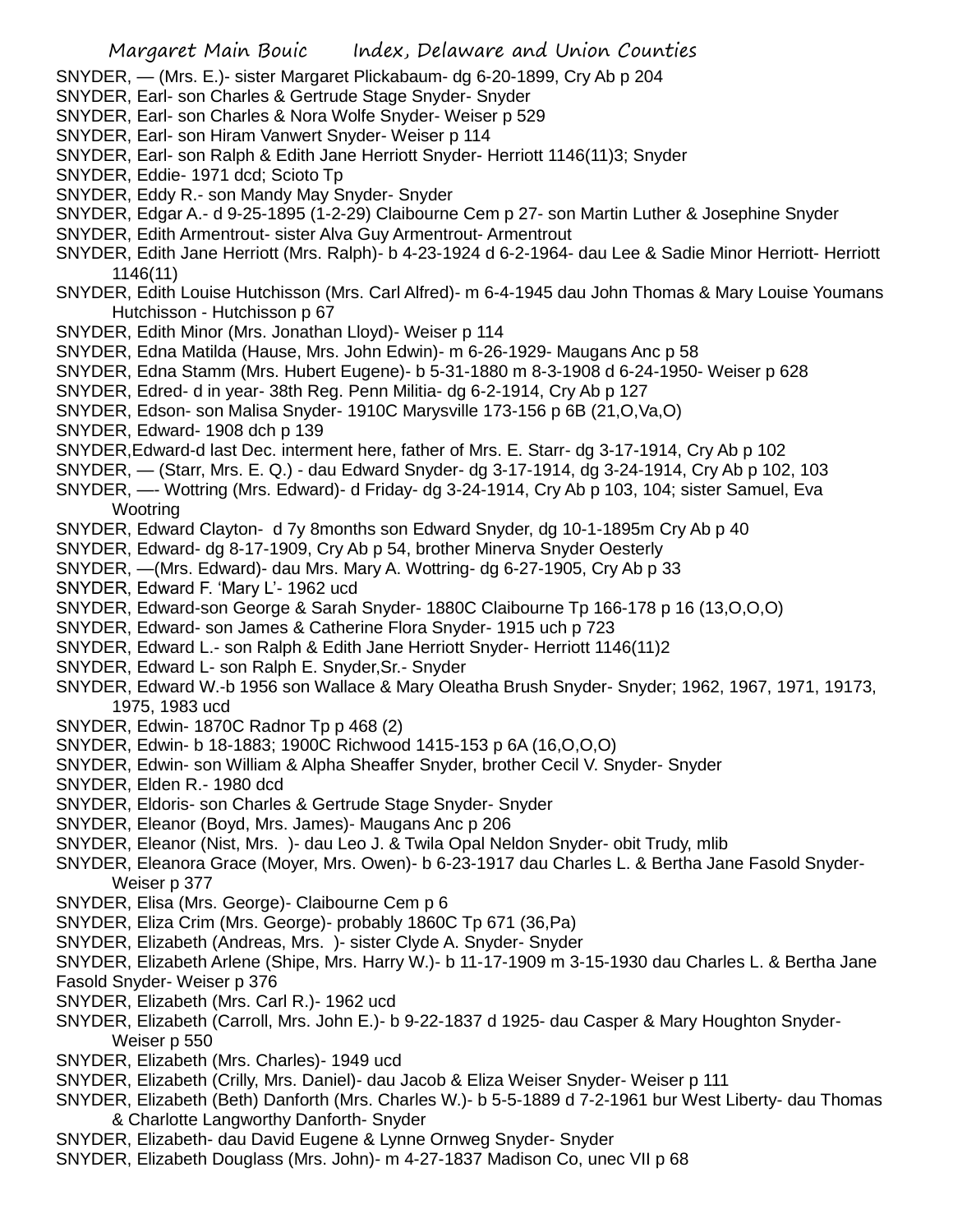- SNYDER, Elizabeth Ferst or Ferster (Mrs. Casper)- b 1754 d 1823- Weiser p 548
- SNYDER, Elizabeth J. (Holloway, Mrs. Jay P.)- m 4-18-1889 ucm (Hearl)
- SNYDER, Elizabeth (Mechem, Mrs. Joe)- dau Oliver & Minnie Mae Snyder- Snyder ;obit Max R., mlib (brown)
- SNYDER, Elizabeth Sentnor (Mrs. Burnett)- 1883 uch V p 145
- SNYDER, Elizabeth (Smith, Mrs. Thoms)(Renn, Mrs. Adam)- b 6-113-1806 d 8-17-1875 dau Thomas & Catharine Kehl Snyder- Weiser p 548, 551
- SNYDER, Elizabeth (Thatcher, Mrs. Howard)- dau Harry H. & Laura Ruggles Snyder- Snyder
- SNYDER, Elizabeth (Weaver, Mrs. Merle Emmett)- Weaver (12982)
- SNYDER, Eliza Weiser (Mrs. Jacob)- b 1-21-1810 m 10-5-1835 d 10-26-1890 dau Solomon & Elizabeth Shaffer Snyder- Weiser p 111
- SNYDER, Elizabeth (Weiser, Mrs. John Conrad)- m 8-26-1810- Weiser p 52
- SNYDER, Elizabeth Witmer (Mrs. John Adam)- b 11-8-1877 m 1-23-1897 d 4-10-1949- dau John H. & Catherine Hoke Witmer- Weiser p 395
- SNYDER, Ella B. (Hawkins, Mrs. Charles Oscar)- b 12-16-1858 d 4-2-1928 dau Charles & Berthene Thompson Snyder- Maugans Anc p 193
- SNYDER, Ella Cromer (Mrs. Samuel)- d 1935- Weiser p 112
- SNYDER, Ella- dau George & Sarah Snyder- 1880C Claibourne Tp 166-178 p 16 (10,O,O,O)
- SNYDER, Ella S. Fisher (Mrs. Martin Luther)- b 7-7-1859 m 4-18-1893 d 1-29-1933- Weiser p 425
- SNYDER, Ellen (Bierly, Mrs. J. Edwin)- dau J. Wesler & Sophia Kehl Snyder- Weiser p 529
- SNYDER, Elma (Mrs. Thomas)- 1949 ucd
- SNYDER, Elsie Belle )- b 6-8-1912 d 2-4-2003 (90) bur Bellefontaine- dau Paul A. & Alice E. Rodebaugh Snyder- Snyder
- SNYDER, Elsie (Mrs. George W.)- d 12-15-1900 (76-3-5) Mother, Claibourne Cem p 14
- SNYDER, Elsie Snyder (Mrs. George)- b 1826 m 8-12-1849 d 4-11-1851- 1883 uch V p 692
- SNYDER, Elsy- b 9-1823 1900C Taylor Tp 153-157 p 7B (76,Va,Pa,Md) wid, 9 ch, 2 living
- SNYDER, Emily Clare- b 8-18-1952 dau Robert Neil & Martha Elizabeth Record Snyder- Weiser p 113
- SNYDER, Emily (Mrs. Rev. George)- Snyder
- SNYDER, Emma Christine (Messersmith, Mrs. William Miles)- b 7-19-1902 m 1922 div- Weiser p 303
- SNYDER, Emma J.(Bailey, Mrs.- )(Shoaf, Mrs. )-dau Clyde A. & Naomia Estella Snyder- Snyder
- SNYDER, Emma K. Keefer (Mrs. Reuben Carson)- b 8-25-1860 m 11-17-1880 d 6-15-1930- Weiser p 114
- SNYDER, Emma Macker (Mrs. Harry T.)- Weiser p 574
- SNYDER, Emma (Shoemaker, Mrs. )- sister Arch Snyder- Snyder
- SNYDER, Emma S. Hostetter (Mrs. Henry Strickler)- m 12-21-1881- Weiser p 111
- SNYDER, Emmett 'Zenith Hises'- Snyder
- SNYDER, Eric Todd 'Susan Renee Johnson'- m 7-1-1989 son Donald & Charlotte Snyder- Snyder
- SNYDER, Ernest Donald 'Patti Jean Cook'- m 5-24-19 son Harry & Mandy Snyder- Snyder
- SNYDER, Esta (Mrs. Arch)- Snyder
- SNYDER, Esther Belle- b 2-15-1866 d 2-14-1924 Claibourne Cem p 49
- SNYDER, Esther June (Witmer, Mrs. Kermit L.)- b 7-21-1920 m 4-25-1943- Weiser p 349
- SNYDER, Esther Viola (Celletti, Mrs. Lewis B.)- b 2-26-1921 dau Charles L. & Bertha Jane Fasold Snyder-Weiser p 377
- SNYDER, Ethel- sister Arch Snyder- Snyder
- SNYDER, Eva Ann (Mrs. Wilbur)- Snyder
- SNYDER, Eva Elizabeth (Miller, Mrs. Addison c.)- b 1-18-1877 m 8-31-1899 d 7-17-1913 dau John N. & Catharine E. Seiler Snyder- Weiser p 630
- SNYDER, Eva Mandershein (Mrs. Hirma Vanwert)-m 1916- Weiser p 114
- SNYDER, Eva May (Brungart, Mrs. Joseph)- b 9-10-1892 dau J. Wesler & Sophia Kehl Snyder- Weiser p 530
- SNYDER, Evelyn Attinger (Mrs. Allen)- dau Roy & Hope Marie Herr Attinger- Weiser p 818
- SNYDER, —(Mrs. Ezekiel)- d Tuesday (46) Oakdale ; mt 1-8-1902 p1c2, Abs p 1
- SNYDER, Fannie I. (McNeil, Mrs. David A.)- b 10-12-1900 m 4-11-1920 d 5-12-1989 (88) Claibourne Cem- dau William N. & Orpha E. Sayre Snyder- Snyder
- SNYDER, Faye Bixler (Mrs. Roy)- Weiser p 529
- SNYDER, Floyd Lee- b 7-20-1926 son Perry & Ola Eleena Brown Snyder- Freshwater p 84
- SNYDER, Rev. F. O.- 1915 uch p 235
- SNYDER, Forest- son Jane Kennedy- 1910C Marysville 313-270 (31,O,O,O) acrobat
- SNYDER, Foster- son Rev. Frank L. & Riddie Groves Snyder- Snyder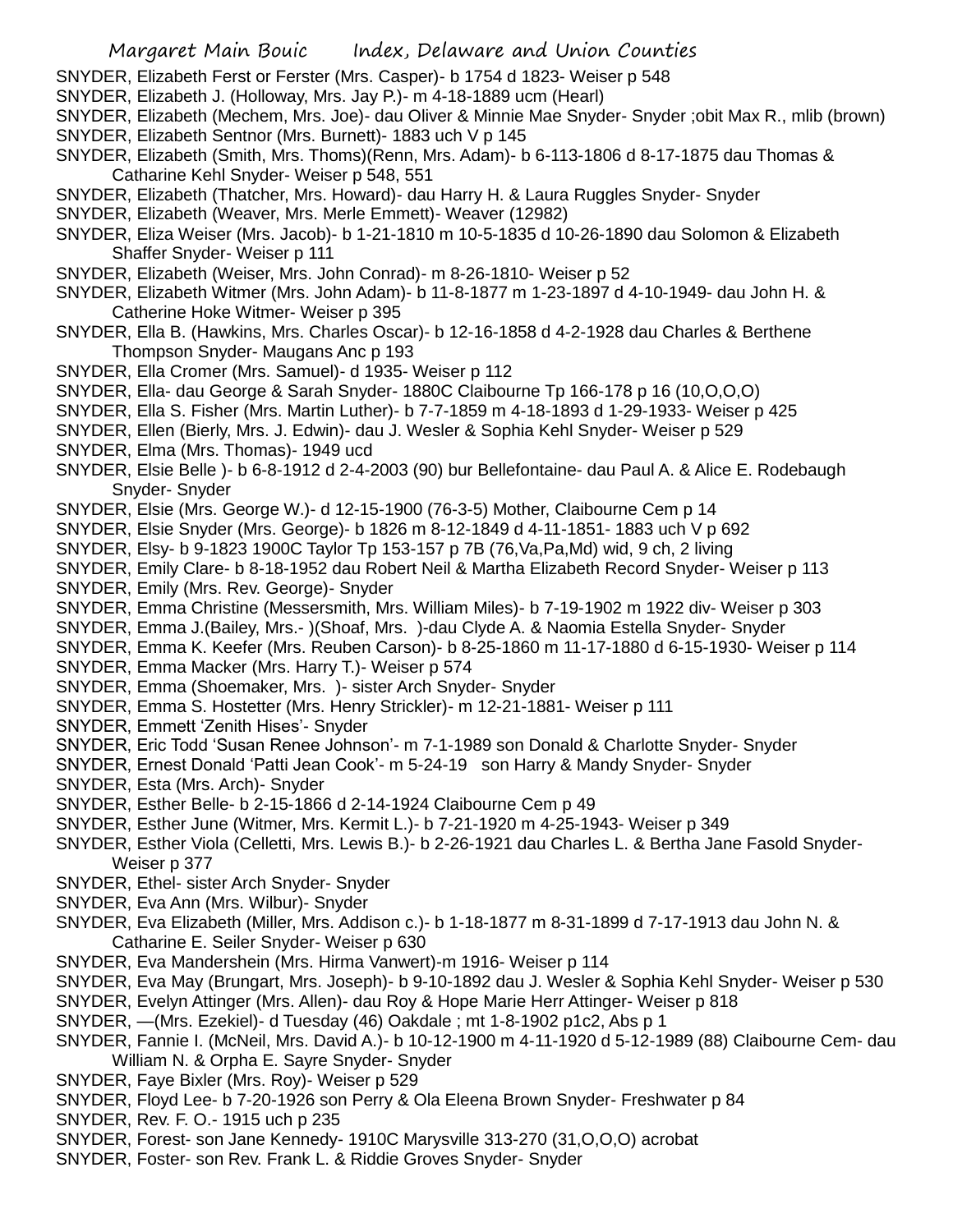- SNYDER, Frances (Mrs. )- d Sunday, Warrensburg- dg 10-3-1899, Cry Ab p 219
- SNYDER, Francis M. 'Alice I.'- 1910C Marysville 182-139 p 6B (55,O,O,WVa)- m 32y
- SNYDER, Francis- son Simon & Mary Clark Snyder- Weiser p 550
- SNYDER, Frank- son Rev. Frank L. & Riddie Groves Snyder- Snyder
- SNYDER, Frank ' Beckley;- son Joe Snyder- Snyder
- SNYDER, Frank Delbert 'Olive Myers'- d 8-28-1961 (58) Glendale Cem- Snyder
- SNYDER, Frank Easton 'Mabel Davidson Irwin'- b 12-11-1879 m 7-26-1917 d 10-21-1931 son Allen & Michall Anna Easton Snyder- Weiser p 112
- SNYDER, Frank Ira ' Harp'- Maugans Anc p 70
- SNYDER, Frank b 1885 son Ira W. & Sarah Moyer Snyder- Weiser p 584
- SNYDER, Frank 'Lydia Lamey'- b 10-22-1880 son J. Wesler & Sophia Kehl Snyder- Weiser p 530
- SNYDER, Rev, Frank, 'Riddle Groves'- Snyder
- SNYDER, Franklin Delano 'Kathryn Bauder'- b 10-25-1924 m 3-8-1952- Weiser p 237
- SNYDER, Frank 'Sophia Stroble'- b 3-16-1838 m11-16-1866 Waldo Cem- 187th, Rev. O.V.I.; dg 10-27-1911, Cry Ab p 69
- SNYDER, Franklin- brother Ralph E. Snyder,Sr.- Snyder
- SNYDER, Fred- brother Lewis E. Snyder- Snyder
- SNYDER, Fred 'Mable Straul'- son James Anthony & Louise Evans Snyder- Maugans Anc p 193
- SNYDER, —Chapman (Mrs. Fred)- dau Anson & Amanda Bending Chapman- Chapman
- SNYDER, Gabriel Matthew- b 1-3-1988 son Daniel & Julie Snyder- Snyder
- SNYDER, Gary- son Edward F. & Mary L. Snyder- 1962 (14) ucd
- SNYDER, Gene- son Will & Ada Hofer Snyder- Snyder
- SNYDER, Geneva- 1971 dcd
- SNYDER, George- 1908 dch p 135; CCC (1875 Delaware Tp)
- SNYDER, George- b Harrison Co- d 10–6-1884 Delaware (83-8-3) dcdeaths
- SNYDER, George Adram- b 4-24-1872 d 7-1932 son John N. & Catharine E. Seiler Snyder- Weiser p 629
- SNYDER, George 'Alice'- Snyder
- SNYDER, George Alvin 'Verna Jane Lenker'- b 2-3-1903 m 9-1-1951- Weiser p 326
- SNYDER, George C. son Belle Armstrong- 1910C Magnetic Springs 9-10-p 6A (21,O,O,O0 school teacher
- SNYDER, George C. 'Gertrude'- d 2-2-1962 973) bur Ft. Lauderdale- Snyder
- SNYDER, George- son Clyde C. & Maude Fyock Snyder- Snyder
- SNYDER, George 'Elisa'- Claibourne Cem p 6
- SNYDER, George E. 'Mary E. D. Harper'- m 5-1-1884 ucm (Hearl)
- SNYDER, George E. 'Mary M.- b 10-1861 1910C Claibourne Tp 261-277 p 11B (38,O,O,O)
- SNYDER, Rev. George 'Emily'- b 4-13-1920 d 6-18-1982 (62) bur Painesville Cem- son Benjamin & Lillian Beadling Snyder- Snyder
- SNYDER, George F.- Snyder
- SNYDER, George F. 'Louise M.'- 1969, 1971, 1980 dcd
- SNYDER, George 'Jennie McAfee''Jennie'- son Jacob & Eliza Weiser Snyder- Weiser p 114
- SNYDER, George L. 'Louise M.'- 1980 dcd
- SNYDER, George 'Mary Wallace'-obit Charles W.- mlib brown
- SNYDER, George 'Maud Laird'- opc 490
- SNYDER, George 'Sarah A. Sparks'- unec III p 43
- SNYDER, George 'Sarah'-1880C Claibourne Tp 116-178 p 16 (45,Va,Ger,Ger)
- SNYDER, George W. 'Elsie Snyder''Eliza Crim'- b 4-22-1827 m 3-1-1835 m 8-12-1849 d 9-3-1893 (66-4-11) Claibourne Cem p 14 son Jacob & Margaret Hinkle Snyder- 1883 uch V p 692; 1860C Claibourne Tp 671 (33,O)
- SNYDER, George W. 'Emma Groves'- b 2-22-148 son George & Sarah A. Sparks Snyder- unec III p 43
- SNYDER, George W. 'Helen M. Kesler'- b 11-20-1836 Seneca Co m 5-15-1864 d 12-8-1891 (55y19d); 4th Regiment O.V.I.; dg 1-12-1892 Cry Ab p 81
- SNYDER, George W.- son Samuel & Mary Weiser Snyder- Weiser p 669
- SNYDER, Georgia M. (Mrs. Clarence L.)- 1964 dcd
- SNYDER,Georgianna Hostetter-dau Henry Strickler & Emma S. Hostetter Snyder- Weiser p 111
- SNYDER, Gerald- 1962 ucd, Washington Tp
- SNYDER, Gertrude (Cruikshank, Mrs. Elwood Pollock)- 1908 dch p 785
- SNYDER, Gertrude (Mrs. George C.)- Snyder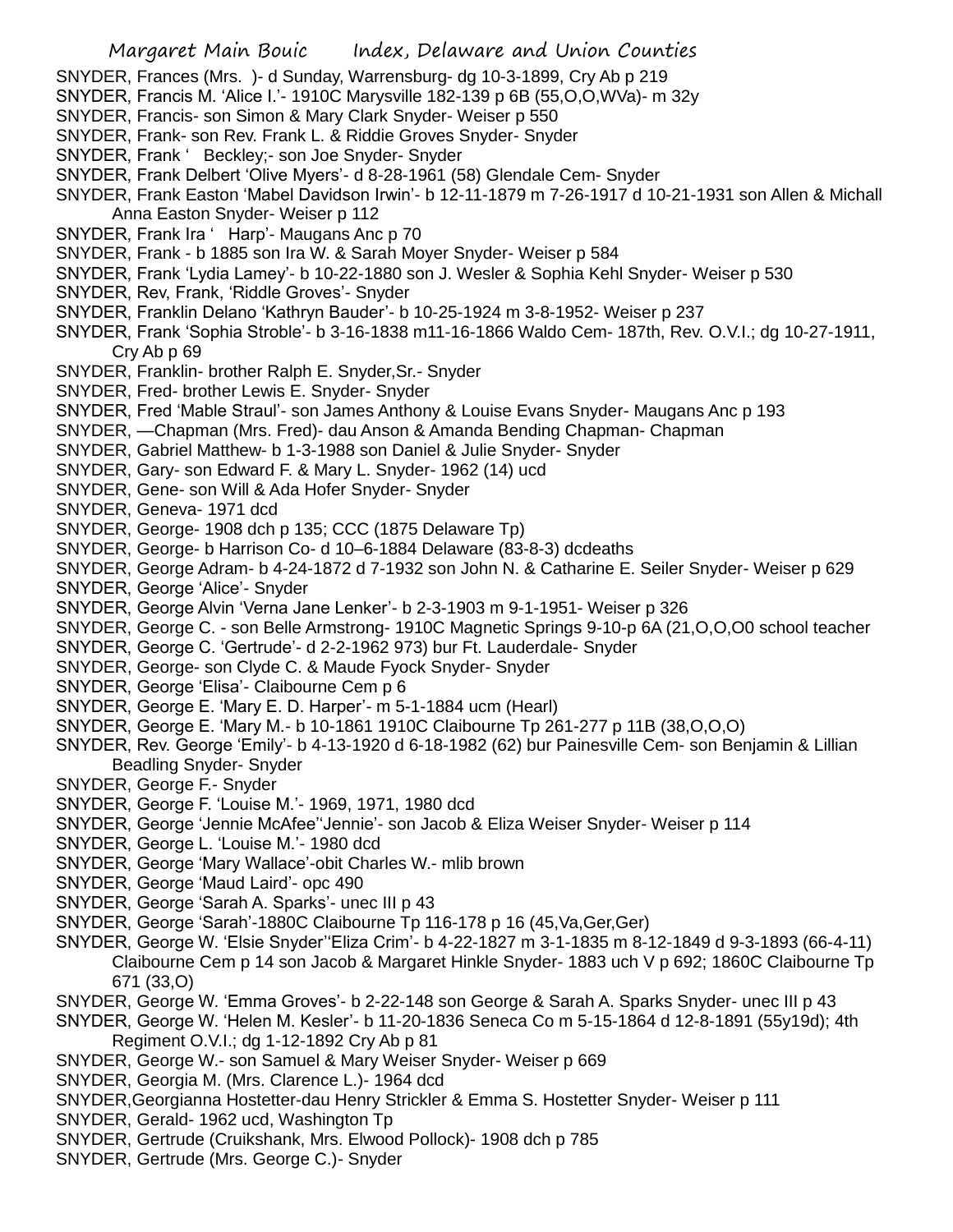- SNYDER, Gertrude Stage (Mrs. Charles)- Snyder
- SNYDER, Gladys (Trego, Mrs. Harry)- b 2-7-1931 son John William & Helen Fegley Snyder- Weiser p 629
- SNYDER, Glenia- b 4-15-1898 Mur Tp Hocking Co dau S. G. & Susie Huffman Snyder- dcb
- SNYDER, Greta C. (Mrs. Donald D.)- Snyder
- SNYDER, Grace- b 11-5-1877 Delaware Tp, dcbirths
- SNYDER, Grace A.- b 1915 Fairview Cem p 17
- SNYDER, Grace-b 1947 dau Allen & Evelyn Attinger Snyder- Weiser p 818
- SNYDER, Grace (Erwin, Mrs. )- dau Charles & Gertrude Stage Snyder- Snyder
- SNYDER, Grace Robinson (Mrs. Harry)- Snyder
- SNYDER, G. W.- 1908 dch p 405
- SNYDER, Hall- son Aarch & Esta Snyder- Snyder
- SNYDER, Hannah- b 9-1820 d 5-27-1901 (81) Oakdale , mt 5-29-1901; unec IV p 4; 1900C Marysville 386-399 (79,O,WVa,WVa)
- SNYDER, Hannah Maria Harned (Mrs. Jacob)- b 3-30-1830 Wayne Co m 5-15-1845 d 10-16-1906 Claibourne Cem p 25- dau Samuel & Mary Harned- ped Dora Ellen Robinson 7; ped Helen L. W. Prill #749 31,
	- unec XXI p 46; 1860C Claibourne Tp 667 (30,O); 1870C Claibourne Tp 240-237 p 31 (40,O)
- SNYDER, /SCHNEIDER, Hans- dcc James Fathbruckner 1666
- SNYDER, Harold- son Hiram Vanwert Snyder- Weiser p 114
- SNYDER, Harold- son James Anthony & Louise Evans Snyder- Maugans Anc p 193
- SNYDER, Harriet C.- dau Reuben Carson & Emma K. Keefer Snyder- Weiser p 114
- SNYDER, Harriet (Crilly, Mrs. Frank)- dau Jacob & Eliza Weiser Snyder- Weiser p 112
- SNYDER, Harriet Elizabeth Adams (Mrs. Walter Albert)- b 2-27-1844 m 11-9-1922 dau Clarence Tappan & Lovisa Eister Adams- Weiser p 387
- SNYDER, Harry,Jr.- son Harry T. & Emma Macker Snyder- Weiser p 574
- SNYDER, Harry- son Charles W. & Elizabeth Danforth Snyder- Snyder
- SNYDER, Harry G. 'Mandy'- 1969, 1971 dcd
- SNYDER, Harry 'Grace Robinson'- Snyder
- SNYDER, Harry H. 'Laura Ruggles'- d 7-17-1981 (83) bur Johnsville -Snyder
- SNYDER, Harry T. 'Emma Macker'- b 1880 Son Ira W. & Sarah Mayer Snyder- Weiser p 574
- SNYDER, Harry "Pete" 'Verdina M. Reeves'- Snyder
- SNYDER, Hartley D.- music teacher, Marysville , 1921,1922; unec III p 18
- SNYDER, Hattie (Mrs. )- b 1863 d Sunday (22) 1886 Claibourne Cem p 27; mt 4-28-1886, p2c3, Abs p 23
- SNYDER, Hattie McVay (Mrs. Joseph)- m 2-25-1881 ucm 6923
- SNYDER, Hazel (Mrs. Albert B.,Jr. (Rasor, Mrs. Jerry)- Snyder; 1969 dcd
- SNYDER, Hazel (Betts, Mrs. )- sister Frank Delbert Snyder- Snyder
- SNYDER, Hazel- dau Clyde A. & Naomi Snyder- 1961 (17) dcd
- SNYDER, Hazel (Esterday, Mrs. )- dau James G. & Laura/Lora Snyder- obit James, mlib; 1910C Marysville 242-209 p 8B (8,O,O,O)
- SNYDER, Hazel- dau Frank & Lydia Lamey Snyder- Weiser p 330
- SNYDER, Hazel I. (Bunten, Mrs. )- dau Clyde A. & Naomia Estella Snyder- Snyder
- SNYDER, Hazel O'Conner (Mrs. Hiram Vanwert)- m 1954- Weiser p 114
- SNYDER, H. D.- horse dealer- mt 1-31-1900 p 6c3, Abs p 2
- SNYDER, Helen Agnes (Mrs. Herbert Aaron)- d 1985- Snyder
- SNYDER, Helen- dau Charles W. & Nellie I. Wallace Snyder- 1910C Claibourne SP 41 p 2B (3,O,O,O)
- SNYDER, Helen E. (Higginson, Mrs. James)- b 8-19-1887 m 7-18-1933 dau Hiram C. & Bertha K. Easton Snyder- Weiser p 114
- SNYDER, Helen (Enders, Mrs. William)- dau Oliver & Minnie May Snyder- obit Mrs. R. . obit Max R., mlib (brown); Snyder
- SNYDER, Helen Fegley (Mrs. John William)- Weiser p 628
- SNYDER, Helen Kathryn (McClure, Mrs. John Wallace)- b 5-6-1926 m 5-1-1946- dau Frank Easton & Mabel Davidson Irwin Snyder- Weiser p 113
- SNYDER, Helen L, (Cotterman, Mrs. Nelson P.)- b 5-8-1916 d 12-27-1994 978) bur Mutual- dau Harry & Grace Robinson Snyder- Snyder
- SNYDER, Helen (Mrs. Lester L.)- Snyder
- SNYDER, Helen Marie (Toomey, Mrs. Earl)- b 2-1-1918 dau Thomas Easton & Alice Hedstrom Snyder- Weiser p 114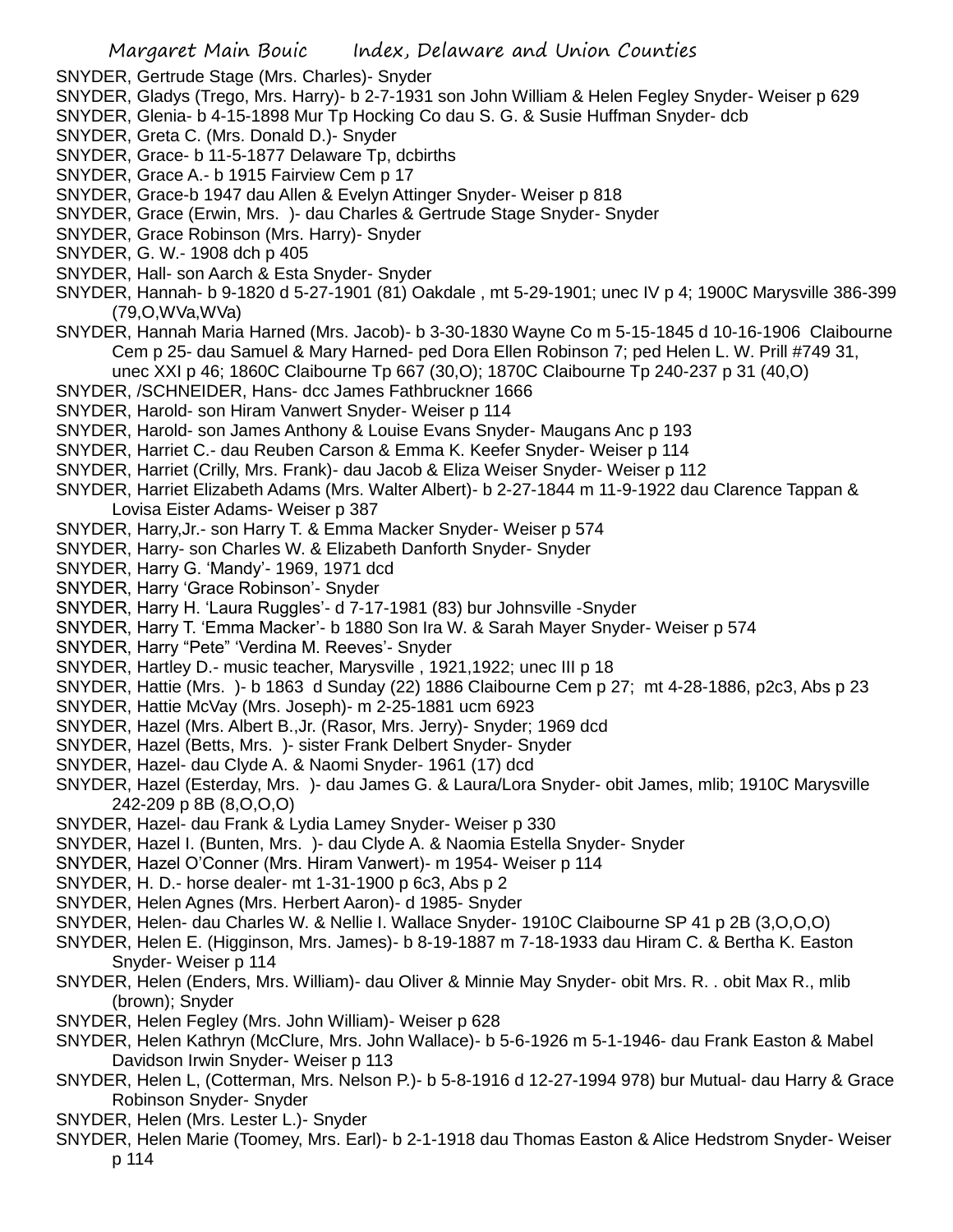SNYDER, Helen Martha (Keiser, Mrs. Richard Leon)- 10-4-1917 m 3-10-1950- Weiser p 362

- SNYDER, Helen (Meddles, Mrs. Chester H.)- d 1957- Snyder
- SNYDER, Helen M. Kesler (Mrs. George W.)- m 5-15-1864, dg 1-12-1892 Cry Ab p 81
- SNYDER, Henry- Powers p 44
- SNYDER, Henry- 1870C Delaware Town p 296 (30\*)
- SNYDER, Henry (11-1885) Dover Tp b 4-31-1874 to Children's Home 4-17-1885, uninf p 2
- SNYDER, Henry Clay 'Romayne Fenstermacher'- b 10-24-1918 m 1-1943 son Hubert Eugene & Edna Stamm Snyder- Weiser p 629
- SNYDER, Henry- adm estate Godleb Ruppright- 11-14-1841 JB2 p 292, uccp p 22
- SNYDER, Henry- son Philip & May Snyder- 1850C Marysville-Paris Tp 466-474 p 72 (8,,O)
- SNYDER, Henry Strickler 'Emma S. Hostetter'- b 8-1-1864 son William & Sarah McCune Snyder- Weiser p 111
- SNYDER, Henry- pallbearer for Mrs. John A. Purkey- dg 1-21-1931- Cry Ab p 65
- SNYDER, Herb 'Karen'- Snyder
- SNYDER, Herbert Aaron 'Helen Agnes'- b 2-2-1902 d 11-28-1989 (87) bur Mayfield Heights- Snyder
- SNYDER, Herbert- son Will & Ada Hofer Snyder- Snyder
- SNYDER, H. G.- 1915 uch p 317
- SNYDER, Hiram C. 'Bertha k. Easton'- b 5-30-1853 d 10-5-1926 son Jacob & Eliza Weiser Snyder- Weiser p 114
- SNYDER, Hiram Vanwert 'Eva Mandershein''hazel O/Conner'- b 7-17-1886 m(10 1916 (2) 1954 son Hiram C. & Bertha K. Easton Snyder- Weiser p 114
- SNYDER, H, M. (Mrs. J. S.)- Claibourne Cem p 7
- SNYDER, Homer (56-1935) d 12-20-1935 Claibourne Cp; uninf p 23- son Geoerge & Sarah Snyder- 1880C Claibourne Tp 166-178 p 16 (1,O,O,O)
- SNYDER, Howard- son Malisa Snyder- 1910C Marysville 173-153 p 6B (32,O,Va,O)
- SNYDER, Howard M. 'Mary J.'- 1961 dcd
- SNYDER, Hubert Eugene 'Edna Stamm'- b 6-18-1869 m 8-3-1908 d 3-23-1931 son John N. & Catharine E. Seiler Snyder- Weiser p 628
- SNYDER, Ida- dau George & Sarah Snyder- 1880 Claibourne Tp 166-178 p 16 (5,O,O,O)
- SNYDER, Ida Jean (Scott, Mrs. )- dau Clyde C. & Maude Fyock Snyder- Snyder
- SNYDER, Ida M.- dau Francis M. & Oida M. Snyder- 1910C Marysville 182-139 (18,O,O,O)
- SNYDER, Ira ' Remsel'- son Simon & Mary Clark Snyder- Weiser p 550
- SNYDER, Ira W. 'Sarah Moyer'- b 9-30-1850 d 12-10-1889 son Thomas Kehl & Julia Ann Wolverton Snyder-Weiser p 573
- SNYDER, Isaac- 1860C Claibourne Tp 667 (14,O)
- SNYDER, Isaac 'Nancy Clark'- dumch p 350
- SNYDER, Isabel Crilly- dau Henry Strickler & Emma S. Hostetter Snyder- Weiser p 111
- SNYDER, Iva- dau George & Sarah Snyder- 1880C Claibourne Tp 166-178 p 16 (5,O,O,O)
- SNYDER, Jack M. 'Mary E. Monroe'- b 3-1-1918 Kan. m 7-4-1945 d 9-8-2001 Texas- Snyder; 1971, 1973, 1975, 1977, 1979, 1981 ucd
- SNYDER,Jackie Ann-b 1-17-1955 dau Franklin Delano & Kathryn Bauder Snyder- Weiser p 237
- SNYDER, Jacob- 1883 uch V p 647
- SNYDER, Jacob d (60), mt 8-18-1856 p3c2, Abs p 26
- SNYDER, Jacob- 1870C Radnor Tp p 468 (14)
- SNYDER, Jacob, lives Omaha- dg 7-25-1899, Cry Ab p 208
- SNYDER, Jacob D. 'Hannah Maria Harned'- b 4-25-1825 Columbiana Co, O. m 5-15-1845 d 8-15-1886 Claibourne Cem p 5; ped Dora Ellen Robinson 6; ped Helen L. White Prill #749 30; unec XXI p 46- son Jacob D. & Margaret Hinkle Snyder- 1860C Claibourne Tp 667 (35,Pa)
- SNYDER, Jacob D. 'Margaret Hinkle'- b 9-12-1781 d 7-23-1861 (79-10-11) Claibourne Cem p 6; 1860C Claib. Tp 672 (79,Pa)
- SNYDER, Jacob 'Eliza Weiser'- b 8-31-1810 m 10-5-1835 d 6-16-1899- Weiser p 111
- SNYDER, Jacob F.- d 2-24-1862 (12-5-15) Claibourne Cem p 7 son J. S. & H. M.
- SNYDER, Jacob 'Margaret Hinkle'- b 9-12-1781 or 1801 d 7-23-1861 ped Dora Ellen Robinson 12; 1820C Big Rock Tp ; query by Helen Prill, XV p 26
- SNYDER, Jacob Thomas-b 11-10-1987 son William II & Beth Ann Florstedt Snyder-St Paul p 68
- SNYDER, Jacob- son Thomas & Catharine Kehl Snyder- Weiser p 548
- SNYDER, Jack- Snyder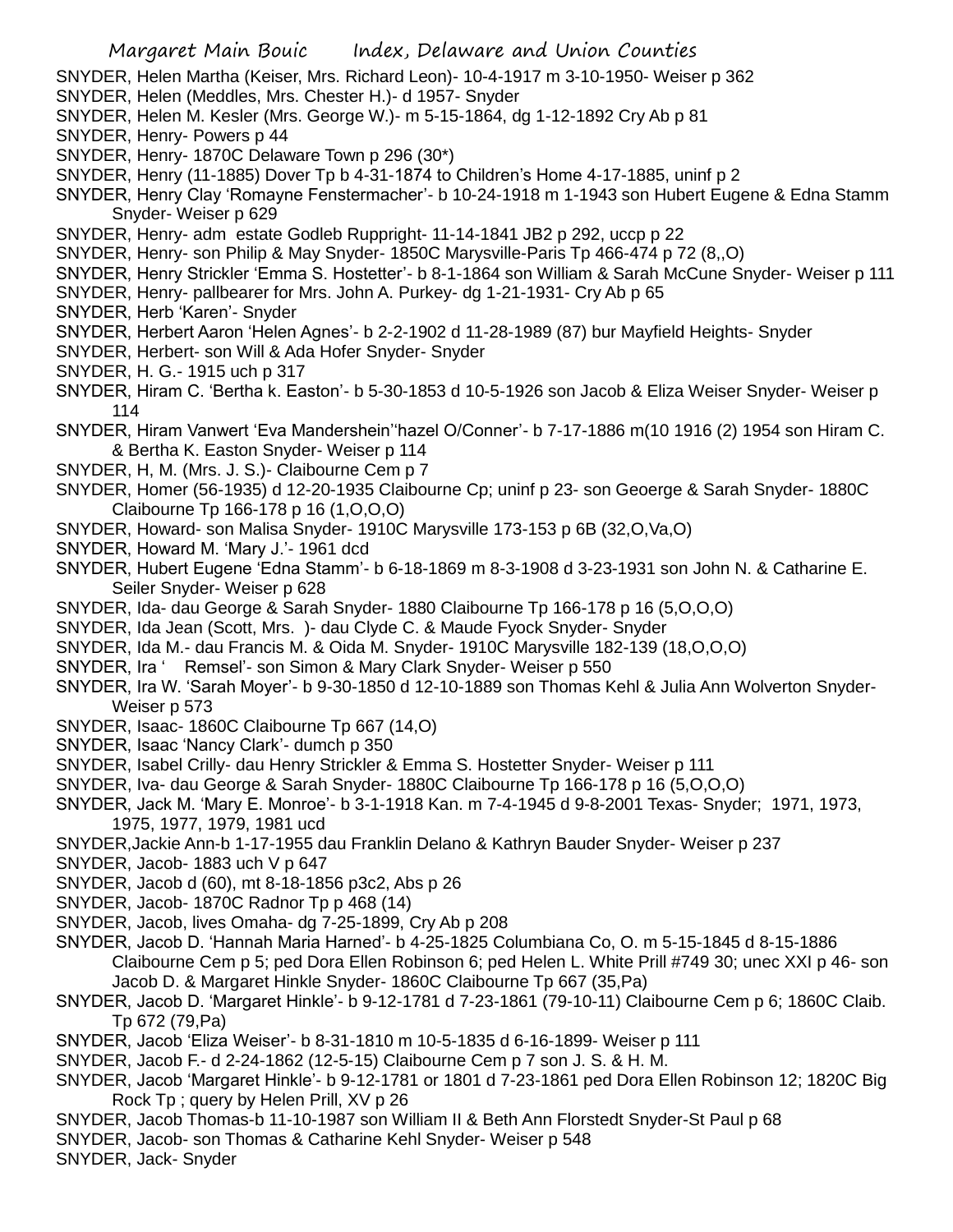- SNYDER, Jacqualyn Kirk (Mrs. Clay)- dau Frank & Mildred Fryman Kirk- 1985 uch p 86
- SNYDER, James- 1908 dch p 405
- SNYDER, James A. 'Lorana Price'- b 1844 d 1921 son David & Sarah P. Colton Snyder- ped L. Catherine Fox #189 6; unec X p 12
- SNYDER, James Anthony 'Louise Evans'- b 10-23-1861 d 11-6-1926 son Charles & Berthene Thompson Snyder- Maugans Anc p 193
- SNYDER, James A. 'Rebecca Price'- m 4-21-1871 ucm 4926
- SNYDER, James 'Catherine Flora'- 1915 uch p 723
- SNYDER, James- son Clyde C. & Maude Fyock Snyder- Snyder
- SNYDER, James- son Donald Snyder- Snyder
- SNYDER, James F. 'Laura V. Croy'- b 1-28-1872 m 6-26-1898 ucm (Hearl) d 8-6-1926 (54) Milford Cem son John & Sarah Price Snyder- obit, mlib
- SNYDER, Jas. H. I.- b 4-30-1874 Concord Tp son Carter & Mary Trimly Snyder- dcbirths
- SNYDER, James- b 1934 son Jonathan Lloyd & Edith Minor Snyder- Weiser p 114
- SNYDER, James L. 'Kearn Rene Cox'- son George & Alice Snyder- Snyder
- SNYDER, James Leonard II- b 8-1-1985 son James L.& Karen Rene Cox Snyder- Snyder
- SNYDER, James 'Lora/Laura Croy'- b 1-28-1872 d 8-6-1926 (54) son John & Sarah Price Snyder- Milford Cem; obit, mlib; 1900C Dover Tp 180- 182 p 8 (27,O,O,O) m 1y; 1910C Marysville 242-209 p 8B (36,O,O,O) m 11y
- SNYDER, James- son Oliver & Minnie Mae Snyder- Snyder; obit Max, mlib (brown)
- SNYDER, James Richard- b 10-11-19856 son Bruce Whitaker & Lois Mildred Rotzell Snyder- Weiser p 113
- SNYDER, James Robert- b 2-2-1954 son John William & Marian Krankoskie Snyder- Weiser p 629
- SNYDER, James- son Simon & Mary Clark Snyder- Weiser p 549
- SNYDER, Jan (Anderson, Mrs. )- dau Jack M. & Mary E. Monroe Snyder- Snyder
- SNYDER, Jane E. Maine (Mrs. Ten Eycle D.)- b 7-24-1839 m 1-20-1864 dau Adam W. & Harriet N. Ingraham Maine- Asp 1066
- SNYDER, Jane Louise (Hastedt, Mrs. Howard Eugene)- m 9-11-1943- Weiser p 271
- SNYDER, Jane (Mrs. Ralph,Sr.)- Snyder
- SNYDER, January N. Hannah (Mrs. Stephen W.)- m 5-6- Dau June Popplewell- Snyder
- SNYDER, J. D. 'Mary E. Ousler'- b 1852 m 5-4-1879 son Burnett & Elizabeth Sentnor Snyder- 1883 uch V p 145
- SNYDER, Jean A. (Mrs. Charles E.)- 1964 dcd
- SNYDER, Jean Catherine Frick (Mrs. John R.0- b 9-1918 m 6-1940 dau Bruce G. & Florence Edna Rhoads Frick- Weiser p 566
- SNYDER, Jeffrey Alvin- b 9-8-1956 son George Alvin & Verna Jane Lenker Snyder- Weiser p 326
- SNYDER, Jeffrey Bruce- b 10-30-1952 son Bruce Whitaker & Lois Mildred Rotsell Snyder- Weiser p 113
- SNYDER, Jeffrey- b 4-12-1947 son John H. & Jean Catherine Frick Snyder- Weiser p 566
- SNYDER, Jennie Annette Bainton (Mrs. John Calvin)- b 5-21-1868 m 1-30-1890 d 12-25-1912- Weiser p 426
- SNYDER, Jennie (Ecker, Mrs. Dean)- dau Candom O. & Mildred V. Phelps Snyder- Snyder; 1961 dcd (15)
- SNYDER, Jennie (Ecker, Mrs. )- dau Candom C. & Mildred Phelps Snyder- Snyder
- SNYDER, Jennie E. (Neff, Mrs. Horace B.)- b 4-23-1883 d 11-7-1954 son John N. & Catharine E. Seiler Snyder- Weiser p 631
- SNYDER, Jennie (Mrs. George)- Weiser p 114
- SNYDER, Jennie- dau James & Catherine Flora Snyder- 1915 uch p 723
- SNYDER, Jennie McAfee (Mrs. George)- Weiser p 114
- SNYDER, Jennifer Mae (Wolfe, Mrs. Ray Vaughn)- dau Frank Ira & —Harp Snyder- Maugans Anc p 70
- SNYDER, Jennifer Romaine- b 6-30-1983 dau Charles & Sandra Snyder- Snyder
- SNYDER, Jerry C. 'Lola Mae Durfey'- d 1984- Snyder
- SNYDER, Jerry- son George & Louise M. Snyder- 1969, 1971 dcd
- SNYDER, Jess- d 9-22-1915 (38y11m) Oakdale Cem 2775(E337); unvmec p 30
- SNYDER, Jessie son Malisa Snyder- 1910C Marysville 173-153 p 6B (36,O,Va,O)
- SNYDER, Jessie Whitaker- m 11-19-1921- Weiser p 113
- SNYDER, J. F.- 1915 uch p 400
- SNYDER, Jill (Wolfrey, Mrs. Dan)(Koerner, Mrs. Dr. James)- b 1956 dau Jack M. & Mary E. Monroe Snyder-Snyder; 1971, 1973 ucd
- SNYDER, Joan- b 1955 dau George F. & Louise M. Snyder- 1969, 1971 dcd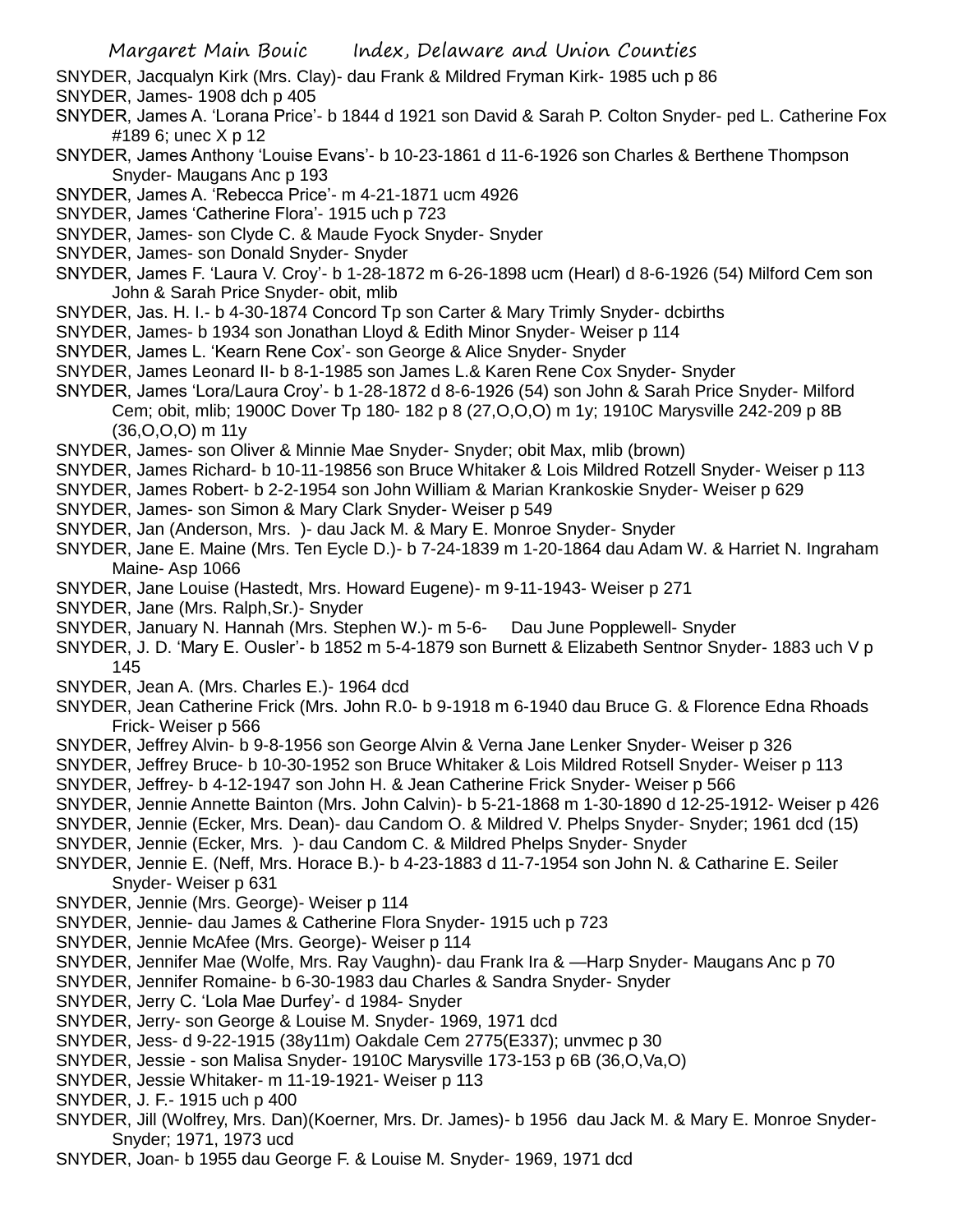- SNYDER, Joan Karen (Short, Mrs. James Haskell)- m 7-7-1979- dau George F. Snyder- Snyder
- SNYDER, Joan (Mrs. Richard)- 1964 dcd
- SNYDER, Joann (Shroyer, Mrs. John A.)- m 6-12-1949- Snyder
- SNYDER, Jo Ann (Mrs. Robert A.)- 1971 dcd
- SNYDER, Joe- farm- mt 10-22-1881 Elliotsburg, Abs p 4
- SNYDER, Joe- brother Arch Snyder- Snyder
- SNYDER, Joe- brother Bunty Sue Snyder Wolfe- Snyder
- SNYDER, Joe E. 'Marjorie K.'- 1961 dcd
- SNYDER, Joel David- b 1944 son John H. & Jean Catherine Frick Snyder- Weiser p 566
- SNYDER, John- 1870C Delaware Tp p 280 (\*34) John- 1908 dch p 405
- SNYDER, John Adam 'Elizabeth Witmer'- b 8-22-1875 m 1-23-1897- Weiser p 395
- SNYDER, John Alvin- b 1-22-1900 d 1904 son John Adam & Elizabeth Witmer Snyder- Weiser p 395
- SNYDER, John A.- son George Snyder- 1883 uch V p 692; 1860C Claibourne Tp 671 (4,O)
- SNYDER, John A. 'Sarah J. Long'- b 1856 m 1-2-1876 ucm 5819 d 1947 Claibourne Cem p 14; mt 3 p 20; 1900C Taylor Tp 152-156 p 7B (43,O,O,Pa) m 24y; mt 1-12-1876; 1910C Taylor Tp 166-172 p 7A (53,O,Pa,Pa) m 32y
- SNYDER, John 'Bessie Rute'- b 2-28-1878 son J. Wesler & Sophia Kehl Snyder- Weiser p 530
- SNYDER, John C.- 1980 dcd
- SNYDER, John Calvin 'Jennie Annette Bainton'- b 4-3-1853 m 1-30-1890 d 5-11-1934 twin dau John S. & Margaret Weiser 1880 dch p - Weiser p 426
- SNYDER, John D. 'Martha Elizabeth Coats'- b 3-3-1847 m 2-15-1871 d 1-17-1879 ped James C. Ludwig 10; unec XV p 83
- SNYDER, John Edgar 'Luella Foster'- b 1-5-1865 m 5-12-1911 d 3-9-1949 (84) son Thomas & Amphile McLaughlin Snyder- Snyder; obit, mlib; 1949 ucd; obit Louella, mlib (brown)
- SNYDER, John 'Elizabeth Douglass'- m 4-27-1837 Madison Co, unec VIII p 68
- SNYDER, John Francis- son Philip & Mary Snyder- 1850C Marysville -Paris Tp 466-474 p 72 (10,O)
- SNYDER, John E.- b 3-2-1934 d 11-7-2002 Marengo Cem- son Frank Delbert & Olive O. Myers Snyder-**Snyder**
- SNYDER, John- son Frank & Lydia Lamey Snyder- Weiser p 530
- SNYDER, John H. 'Jean Catherine Frick'- m 6-1940- Weiser p 566
- SNYDER, John- d y- son Jacob & Elizabeth Weiser Snyder- Weiser p 115
- SNYDER, John- b 1891 d 3-2-1951 son John Calvin & Jennie Annette Bainton Snyder- Weiser p 426
- SNYDER, John L. 'Mary H. Bell'- m 10-3-1861 dcm
- SNYDER, John M.-b 3-9-1872 (13-1885) Dover Tp to Children's home 1885; uninf p 2
- SNYDER, John N.- 1870C Delaware Town p 352 (\*26)
- SNYDER, John N. 'Catharine E. Seiler'- b 3-5-1838 m 1868 d 7-1913- Weiser p 628
- SNYDER, John P.- b 12-5-1942 son John H. & Jean Catherine Frick Snyder- Weiser p 566
- SNYDER John P..- b 9-24-1890 Delaware Town son John W. & Mary c. Renner Snyder- dcb
- SNYDER, John R. 'Arlene Byers'- b 1910 d 10-26-1983 (73) Fairview Cem p 17- Snyder; Byers 2,3
- SNYDER, John Robert- b 10-12-1887 Delaware Towm- son John W. & Mary C. Renner Snyder- dcbirths
- SNYDER, John S. 'Margaret Weiser'- b 2-6-1820 m 11-21-1844 d 5-14-1901- Weiser p 425
- SNYDER, John 'Sarah Price'- obit James, mlib
- SNYDER, John- son Thomas & Elma Snyder- 1949 ucd
- SNYDER, John William 'Helen Fegley'- b 9-30-1909 son Hubert Eugene & Edna Stamm Snyder- Weiser p 628
- SNYDER, John William 'Marian Krankoskie'- b 6-1-1929 son John William & Helen Fegley Snyder- Weiser p 628
- SNYDER, Jon- son Robert L. & Norma Stitzlein Snyder- Snyder
- SNYDER, Jonathan Lloyd 'Edith Minor'- b 8-22-1897 d 6-14-1957 son Hiram C. & Bertha K. Easton Snyder-Weiser p 114
- SNYDER, Jonathan Lloyd- son Hiram Vanwert Snyder- Weiser p 114
- SNYDER, Joseph- d 8-1-1906 (69y3m) b Marshal Col Va.- Oakdale 2067 (337E)
- SNYDER, Joseph F. 'Della Reed'- b 1-1859 m 11-29-1894 ucm (Hearl) d 7-25-1936 (77) obit, mlib; 1900C Milford Center 110-119 p 5A (41,O,O,O) m 5y; laborer repair shop
- SNYDER, Joseph F. 'Hattie McVay'- m 2-25-1881 ucm 6923
- SNYDER, Joseph 'Mary E. Ousler'- m 5-4-1880 ucm 6721;1880C Marysville 4-6-450 p 30 (26,Pa,Ger,.Ger); 1900C Marysville 1st ward 80 p 4A (47,O,Ger,Ger)- m 20y, baker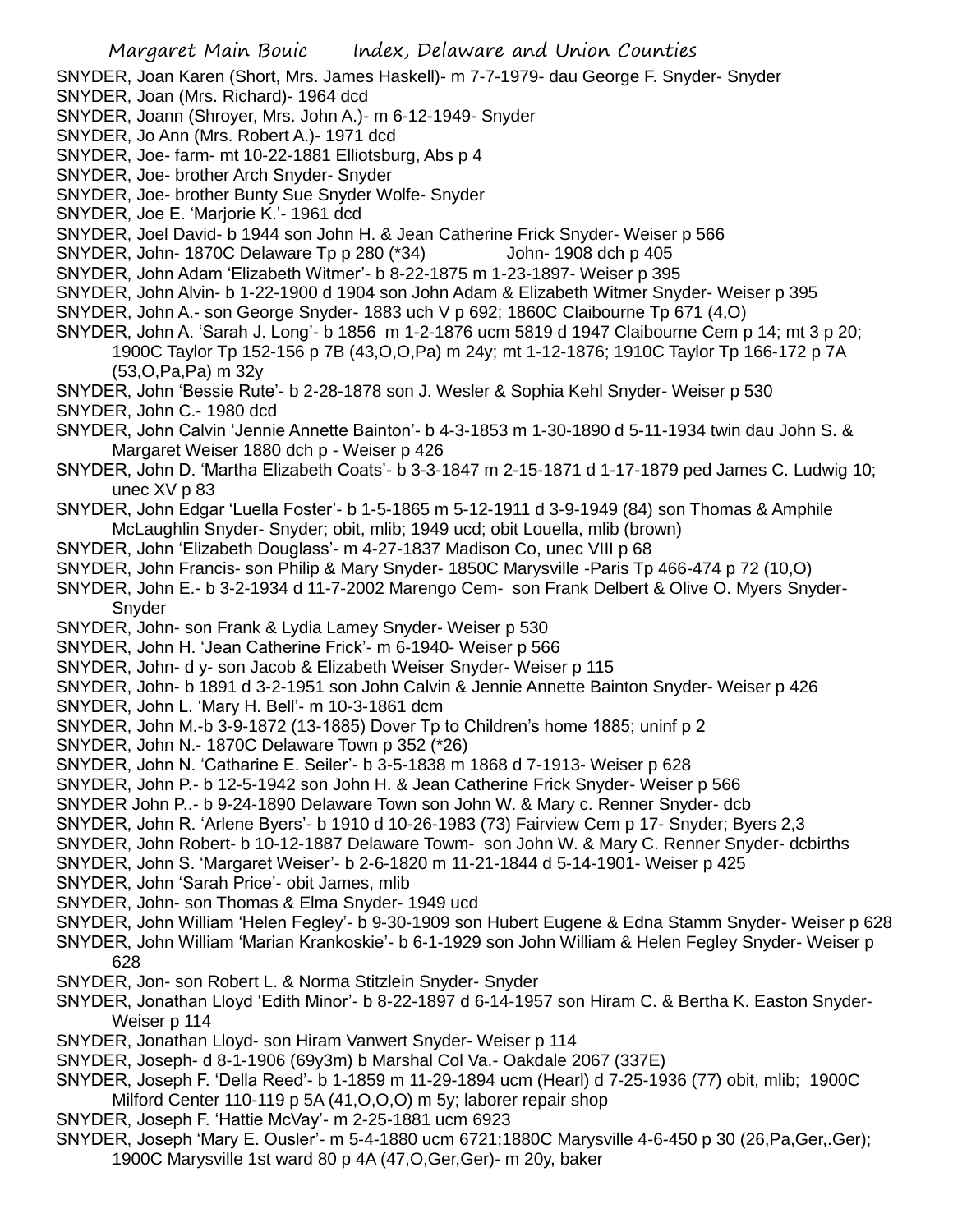SNYDER, Joseph- son Ralph & Edith Jane Herriott Snyder- Herriott 1146(11)2

- SNYDER, Josephine Burris (Mrs. Martin Luther)- b 5-18-1854 m 12-25-1890 ucm (Hearl) d 6-25-1916
- Claibourne Cem p 27 ; 1900C Taylor Tp 149-153 p 7A (45,O,O,O) m 9ym 3 ch, 2 living
- SNYDER, Joyce Anne Shettel (Mrs. Donald (L.)- b 8-28-1933 m 9-2-1952 dau Paul Otterbein & Viola Wittmer Snyder- Weiser p 455
- SNYDER, Joyce (Mrs. Ronald)- Snyder
- SNYDER, J. R.- d 9-28-1902 (51y)- dcdeaths
- SNYDER, J. S. 'H. M.'- Claibourne Cem p 7
- SNYDER, Judy (Wolfe, Mrs. Gene)- dau Clyde C. & Maude Fyock Snyder- Snyder
- SNYDER, Judson- son Fred & Mable Straul Snyder- Maugans Anc p 193
- SNYDER, Julia A. McLead (Mrs. Daniel S.)- m 8-30-1974 dau Jay C. McLead- Weiser p
- SNYDER, Julia A. (McPherson, Mrs. Henry)- m 11-26-1874 ucm 5581; mt 3 p 4
- SNYDER, Julia Ann (Ruhl, Mrs. John)- m 3-6-1868 dau Jacob Snyder- 1883 uch V p 647- 1860C Claibourne Tp 672 (20,O)
- SNYDER, Julia Ann Wolverton (Mrs. Thomas Kehl)- b 4-22-1830 m 1-10-1850 d 12-19-1897- Weiser p 573
- SNYDER, Julia- dau Jacob D. & Hannah Marie Harned Snyder-1860C Claibourne Tp 667 (12,O) SNYDER, Juli (Mrs. Steven)- 1971 dcd
- SNYDER, Juliet Denise (Rosette, Mrs. Robert Eugene II) m 12-8-1990- dau William Snyder- Snyder
- SNYDER, June L.- dau George & Louise M. Snyder- 1979 dcd
- SNYDER, June Ruth (Lenker, Mrs. Elwood Freeman)- b 6-28-1928 m 3-23-1946- Weiser p 324
- SNYDER, J. Wesler 'Sophia Kehl'- b 8-22-1851 d 5-11-1932- Weiser p 528
- SNYDER, Karon (Dillinger, Mrs. )- dau Nelson & Ruthella Sprague Snyder- Snyder
- SNYDER, Karen (Mrs. Herb)- Snyder
- SNYDER, Karen L. Curry (Mrs. Charles L.)- m 11-113-1982 dau James R. Curry- Snyder
- SNYDER, Kate (Blair, Mrs. )- dau Simon & Mary Clark Snyder- Weiser p 549
- SNYDER, Kathleen- dau David Eugene & Lynne Ellen Ornweg Snyder- Snyder
- SNYDER, Kathryn (Davis, Mrs. )- dau Clyde Van & Celesta Anne Hawk Snyder- obit Celesta, mlib
- SNYDER, Kathryn (Schreves, Mrs. )- sister Clyde A. Snyder- Snyder
- SNYDER, Kathi (Paullin, Mrs. Mike)- dau Robert L. & Norma Stitzlein Snyder- Snyder
- SNYDER, Kathie- dau Scott & Laura Snyder- 1983 ucd
- SNYDER, Kathryn Bauder (Mrs. Franklin Delano)- b 1-27-1920 m 3-8-1952 dau Ellsworth John & Freda Kramer Bauder- Weiser p 237
- SNYDER, Kathy- dau Richard & Joan Snyder- 1964(10) dcd
- SNYDER, Katie Ann- b 7-18-1993 dau William II & Beth Ann Florstest Snyder- St. Paul p 66
- SNYDER, Katie Elizabeth (Bucher, mrs. John Jacob)- b 10-25-1903 m 12-31-1921 d 12-14-1949- dau John Adam & Elizabeth Witmer Snyder- Weiser p 395
- SNYDER, Katie Malinda Broscious (Mrs. D. H.)- b 1882 d 1920 dau David & Louise Fegley Broscious- Weiser p 385
- SNYDER, Kearn/Karen Cox (Mrs. James L.)- dau Charles Cox- Snyder
- SNYDER, Kelsey- b 1-1995 dau David & Wendy Snyder- Snyder
- SNYDER, Kenneth E. 'Catherine'- Snyder
- SNYDER, Kenneth R. 'Catherine R. '- Snyder
- SNYDER, Keturah May (Bucher, Mrs. John D.)(Llewellyn, Mrs. Rev. Arthur)- b 3-30-1881 m(1) 3-23-1912 (2) 1- 3-1947 d 1-1960 dau John N. & Catharine E. Seiler Snyder- Weiser p 630
- SNYDER, Kevin- b 1970 son Benjamin E. & Marcia Snyder- 1979, 1981, 1983 ucd
- SNYDER, Kim- b 1972 dau H . Leon & Barbara J. Snyder- 1980 dcd
- SNYDER, Kris- b 1975 ch Benjamin E. & Marcia Snyder- 1979, 1981, 1983 ucd
- SNYDER, Labonita M. (Hartley, Mrs. )- dau Clyde A. & Naomia Snyder- Snyder
- SNYDER, Larry R. 'Barbara A. Firth''Linda'- son Stella A. Snyder- Snyder; 1975, 1977, 1979, 1981, 1983 ucd
- SNYDER, Larry- b 4-2-1971 Akron d 12-13-2002 (31) son Larry & Barbara A. Firth Snyder- Snyder; 1975,
	- 1977, 1979, 1981, 1983 ucd
- SNYDER, Larry- b 5-22-1959 son Larry & Virginia Anderson Snyder- Weiser p 629
- SNYDER, Larry 'Virginia Anderson'- b 10-7-1941 son John William & Helen Fegley Snyder- Weiser p 629
- SNYDER, Laura Elizabeth Thompson (Mrs. Anson W.)- Weiser p 425
- SNYDER, Laura (Ludwig, Mrs. Ray Fowler)- b 4-12-1880 d 12-30-1958 dau John D. & Martha Elizabeth Coats, ped James C. Ludwig 6; unec XV p 83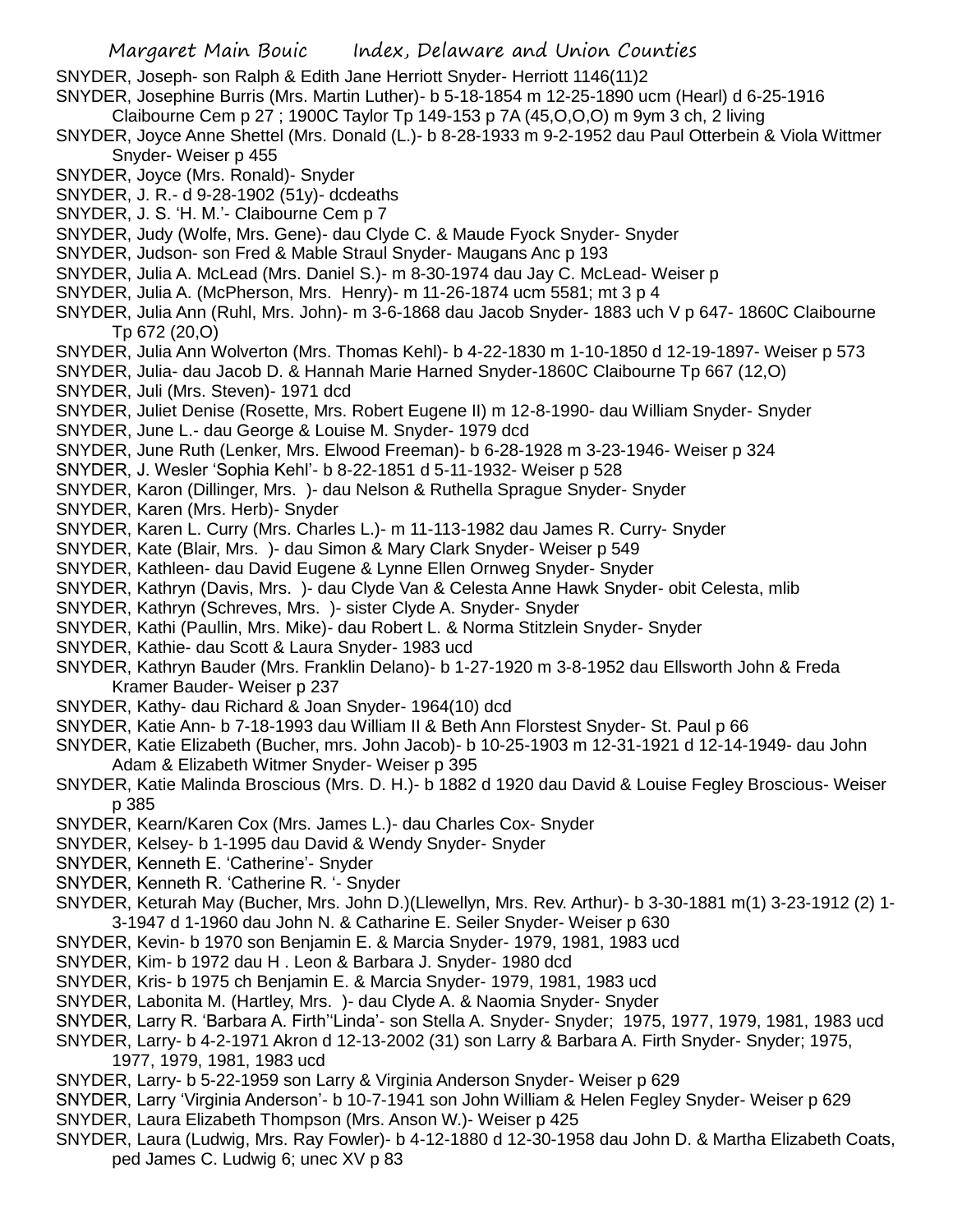- SNYDER, Laura Ruggles (Mrs. Harry H.)- b 3-24-1897 d 8-30-1897 (100) dau Joseph & Maggie Breckenridge Ruggles- Snyder
- SNYDER, Laura (Mrs. Scott)- Snyder; 1983 ucd
- SNYDER, Laura/Lora V. Croy (Mrs. James F.)- b 2-1869 m 6-26-1898 ucm (Hearl); sister Joseph & Charles Croy; obit James, mlib; 1900C Dover Tp 180-182 p 8 (31,O,O,O) m 1y, no ch; 1910C Marysville 242- 209 p 8B (41,O,O,O) 1 ch
- SNYDER, Lawrence E.- son Francis M. & Alice I. Snyder- 1910C Marysville 182-139 p 6B (8,O,O,O)
- SNYDER, Lawrence E. 'Virginia Lee Woods'- d 12-12-1964 Snyder; 1985 uch p 149
- SNYDER, Lawrence- son Frank & Lydia Lamey Snyder- Weiser p 530
- SNYDER, Lee- son Clarence L. & Georgia M. Snyder- 1964 (15) dcd
- SNYDER, Lela Myrtle- b 8-2-1870 d 9-18-1870 dau Charles & Berthebne Thompson Snyder- Maugans Anc p 193
- SNYDER, Leo J. 'Twila Opal Neldon'- obit Twila, mlib
- SNYDER, Leo- son Paul E. & Evelyn Snyder- 1962 (10) ucd
- SNYDER, H. Leon 'Barbara J.'- 1980 dcd
- SNYDER, Leon- son Vincel L. & Bertha Snyder- 1961 (16) dcd
- SNYDER, Leona Prosser (Mrs. Cecil V.)- b 6-23-1909 d 2-27-1996 Mansfield- dau Frank & Lillie Enck Prosser-Snyder
- SNYDER, Leonard- b Cayuga Co, NY d 6-1-1900 (73-10-27) son Jacob Snyder- dcdeaths; 1870C Radnor Tp p 468 (\*42) Leonard- see Snider
- SNYDER, Leota- dau James & Catherine Flora Snyder- 1915 uch p 723
- SNYDER, LeRoy 'Shirley Louise Klinger'- m 12-3-1951- Weiser p 388
- SNYDER, Lester Kenneth- b 12-25-1909 son Charles & Nora Wolfe Snyder- Weiser p 529
- SNYDER, Lester L. 'Helen'- son Paul A. & Alice E. Rodabaugh Snyder- Snyder
- SNYDER, Lewis- 1908 dch p 405
- SNYDER, Lewis E. 'Rowena'- d 7-7-1964 (76) Fairview Mem. Pk- Snyder; 1961, 1964 dcd
- SNYDER, Lewis- d 10-10-1858 Stark Cem- Powell p 204 son G. & S.
- SNYDER, Lillian Beadling (Mrs. Benjamin)- Snyder
- SNYDER, Lillian Mae- b 10-20-1924 dau Perry & Ola Eleena Brown Snyder- Freshwater p 84
- SNYDER, Lilly- b 1-8-1817 to Children's home 4-17-1885- uninf p 2
- SNYDER, Lizzie, Miss, WCTU- unec III p 57
- SNYDER, Linda (Mrs. Larry)- Snyder
- SNYDER, Lloyd- brother Cecil V. Snyder- Snyder
- SNYDER, Lloyd Joseph- son Ralph & Edith Jane Herriott Snyder- Herriott 1146(11)2
- SNYDER, Logan- attempted suicide 1-7-1908, dg 1-14-1908, Cry Ab p 99
- SNYDER, Lois Ann- b 7-12-1953 dau LeRoy & Shirley Louise Klinger Snyder- Weiser p 388
- SNYDER, Lois Dorothy (Matson, Mrs. Victor)- b 8-17-1916 m 1936 dau Thomas Easton & Alice Hedstrom Snyder- Weiser p 114
- SNYDER, Lois (Kreglow, Mrs. )- dau Rev. Benjamin & Anna Marshall Snyder- Snyder
- SNYDER, Lois Mildred Rotzell (Mrs.Bruce Whitaker)-b 7-4-1928 m 3-7-1952- Weiser p 113
- SNYDER, Lois (Pfeifer, Mrs. )- sister Cecil V. Snyder- Snyder
- SNYDER, Lola Mae Durfey (Mrs. Jerry C.)- b 12-3-1916 d 7-8-2001 (84) Riverside Cem- dau Elmer & Amy Marie Huey Durfey- Snyder
- SNYDER, Lorana Price (Mrs. James A.)- b 1854 d 1921 dau John Jr. & MaryTompkins Price- ped L. Catherine Fox #189 7 unec X p 12
- SNYDER, Lorraine Hall (Mrs. Rick)- m 2-2-1979 dau William E. Hall-Snyder
- SNYDER, Louella Foster (Mrs. John)- b 7-27-1880 d 4-10-1974 bur Lucasville- dau Robert & Keturah Desellem Foster- Snyder; 1949 ucd; obit, mlib (Brown)
- SNYDER, Louella- dau Thomas & Elma Snyder- 1949 ucd
- SNYDER, Louise Evans (Mrs. James Anthony)- b 12-29-1859 d 7-12-1920- Maugans Anc p 193
- SNYDER, Louise M. (Mrs. George L.)- 1969, 1971, 1980 dcd
- SNYDER, Lucinda- dau Kenneth E. Snyder- Snyder
- SNYDER, Lucy (Slick, Mrs. )- dau Simon & Mary Clark Snyder- Weiser p 550
- SNYDER, Luella Foster (Mrs. John Edgar)- b 7-27-1880 m 5-11-1911 d 4-10-1974 bur Lucasville dau Robert & Keturah Desellm Foster- obit John Edgar, mlib; obit, mlib (brown)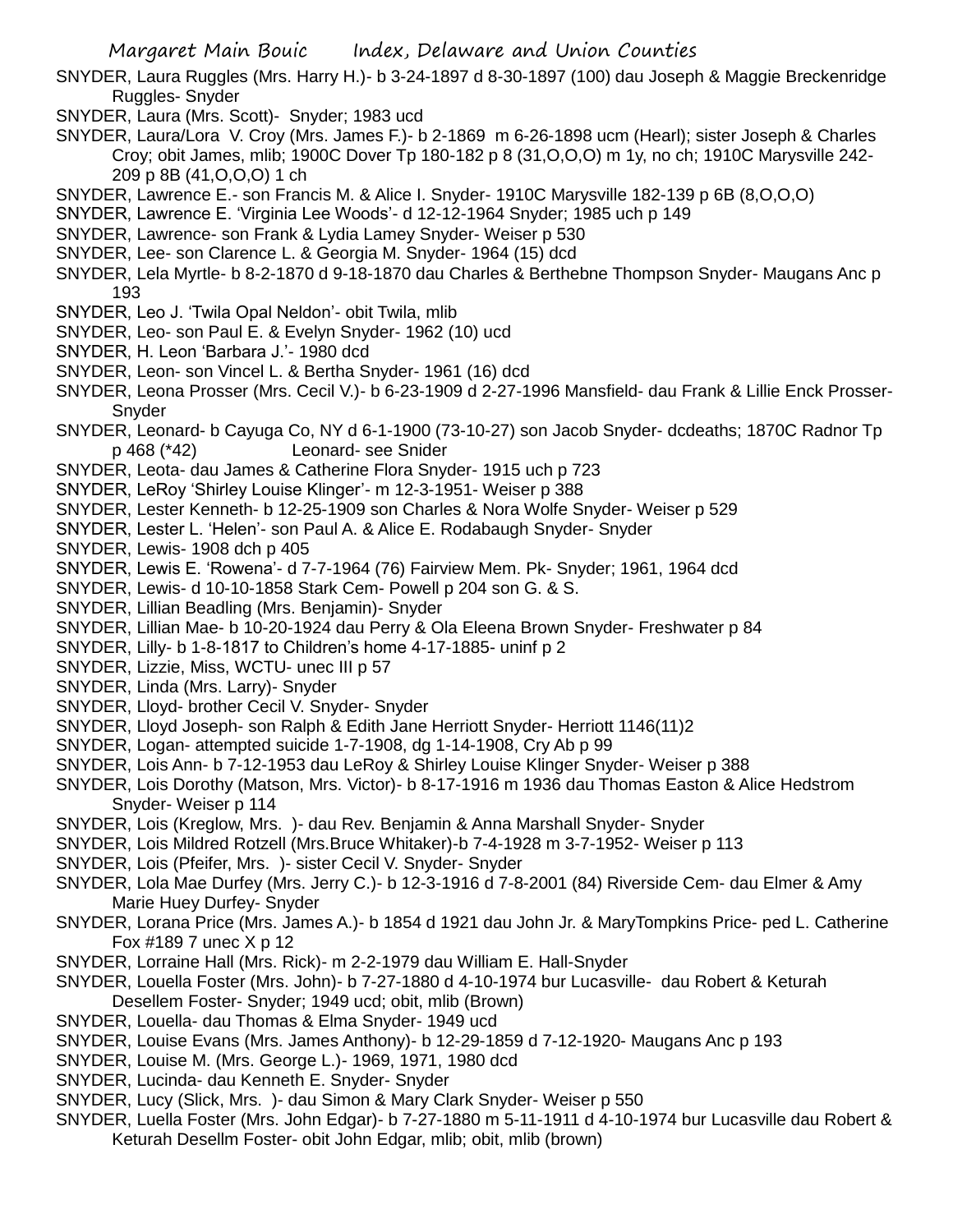- SNYDER, Lula E.- b 10-1891 dau Martin Luther & Josephine Snyder- 1900C Taylor Tp 149-153 p 7A (8,O,O,O)
- SNYDER, Lula Jane (Bailey, Mrs. Charles)- b 12-27-1894 dau J. Wesler & Sophia Kehl Snyder- Weiser p 530
- SNYDER, Lula (Moyer, Mrs. Harry)- b 4-19-1889 d 11-15-1950 dau Ira W. & Sarah Moyer Snyder- Weiser p 574
- SNYDER, Lydia (Bell, Mrs. Jacob)- b 10-11-1847 m 7-24-1870 d 2-28-1928 dau Simon & Mary Kreamer Snyder- Weiser p 571
- SNYDER, Lydia (Brownmiller, Mrs. Reuben)- 1880 dch p 673
- SNYDER, Lydia Lamey (Mrs. Frank)- Weiser p 530
- SNYDER, Lynne Ellen Omweg (Mrs. David Eugene)- m 1-3-1987 dau James Omweg- Snyder
- SNYDER, Mabel Davidson Irwin (Mrs. Frank Easton)- b 4-5-1883 m 7-26-1917 d 4-13-1946- Weiser p 112
- SNYDER, Mabel I.- b 8-1884 dau Joseph & 1st wife- Snyder; 1900c milford Center 110-119 p 5A (15,O,O,ILL)
- SNYDER, Mabel (Welshans, Mrs. John)- dau Charles & Nora Wolfe Snyder- Weiser p 529
- SNYDER, Mable Straul (Mrs. Fred)- Maugans Anc p 193
- SNYDER, Madelyn (Mrs. Max R.)- Snyder; obit Max, mlib (brown)
- SNYDER, Mae (South, Mrs. )- dau Charles & Gertrude Stage Snyder- Snyder
- SNYDER, Magdalena (Watson, Mrs. Cregg)- m 12-19-1858 dcm
- SNYDER, Maggie Lamey (Mrs. Dorwsey Lee)- Weiser p 531
- SNYDER, Malisa- 1910C Marysville 173-153 p 6B (62,O,US,US) wid, 5 ch
- SNYDER, Mandy Mae Scarberry (Mrs. Harry C. )- b 5-2-1925 d 1-29-1992 (66) Radnor Cem- dau Andrew Jackson & Addie M. Donahue Scarberry- Snyder; 1969, 1971, 1980 dcd
- SNYDER, Marcena (Webster, Mrs. )- dau Candom C. & Mildred Phelps Snyder- Snyder
- SNYDER, Marcia (Mrs. Benjamin E.)- 1979, 1981, 1983 ucd
- SNYDER, Marcia J. (Graham, Mrs. Harold)- b 8-21-1927 d 2-25-1996 (68) Jerome Tp Cem- dau Emmett & Zenith Hises Snyder- Snyder
- SNYDER, Marcie Elizabeth (McKinnie, Mrs. Harold Austin)- b 4-15-1924- dau William & Sarah McCune Snyder- Weiser p 111
- SNYDER, Margaret E. Harned b 3-10-1856 Ashland Co, d 2-10-1928 Somersville- dau Jacob D. & Hanna Maria Harned- ped Dora Ellen Robinson 3
- SNYDER, Margaret E. (Robertson, Mrs. Lemuel)- m 9-13-1877 ucm (Hearl)
- SNYDER, Margaret Elizabeth ((T)Hatcher, Mrs. Howard,Sr.)- dau Harry & Laura Ruggles Snyder- Snyder
- SNYDER, Margrett- b 11-12-1899 Delaware Town dau Edward & Elisabeth Pleckbaum Snyder- dcbirths
- SNYDER, Margaret (Ashbrook, Mrs. )- dau Lewis E. & Rowena Tucker Snyder- Snyder
- SNYDER, Margaret C. Carroll (Mrs. Richard B.)- b 1838 d 1927- Weiser p 550
- SNYDER, Margaret E.- d 1-21-1867 (5-7-7) dau M. & S. Claibourne Cem p 6
- SNYDER, Margaret Elizabeth (Welshans, Mrs. Terrence)- b 5-29-1905 dau Charles & Nora Wolfe Snyder-Weiser p 529
- SNYDER, Margaret E. (Robinson, Mrs. Lemuel J.)- b 3-10-1856 m 9-13-1877 ucm 6119 d 2-10-1978 dau Jacob D. Jr. & Hannah M. Harned Snyder-ped Helen l. Prill #749 15; unec XXI p 46
- SNYDER, Margaret Hinkle (Mrs. Jacob)-b 7-7-1891 d 8-1- 1871 dau William & Margaret Hinkle- 1883 uch V p 692; ped Dora Ellen Robinson 13; unec XV p 26, query
- SNYDER, Margaret (McKenzie, Mrs. )- dau James & Laura Croy Snyder- obit James, mlib
- SNYDER,Margaret (Lassiter, Mrs. William J)-dau William & Sarah McCune Snyder-Weiser p 111
- SNYDER, Margaret- dau Simon & Mary Clark Snyder- Weiser p 550
- SNYDER, Margaret (Mrs. )- sister Mrs. Matthew Snyder- dg 2-14-1915, Cry Ab p 65
- SNYDER, Margaret (VanGundy, Mrs. John)- b 10-20-1796 d 4-20-1853, dcc Richard Gillette 27
- SNYDER, Margaret Weiser (Mrs. John S.) b 8-9-1815 m 11-20-1844 d 3-19-1856 dau Philip & Catharine Malick Snyder Weiser- Weiser p 425
- SNYDER, Mariah- b 2-6-1859 (26-1885), Dover Tp, uninf p 2
- SNYDER, Marian Annabelle (Longabaugh, Mrs. John Rutherford,Jr.)- b 5-31-1920 m 9-24-1949 dau Frank Easton & Mabel Davidson Irwin Snyder- Weiser p 112
- SNYDER, Marian (Walter, Mrs. David)- dau Rev. Marion W. & Donna Marie Bennett Snyder- Snyder SNYDER, Marice- ch Steven & Juli Snyder- 1971 dcd
- SNYDER, Marie (Finley, Mrs. Stanley B.)- m 6-12-1913- Maugans Anc p 159-160
- SNYDER, Marie Mae (Shoop, Mrs. Edwin D.)- b 12-25-1926 m 9-28-1947- Weiser p 335
- SNYDER, Marilyn Irene- dau Marshall Snyder- Snyder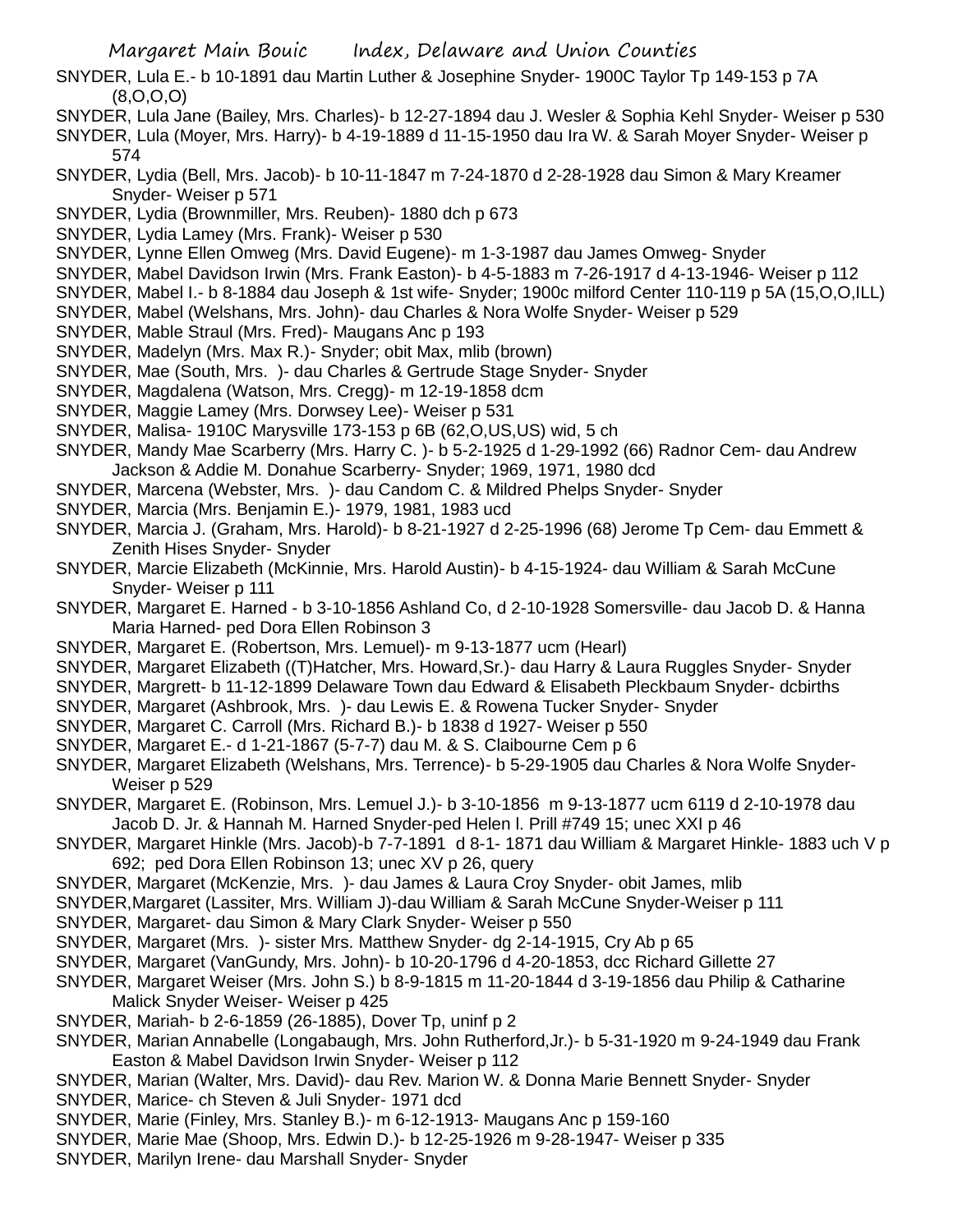- SNYDER, Marilyn J. (Mrs. Robert)- 1980 dcd
- SNYDER, Marion- son Francis M. & Alice I. Snyder- 1910C Marysville 182-139 p 6B (10,0,O,O)
- SNYDER, Marion- b 1840 d 1932 bur Pa.- ch Jacob & Eliza Snyder- Weiser p 111
- SNYDER, Rev. Marion W. 'Donna Marie Bennett;' b 5-17-1914 m 11-30-1935 d 7-30-1988 (74) son Rev. Frank L. & Riddle Groves Snyder- Snyder
- SNYDER, Marjorie K. (Mrs. Joe E.)- 1961 dcd
- SNYDER, Marshal- 1870C Radnor Tp p 468 (6)
- SNYDER, Marshall- Snyder
- SNYDER, Martha- dau Charles E. & Jean A. Snyder- 1964 (22mo) dcd
- SNYDER, Martha (Cock/Coch, Mrs. )- dau Thomas & Amphile McLaughlin Snyder- obit John Edgar, mlib
- SNYDER, Martha Elizabeth Coats (Mrs. John D.)- b 1-7-1851 m 2-15-1871 d 1-29-1920 dau Joel Redman & Rebecca Jane Cross Coats- ped James C. Ludwig 11, unec XV p 83
- SNYDER, Martha Elizabeth Record (Mrs. Robert Neil)- m 12-31-1949- Weiser p 113
- SNYDER, Martha Isabelle (McIntire, Mrs. Edward)- b 1862 d 10-1945- McIntire (178)
- SNYDER, Martha (Long, Mrs. )- sister Cecil V. Snyder- Snyder
- SNYDER, Martha (Stroup, Mrs. Russell)- b 10-3-1936 dau John William & Helen Fegley Snyder- Weiser p 629 SNYDER, Martin- 1883 uch IV p 504
- SNYDER, Martin Luther 'Ella S. Fisher'- b 4-3-1853 m 4-18-1893 d 11-20-1931 son John S. & Margaret Weiser Snyder- Weiser p 425
- SNYDER, Martin Luther 'Josephine Burris'- b 11-1836 m 12-25-1890 ucm (Hearl); 1900C Taylor Tp 149-153 p 7A (63,O,Pa,Md)- m 9y
- SNYDER, Martin Luther 'Susan V.'- d 1-24-1916 (79-2-14) Claibourne Cem p 27
- SNYDER, Mary- 1969, 1971 dcd
- SNYDER, Mary- b Penn d 10-5-1888 (72-10-20) Delaware dcdeaths
- SNYDER, Mary- b Columbus, O. d 2-15-1882 (5y6m) Liberty Tp
- SNYDER, Mary (Mrs. )- WCTU- unec III p 57
- SNYDER, Mary Ann Winkleman (Mrs. David)- b 3-16-1824 d 2-4-1850 dau Henry & Esther Weiser Winkleman-Weiser p 87858
- SNYDER, Mary B.- 1870C Delaware Tp p 280 (2)
- SNYDER, Mary Catharine (Malick, Mrs. Henry Clay,Sr)- d 5-12-1875 dau Simon & Mary Kreamer Snyder-Weiser p 569
- SNYDER, Mary Catherine (Mrs. Rev. Tom)- Snyder
- SNYDER, Mary- dau Charles E. & Jean A. Snyder- 1964 (12) dcd
- SNYDER, Mary Clark (Mrs. Simon)- Weiser p 549
- SNYDER, Mary (Cooper, Mrs. Isaac Newton)- b 1-3-1842 m 1-26-1860 d 12-9-1899- Weiser p 561
- SNYDER, Mary (Cost, Mrs. )- dau Paul A. & Alice E. Rodabaugh Snyder- Snyder
- SNYDER, Mary E. D. Harper (Mrs. George E.)- m 5-1-1884 ucm (Hearl)
- SNYDER, Mary E. Monroe (Mrs. Jack M.)- m 7-4-1945 ; Snyder; 1971, 1973, 1975, 1977, 1979, 1981 ucd
- SNYDER, Mary Elnora (Minnick, Mrs. George)(Sanderson, Mrs. Daniel J.)- dau James & Catherine Flora Snyder- 1915 uch p 723
- SNYDER, Mary E. Ousler (Mrs. Joseph)- m 5-4-1880 ucm (Hearl)
- SNYDER, Mary Estine (Paver, Mrs. )- dau Clyde Van & Celesta Anne Hawk Snyder- obit Celesta, mlib
- SNYDER, Mary (Fasold, Mrs. Elwood)- b 4-13-1875 d 2-2-1931 dau Ira W. & Sarah Moyer Snyder- Weiser p 573
- SNYDER, Mary F. E. (Wallace, Mrs. John W,.)- , 12-31-1885 ucm (Hearl)
- SNYDER, Mary Gladys- b 4-15-1921 d 2-28-1924 dau Hubert Eugene & Edna Stamm Snyder- Weiser p 629
- SNYDER, Mary H.- 1870C Delaware Tp p 280 (34)
- SNYDER, Mary H. Bell (Mrs. John L.)- m 10-3-1861 dcm
- SNYDER, Mary- d y dau Hiram C. & Martha K. Easton Snyder- Weiser p 114
- SNYDER, Mary (Huddleson, Mrs. Alex)- Powell p 322
- SNYDER, Mary (Huff, Mrs. Larry)- dau Ralph & Bonnie Breece Snyder- Snyder
- SNYDER, Mary "Mollie" Houghton (Mrs. Casper)- b 10-12-1809 d 1-14-1875 dau Richard & Mary Snook Houghton- Weiser p 549
- SNYDER, Mary J.- dau George & Elisa Snyder- Claibourne Cem p 6
- SNYDER, Mary J. (Mrs. Howard M.)- 1961 dcd
- SNYDER, Mary K.- 1961, 1964, 1980 dcd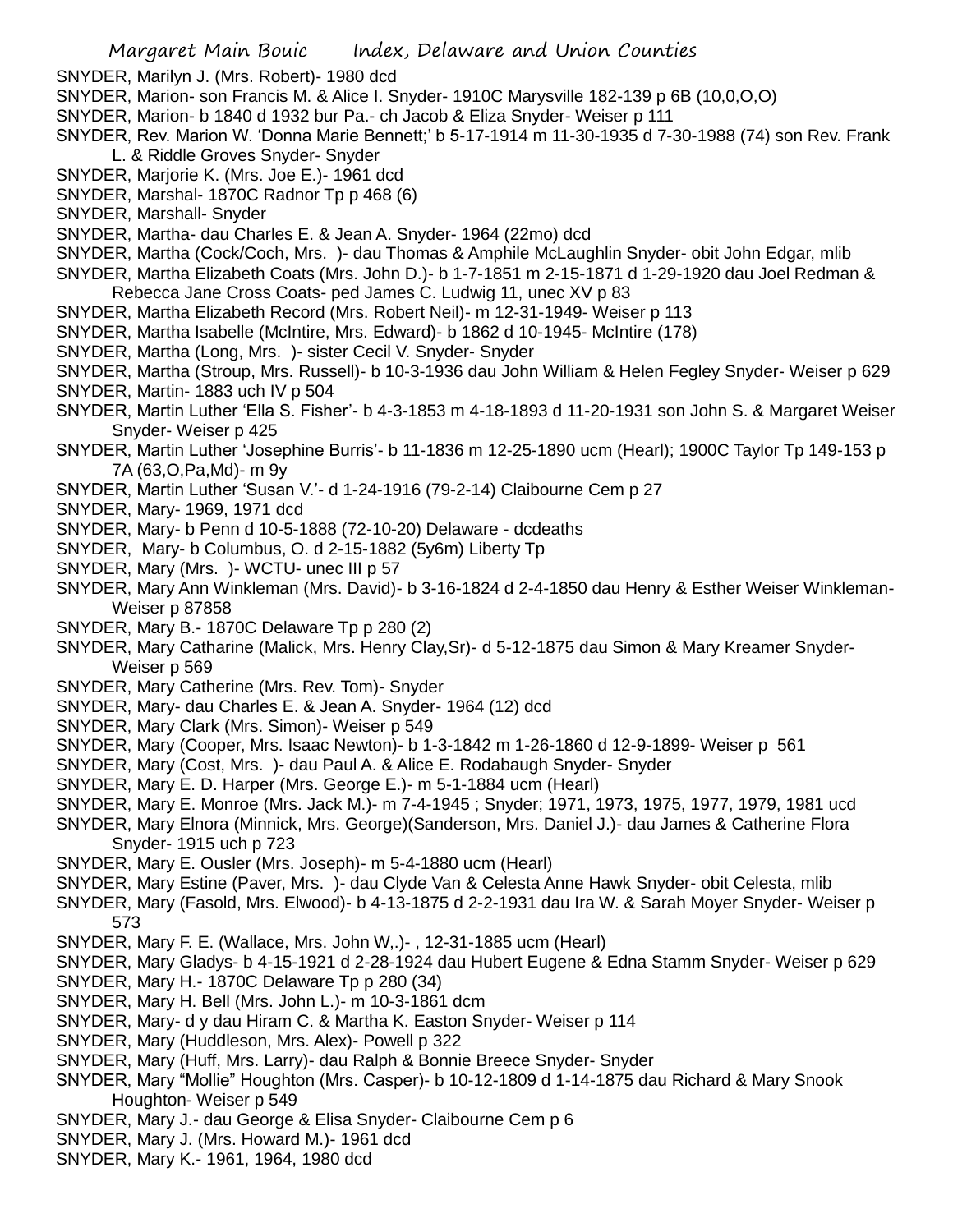- SNYDER, Mary (Kahle, Mrs. Floyd)- Weiser p 703
- SNYDER, Mary L. (Mrs. Edward F.)- 1962 ucd
- SNYDER, Mary- b 4-27-1886 Delaware Town dau Otto & Mary Miller Snyder- dcbirths
- SNYDER, Mary Louise (Young, Mrs. )- sister Clyde A. Snyder- Snyder
- SNYDER, Mary M. (Mrs. George E.)- b 2-1868; 1900C Claibourne Tp 261-277 p 11B (16,O,O,O) m 16y, 2 ch
- SNYDER, Mary O. Brush (Mrs. Wallace "Wally")- b 7-7-1926 m 1-12-1945 d (67) Mt. Herman Cem- dau Harry S. & Vera Achev Brush- Snyder
- SNYDER, Mary Oursler (Mrs. Joseph)- m 5-4-1880 ucm 6721 dau Richard & Catherine Oursler- 1883 uch V p 145; 1880C Marysville 406 (20,Md,Md,Md)
- SNYDER, Mary O. (Mrs. Wallace)- 1962, 1967, 1971, 1973, 1975, 1977, 1979, 1981, 1983 ucd
- SNYDER, Mary Peterson (Mrs. Richard)- m 2-16-1842 dcm
- SNYDER, Mary (Mrs. Philip)- 1850C Paris Tp 466-474 p 72 (30,O); unec VIII p 9
- SNYDER, Mary (Ruch, Mrs. Kenneth)- dau Paul & Della Seasholtz Snyder- Weiser p 557
- SNYDER, Mary Wallace (Mrs. George)- obit Charles W., mlib (brown)
- SNYDER, Mary Weiser (Mrs. Samuel)- b 1-17-1823 m 5-15-1845 d 3-18-1850 dau George & Barbara Oswald Weiser - Weiser p 669
- SNYDER, Mary (Youmans, Mrs. William C.)- 1908 dch p 877
- SNYDER, —(Mrs. Matthew)- d Wednesday (60) dg 2-14-1915, Cry Ab p 15
- SNYDER, Maude M. (Drake, Mrs. )(Mrs. )- d 3-26-1970 (66) Fairview Mem Pk-Snyder
- SNYDER, Maud B. Laird (Mrs. George C. )- dau Gilbert Webster & Maggie K. Bird Laird- opc 518 ; dg 4-28- 1916 Cry Ab p 56, dg 5-2-1916 Cry Ab p 58
- SNYDER, Maude Lu Ellen (Troutman, Mrs. Raymond Walter)- dau John Adam & Elizabeth Witmer Snyder-Weiser p 397
- SNYDER, Max R. 'Madelyn'- d 7-12-1979 (55) son Oliver & Minnie May Snyder- Snyder; obit, mlib (brown)
- SNYDER, May Lou- b 12-29-1957 dau Charles & Barbara Louise Snyder- Weiser p 505
- SNYDER, May (McGraw, Mrs. Dennis)- m 9-17-1896 ucm (Hearl); unec IV p 66
- SNYDER, D. Maynard 'Dorothy E. "Bette" Powell' Snyder
- SNYDER, Melissa- 1870c Radnor Tp p 468 (11)
- SNYDER, Melvin "Mick"- son Warren G. & Alice Woodruff Snyder- Snyder
- SNYDER, Meredith (Mrs. Albert, Jr.)- Snyder
- SNYDER, Michael Anna Easton (Mrs. Albert)- b 7-28-1847 m 9-3-1878 d 9- 1930- Weiser p 112
- SNYDER, Michael- brother Arch Snyder- Snyder
- SNYDER, Michael- b 9-23-1954 son David A. & Edna M. Seiler Fetter- Weiser p 420
- SNYDER, Michael Dietrich- b 6-16-1947 son Charles Fisher, Jr. & Charlotte Louise Kiensy Snyder- Weiser p 425
- SNYDER, Michael- b 6-16-1968 son Robert Lee & Jean Elizabeth Winegardner Graham- Graham 16144131; Taylor 1174131
- SNYDER, Michael 'Yvonne'- son Robert L. & Norma Stitzlein Snyder- Snyder
- SNYDER, Micheala (Shelly) P. Yoder (Ms. Aaron Dean)- m 2-25-1978-dau Verlyn D. Yoder- Snyder
- SNYDER, Mike- son Clarence L. & Georgia M. Snyder- 1964 (3mo) dcd
- SNYDER, Mildred A. (Caldwell, Mrs. )- dau Clyde A. & Naomia Snyder- Snyder
- SNYDER, Mildred Clare Hill (Mrs. Percy Van Wert)- b 1-28-1897- Weiser p 113
- SNYDER, Mildred Daisy (Bell, Mrs. Charles Graham)- b 1-18-1898 m 4-2-1917- Weiser p 571
- SNYDER, Mildred- dau Dorsey Lee & Maggie Lamey Snyder- Weiser p 530
- SNYDER, Mildred (Krouse, Mrs. Charles)- dau Paul & Della Seashotz Snyder- Weiser p 557
- SNYDER, Mildred V. Phelps (Mrs. Candom C.)- b 6-6-1918 m 8-8-1936 Ky d 9-16-2002 (84) Radnor Cem-
- dau Oliver & Mary Alice Sparks Phelps- Snyder; 1961, 1964, 1969, 1971, 1980 dcd
- SNYDER, Mildred (Sealey, Mrs. )- dau William & Selpha Sheafer Snyder; sister Cecil V. Snyder- Snyder
- SNYDER, Mildred (Wright, Mrs. )- dau Fred & Mable Straul Snyder- Maugans Anc p 193
- SNYDER,Minerva (Oesterly, Mrs. S. P.) d (45) sister Edward Snyder- dg 8-17-1909, Cry Ab p 54
- SNYDER, Minnie (Anthony, Mrs. William)- b 1861 d 1945- Weiser p 550
- SNYDER, Minnie May (Mrs. Oliver)- d 1-26-1971 (76) Green Lawn Cem, Cols.- Snyder
- SNYDER, Miranda Marie- b 2-15-1983 dau Donald E. & Teresa B. Pritchard Snyder- Snyder
- SNYDER, Misti- b 1969 child H. Leon & Barbara J. Snyder- 1980 dcd
- SNYDER, Murcis- b 5–17-1879 Scioto Tp son Charles & Menerva Snyder- dcbirths
- SNYDER, Myrl (Dressler, Mrs. Arthur)- 1-3-1891- Weiser p 825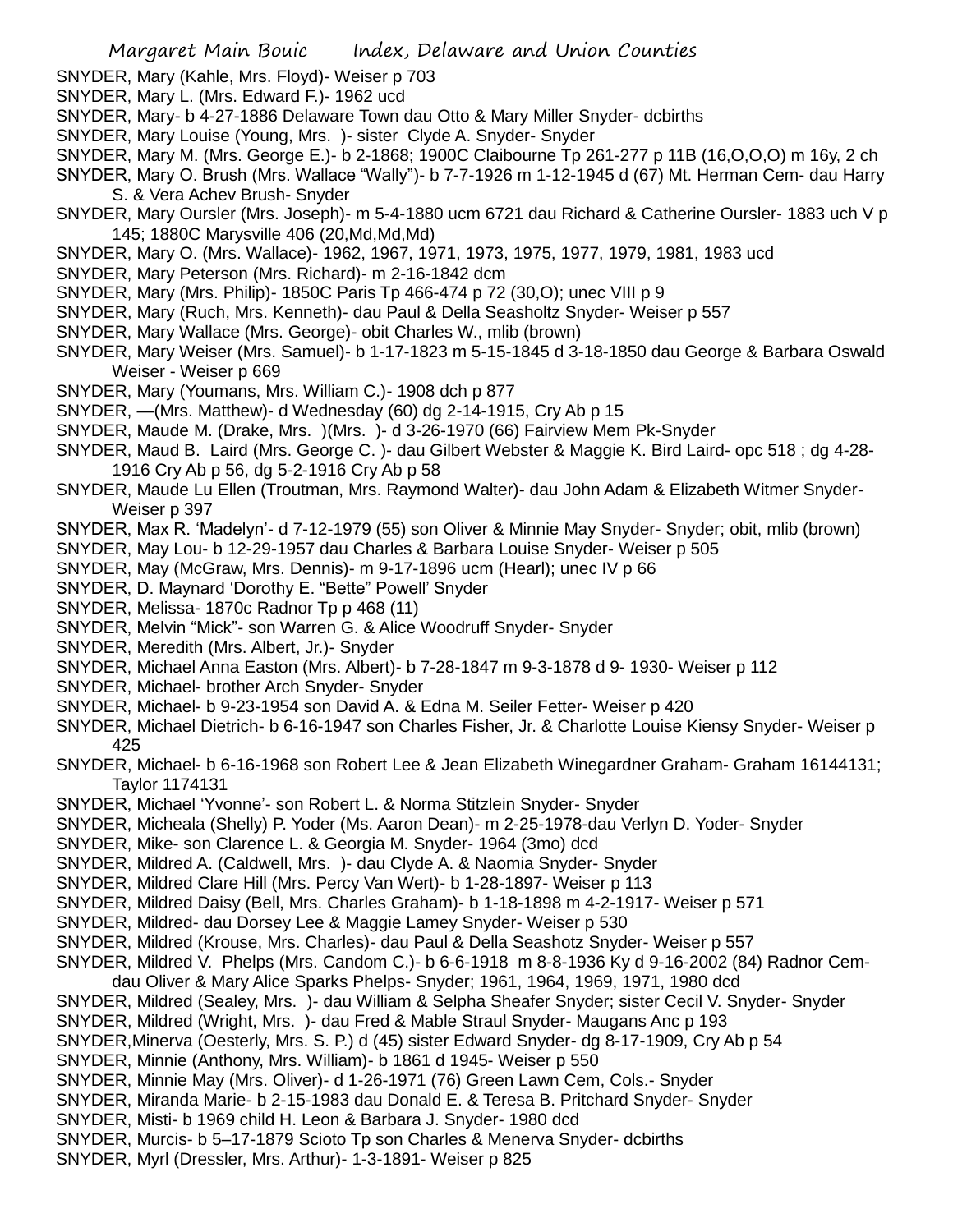SNYDER, Myrtle (Mrs. D. A.)- 1949 dcm

- SNYDER, Myrtle May (Pittiglie, Mrs. Albert)- b 2-16-1913 dau Hubert Eugene & Edna Stamm Snyder- Weiser p 629
- SNYDER, Nan (McKitrick, Mrs. Arthur)- m 4-27-1910- McKitrick p 318
- SNYDER, Nancy- missionary to China- dgc 11-28-1987
- SNYDER, Nancy Clark (Mrs. Isaac)- dau Moses & Elizabeth Fancher Clark- dumch p 350
- SNYDER, Nancy Fetter (Mrs. Arthur)- b 11-30-1930 dau David A. & Edna M. Seiler Fetter- Weiser p 420
- SNYDER, Nancy J. (Mrs. Carl E.)- 1969, 1971, 1980 dcd
- SNYDER, Nancy L. (Parsons, Mrs. )- dau Harry & Mandy May Scarberry Snyder- Snyder
- SNYDER, Nancy (Mrs. Reginald)- Snyder
- SNYDER, Nannie- dau William A. & Orpha E. Snyder- 1910C Tp 159-198 p 7A (9,O,O,O)
- SNYDER, Naomia Estella (Mrs. Clyde A.)- b 4-9-1904 d 8-12-1989 (85) bur Clifton, Tenn- Snyder; 1961, 1964, 1969, 1971, 1980 dcd
- SNYDER, Naomi (Ramsey, Mrs. )- sister Arch Snyder- Snyder
- SNYDER, Neil- son Fred & Mable Straul Snyder- Maugans Anc p 193
- SNYDER, Nelle Marion (Young, Mrs. Alexander Stuart)- b 7-27-882 m 6-1906 d 2-24-1950 dau Samuel & Ella Cromer Snyder- Weiser p 112
- SNYDER, Nellie Charlotte "Lottie" (Foster, Mrs. Bert)- d Friday, typhoid (27), Oak Grove Cem- dg 8-9-1910, dg 8-12-1910. Cry Ab p 144, 145; m 8 yrs ago dau Mr. & Mrs. O. E. Snyder
- SNYDER, Nellie E. (Mrs. Charles W.)- d 1969, 1967 ucd; obit Charles W., mlib (brown)
- SNYDER, Nellie Emeline (Wilson, Mrs. Frank)- parents of Calvin Richard Wilson
- SNYDER, Nellie Grace (F0x, Mrs. George Frederick)- b 1880 d 1949 dau James A. & Lorana Price Snyderped L. Catherine Fox #189 3; unec X p 12
- SNYDER, Nellie M.- b 5-1895 dau Joseph & Della A. Snyder- 1900C Milford Center 110-119 p 5A (4,O,O,O)
- SNYDER, Nellie- b 5-28-1883 Delaware Town dau Otto & Mary Miller Snyder- dcdeaths
- SNYDER, Nellie (Shreyer, Mrs. Lester)- m 1907- Weaver (12516)
- SNYDER, Nellie V.-dau Francis M. & Alice I. Snyder- 1910C Marysville 182-139 p 6B (20,O,O,O)
- SNYDER, Nellie Wallace (Mrs. Charles W.)- b 8-21-1886 m 1906 d 4-11-1969 (82) Maskill Cem, lptw p 94- dau Perry & Josephine Elliott Wallace- Snyder; obit, mlib (brown); 1910C Claibourne SP 41 p 2B (23,O,O,O) m 4y, 1 ch; 1962 ucd
- SNYDER, Nellie (Mrs. William)- 1949 ucd
- SNYDER, Nelson M. 'Ruthella Sprague'- b 10-7-1912 m 2-27-1936 d 11-30-2000 (88) bur Marion Co- son William & Alpha Sheaffer Stottlemire- Snyder; 1961, 1964, 1969, 1971, 1980 dcd
- SNYDER, Nelson- son William Snyder- Snyder
- SNYDER, H. Netscher (Omwake, Mrs. T. Edward)- dau William & Sarah McCune Snyder- Weiser p 111
- SNYDER, Nina Elizabeth (Rhodes, Mrs. Chester)- b 4-9-1932 dau Walter Albert & Harriet Elizabeth Adams Snyder- Weiser p 87
- SNYDER, Nora Wolfe (Mrs. Charles)- Weiser p 529
- SNYDER, Norma Stitzlein (Mrs. Robert L.)- Snyder
- SNYDER, Oakey- brother Lewis E. Snyder- Snyder
- SNYDER, O. E.,. parents of Nellie Charlotte Snyder Fisher- dg 8-12-1910, Cry Ab p 145
- SNYDER, Ola Eleena Brown (Mrs. Perry)- b 7-5-1906 dau Charles & Annadora Freshwater, Freshwater p 84
- SNYDER, Oleatha (Mrs. Wally)- m 1-12-1945 Snyder; 1949 ucd
- SNYDER, Olive Myers (Mrs. Frank Delbert)- d 6-8-1961- Snyder
- SNYDER, Oliver Crilly 'Theda Herr'- b 10-5-1899 m 7-2-1948 son Hiram C. & Bertha K. Easton Snyder-Weiser p 114
- SNYDER, Oliver 'Minnie May'- obit Max, mlib (brown); Snyder
- SNYDER, Ollie (Legg, Mrs. )- sister Lewis E. Snyder- Snyder
- SNYDER, Ollie (Slike, Mrs. George)- dau Simon & Mary Clark Snyder- Weiser p 550
- SNYDER, Oren- brother Lewis E. Snyder- Snyder
- SNYDER, Orpha E. Sayre (Mrs. William N.)- b 9-1866 d 1944 Claibourne Cem p 25; Snyder; 1900C Richwood 271-285 p 11A (33,O,O,O) m 113y, 4 ch, 3 living; 1910C Richwood 159-178 p 6B (45,O,O,O) m 23y, 5 ch, 4 living
- SNYDER, b 5-7-1882 d 5-7-1885 Delaware Town son Otto & Mary Miller Snyder- dcbirths; dcdeaths
- SNYDER, Owen E.- d 9-5-1847 (8-3-1) Plain City Cem p 9- son Philip & Mary unec VIII p 9
- SNYDER, P.- unec IV p 59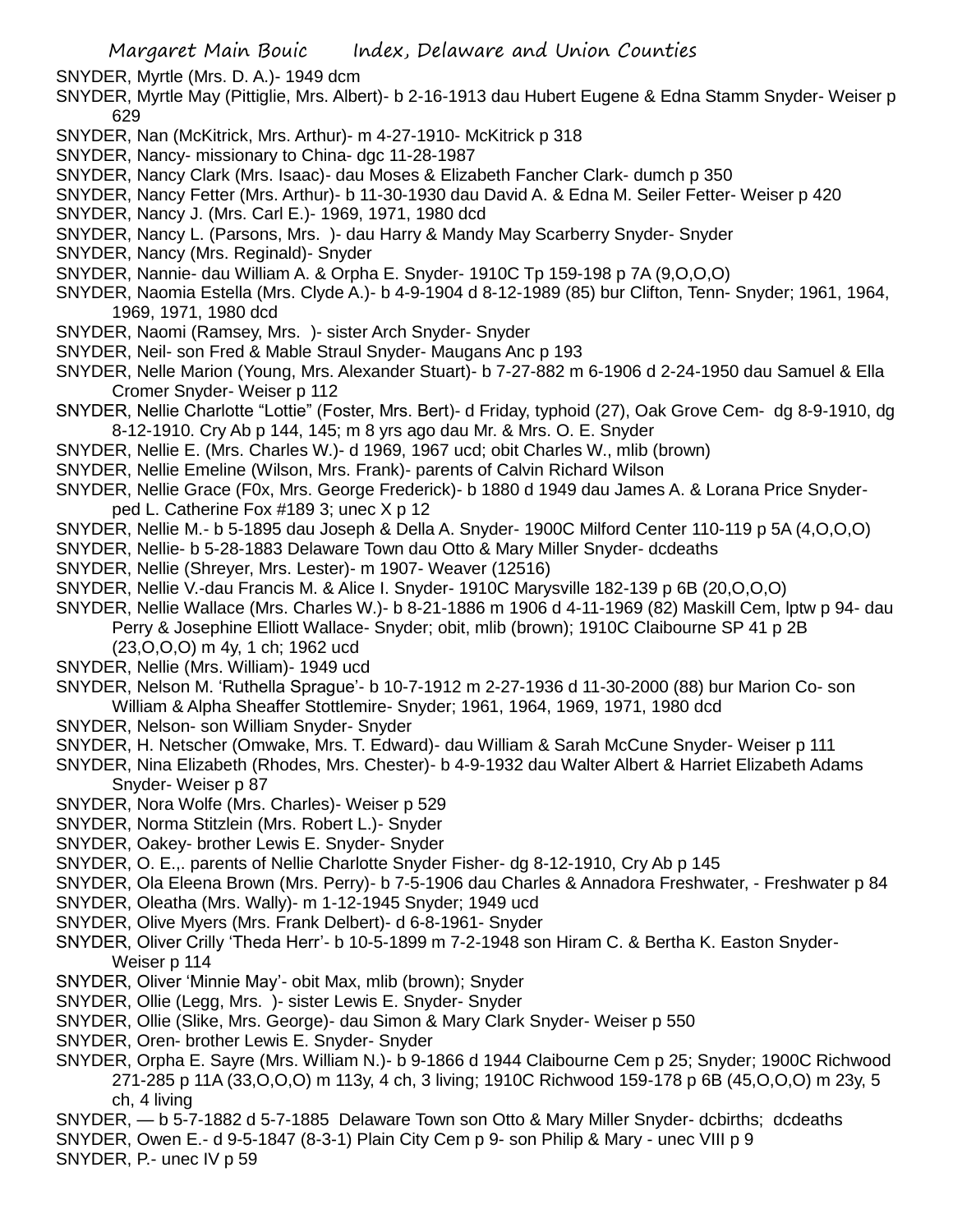- SNYDER, Pam (Mrs. Don)- 1977, 1979, 1981, 1983 ucd
- SNYDER, Pam- dau Richard & Joan Snyder- 1964 (15) dcd
- SNYDER, Pam (Mrs. Robert)- Snyder
- SNYDER, Patricia Eleanor (Coryell, Mrs. David H.)- b 9-10-1924 m 8-14-1948 dau Charles Fisher & Bertha M. Dietrich Snyder- Weiser p 426
- SNYDER, Patricia Ellen- b 1-29-1949 dau Charles Fisher, Jr. & Charlotte Louise Elenay Snyder- Weiser p 426
- SNYDER, Patricia Jean-b 3-23-1957dau LeRoy & Shirley Louise Elinger Snyder- Weiser p 388
- SNYDER, Patricia Louise (Ohler, Mrs. Andrew James)- m 11-28-1992 dau Herb Snyder- Snyder
- SNYDER, Patti Jean Cook (Mrs. Ernest Donald)- m 5-24-19 dau Mr. and Mrs. A. M. George- Snyder
- SNYDER, Paul- b 5-8-1951 son Arthur & Nancy Fetter Snyder- Weiser p 420
- SNYDER, Paul 'Della Seasholtz'- Weiser p 557
- SNYDER, Paul Douglas 'Wanda Nicol'- m 7-14-1982 son P aul E. Snyder- Rausch (139512), (113512)
- SNYDER, Paul E. 'Evelyn'- 1962 ucd
- SNYDER, Paul E.- son John E. Snyder- Snuder
- SNYDER, Paul L.'Peggy'- son Harry & Mandy May Scarberry Snyder- Snyder; 1969, 1971, 1980 dcd
- SNYDER, Paul- son Paul E, & Evelyn Snyder- 1962 ucd (11)
- SNYDER, Paul- son Thomas & Elam Snyder- 1949 ucd
- SNYDER, Pearl- ch Harry T. & Emma Macker Snyder- Weiser p 574
- SNYDER, Peggy (Buckingham, Mrs. George)- dau Candom C. & Mildred Phelps Snyder- Snyder
- SNYDER, Peggy (Hamilton, Mrs. Charles)- dau Clyde C. & Mauyde Fyock Snyder- Snyder
- SNYDER, Peggy (Mrs. Paul L.)- 1980 dcd
- SNYDER, Peggy- dau Reginald & Nancy Snyder- Snyder- engaged to Michael Campbell
- SNYDER, Percy Van Wert 'Mildred Clare Hill;'- b 3-28-1886 son Albert & Michael Ann Easton Snyder- Weiser p 113
- SNYDER, Perley- brother Lewis E. Snyder- Snyder
- SNYDER, Perry 'Ola Eleena Brown'- Freshwater p 84
- SNYDER, Peter- 1908 dch p 139
- SNYDER, Peter- son Rev. Tom & Catherine Snyder- Snyder
- SNYDER, Peter- sec, estate Godleb Ruppright 11-14-1841 JB 2 p 292, uccp p 22; partition 6-7-1850 JB 4 p 283, uccp p 41; 11-19-1850 JB 4 p 362, uccp p 44
- SNYDER, Philip- uccp p 22, gd, JB2 p 292; unec XII p 56 (1843) unclaimed letter
- SNYDER, Philip- son Charles W. & Elizabeth Danforth Snyder- Snyder
- SNYDER, Philip 'Mary'- 1850C Paris Tp 466-474 p 72 (23,Pa); unec VIII p 9
- SNYDER, Phoebe (Mrs. )- d 17y ago sister James Bale Roof- dg 4-2-1909, Cry Ab p 20, 21
- SNYDER, Phyllis- mother of Sharon Hope Ellars- Snyder
- SNYDER, Ralph- son Arch & Esta Snyder- Snyder
- SNYDER, Ralph,Sr, 'Bonnie Breece'- Snyder
- SNYDER, Ralph 'Edith Jane Herriott'- Herriott (1146(11))
- SNYDER, Ralph E. Sr. 'Jane'' '- b 9-19-1918 WVVa d 11-26-1997 (79) Fairview Mem. Pk-
- SNYDER, Ralph- son Lewis E. & Rowena Tucker Snyder- Snyder
- SNYDER, Ralph,Jr.- son Ralph & Bonnie Breece Snyder- Snyder
- SNYDER, Randy son Theodore O. & Roseita Snyder- Snyder
- SNYDER, Ray- brother Joseph F. Snyder- obit Joseph F., mlib
- SNYDER, Raymond- b 1942 son Allen & Evelyn Attinger Snyder- Weiser p 818
- SNYDER, Rebecca Ann (Fisher, Mrs. Earl)- dau John E. Snyder- Snyder
- SNYDER, Rebecca Price (Mrs. James A.)- m 4-21-1871 ucm 1920
- SNYDER, Rebecca S.- 1980 dcd
- SNYDER, Regina Sue (Hill, Mrs. John)- dau John E. Snyder- Snyder
- SNYDER, Reginald 'Nancy' Snyder
- SNYDER, Rena- 1973 ucd
- SNYDER, Reo- 1880 dch p 399
- SNYDER, Reuben Carson 'Emma K. Keefer'- b 10-11-1851 m 11-17-1880 d 3-14-1935 son Jacob & Eliza Weiser Snyder- Weiser p 111
- SNYDER, Rex- son Fred & Mable Straul Snyder- Maugans Anc p 193
- SNYDER, Rhonda Jean (Plouck, Mrs. )- dau John E. Snyder- Snyder
- SNYDER, Rica- b 3-20-1890 Liberty Tp dau Casper & Mary Snyder- dcbirths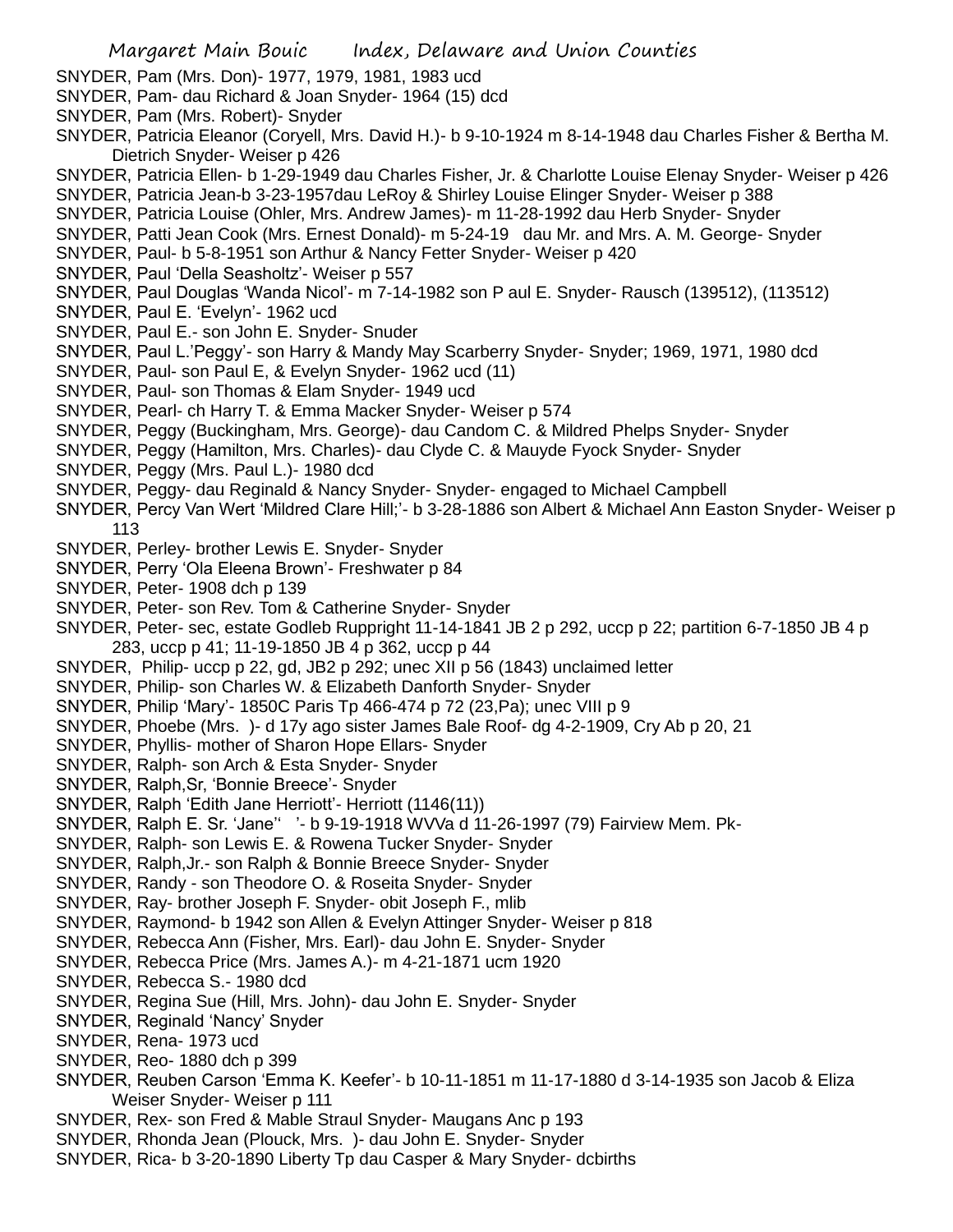- SNYDER, Richard B. 'Margaret C. Carroll'- b 9-22-1837 d 1928 son Casper & Mary Houghton Snyder- Weiser p 550
- SNYDER, Richard 'Bridget'- son Wilbur & Eva Ann Snyder- Snyder
- SNYDER, Richard 'Joan'- 1964 dcd
- SNYDER, Richard 'Mary Peterson'- m 2-16-1842 dcm
- SNYDER, Rick 'Lorraine Hall'- m 2-2-1979 son Bill Snyder.Sr.- Snyder
- SNYDER, Riddie/Rittie Groves (Mrs. Rev. Frank L.)- Snyder
- SNYDER, Reo Danise- dau Donald D. & Greta C. Snyder- Snyder- engaged to Steven Allan English
- SNYDER, Rita- dau Charles E. & Jean A. Snyder- 1964 (6) dcd
- SNYDER, Rita Kay Johson (Mrs. Benjamin)- b 3-9-1951 m 1-2-1972 dau James & Katherine Margaret Elizabeth Gaulke- St,. Paul p 35
- SNYDER, Robert A. 'Jo Ann'- 1971 dcd
- SNYDER, Robert B.- b 1973 son Larry R. & Barbara A. Snyder- 1981, 1983 ucd
- SNYDER, Robert Bruce 'Theresa May Michaels'- b 8-9-1925 m 3-18-1951 son Percy Van Wert & Mildred Clare Hill Snyder- Weiser p 113
- SNYDER, Robert- son Charles W. & Elizabeth Danforth Snyder- Snyder
- SNYDER, Robert George- grandson Gilbert Webster & Maggie K. Bird Laird- dg 5-2-1916, Cry Ab p 58
- SNYDER, Robert- son Jack M. & Mary E. Monroe Snyder- Snyder
- SNYDER, Robert- b 2-26-1933 son John William & `Helen Fegley Snyder- Weiser p 629
- SNYDER, Robert L.- 1971 dcd
- SNYDER, Robert Lance- b 8-20-1957 son Robert Bruce & Theresa May Michael Snyder- Weiser p 113
- SNYDER, Robert Lee 'Jean Elizabeth Winegardner'- Graham 16144133; Taylor 1174133
- SNYDER, Robert Lee- b 5-21-1970 son Robert Lee & Jean Ann Winegardner Snyder- Graham 16144132; Taylor 11741322
- SNYDER, Robert- son Lewis E. & Rowena Tucker Snyder- Snyder
- SNYDER, Robert L. 'Norma Stitzlein'- b 8-16-1920 d 7-11-1997 (76) son Will & Ada Hofer Snyder- Snyder
- SNYDER, Robert 'Marilyn J.'- 1980 dcd
- SNYDER, Robert M. 'Sheila M.'- 1983 ucd
- SNYDER, Robert Neil 'Martha Elizabeth Record'- b 12-31-1927 m 12-31-1949- son Percy Van Wert & Mildred Clare Hill Snyder- Weiser p 113
- SNYDER, Robert 'Pam'- son Clyde C. & Maude Fylock Snyder- Snyder
- SNYDER, Robert- b 1966 son Robert A. & Jo Ann Snyder- 1971 dcd
- SNYDER, Robert 'Shirley R. Elfrink– Snyder
- SNYDER, Robert Stephen 'Vena Lee Rupp'- m 5-15-1977 son Robert Stephen Snyder- Snyder
- SNYDER, Robert- son Warren G. & Alice Woodruff Snyder- Snyder
- SNYDER, Roberta (Mrs. David)- Snyder
- SNYDER, Robin Elaine- b 11-17-1953 dau Robert Bruce & Theresa May Michaels Snyder- Weiser p 113
- SNYDER, Roger 'Betty'- son Nelson & Ruthella Sprague Snyder- Snyder
- SNYDER, Romayne Fenstermacher (Mrs. Henry Clay)- m 1-1943- Weiser p 629
- SNYDER, Ron,Sr. 'Barb'- Snyder
- SNYDER, Ronald 'Joyce- son Wilbur & Eva Ann Snyder- Snyder
- SNYDER, Ronald Lee- b 3-21-1957 son Bruce Whitaker & Lois Mildred Botzell Snyder- Weiser p 113
- SNYDER, Ronnie, Jr.- son Ron & Barb Snyder,Sr.- Snyder engaged to Debbie "Crystal" Beach
- SNYDER, Rosa Louisa (RIchey, Mrs. Frank Hart)- dau Leonard Snyder- 1908 dch p 521, 722; Howison 545; dcq Eugene David 7; Richey 6,7; Newhouse p 54
- SNYDER, Roseita (Mrs. Theodore O.)- Snyder
- SNYDER, Rosetta M. (K/Reister, Mrs. )- dau Clyde A. & Naomia EstellaSnyder- Snyder; 1961 dcd (15)
- SNYDER, Rosie A.- b 4-1894 dau William & Orpha E. Sayre Snyder- 1900C Raichwood 271-285 p 11A
- (6,O,O,O); 1910C Richwood 159-178 p 6B (16,O,O,O)
- SNYDER, Ross- son Will & Ada Hofer Snyder- Snyder
- SNYDER, J. Ross- son William & Sarah McCune Snyder- Weiser p 111
- SNYDER, Rowena (Mrs. Lewis E.)- d 12-22-1973 (77) Fairview Memorial Pk- 1961, 1964, 1969, 1971 dcd
- SNYDER, Rowena (Sterling, Mrs. Walt F.)- b 5-14-1959 d 7-21-2001 (42) Fairview Mem. Pk- dau Ralph,Sr. & Bonnie Breece Snyder- Snyder
- SNYDER, Roy 'Catharine Elizabeth Bell;- Graham 16642; Richey 7
- SNYDER, Roy 'Faye Bixler'- son Charles & Nora Wolfe Snyder- Weiser p 529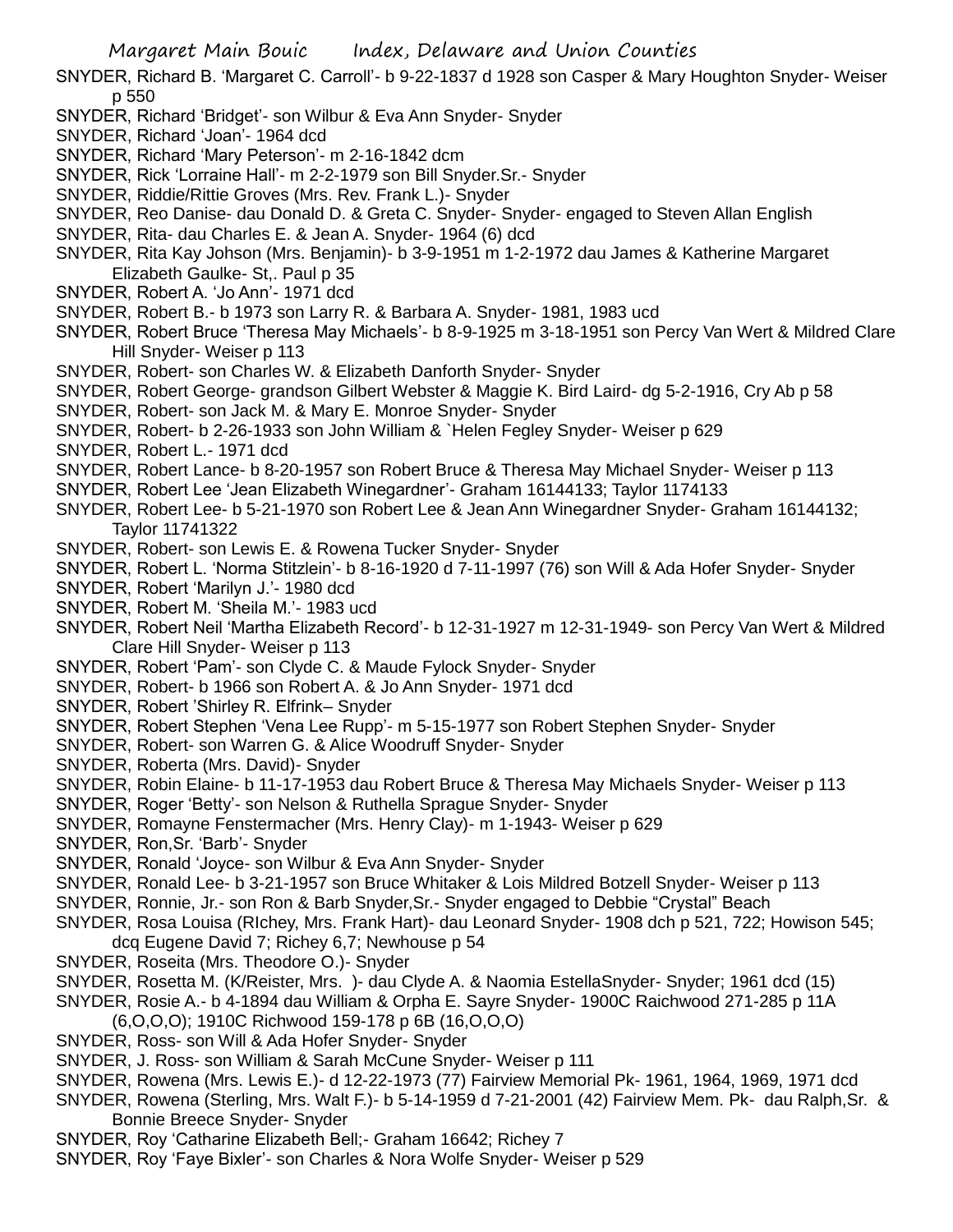- SNYDER, Ruby Christine Urachel (Mrs. Charles Byron)- b 5-26-1914 m 5-30-1936 d 12-26-1936 dau John Henry & Cordie May Rabold Urschel- Weiser p 713
- SNYDER, Russell- b 1973 son Paul L. & Peggy Snyder- 1980 dcd
- SNYDER, Ruth (Campbell, Mrs. Lee Edward)- m 1936- dau Rev. Frank L. & Riddie Groves Snyder- Snyder
- SNYDER, Ruth M. (Zeiders, Mrs. Lincoln L.)- b 9-29-1892 d 12-6-1952- Weiser p 490
- SNYDER, Ruth O. (Moyer, Mrs. Fred Q)- B 2-4-1911 m 12-29-1945 dau Hubert Eugene & Edna Stamm Snyder- Weiser p 629
- SNYDER, Ruthella Sprague (Mrs. Nelson)- b 10-3-1916 m 2-27-1936 d 6-2-2000 (83) bur Marion Co- dau Howard & Beatrice Smith Sprague; Snyder; 1961, 1964, 1969, 1971, 1980 dcd
- SNYDER, Sam- brother Arch Snyder- Snyder
- SNYDER, Sam- son George C. & Gertrude Snyder- Snyder
- SNYDER, Samuel 'Ella Cromer'- d 1933 son Jacob & Eliza Weiser Snyder- Weiser p 112
- SNYDER, Samuel 'Mary Weiser'- b 6-18-1824 m 5-15-1845 d 2-6-1865, Weiser p 669
- SNYDER, Sandra Beaver (Mrs. Clyde C.)- m 9-29-1984 dau Paul Beaver, Jr.- Snyder
- SNYDER, Sandra (Mrs. Charles)- Snyder
- SNYDER, Sandra (Mrs. Clyde)-
- SNYDER, Sandy (Hummel, Mrs. )(Brown, Mrs. )- dau Ralph & Bonnie Breece Snyder- Snyder
- SNYDER, Sandra (Polli, Mrs.Hank)-dau Rev. Marion W. & Donna Marie Bennett Snyder- Snyder
- SNYDER, Sarah- 1860C Claibourne Tp 672 (26,O)
- SNYDER, Sarah A. Riley (Mrs.William A.)- m 6-23-1884 ucm (Hearl)
- SNYDER, Sarah C. (Carl, Mrs. Sarah C.)- dau Jacob Snyder- dg 7-25-1879, Cry Ab p 208
- SNYDER, Sarah (Corwin, Mrs. Richard)- dcq Ruby Bockoven Pugh 27
- SNYDER, Sarah (Decker, Mrs. James)- m 7-6-1885 ucm (Hearl)
- SNYDER, Sarah Elizabeth (Coovert, Mrs. Martz) b 1842 m 11-6-1877 d 1921 dau Simon & Mary Kreamer Snyder- Weiser p 570
- SNYDER, Sarah F.- 1870C Radnor Tp p 468 (39)
- SNYDER, Sarah (Mrs. George)- 1880C Claibourne Tp 166-178 p 16 (35,O,O,O)
- SNYDER, Sarah- dau Jacob D. & Hannah Maria Harned Snyder- 1860C Claibourne Tp 667 (10,O); 1870C Claib. Tp 240-237 p 31 (16,O)
- SNYDER, Sarah Jane- b 7-1858 d 8-2-1858 dau Simon Snyder- Weiser p 572
- SNYDER, Sarah Kate- b 2-23-1983 dau Scott & Laura Snyder- Snyder
- SNYDER, Sarah J. Long (Mrs. John A.)- b 1856 m 1-2-1876 ucm 5819, d 1933 Claibourne Cem p 14; mt 3 p 20; mt 1-12-1876; 1900C Taylor Tp 152-156 p 7B (43,O,Pa,O) m 24y, no ch; 1910C Taylor Tp 166-171 p 7A (53,O,Pa,O) m 34y, no ch
- SNYDER, Sarah Margaret- dau Henry Strickler & Emma S. Hostetter Snyder- Weiser p 111
- SNYDER, Sarah Marguerite (Merimo, Mrs. Ralph)- b 11-15-1923 dau Robert Eugene & Edna Stamm Snyder-Weiser p 629
- SNYDER, Sarah McCune (Mrs. William)- d 6-22-1903- Weiser p 111
- SNYDER, Sarah Moyer (Mrs. Ira W.)- b 7-26-1854 d 3-22-1916- Weiser p 573
- SNYDER, Sarah- b 1967 du Robert & Jo Ann Snyder- 1971 dcd
- SNYDER, Sarah Price (Mrs. John)- obit James, mlib
- SNYDER, Sarah (Sellers, Mrs. David)- Powell p 323
- SNYDER, Sarah- b 7-1858 d 8-2-1858 dau Thomas Kehl & Julia Ann Wolverton Snyder- Weiser p 575
- SNYDER, Scott 'Laura'- son Donald Snyder- Snyder; 1983 ucd
- SNYDER, Selma (Obrecht, Mrs. )- dau Will & Ada Hofer Snyder- Snyder
- SNYDER, Sema Aletta (Klaise, Mrs. William Frederick)- b 8-19-1869 m 9-12-1891 d 3-12-1933- Weiser p 494
- SNYDER, M. Sharon (Farnlacher, Mrs. Alan)- b 4-28-1845 m 7-28-1962- St. Paul p 59
- SNYDER, Sharon- dau Charles R. & Anna E. Snyder- 1959 (16) ucd
- SNYDER, Sharon- dau Clarence L. & Georgia M. Snyder- 1964 (10) dcd
- SNYDER, Sharon Kay (Farnlacher, Mrs. Alan Lee)- m 6-24-1962 dau Charles & Elizabeth Snyder- Rausch (134212), III p 270; 1949 ucd
- SNYDER, Sheila M. (Mrs. Robert "Bob" M.)- Snyder; 1983 ucd
- SNYDER, Shirley Louise Klinger (Mrs. LeRoy)- b 11-18-1928 m 11-3-1951 dau John Frazier & Sarah Elizabeth Rose Klinger- Weiser p 388
- SNYDER, Shirley Rae (Bittner, Mrs. Frank)- b 12-14-1928 m 3-17-1951 dau Percy Van Wert & Mildred Clare Hill Snyder- Weiser p 114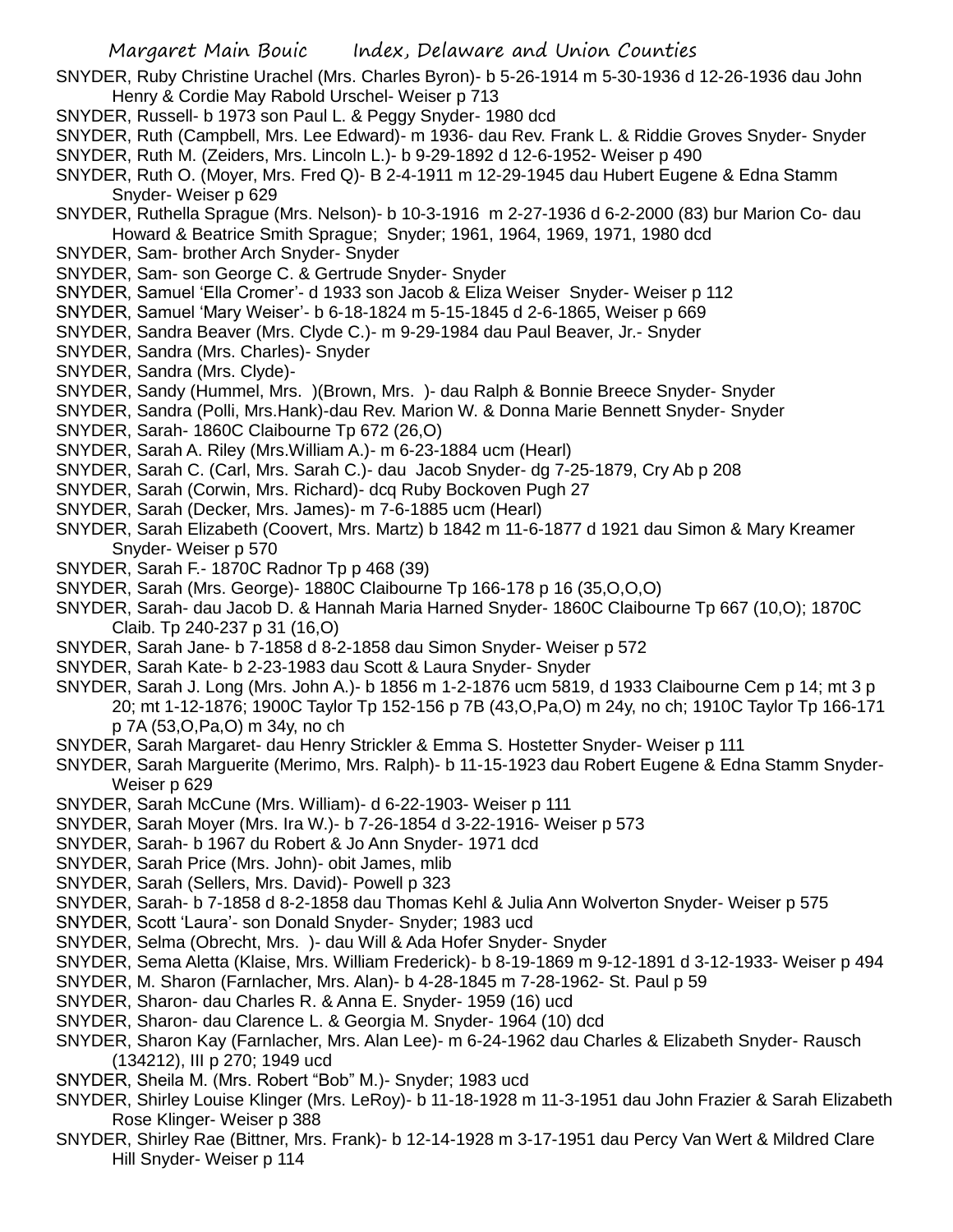- SNYDER, Shirley R. Elfring (Hostetter, Mrs. )(Vangundy) Mrs. Robert)- b 2-9-1943 d 12-22-1996 (53) Fairview Mem. Pk- dau Rudolph & Ruby Mahoney Elfrink- Snyder
- SNYDER, Simon 'Mary Clark'- b 9-9-1834 son Casper & Mary Haighton Weiser p 549
- SNYDER, Simon 'Mary Kreamer'- b 3-9-1814 d 10-10-1854 son Thomas & Catharine Kehl Snyder- Weiser p 548, 569
- SNYDER, Sophia Kehl (Mrs. J. Wesler)- b 7-24-1854 d 2-28-1917 dau John Jacob & Elizabeth Moyer Kehl-Weiser p 528
- SNYDER, Sophia Stroble (Mrs. Frank)- m 11-16-1866 dg 10-27-1911- Cry Ab p 69
- SNYDER, Sophie Kerns (Mrs. Anson W.)- m 12-24-1974- Weiser p 425
- SNYDER, Stanley- son Frank Delbert & Olive Myers Snyder- Snyder
- SNYDER, Stella- mother of Larry R. Snyder, Sr.- Snyder
- SNYDER, Stella (Nicely, Mrs. )- sister Arch Snyder- Snyder
- SNYDER, Stephanie S. dau Stephen & Susan Conner Snyder- Snyder- engaged to Robert Golden
- SNYDER, Stephen E.- son Kenneth & Catherine Recob Snyder- Snyder
- SNYDER, Stephen- b 1-11-1950 son Robert Neil & Martha Elizabeth Record Snyder- Weiser p 113
- SNYDER, Stephen W. 'January N. Hannah'- m 5-6- son Donald & Jean Snyder- Snyder
- SNYDER, Steven- son Alfred & Dorothy Emory Snyder- Snyder
- SNYDER, Steven 'Juli'- 1971 dcd
- SNYDER, Stuart A.- dg Pacer, 5-12-1986
- SNYDER, Stuart- b 1967 son Albert B. & Hazel Snyder- 1969 dcd
- SNYDER, Sue Ann- b 8-15-1957 dau Donald L. & Joyce Ann Shettel Snyder- Weiser p 455
- SNYDER, Sue L.- d 11-23-1990 (52) mother of William Ewing- Snyder
- SNYDER, Susan- b 1-10-1880 Dover Tp to Children's Home 4-17-1885, uninf p 2
- SNYDER, Susan- b 3-16-1856 d 10-13-1859 dau John S. & Margaret Weiser Snyder- Weiser p 426
- SNYDER, Susan (Jolliff, Mrs. Peter)- 1883 uch V p 689; 1870C Taylor Tp 12 p 2 (47,Va)
- SNYDER, Susan (Mrs. Martin)- d 1-4-1888 (48) mt 1-4-1888 (p3) Abs p 42, mt 1-11-1888 p 43
- SNYDER, Susan (Nantz, Mrs. Oscar J.)- dau Lawrence E. Snyder- Snyder; 1985 uch p 149
- SNYDER, Susan Renee Johnson (Mrs. Todd)- m 7-1-1989- dau Karl & Carolyn Hassell- Snyder
- SNYDER, Susan (Talmage, Mrs. D. S.)- m 1836 d 9-1893- dumch p 107
- SNYDER, Susan V. (Mrs. Martin L.)- d 1-5-1888 (97-8-10) Claibourne Cem p 27
- SNYDER, Susanna (LeVan (Mrs. Sebastian)- m 5-8-1751, dau Hans Snyder- dcc James Fathbrucker 833
- SNYDER, Suzette- dau Charles E. & Jean A. Snyder- 1964 dcd (11)
- SNYDER, Tamara Cochran (Mrs. David,Jr.)- Snyder
- SNYDER, Ted- son Candom O. & Mildred V. Phelps Snyder- Snyder
- SNYDER, Ten Eycle D. 'Jane E. Maine'- Asp (1066)
- SNYDER, Teresa B. Pritchard (Mrs. Donald E.)- dau Walter Bice- Snyder
- SNYDER, Theda Herr (Mrs. Oliver Crilly)- m 7-2-1948- Weiser p 114
- SNYDER, Thelma-b 1955 dau Harry C. & Many Snyder- 1969, 1971 dcd
- SNYDER, Thelma M. (Denny, Mrs. )- dau Harry & Mandy May Scarberry Snyder- Snyder
- SNYDER, Theodore O. "Ted"'Roseita'- d 2-22-1994 (56) bur Millfield, O.- son Candom C. & Mildred Phelps Snyder- Snyder
- SNYDER, Theresa May Michaels (Mrs. Robert Bruce)- b 3-6-1929 m 3-18-1951- Weiser p 113
- SNYDER, Thomas A.- son Herbert Aaron & Helen Agnes Snyder- Snyder
- SNYDER, Thomas 'Amphile McLaughlin'- obit John Edgar, mlib
- SNYDER, Thomas B.- son John Edgar & Luella Foster Snyder- obit John Edgar, mlib; obit Luella, mlib (brown)
- SNYDER, Thomas 'Catharine Kehl'- b 12-6-1781 d 4-13-1828 son Casper & Elizabeth Ferst Snyder- Weiser p 548
- SNYDER, Thomas- son Charles W. & Elizabeth Danforth Snyder- Snyder
- SNYDER, Thomas Easton 'Alice Hedstrom'- b 5-18-1890 son Hiram C. & Bertha k. Easton Snyder- Weiser p 114
- SNYDER, Thomas 'Elma'- 1949 ucd
- SNYDER, Thomas- son John & Louella Foster Snyder- Snyder; obit Louella, mlib (brown)
- SNYDER, Thomas Kehl 'Julia Ann Wolverton'- b 12-3-1822 m 1-10-1850 d 3-8-1889 son Thomas & Catharine Kehl Snyder- Weiser p 548, 573
- SNYDER, Rev, Tom 'Mary Catherine'- Asbury M. E. church, Delaware- Snyder
- SNYDER, Timothy George- b 9-20-1954 son Geore Alvin & Verna Jane Lenker Snyder- Weiser p 326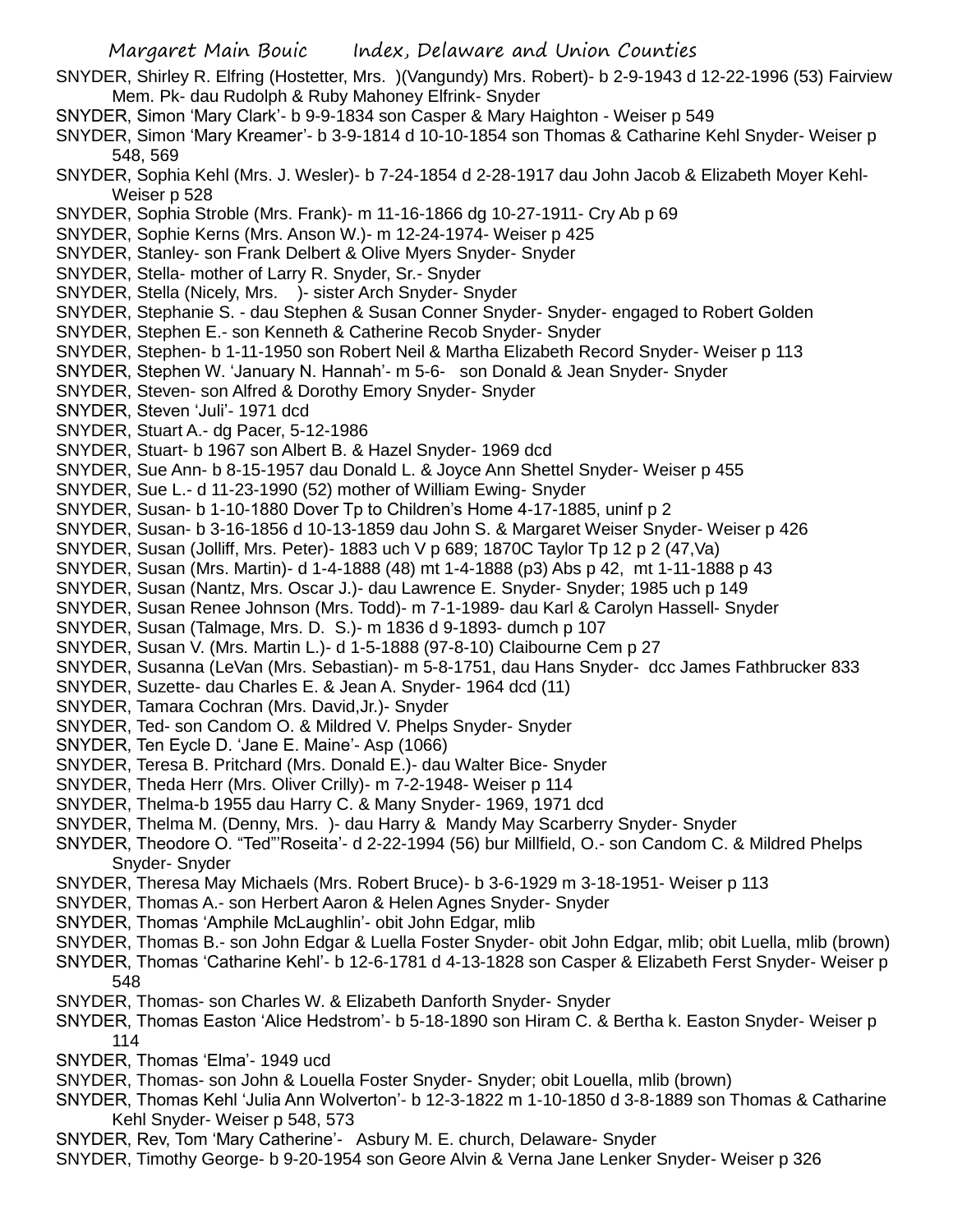SNYDER, Tina- b 1976 dau Benjamin E. & Marcia Snyder- 1979, 1981, 1983 ucd

- SNYDER, Todd Norton- 11-13-1954 son Max Weiser Snyder- Snyder
- SNYDER, Tony- son Theodore O. & Roseita Snyder- Snyder
- SNYDER, Trent- father of Chad- Snyder
- SNYDER, Tricia- dau Herb & Karen Snyder- Snyder- engaged to Andy Ohler

SNYDER, Twila Opal Neldon (Mrs. Leo J.)- b 6-24-1900 d 10-2-1956 (56)- dau J. William & Effie Mae Berry Neldon- 3 ring binder 10-2-1956, mlib

- SNYDER, Ursula- dau Eddie R. Snyder- Snyder
- SNYDER, Vanwert- son Hiram Vanwert Snyder- Weiser p 114
- SNYDER, Vena Lee Bupp (Mrs. Robert Stephen)- m 5-15-1977 dau Ronald Rupp- Snyder
- SNYDER, Venus- dau Eddie R. Snyder- Snyder
- SNYDER, Vera Eloise- b 9-8-1926 dau Walter Albert & Harriet Elizabeth Adams- Weiser p 387
- SNYDER, Verdina M. Reeves (Mrs. Harry "Pete:) b 5-3-1928 d 2-12-2000 (71) Fairview Mem. Pk- dau Otto & Alma McDonald Reeves- Snyder
- SNYDER, Verna Irene (Irvin, Mrs. Harold)- b 6-3-1915 d 12-22-1958 dau Charles L. & Bertha Jane Fasold Snyder- Weiser p 376
- SNYDER, Verna Jane lenker (Mrs. George Alvin)- b 5-3-1934 m 9-1-1951 dau Charles Allen & Gertrude Isabelle Klinger Lenker- Weiser p 326
- SNYDER, Vincel L. 'Bertha'- 1961, 1980 dcd
- SNYDER, Virgil M.- b 6-5-1888 d 6-17-1889- Claibourne Cem p 25
- SNYDER, Virginia Anderson (Mrs. Larry)- Weiser p 629
- SNYDER, Virginia Lee Woods (Mrs. Lawrence E.)- b 1903 d 12-10-1978 Forest Grove-dau John Roy & Bess Imogene Cole Woods- 1985 uch p 149; Snyder
- SNYDER, Virginia (Showers, Mrs. Miles)- dau Paul & Della Seasholtz Snyder- Weiser p 557
- SNYDER, Wallace "Wally" 'Mary Oleatha'- m 1-12-1945- son Lewis E. & Rowena Snyder- Snyder; brother Ralph E. Snyder,Sr.- Snyder; 1949, 1967, 1971, 1973, 1975, 1979, 1981, 1983 ucd
- SNYDER, Walter Albert 'Harriet Elizabeth Adams- m 11-9-1922- Weiser p 387
- SNYDER, Walter- b 1884 d 1910 son James Anthony & Louise Evans Snyder- Maugans Anc p 193
- SNYDER, Walter S.- son Joseph D. & Mary Oursler Snyder- 1900C Marysville 1st ward 80 p 4A (12,O,O,Md)
- SNYDER, Wanda Sue Nicol (Mrs. Paul Douglas)- m 7-14-1982 dau Luther & Gertrude Rausch Nicol- Rausch 139512, 113512; St. Payl p 81, 134
- SNYDER, Warren G. 'Alice Woodruff'- b 1-223-1908 d 2-1987 (79) South Solon Cem- son Frank & Rittie Grove Snyder- Snyder

SNYDER, Wayne- b 1964 , son Carl E. & Nancy J. Snyder- Snyder; dg 10-16-1981; 1969, 1971, 1980 dcd SNYDER, Wendy (Mrs. David)- Snyder

- 
- SNYDER, Wilbur 'Eva Ann'- b 1-2-1904 d 2-12-1982 (78) bur W. Jefferson- son John & Jeanetta Coombs Snyder- Snyder
- SNYDER, Wilfrid M.- b 9-1891 son William M. & Orpha E. Snyder- 1900C Richwood 277-285 p 11A (8,O,O,O)
- SNYDER, Will- attended fuenral of Mrs. Charles Coldren- dg 11-10-1893, Cry Ab p 139
- SNYDER, William- d 11-23-1971 (89) bur Upper Sandusky- Snyder
- SNYDER, William- d Friday, Van Wert- mt 4-27-1898 p 1 Abs p 35, mt 2-1-1899 p 8 Broadway. Abs p 48
- SNYDER, ---- (Mrs. William)- dau Mrs. Gregg of Piqua- dg 10-232-1906, Cry Ab p 126

SNYDER, Will 'Ada Hofer'- Snyder

- SNYDER, William 'Alpha Sheaffer'- Snyder
- SNYDER, William A. 'Sarah A. Riley'- m 6-23-1884 ucm (Hearl)
- SNYDER, William 'Catharine Noland'- m 7 -4-1847 Madison Co, unec X p 63
- SNYDER, William Donald- son Henry Strickler & Dana S. Hostetter Snyder- Weiser p 111
- SNYDER, William Edward- b 7-20-1868 Scioto Tp son Leonard & Frances Snyder- dcbirths
- SNYDER, William H. 'Anna M. Earick'- m 12-6-1887 ucm (Hearl)
- SNYDER, William Henry- d 1-1-1880 son J. Wesler & Sophia kehl Snyder- Weiser p 530
- SNYDER, William Henry 'Bertha M. Bohner'- b 2-6-1896 m 10-5-1933 d 7-21-1959- Weiser p 353
- SNYDER, William J. 'Dora L.'- d 2-10-1987 (92) Walnut Grove Cem- Snyder; 1961, 1964 dcd
- SNYDER, William- son Jacob & Hannah Maria Harned Snyder- 1870C Claibourne Tp 2240-237 p 31 (7,O)
- SNYDER, William Jasper- son Roy & Catharine Elizabeth Bell Snyder-Graham 166421
- SNYDER, William- father of Juliet Snyder- Snyder
- SNYDER, William Lester- b 3-31-1851 d 1-23-1876 son John S. & Margaret Weiser Snyder- Weiser p 425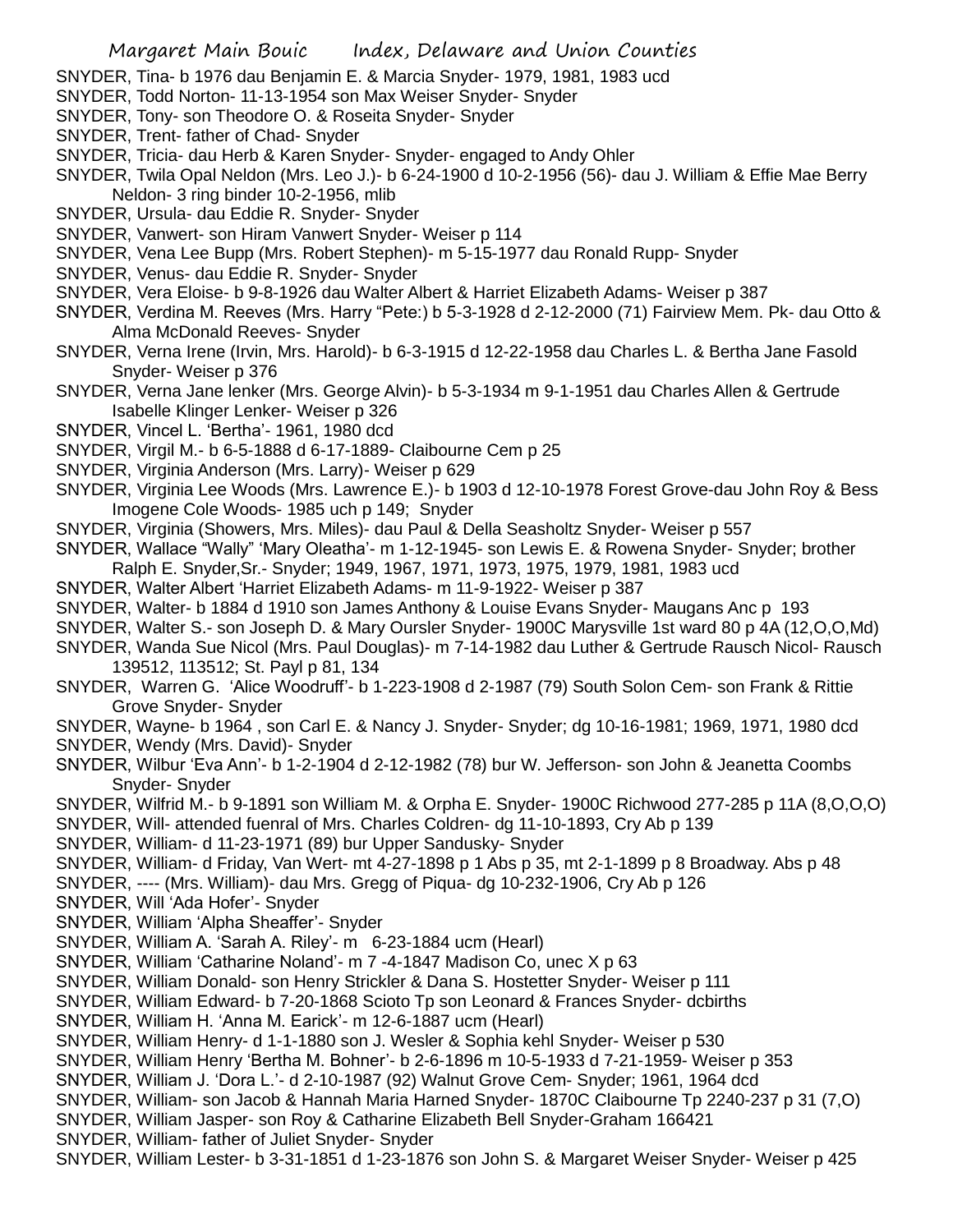Margaret Main Bouic Index, Delaware and Union Counties SNYDER, William 'Nellie- 1949 ucd SNYDER, William Ord- son William & Sarah McCune Snyder- Weiser p 111 SNYDER, William N/M. 'Orpha E. Sayre'- b 1862 d 1927 Claibourne Cem p 25; 1900C Richwood 271-285 p 11A (37,O,O,O) m 13y; 1910C Richwood 159-178 p 6B (47,O,O,O) m 23y Snyder SNYDER, Rev. Bill 'Patricia'- son Rev. Marion W. & Donna Marie Bennett Snyder- Snyder SNYDER, William- b 9-20-1951 son Robert Neil & Martha Elizabeth Record Snyder- Weiser p 113 SNYDER, William Russell- b 9-2-1958 son John W. & Marian Krankoskie Snyder- Weiser p 629 SNYDER, William 'Sarah McCune'- b 1836 son Jacob & Eliza Weiser Snyder- Weiser p 111 SNYDER, — b 2-13-1905 Troy Tp dau William & Sarah Riley Snyder- dcbirths SNYDER, William W.- b 4-6-1882 d 4-17-1901 son Ira W. & Sarah Moyer Snyder- Weiser p 574 SNYDER, Winnie- ch James Anthony & Louise Evans Snyder- Maugans Anc p 193 SNYDER, Wilma (Massie, Mrs. )- dau William J. & Dora L. Snyder- Snyder SNYDER, Yvonne (Mrs. Michael)- Snyder SNYDER, Zenith Hises (Mrs. Emmett) - Snyder SOAPER, Sollomon- 1835 men p 44 #39 p 80 Oxford Tp SOANCER, Wilson- 1870C Delaware Town p 325 (23\*) SOARES, Coleen (Weymouth, Mrs. John Michael)- m 12-31-1980- Soares SOBAS, Angeline M. Kurczyk (Mrs. Walter P.)- b 10-1-1913 m 1930 d 3-27-1996 (82)LaRue Cem- dau Stanley & Stella Kurczyk- Sobas SOBAS, Chris T. 'Debbie'- 1977, 1979, 1981, 1983 ucd SOBAS, Christopher- b 1976 son Chris T. & Debbie Sobas- 1977, 1979, 1981, 1983 ucd SOBAS, Christopher- son Walter P. & Angeline M. Kurczyk Sobas- Sobas SOBAS, Collin Jess (3 ½-1995) son Patrick J. SOBAS, Cory- b 1972 ch Chrsopher T. & Debbie Sobas- 1977 1979, 1981, 1983 ucd SOBAS, Darian Elizabeth- b 9-11-1995- dau Patrick J. & Kim Sobas- Sobas SOBAS, Debbie (Mrs. Chris T.)- 1977, 1979, 1981, 1983 ucd SOBAS, Deia (Mrs. Jeff)- dau Jim Froehlich- Sobas SOBAS, Jeff 'Deia'- son Gail Sobas- Sobas SOBAS, Kayla Evelyn- b 11-26-1998 S. C. dau Jeff & Deia Sobas- Sobas SOBAS, Maria Kim (Mrs. Patrick J.)- Sobas SOBAS, Lena (Mrs. Stanley J.)- Sobas; 1967, 1971, 1973, 1975, 1977, 1981, 1983 ucd SOBAS, Lou (Mrs. William)- Sobas SOBAS, Michael 'Sherry'- son Walter P. & Angeline M. Kurczyk Sobas- Sobas SOBAS, Patrick J.'Kim;- son Stanley J. & Lena H. Sobas- Sobas; 1971, 1973, 1975, 1979, 1981, 1983 ucd SOBAS, Peter- son Walter P. & Angeline M. Kurczyk Sobas- Sobas SOBAS, Sherry (Mrs, Michael)- Sobas SOBAS, Stanley J. 'Lena H.'- Sobas; 1967, 1971, 1973, 1975, 1977, 1979, 1981, 1983 ucd SOBAS, Terri- dau Walter P. & Angeline M. Kurczyk Sobas- Sobas SOBAS, Walter P. 'Angeline M. Kurczyk'- m 1930 d 1966- Sobas SOBAS, Walter- son Walter P. & Angeline M. Kurczyk Sobas- Sobas SOBAS, William 'Lou'- son Walter P. & Agneline M. Kurczyk Sobas- Sobas SOBEK, James A.- 1977, 1979, 1981, 1983 ucd SOBERS, Boyde M.- brother Grayden E. Sobers- Sobers SOBERS, Brad- son Grayden E. & Helen Sobers- Sobers SOBERS, Grayden E. 'Helen'- d 4-29-1979 (73) bur Prospect- Sobers SOBERS, Helen (Mrs. Grayden E.)- Sobers SOBERS, Jan (Grau, Mrs. Michael)- dau Grayden E. & Helen Sobers- Sobers SOBERS, John- son Grayden E. & Helen Sobers- Sobers SOBERS, Keith- son Grayden E. & Helen Sobers- Sobers SOBERS, Thad- son Grayden E. & Helen Sobers- Sobers SOBIESKI, Elizabeth- dau Ron E. & Fox Sobieski- Sobieski SOBIESKI, Michael Gerard- b 5-1981 son Ron E. & Fox Sobieski- Sobieski SOBIESKI, Rebecca Marie-b 5-31-1983 dau Ron E. & Fox Sobieski- Sobieski SOBIESKI, Ron E. ' Fox'- son Walter Sobieski- Sobieski SOBWICK, Bobbie (Mrs. Paul)- Sobwick SOBWICk, Edward 'Frances Wiechec'- Sobwick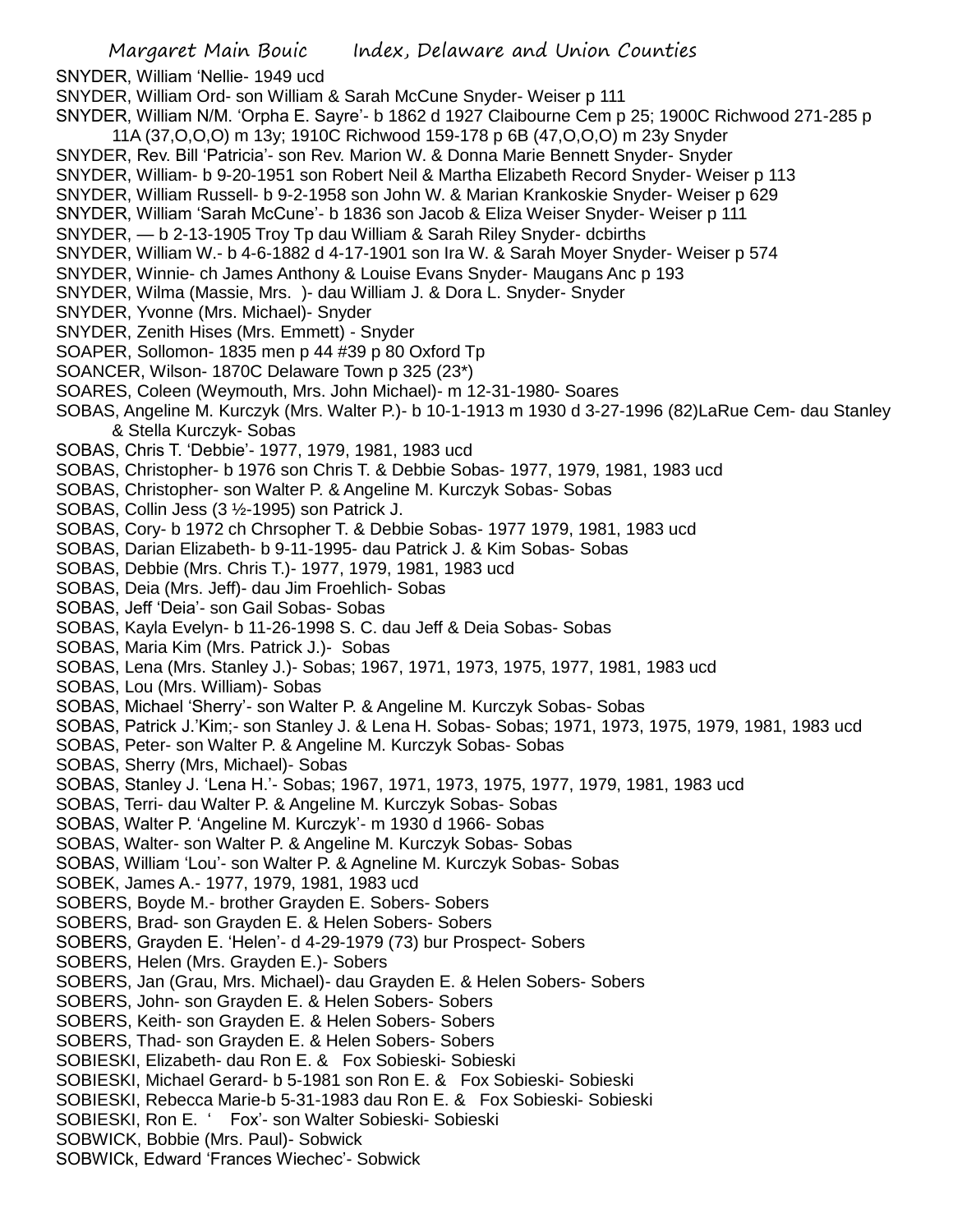SOBWICK, Florence- dau Edward & Frances Wiechec Sobwick- Sobwick

SOBWICK, Frances Wiechec (Mrs. Edward)- d 4-27-2003 (81) dau Michael & Catherine Wiechec- cremated-**Sobwick** 

- SOBWICK James 'Kathy'- son Edward & Frances Wiechec Sobwick- Sobwick
- SOBWICK, Michael- son Edward & Frances Wiechec Sobwick- Sobwick
- SOBWICK, Paul 'Bobbie'- son Edward & Frances Wiechec Sobwick- Sobwick
- SOCKMAN, Dr. Ralph W. 'Zellah Endley'- d 8-29-1970 (80)- Sockman
- SOCKMAN, Zellah Endley (Mrs Dr. Ralph W.)- Sockman
- SOCKSTELL, Edwin- 1870C Delaware Town p 317 (16)
- SNYDER/SODDUTH Arminda (Johnson, Mrs. John F.)- 1915 uch p 1005
- SODERBERG, Christine- 1983 ucd
- SODERBERG, Howard A. 'Sandy M.'-- Soderberg; 1983 ucd
- SODERBERG, Kim- b 1968 dau Howard A. & Sandy M. Soderberg- 1983 ucd
- SODERBERG, Patricia Ellen- dau Howard A. & Sandy J. Soderberg- Soderberg; 1983 ucd- engaged to Michael Troy Robinson
- SODERHOLM, John T.- Soderholm
- SODERHOLM, Susan- dau John T. Soderholm- Soderholm; engaged to James Clark
- SOFA, Semol- b Franklin Co- d 5-29-1900 (24y) son Moses Sofa- dcdeaths
- SOFFE, Gloria A. (Mrs. John R.)- 1979, 1981, 1983 ucd
- SOFFE, Jennifer-b 1973 dau John R. & Gloria A. Soffe- 1979, 1981, 1983 ucd
- SOFFE, Jill- b 1975 dau John R. & Gloria A. Soffe- 1979, 1981, 1983 ucd
- SOFFE. John R. 'Gloria A.'- 1979, 1981, 1983 ucd
- SOFLYS Hannah- hmp p 109
- SOGMAN, Samuel- 1840C Leesburg Tp 92 (50-60)
- SOHLAUCH, Richard- Pabst 2 p 82
- SOHNLEIN, Elizabeth (Weis, Mrs. Francis)- m 10-1-1845 dcm
- SOHNLEIN, Katharina Dersch (Koch, Mrs. Johannes)- dcc Eulalie Cook Greene 17
- SOHUETTE, D. H. L.- 1870C Delaware Tp p 279 (27\*)
- SOHUETTE, Jesse- 1870C Delaware Tp p 279 (4)
- SOHUETTE, Victoria- 1870C Delaware Tp p 279 (27)
- SOHUETTE, Walter- 1870C Delaware Tp p 279 (2)
- SOLACE, Calvin T.'Harriet L. Platt'- m 10-14-1846 dcm
- SOLACE, Harriet L. Platt (Mrs. Calvin T.)- m 10-14-1846 dcm
- SOLAR, Forrest- 1980 dcd
- SOLARS, James- 1840C Concord Tp p 118 (40-50)
- SOLATHE, Viola H. Hildreth (Mrs. William T.)- m 2-9-1887 ucm (Hearl)
- SOLATHE, William T. 'Viola H. Hildreth'- m 2-9-1887 ucm (Hearl)
- SOLDAN, Alma (Walker, Mrs. Glen Harvey)- Maugans Anc p 173
- SOLDIERS-RANSOM REED POST- mt 9-5-1894 p1c3,4; Abs
- SOLDOW, Ella Bee (Mrs. Lloyd M.)- Soldow
- SOLDOW, Frank 'Inec Mae Terwilliger'- Soldow
- SOLDOW, Gloria (Shaull, Mrs. Keith)- dau Lloy M. & Ella Bee Soldow- Soldow
- SOLDOW, Inec Mae Terwilliger (Mrs. Frank)- Soldow
- SOLDOW, Lloyd M. "Ella Bee'- b 4-8-1915 d 4-7-2001 son Frank & Inec Mae Terwilliger Soldow- Soldow
- SOLE, Mary Elizabeth (Graham, Mrs. Francis Marion)- Graham (171); 1860C Millcreek Tp 114 (20,O); 1870C Mil Tp 114 p 14 (28,O); 1880C Mil Tp 72 see Soule
- SOLEM, Anna S. (Fieldner, Mrs. Gustaph)- b 1815, Sweden- ped Bettie Christopherson McCrea #95. unec VI p 65
- SOLES, Nathan- 1840C Jerome Tp 1189 p 52 1m (40-50), 1 f (20-30) 1 m (10-15), 2 m (5-10), 1 f (5-10) 1m (- 5), 1 f (-5)
- SOLIDAY, Alice M. Trout (Mrs. John J.)- m 8-14-1884 ucm (Hearl)
- SOLIDAY, Amos C. 'Eva'- 1910C Leesburg Tp 26-27 p 2A (48,O,Ger,Ger); m 24y
- SOLIDAY, Anna M. (Mrs. John J)- b 3-1829, Broadway Cem, lptw p 74; 1900C Leesburg Tp 52 p 3A (71, Switz,Switz,Switz) m 46y
- SOLIDAY, Carla 'Eva'- b 3-1860, 1900C Leesburg Tp 176-178 p 8A (40,O,Switz,Switz) m 21y
- SOLIDAY, Eva E. (Mrs. Carla)- b 3-1860 Trumbell Co. O. d 10-24-1927 (67) Oakdale 3974 (H52); 1900C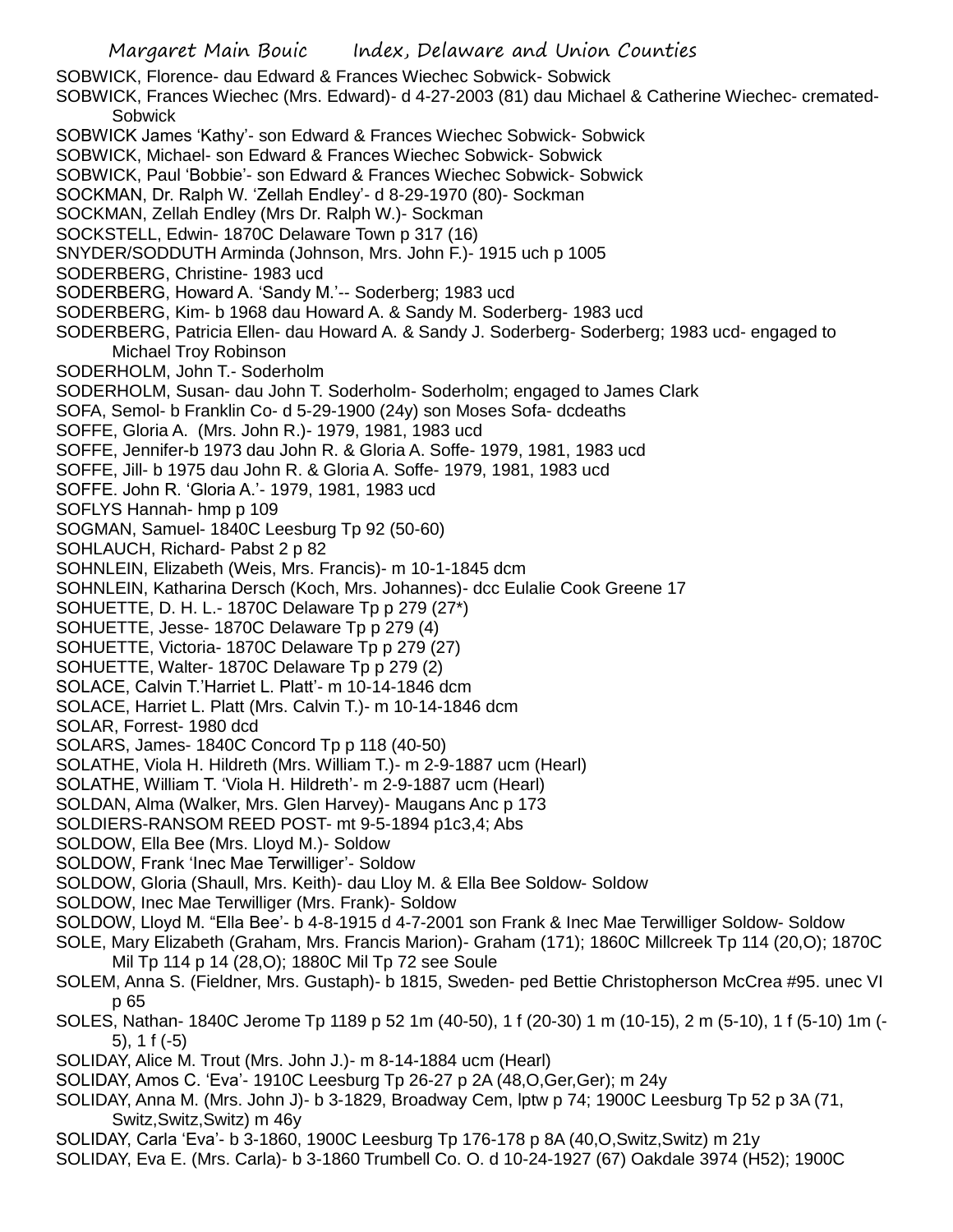- Leesburg Tp 176-178 p 80 (40,O.ILL,ILL) m 21y 2 ch 1 living
- SOLIDAY, Eva (Mrs.Amos C.)- 1910C Leesburg Tp 26-27 p 2A (48,O,O,O) m 24y, 2 ch, 1 livin
- SOLIDAY, J. J. 'Anna M.'- b 8-1821 d Thursday, mt 8-28-1901 p8c1, Abs p 9, (Maskill Cem); Broadway Cem, lptw p 74; 1900C Leesburg Tp 52 p 3A (78, Switz, Switz,Switz)
- SOLIDAY, J. J. 'Mary'- b 8-5-1822 d 8-22-1902 Maskill Cem, lptw p 96
- SOLIDAY, John J. 'Alice M. Trout'- m 8-14-1884 ucm (Hearl)
- SOLIDAY, Maggie May- d 8-25-1887 (1-3-17) dau J. J. & A. M.- Broadway Cem, lptw p 74
- SOLIDAY, Mary (Mrs. J. J.)- b 3-30-1829 Maskill Cem, lptw p 96
- SOLIDAY, Mary (Wagner, Mrs. Andrew)- b 10-21-1783 m 1-29-1804; dcc Mary Smeck Eagon 29
- SOLIDAY Minnie (Gandy, Mrs. Vernon)- m 1-4-1893, (Hearl) slip, unec IV p 66
- SOLIDAY, Minnie G. (Hudson, Mrs. John J.)- b 1882 d 12-20-1956 Oakdale II p 72 (H-R7-3)-dau Carla & Eva Soliday- 1900C Leesburg Tp 176-178 p 8A (18,O,O,O)
- SOLIDAY, Rosella Hildreth (Mrs. William)- dau David & Eliza A. Riley Hildreth- dumch p 452
- SOLIDAY, William 'Rosella Hildreth'- dumch p 452
- SOLLAR, Barbara Erwin (Mrs. Forrest W.)- Sollar; 1969, 1980 dcd
- SOLLAR, Dale- son Forrest W. & Barbara Erwin Sollar- Sollar
- SOLLAR, Florence- sister Forrest W. Sollar- Sollar
- SOLLAR, Forrest W 'Barbara Erwin'- d 7-115-1986 (66)- Sollar; 1969, 1980 dcd
- SOLLAR, Forrest- b 1968 son Forrest W. & Barbara Sollar- 1969, 1980 dcd
- SOLLAR, Gail (Stupp, Mrs. )- dau Forrest W. & Barbara Erwin Sollar- Sollar
- SOLLAR, Helen (Van Skyck, Mrs. )- sister Forrest W. Sollar- Sollar
- SOLLAR, Jim- brother Forrest W. Sollar- Sollar
- SOLLAR, Jenny Mary (Bronson, Mrs. )- sister Forrest W. Sollar- Sollar
- SOLLAR, Richard- b 1973 son Forrest W. & Barbara E. Sollaar- 1980 dcd
- SOLLAR, Sally (Wood, Mrs. )- sister Forrest W. Sollar- Sollar
- SOLLARS, Carroll- son Geraldine Sollars- Sollars
- SOLLARS, David W.- son E. Marlyn Sollars- Sollars- engaged to Mary Vradelis
- SOLLARS, E. Marlyn- Sollars
- SOLLARS, Geraldine- d 10-1990- Dublin Cem- Sollars
- SOLLARS, Glenora (Mrs. Charles)- 1961,1964, 1969, 1971 dcd
- SOLLARS, Gwendolyn Scheiderer- flight nurse- Sollars
- SOLLER, Andrew James- b 7-3-1989 son William E. & Teresa Lynn Lamb Soller- Soller
- SOLLER, Annmarie Christine- b 8-19-1996 dau Patrick D. & Trina M. Guzzo Soller- Soller
- SOLLER, Bradley Ervin- b 8-7-1996 son William E. & Teresa Lynn Lamb Soller- Soller
- SOLLER, Catherine E. (Lane, Mrs. R. Stacy)- m 6-20-1981 dau Robert E. Soller- Soller
- SOLLER, Drew (7-1996) son William E. & Teresa Lynn Lamb Soller- Soller
- SOLLER, Eric (5-1996) son William E. & Teresa Lynn Lamb Soller- Soller
- SOLLER, Enestine Gildea (Mrs. Ralph R.)- Soller
- SOLLER, James- son Robert E. & Mary Jo Kinsel Soller- Soller
- SOLLER, Joseph A. 'Melissa Ruth Webster'- m 10-3-1992 son Robert & Mary Jo Kinsel Soller- Soller
- SOLLER, Laura (Staley, Mrs. Harry)- 1908 dch p 771
- SOLLER, Linda (Mrs. Martin F.)- Soller
- SOLLER, Marjorie Ann (Powelson, Mrs. Alan F.)- m 7-6-1996- dau Robert & Mary Jo Soller- Soller
- SOLLER, Mary Jo Kinsel (Mrs. Robert)- m 3-31-1951 Soller
- SOLLER, Martin F.'Linda'- son Robert E. & Mary Jo Kinsel Soller- Soller
- SOLLER, Melissa Rose- b 7-5-1988 dau Tim & —McLaughlin Soller- Soller
- SOLLER, Melissa Ruth Webster (Mrs. Joseph A.)- m 10-3-1992 dau Robert & Marilyn Webster- Soller
- SOLLER, Nathan Alan- b 7-26-1989 dau Robert A. & Tammy Pickett Soller- Soller
- SOLLER, Nicholas Adam b 3-21- 1984 son Tim & –McLaughlin Soller- Soller
- SOLLER, Patrick D 'Trina Guzzo'- son Robert E. & Mary Jo Kinsel Soller- Soller
- SOLLER, Phyllis Marlene (Winners, Mrs. James Edward,Jr.)- m 10-19-1991 dau Robert E. & Mary Jo Kinsel Soller- Soller
- SOLLER, Ralph R.'Ernestine Gildea'- d 5-15-1990 (62) bur Cary, NC- brother Robert E. Soller- Soller
- SOLLER, Richard- son Robert E. & Mary Jo Kinsel Soller- Soller
- SOLLER, Robert E.- Soller
- SOLLER, Robert "Mary Jo Kinsel'- m 3-31-1951- Soller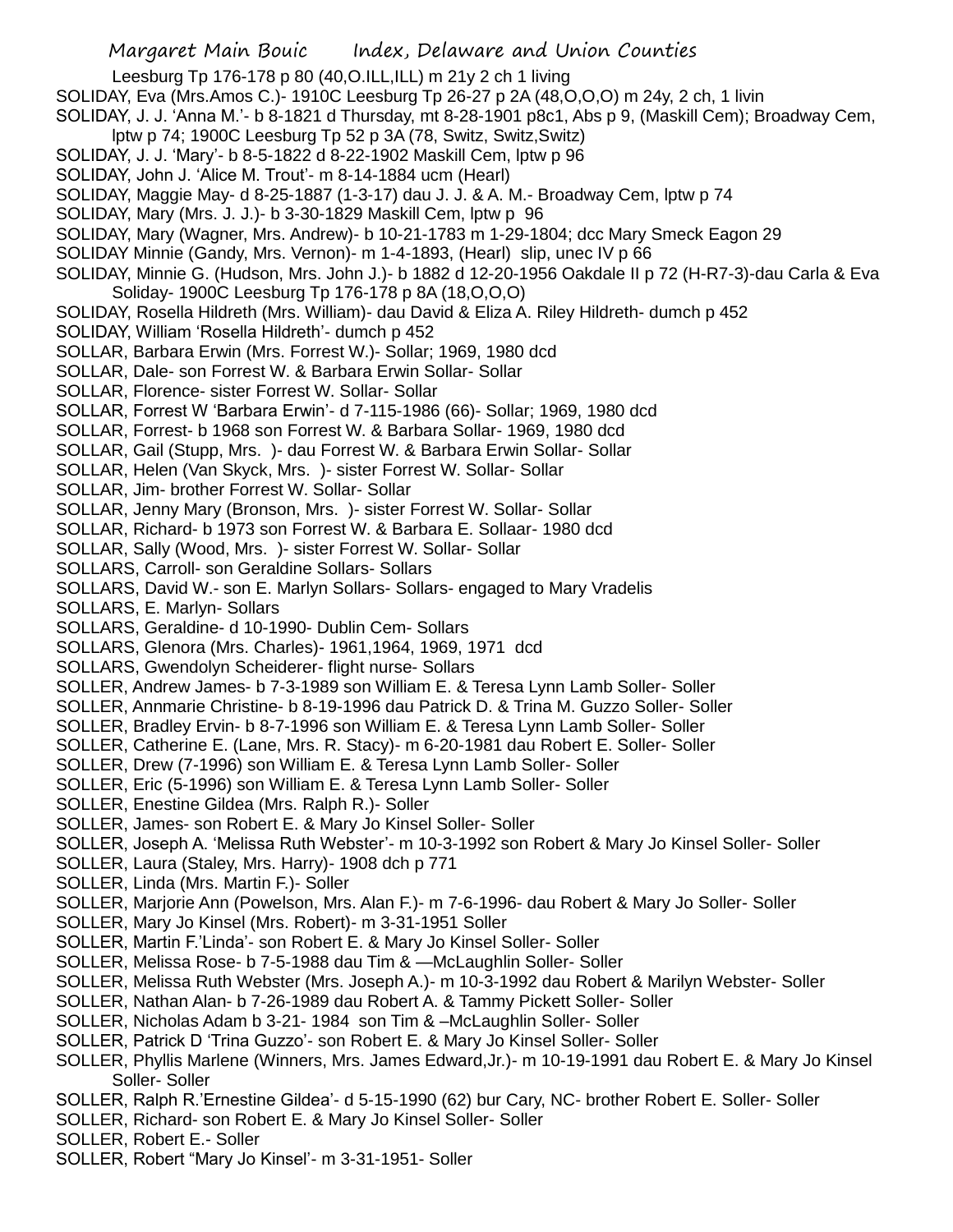- SOLLER, Robert 'Tammy Pickett'- m 4-30-1988 son Robert E. Soller- Soller
- SOLLER, Tammy Pickett (Mrs. Robert)- m 4-30-1988 dau Robert Pickett- Soller
- SOLLER, Teresa Lynn Lamb (Mrs. William E.)- m 12-1984 dau Charles J. Lamb- Soller
- SOLLER, Thomas- son Robert E. & Mary Jo Kinsel Soller- Soller
- SOLLER, Timothy '–McLaughlin"- son Robert E. & Mary Jo Kinsel Soller- Soller
- SOLLER, Trina Guzzo (Mrs. Patrick D.)- dau Mr. and Mrs. Jerry Moro- Soller
- SOLLER, Valerie Marie- b 10-28-1985 dau Tim & —McLaughlin Soller- Soller
- SOLLER, William E. 'Teresa Lynn Lamb'-m 12-1984 son Robert E. & Mary Jo Kinsel Soller- Soller
- SOLLER, Yvonne M. (Vermillion, Mrs. Brian K.)- m 5-24- dau Robert & Tammy Pickett Soller- Soller
- SOLLER, Yvonne- dau Robert E. & Mary Jo Kinsel Soller- Soller
- SOLLERS, Bessie (Hunneycutt, Mrs. )- dau George & Marina Green Sollers- Sollers
- SOLLERS, Betti Ray (Mrs. Leo)- m 11-7-1952 Sollers
- SOLLERS, George 'Marina Green'- Sollers
- SOLLERS, G. L. "Jack"- son George & Marina Green Sollers- Sollers
- SOLLERS, John L.- son Leo & Bettie Ray Sollers- Sollers
- SOLLERS, Kelly L.- son Leo & Bettie Ray Sollers- Sollers
- SOLLERS, Kenneth "Casey"- son Leo & Bettie Ray Sollers- Sollers
- SOLLERS, Leo "Pete" 'Bettie Ray'- b 7-31-1919 m 11-7-1952 d 11-18-1993 974) son George & Marina Green Sollers- Sollers
- SOLLERS, Marina (Mrs. George)- Sollers
- SOLLERS, Virginia (Vogle, Mrs. )- dau George & Marina Green Sollers- Sollers
- SOLLINGER, Dr. Mary (Applegate, Mrs. Dr. David T. II)- Sollinger
- SOLLMAN, Anne Louise (Titus, Mrs. Robert)- dau Leander Henry & Lydia Hoewicker Sollman- Sollman
- SOLLMAN, Leander Henry 'Lydia Hoewicker'- b 2-8-1884 d 12-27-1967 bur New Bremen- son John & Anna Sollman- Sollman; unec XI p 39
- SOLLMAN, Lydia Hoewicker/Hoewischer (Mrs. Leander Henry)- b 4-7-1881 d 9-5-1967 bur New Bremen- dau William & Louisa Stork Hoewicker- Sollman; unec XI p 39
- SOLLUS, Charles- 1870C Delaware Town p 290 (18)
- SOLMOND, John- 1915 uch p 271; 1883 uch IV p 433
- SOLOMON, -----unnec II p 23
- SOLOMON, Adam- Pabst 8 p 3
- SOLOMON, Addie (Gray, Mrs. Donald)- m 9-2-1961 dau Thomas & Selma Solomon- 1985 uch p 60
- SOLOMON, Dr. Adolphus 'Louisa Ann'- 1850C Scioto Tp 2314 p 140 (48,Pa)
- SOLOMON, Adolphus A.- son Adolphus & Louisa Ann Solomon- 1850C Scioto Tp 2314 p 140 (2,O)
- SOLOMON, Dr. Alvin- Solomon
- SOLOMON, Bernard 'Cheryl'- b 11-11-1942 Pa d 9-15-2000 (57) bur Brownsville,Pa- son Nathan & Mary Cesarone Solomon- Solomon
- SOLOMON, Beulah Meloy (Mrs. Ernest R.)- b 4-20-1903 d 6-17-1981 (78) Prospect Cem, obit, mlib
- SOLOMON, Brian- b 1972 son Robert Jack & Joan P. Solomon- 1980 dcd
- SOLOMON, Charles- brother Robert H. Solomon- Solomon
- SOLOMON, Charles W. 'Leola Eddy'- m 6-1-1927 dau Frank A. & Winona Solomon- Solomon
- SOLOMON, Charles W. Jr.- son Charles W. & Leola Edday Solomon- Solomon
- SOLOMON, Cheryl (Mrs. Bernard)- Solomon
- SOLOMON, Edna (Moran, Mrs. )- dau Judson Solomon- Solomon
- SOLOMON, Ernest R. 'Beulah Meloy'- d 1969, obit Beulah M., mlib
- SOLOMON, Ernest, Jr.- son Ernest R. & Beulah Meloy Solomon- obit Beulah M., mlib
- SOLOMON, Florence (Schwitzer, Mrs. )- dau Frank A. & Winona Solomon- Solomon
- SOLOMON, Frances E.- dau Dr. Adolphus & Louisa Ann Solomon- 1880C Scioto Tp 2314 p 140 (6,O)
- SOLOMON, Francis M.- son Dr. Adolphus & Louisa Ann Solomon- 1880C Scioto Tp 2314 p 140 (7,O)
- SOLOMON, Frank- father of William- dg 6-21-1910,. Cry Ab p 132
- SOLOMON, Frank A. 'Winona'- d 1957- Solomon
- SOLOMON, Freeman Fillmore 'Mary Elizabeth Crago'- Solomon
- SOLOMON, George- 1883 uch V p 382
- SOLOMON, Isabel- b 2-21-1989 twin dau Sol & Joan Dunn Solomon- Solomon
- SOLOMON, Jack- 1964 dcd, Concord Tp
- SOLOMON, James E.- son Charles W. & Leola Eddy Solomon- Solomon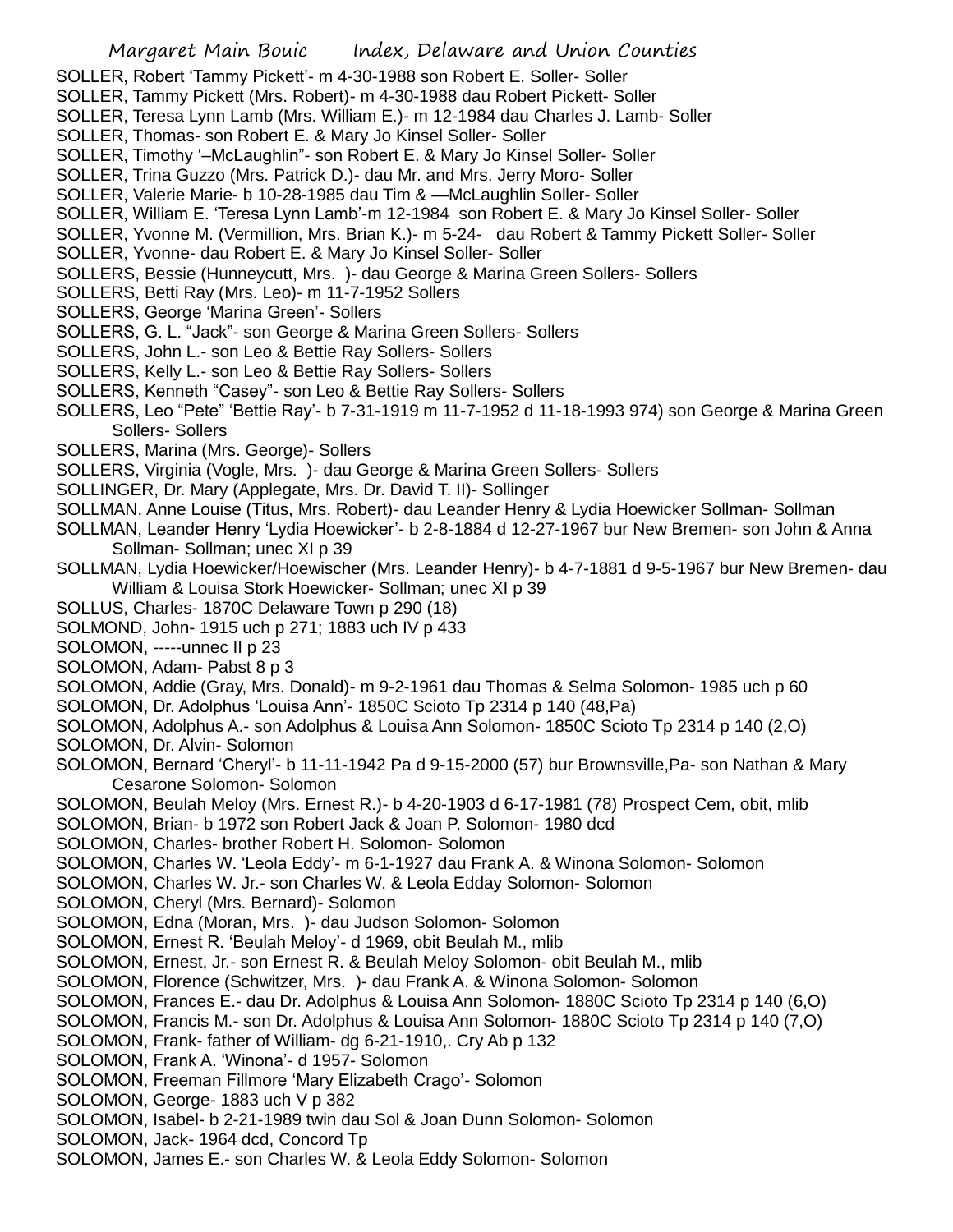- SOLOMON, Jeannette R. (Mrs.Rev. Kenneth L.)- d 12-29-1987 Fl. missionary- Solomon
- SOLOMON, Joan Hamlin Dunn (Mrs. Saul Allen)–m 5-18-1980 dau Rev. VanBogard & Geraldine Dunn-Solomon
- SOLOMON, Joan P. (Mrs. Robert Jack)- 1969, 1971, 1980 dcd
- SOLOMON, Judson 'Lena Jane'- b 1864 d 9-15-1959 (91) New Millcreek Cem p 40
- SOLOMON, Juell E. Cowell (Mrs. Kenneth A.)- b 11-6-1909 Pa m 7-8-1937 d 5-9-1997 (87) Jerome Tp Cemdau Rufus & Northa Dulaney Cowell- Solomon; 1949, 1959, 1962, 167, 1971, 1973, 1975, 1977, 1979, 1981, 1983 ucd
- SOLOMON, Karen- b 1968 dau Robert Jack & Joan P. Solomon- 1969, 1971, 1980 dcd
- SOLOMON, Kenneth A. 'Juell E. Cowell'- b 12-3-1907 m 7-8-1937 d 5-13-1991 (83) Jerome Tp Cem- son Freeman Fillmore & Mary Elizabeth Crago Solomon- Solomon; 1949, 1959, 1962, 1967, 1971, 1973,
	- 1975, 1977, 1979, 1981, 1983 ucd
- SOLOMON, Rev. Kenneth L. "Jeannette R.'- Solomon
- SOLOMON, Laura- b 2-21-1989 twin dau Sol & Joan Dunn Solomon- Solomon
- SOLOMON, Lena Jane- b 1871 d 1943- New Millcreek Cem p 40
- SOLOMON, Leola Eddy (Mrs. Charles W.)- m 6-1-1927 dau R. S. Eddy- Solomon
- SOLOMON, Louisa Ann (Mrs. Dr. Adolphus) 1850C Scioto Tp 2314 p 140 (27,Pa)
- SOLOMON, Marguerite V. (Fogle, Mrs. Robert)- dau Frank A. & Winona Solomon- Solomon
- SOLOMON, Mary Ann (Houser, Mrs. )- dau Charles W. & Leola Eddy Solomon- Solomon
- SOLOMON, Mary (Brock, Mrs. )- dau Judson Solomon- Solomon
- SOLOMON, Mary Cesarone (Mrs. Nathan)- Solomon
- SOLOMON, Mary Elizabeth Crago (Mrs. Freeman Fillmore)- Solomon
- SOLOMON, Nathan 'Mary Cesarone'- Solomon
- SOLOMON, Richard- b 1973 son Robert Jack & Joan P. Solomon- 1980 dcd
- SOLOMON, Robert Dale- son Ernest R. & Beulah Meloy Solomon- obit Beulah M., mlib
- SOLOMON, Robert Jack- son Robert H. & Yvonne M. Hoover Solomon- Solomon; 1969, 1971, 1980 dcd
- SOLOMON, Robert H.- son Frank A. & Winona Solomon- Solomon
- SOLOMON, Robert H. 'Yvonne M. Hoover'- d 4-24-1982 (72) Prospect Cem- Solomon; 1971, 1973, 1975, 1979, 1983 ucd; 1961, 1964, 1969, dcd;
- SOLOMON, Roberta (Bosley, Mrs. Robert)- dau Robert H. & Yvonne M. Hoover Solomon- Solomon
- SOLOMON, Sandra- dau Robert H. & Yvonne M. Hoover Solomon- Solomon; 1961, 1964, 1969 dcd; 1971, 1973 ucd
- SOLOMON, Saul Allen 'Joan Hamlin Dunn'- m 5-18-1980 son Dr. Alvin Solomon- Solomon
- SOLOMON, Selma (Mrs. Thomas)- 1985 uch p 60
- SOLOMON, Sophie Eleanor- b 9-1-5-1986 Tenn, dau Saul & Joan Dunn Solomon- Solomon
- SOLOMON, Sophronia- dau Dr. Adolphus & Louisa Ann Solomon- 1850C Scioto Tp 2314 p 40 (4,O)
- SOLOMON, Thomas 'Selma'- 1985 uch p 60
- SOLOMON, William- quarry accident- son Frank Solomon- dg 6-21-1910,. Cry Ab p 132
- SOLOMON, Winona B. (Mrs. Frank A.)- d 11-4-1979 (97) Solomon
- SOLOMON, Wright- b 4-7-18112 d 10-4-1889 (77-8-27) mt 10-16-1889 p8c4, Abs p 3
- SOLOMON, Yvonne M. (Mrs. Robert H.)- b 10-10-1911 d 10-30-1981 (70)- dau August & Gertrude Ready
- Hoover- Solomon; 1961, 1964, 1969 dcd; 1971, 19763, 1975, 1979, 1981, 1983 ucd
- SOLOMONSON, Mae (Glassburn, Mrs. Owen)- m 1937- Solomonson
- SOLT, Andrea Susanne Light (Mrs. Gary Lee)- m 9-22-1991- dau William & Lee Light- Solt
- SOLT, Bernice L. Schroyer (Mrs. Edwin)- b 2-25-1912 Iowa d 4-23-2002 (90) Betzer Cem, Carrool.- dau James & Cora Conwell Schroyer- Solt
- SOLT, Birdy Bunn- b 2-9-1877 d 2-29-1877 ch William A. & Ida M. Bunn Solt- Weiser p 657
- SOLT, Dana H. ;'Mimi Patrice Kennedy'- m 8-5-1978 son Gerald E. & Virginia Clutter Solt- Solt
- SOLT, Edwin L.'Bernice L. Schroyer'- d 3-28-1971 (61) father of Mrs. Ed Johnson- Solt
- SOLT, Fay (Sowers, Mrs. )- dau Hugh & Mildred Smith Solt- Solt
- SOLT, Fred- son William A. & Ida M. Bunn Solt- Weiser p 657
- SOLT, Gary Lee 'Andrea Susanne Light'- m 9-22-1991 son Gerald E. & Virginia Clutter Solt- Solt; dg 7-31-1982
- SOLT, Gerald E.'Virginia Clutter'- b 10-25-1919 d 5-27-1992 (72) bur Ashville- son Hugh & Mildred Smith Solt-Solt; 1976 dch p 277
- SOLT, Grace (Mrs. Howard)- 1959 ucd
- SOLT, Howard 'Grace'- 1969 dcd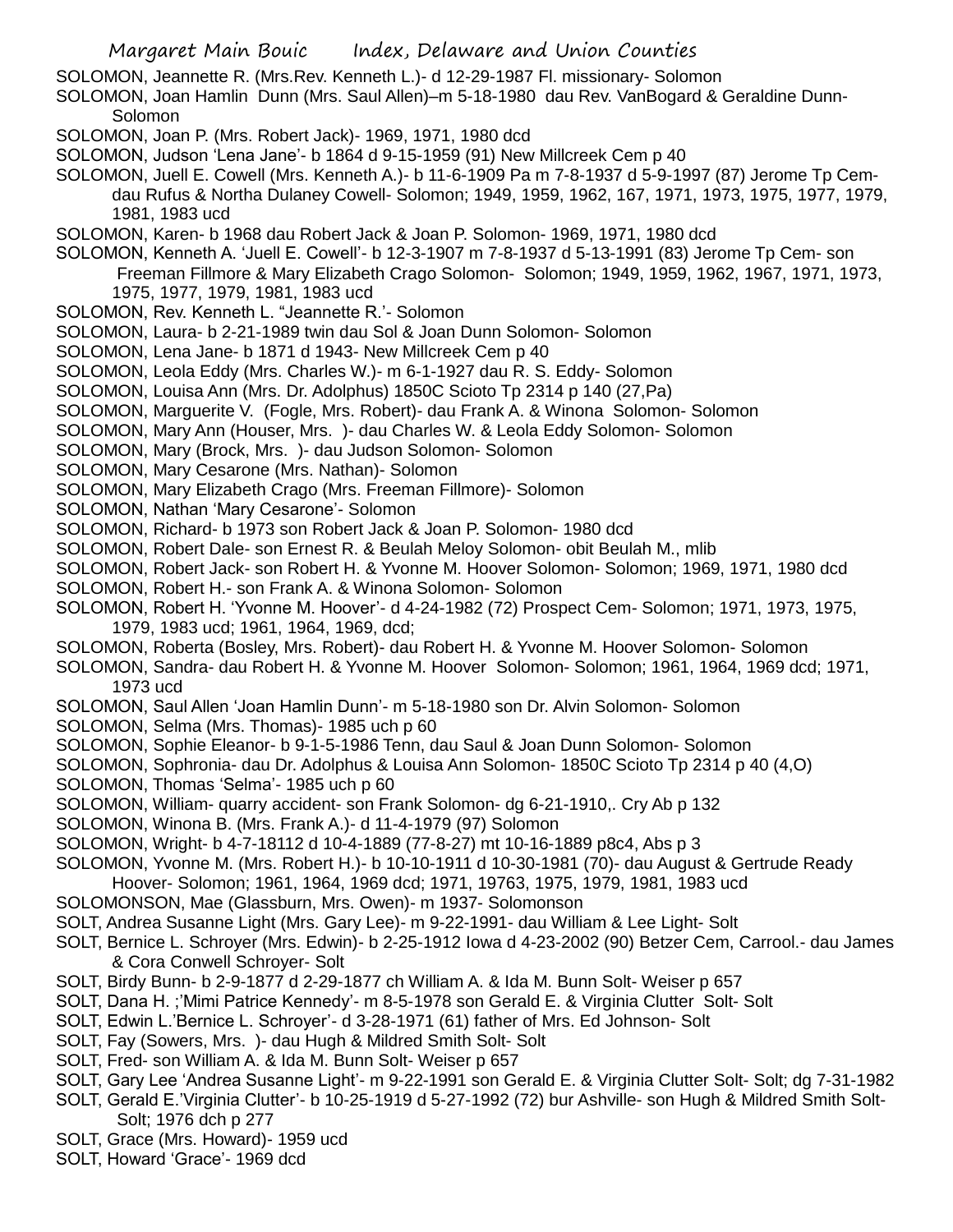- SOLT, Hugh 'Mildred Smith'- Solt
- SOLT, Ida M. Bunn (Mrs. William A.)- b 1857 d 1945 dau Reese H. & Mary M. Weiser Bunn- Weiser p 657
- SOLT, Marilyn (Johnson, Mrs. Ed)- dau Edwin & Bernice L. Schroyer Solt- Solt
- SOLT, Mildred Smith (Mrs. Hugh)- Solt
- SOLT, Mimi Patrice Kennedy (Mrs. Dana H.)- m 8-5-1978 dau Dr. Kenneth Kennedy- Solt
- SOLT, Nancy (Rockey, Mrs. Pierce)- Weiser p 647
- SOLT, Penny (George, Mrs. William)- dau Edwin & Bernice L. Schroyer Solt- Solt
- SOLT, Virginia Clutter (Mrs. Gerald E.)- Solt
- SOLT, Virginia (Price, Mrs. Leonard)- dau Edwin & Bernice L. Schroyer Solt- Solt
- SOLT, William A. 'Ida M. Bunn'- b 1848 d 1906- Weiser p 657
- SOLTESZ, Carl R. 'Mary Lou'- Soltesz
- SOLTESZ, Deborah (Kein, Mrs. )- dau Carl R. & Mary Lou Soltesz- Soltesz
- SOLTESZ, Jennifer Lee- d 6-7-1992 (21) Forest Lawn Mem. Gard.- dau Carl R. & Mary Lou Soltecz- Soltesz
- SOLTESZ, Julie Wooten (Mrs. Wayne Richard)- m 12-28-1985 dau Charles R. & Anita Wooten- Soltesz
- SOLTESZ, Mary Lou (Mrs. Carl R.)- Soltesz
- SOLTESZ, Wayne Richard 'Julie Wooten'- m 12-28-1985 son Carl R. & Mary Lou Soltesz- Soltesz
- SOLTIS, Al J. 'Bonnie J.- 1971, 1980 dcd
- SOLTIS, Bonnie J. (Mrs. Al J.)- 1971, 1980 dcd
- SOLTIS, John- b 1969 son Al J. & Bonnie Soltis- 1971, 1980 dcd
- SOLVSBERG, Anna Stephens (Mrs. Harold)- m 1922 dau Clarence & Celia McKee Stephens- White II 39 SOLYOM, Amy (Heuser, Mrs. Stephen)- b 3-15-1967- St. Paul p 41
- SOMA, Alfred B. 'Donna J.'- 1967, 1971, 1973, 1975, 1977, 1979, 1981, 1983 ucd
- SOMA, Donna J. (Mrs. Alfred B.)- 1967, 1971, 1973, 1975, 1977, 1979, 1981, 1983 ucd
- SOMA, Douglas- b 1962 sonAlfred R. & Donna J. Soma- 1967, 1971, 1973, 1975, 1977, 1979, 1981 ucd SOMA, John- 1959 ucd
- SOMA, Katrina 'Trina"- b 1959- 1967, 1971, 1973, 1975, 1977, 1979 ucd
- SOMA, Ralph "Toni"- b 1958 son Alfred R. & Donna J. Soma- 1967, 1971, 1975, 1977 ucd
- SOMAR, Elnor Dugin (Mrs. Jacob)- m 4-10-1834 ucm (Hearl)
- SOMAR, Jacob 'Elnor Dugin'- m 4-10-1834 ucm 363; unec III p 8
- SOMERFORD, Jeoffrey- Powers p 212
- SOMERLOT, Adam B. 'Minnie W. Ford'- b 1883 d 1942 Claibourne Cem p 79; ped Alan R. Perkins #314 6; unec XI p 48; 1910C Jackson Tp 211-213 p 8B (26,O,O,); Somerlot
- SOMERLOT, d 8-10-1912 Claibourne Cem- infant dau Adam B. & Minnie W. Ford Somerlot
- SOMERLOT, Alvin 'Mildred David'- b 1915 son Carl E. & Hazel I. Garrett Somerlot- Somerlot; 1985 uch p 131
- SOMERLOT, Betty Erwin (Mrs. William)(McAllister, Mrs. Owen)- m(1) 9-27-1941 (2) 9-23-1967- dau Mae Erwin- Somerlot; 1959, 1962, 1967 ucd
- SOMERLOT, Brandi James (Rausch, Mrs. Lucas) -b 8-10-1976 m 8-14-1999 dau Fred & Debbie Epps Somerlot- Somerlot
- SOMERLOT, Carl E. 'Hazel Garrett'- b 5-8-1892 m 1912 d 4-12-1965 Claibourne Cem- son William Henry & Susan Cummins Somerlot- Somerlot; 1985 uch p 7, 37, 131; obit Hazel, mlib (brown); 1910C Jackson Tp 211-213 p 8B (17,O,O,O); 1959, 1962 ucd
- SOMERLOT, Caroline (Mrs. John)- 1910C Liberty Tp 173 p 7B (59,O,Ger,Ger)- m 38y, 1 ch, o living
- SOMERLOT, Cecil O.- son William H. & Susan Cummins Somerlot- 1910C Jackson Tp 211-213 p 8B (15,O,O,O)
- SOMERLOT, Christian 'Mary Jane Sherman'- dcc Ivan Hedges 12
- SOMERLOT, Christine Underwood (Mrs. Gary E.)- Somerlot
- SOMERLOT, C(h)ris 'Rita Hamilton'- b 1-7-1947 m 8-9-1969- son Raymond Richard & Helen Cramer Somerlot- Somerlot; 1985 uch p 37
- SOMERLOT, Danielle (Mrs. Michael)- Somerlot
- SOMERLOT, Dean R. 'Nancy Neiman'- b 2-10-1954 m 8-6-1977 son Raymond Richard & Helen Cramer Somerlot- Somerlot; 1985 uch p 37
- SOMERLOT, Debbie Epps (Mrs. Fred)- Somerlot
- SOMERLOT, Doris (Perkins, Mrs.Russel L.)- dau Adam B. & Minnie W. Ford Somerlot- Somerlot; ped Alan R. Perkins #314 3; unec XI p 48
- SOMERLOT, Evelyn Ann (Baker, Mrs. Harold)- b 10-19-1929 m 9-5-1948- dau Carl E. & Hazel I. Garrett Somerlot- Somerlot; obit Hazel, mlib (brown); 1985 uch p 7, 131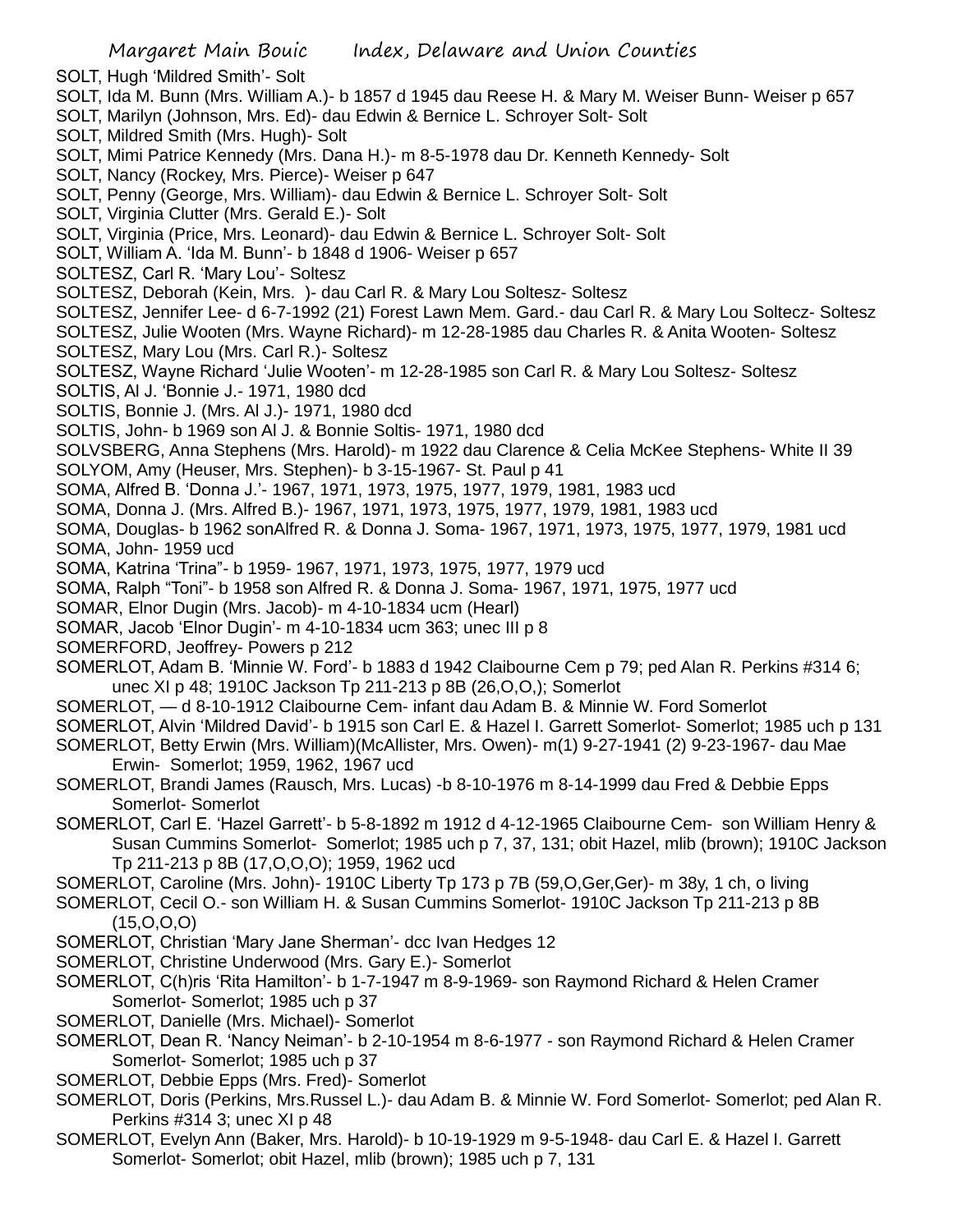SOMERLOT, Fred 'Debbie Epps'-son William H. & Betty Erwin Somerlot- Somerlot;1959 (7) ucd

- SOMERLOT, Gary E. 'Christine Underwood'- b 12-17-1940 m 11-28-1992 d 3-12-1887 (57)- son Robert W. Fick & Ethel M. Bellinger- Somerlot
- SOMERLOT, Gene E. son Paul F. & Mary E. Holcomb Somerlot- Somerlot; 1962 (14), 1973, 1977 ucd
- SOMERLOT, Gladys Marie (Gwynn, Mrs. Ira)- m 6-23-1951 d 10-16-1991 dau Adam B. & Minnie W. Ford Somerlot- Somerlot
- SOMERLOT, Hazel I. Garrett (Mrs. Carl E.)- b 12-2-1895/4 m 1912 d 1-10-1975 (80) Claibourne Cem p 93 dau Henry & Clara Smeltzer Garrett- Somerlot; 1985 uch p 7, 37, 131; obit, mlib (brown); 1959, 1962, 1971, 1973 ucd
- SOMERLOT, Helen Cramer (Mrs. Raymond Richard) (Weaver, Mrs. George)- b 2-1926 m 11-22-1948/5 (2) 12- 18-1971 dau Clyde E. & Clara Moehn Cramer; 1985 uch p 37, 131;1971 ucd
- SOMERLOT, Howard Eugene "Gene" 'Linda K.'- b 3-7-1947 d 12-11-2002 (54)-son Paul & Mary E. Holcomb Somerlot- Somerlot; 1959 (2), 1975 ucd
- SOMERLOT, Irene (Augenstein, Mrs. Robert)- b 1961- dau Carl E. & Hazel Il Garrett Somerlot- Somerlot; ; 1985 uch p 131; obit Hazel, mlib (brown)
- SOMERLOT, Isabelle Mae (Rubeck, Mrs. Bernard Leo)- b 9-27-1916 m 3-9-1943 d 2-19-1998 (81) Byhalia Cem- dau Adam B. & Minnie W. Ford Somerlot- Somerlot
- SOMERLOT, Iva (Fetter, Mrs. Leroy)- b 1913- dau Carl E.& Hazel I. Garrett Somerlot- Somerlot; obit Hazel, mlib (brown); 1985 uch p 131;
- SOMERLOT, Jack- son Louise Tower Somerlot- Somerlot
- SOMERLOT, James Edward 'Regina Ann Haynes'- m 7-10-1982 Claibourne Cem p 108- son Lowell & Wanda L. Easterday Somerlot- Somerlot; 1975, 1977 ucd
- SOMERLOT, Janice/Janet E.- Claibourne cem p 108- dau Lowell L. & Wanda L. Easterday Somerlot-Somerlot; 1975, 1977, 1981, 1983 u cd
- SOMERLOT, Jennifer- b 2-1-1973 dau Cris & Rita Hamilton Somerlot- 1985 uch p 37
- SOMERLOT, John 'Caroline'- 1910C Liberty Tp Un Co 173 p 7B (61,O,O,O) m 38y
- SOMERLOT, Keili- b 1976 ch Howard Eugene "Gene". & Linda K. Somerlot- Somerlot; 1977 ucd
- SOMERLOT, Kiersten- b 2-23-1974 ch Howard Eugene & Linda K. Somerlot- Somerlot; 1975, 1977 ucd
- SOMERLOT, Kristina Marie- b 5-8-1985 dau Fred & Epps Somerlot- Somerlot
- SOMERLOT, Laura (Cheney, Mrs. )- dau Adam & Moinnie Ford Somerlot- Somerlot
- SOMERLOT, Linda Kay (Mrs. Howard/Gene E.)- 1975, 1977 ucd
- SOMERLOT, Louise Tower (Mrs. )- d -11-16-1976 (75) sister Mrs. John McTaggart, cremated- Somerlot
- SOMERLOT, Lowell L. 'Wanda L. Easterday'- b 1-10-1919 Claibourne Cem p 108- son Carl E. & Hazel I. Garrett Somerlot- Somerlot; obit Hazel, mlib (brown); 1985 uch p 131; 1975, 1977, 1979, 1981, 1983 ucd
- SOMERLOT, Mary Bell . (Hedges, Mrs. Ira Delbert)- b 2-3-1888 m 3-22-1908 d 12-4-1957 dau William Henry & Susan Emeline Cummins Somerlot- Somerlot; dcc Ivan Hedges 3; 1985 uch p 47; 1976 dch p 37
- SOMERLOT, Mary Ellen Holcomb (Mrs. Paul F.)- b 1-20-1926 m 9-27-1943 d 6-5-2003 (77) Prospect Cem-
- dau Robert & Leona Hayes Holcomb- Somerlot; 1985 uch p 131; 1959, 1962, 1971 ucd
- SOMERLOT, Mary Holcomb (Mrs. Paul F.)- m 9-27-1943- Somerlot
- SOMERLOT, Mary Jane Sherman (Mrs. Christian)- dcc Ivan Hedges 13
- SOMERLOT, Matt- b 12-7-1971 son Carl & Rita Hamilton Somerlot- 1985 uch p 37
- SOMERLOT, Michael 'Danielle'- dau Gary E. & Christine Underwood Somerlot- Somerlot
- SOMERLOT, Mildred Davis (Mrs. Alvin)- 1985 uch p 131
- SOMERLOT, Minnie W. Ford (Mrs. Adam B.)- b 10-12-1880 m 1911 d 6-8-1964 Claibourne Cem p 79 dau William & Emily Hedges Ford- Somerlot; ped Alan R. Perkins #314 7; unec XI p 48
- SOMERLOT, Nancy (Morrison, Mrs. )- dau William H. & Betty Erwin Somerlot- Somerlot; 1959 (14), ucd SOMERLOT, Nancy Neiman (Mrs. Dean)- m 8-6-1977, 1985 uch p 37
- SOMERLOT, Otis'Violet Klingel'- b 1914, son Carl E. & Hazel Il Garrett Somerlot- Somerlot; 1985 uch p 131 SOMERLOT, Paul F.'Mary E. Holcomb' - b 1-18-1922 m 9-27-1943 d 6-9-1983 (61) Prospect Cem- son Carl E.
- & Hazel I. Garrett Somerlot- Somerlot; obit Hazel, mlib (brown); 1985 uch p 131; 1959, 1962, 1971 ucd
- SOMERLOT, Paula (Bingley, Mrs. )(Utley, Mrs. Gene)- dau Paul F. & Mary Ellen Holcomb Somerlot- Somerlot SOMERLOT, Paula (Kincaid, Mrs. Robert)- dau Carl & Hazel Garrett Somerlot- Somerlot
- SOMERLOT, Paula (Bingley, Mrs. )- dau Paul & Mary Somerlot- Somerlot; 1959 (10), 1962 ucd
- SOMERLOT, Raymond Richard 'Helen Cramer'- b 1-31-1926 m 11-22-1945 d 12-29-1960 Claibourne Cem
	- son Carl E. & Hazel I. Garrett Somerlot- Somerlot; 1985 uch p 37, 131; WWII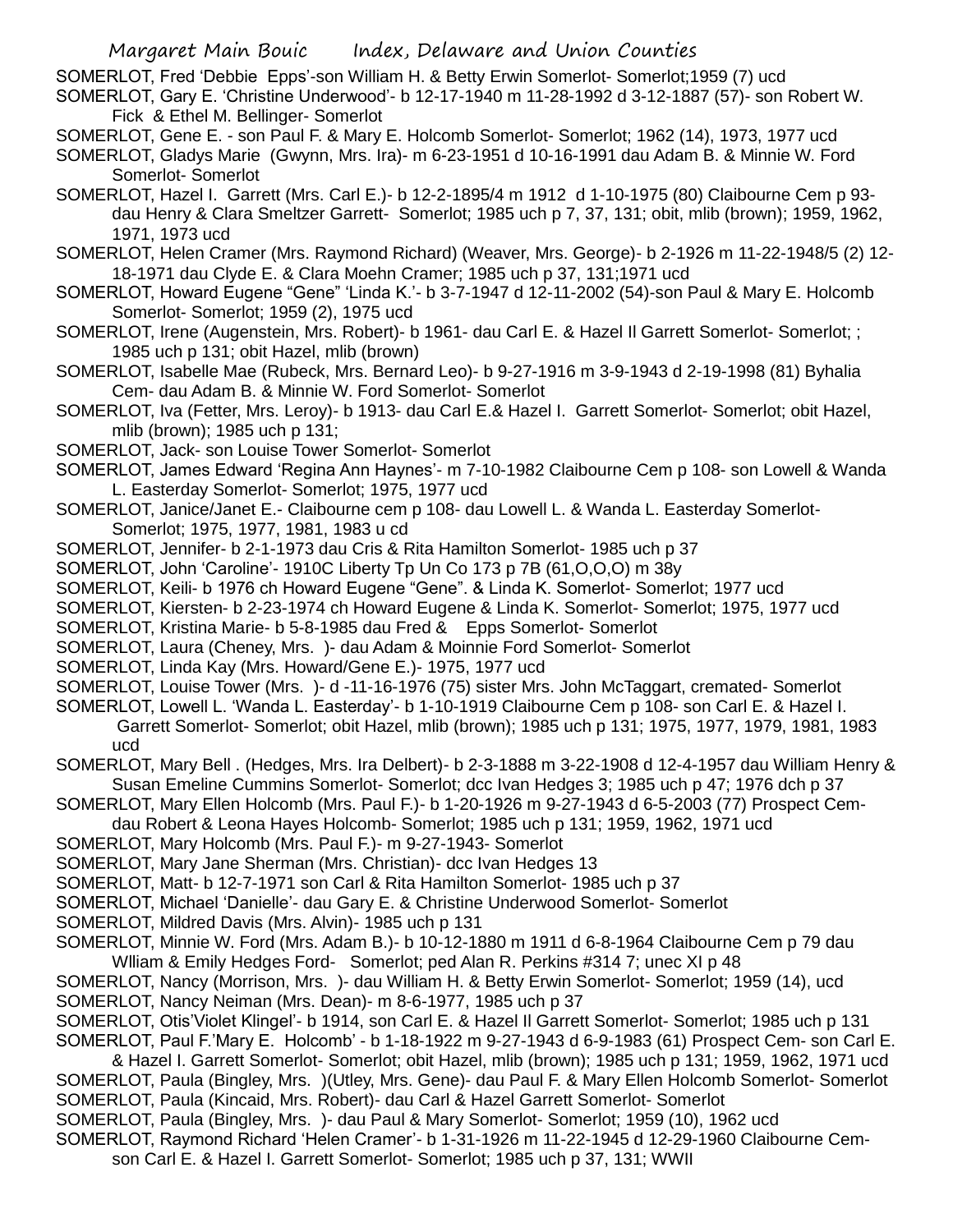SOMERLOT, Regina Ann Haynes (Mrs. James Edward)- m 7-10-1982 dau Rev. Walter Haynes- Somerlot

SOMERLOT, Richard- son Louise Twoer Somerlot- Somerlot

- SOMERLOT, Rita Hamilton (Mrs. Cris)- m 8-9-1969; 1985 uch p 37
- SOMERLOT, Roy (17) shot himself son William Somerlot- mt 12-3-1902 p5c2, Abs p 25
- SOMERLOT, Ryan- b 12-1-1981 son Dean & Nancy Neiman Somerlot- 1985 uch p 37
- SOMERLOT, Sarah Beth- b 12-11-1983 dau Dean & Nancy Neiman Somerlot- 1985 uch p 37
- SOMERLOT, Shaen- b 11-15-1979 dau Dean & Nancy Neiman Somerlot- 1985 uch p 37
- SOMERLOT, Starling 'Ethel M. Bellinger'- Somerlot
- SOMERLOT, Susan Emeline Cummins (Mrs. William Henry)- b 7-15-1857 m 1879 d 1923 dau William & Mary Berry Cummins- dcc Ivan Hedges 7; 1985 uch p 131l Somerlot; ped Alan R. Perkins #314 13, unec XI p 48; 1910C Jackson Tp 211-213 p 8B (52,O,O,Va)- m 30y 8 ch, 6 living
- SOMERLOT, Susan (Mohr, Mrs. Graydon C.)- m 6-23-1946 d 6-28-1969 dau Adam B. & Minnie W. Ford Somerlot- Somerlot
- SOMERLOT, Vicky (Hardie, Mrs. Dennis)- dau Paul & Mary Somerlot- Somerlot; 1959 (7), 1962 ucd
- SOMERLOT, Violte Klingel (Mrs. Otis)- 1985 uch p 131
- SOMERLOT, Wanda L. Easterday (Mrs. Lowell L.)- b 11-21-1927 m 5-3-1953 d 12-6-1983 (57) Claibourne Cem- dau Bernice Easterday- Somerlot; 1985 uch p 131; 1975, 1977 ucd
- SOMERLOT, William- son Adam B. & Minnie W. Ford Somerlot- Somerlot
- SOMERLOT, William H. 'Betty Erwin'- b 6-25-1918 d 11-21-1962 Oakdale son Adam & Minnie Ford Somerlot-Somerlot; 1959. 1962 ucd
- SOMERLOT, William Henry 'Susan Emeline Cummins'- b 7-3-1857 m 1879 d 3-17-1930 son Christian & Mary Jane Sherman- dcc Ivan Hedges 6; 1985 uch p 131; ped Alan R. Perkins #314 12, unec XI p 48; 1910C Jackson Tp 211-213 p 9A (52,O,O,O) m 30y
- SOMERLOT, William- father of Roy Somerlot- mt 12-3-1902 p5c2, Abs p 22
- SOMERS, Daniel- 1883 uch V p 338; Long's Chapel, unec XVIII p 4
- SOMERS, James 'Polly'- 1883 uch V p 338
- SOMERS, Jonathan- 1820C Union Tp 203 (26-45)
- SOMERS, Polly (Mrs. James)(Kilbury, Mrs. Thomas)- 1883 uch V p 248
- SOMERS, Rachel- 1883 uch V p 338; Long's Chapel, unec XVIII p 4
- SOMERS, Rest Davis (Mrs. )(Randall, Mrs. William J.)- Maugans Anc p 112
- SOMERS, William- laid out York village, unec XV p 67
- SOMERSET, Martha- b 9-1-1754 dau William & Mary Dement Somerset- Maugans Anc p 167
- SOMERSET, Mary Dement (Mrs. William)- b 5-7-1733 dau William & Mary Turner Dement- Maugans Anc p 167
- SOMERSET, William 'Mary Dement'- Maugans Anc p 167
- SOMERVILLE, Annie Eileen Grahame (Mrs. John Henry)- Somerville
- SOMERVILLE, Annie Laurie (Zuspan, Mrs. Charles)- b 10-1861; 1900C Richwood 216-229 p 9A (38,WVa,WVa,WVa)
- SOMERVILLE, Connie (Mrs. David)- Somerville
- SOMERVILLE, David 'Connie'- Somerville
- SOMERVILLE, Emily Warner (Mrs. Joseph John)-b 1-12-1979 (88)Oak Grove Cem- Somerville
- SOMERVILLE, Grahame'Thelma'- b 3-22-1905 d 4-3-1991 (86) bur Fort Wayne- son John Henry & Annie Eileen Grahame Somerville- Somerville
- SOMERVILLE, J. J. "Joe"- Dean of men, OWU- Somerville
- SOMERVILLE, Joan (Berg, Mrs. Don W.)- dau Joseph Grahame Somerville- d 12-31-1977 (47) cremated-**Somerville**
- SOMERVILLE, John Henry 'Annie Eileen Grahame'- Somerville

SOMERVILLE, Joseph John 'Emily Warner'- d 6-11-1964 (75) Oak Grove Cem- Somerville

SOMERVILLE, Margaret R. - sister Annie Laurie Zuspan- 1900C Richwood 216-229 p 9A (28,WVa,WVa,WVa)

SOMERVILLE, Mary Sue (Fletcher, Mrs. William)- dau Joseph John & Emily Warner Somerville- Somerville

SOMERVILLE, Nancy (Frost, Mrs. George)- dau Joseph John & Emily Warner Somerville- Somerville SOMERVILLE, Robert- son John Henry & Annie Eileen Grahame Somerville- Somerville

- SOMMER, Christopher J. -b 11-5-1970 d 8-15-1991 (20) bur Urbana- son Dick & Pat Cole Sommer- Sommer SOMMER, Dick 'Pat Cole'- son Ivan Sommer- Sommer
- SOMMER, Fredrick 'Sue L. Mather'- m 12-12-1894 ucm (Hearl)
- SOMMER, Ivan- Sommer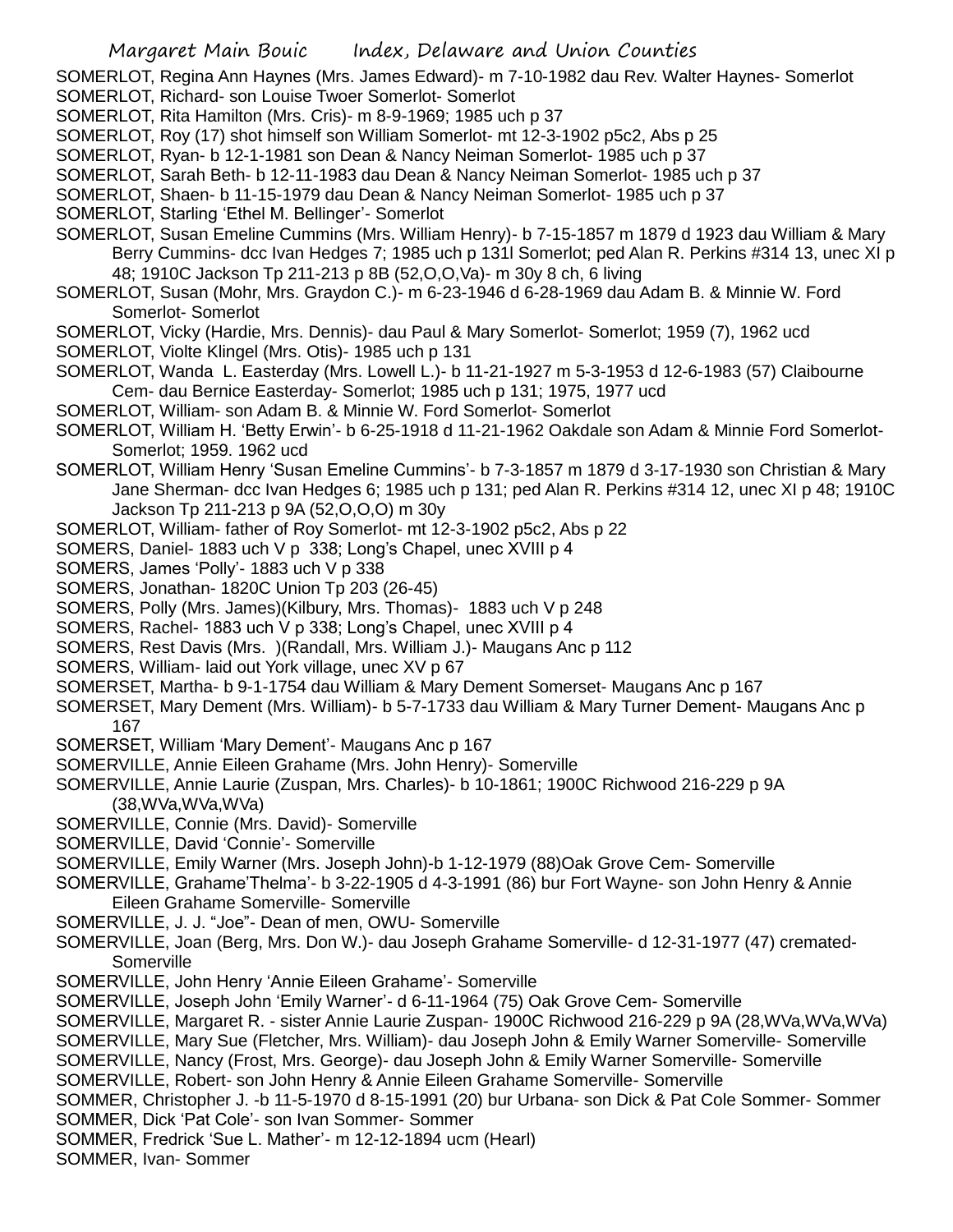- SOMMER, Pat Cole (Mrs. Dick)- dau Wilson & Ruth Cole- Sommer
- SOMMER, Maluysine (Knust, Mrs. Carl)- 1915 uch p 767
- SOMMER, Sue L. Mather (Mrs. Fredrick)- m 12-12-1894 ucm (Hearl)
- SOMMERFELD, Eric- son Richard Sommerfeld- Sommerfeld, engaged to Sherri Griffin
- SOMMERFELD, Herman 'Olive Opal Johnston'- d 1965- Sommerfeld
- SOMMERFELD, Judy- dau Herman & Olive Opal Johnston Sommerfeld- Sommerfeld
- SOMMERFELD, Olive Opal Johnston (Mrs. Herman)- b 9-24-1905 WVa d 11-12-2000 (95) bur Wis. dau Allin
- Christian & Mary Elizabeth Johnston- Sommerfeld
- SOMMERFELD, Richard- Sommerfeld
- SOMMERS, Rev.- funeral of Joseph Barnes Berry- dg 10-11-1907, Cry Ab p 74
- SOMMERS, Arline (Schmucker, Mrs. )- dau John E. & Bertha M. Taylor Sommers- Sommers
- SOMMERS, Bertha M. Taylor (Mrs. John E.)- b 4-22-1895 Pa d 12-12-1990 (95) Sommers
- SOMMERS, Betty (Mrs. Leroy)- Sommers
- SOMMERS, Brenda (Mrs. David)- dau Thomas & Lois Cody- Sommers
- SOMMERS, Rev. Daniel L. conducted funeral of Enos Bell- dg 4-2-1897, Cry Ab p 112
- SOMMERS, David A. 'Brenda K.'-son Leroy & Betty Sommers- Sommers; 1979, 1981, 1983 ucd
- SOMMERS, W. Dwight- brother Sara Edna Sommers- Sommers
- SOMMERS, Earl- son John E. & Bertha M. Taylor Sommers- Sommers
- SOMMERS, Edward 'Faith Yoder'- m 5-17-1980 son Willis Sommers- Sommers
- SOMMERS, Eliza (McKee, Mrs. William)- McKitrick p 379
- SOMMERS, Elizabeth Irene- b 8-16-1981 dau David & Brenda Sommers- Sommers; 1983 ucd
- SOMMERS, Elva- 1975 ucd
- SOMMERS, Elvin J. 'Nellie M.'- son John E. & Bertha M. Taylor Sommers- Sommers; 1977, 1979 ucd
- SOMMERS, Faith Yoder (Mrs. Edward)- m 5-17-1980 dau LeRoy Yoder- Sommers
- SOMMERS, Frances Weiser (Brownlee, Mrs. J. Loren)(Mrs. Russell)- b 1-27-1908 m(1) 9-5-1925 (2) 5-27- 1933 dau Walter T. & Nona Trozel Weiser - Weiser p 281
- SOMMERS, Gladys (Gingerick, Mrs. Rua)- dau John E. & Bertha M. Taylor Sommers- Sommers
- SOMMERS, John E. 'Bertha M. Taylor'- Sommers
- SOMMERS, John T.- brother Sara Edna Sommers- Sommers
- SOMMERS, Lambert 'Rosetta Swartzentruber'- m 11-11-1978 son Elvin & Nellie Sommers- Sommers
- SOMMERS, Lavera (Helmuth, Mrs. Paul)- dau John E. & Bertha M. Taylor Sommers- Sommers
- SOMMERS, Leroy 'Betty'- Sommers
- SOMMERS, Lucille (Schmucker, Mrs. Leonard)- dau John E. & Bertha M. Taylor Sommers- Sommers
- SOMMERS, Maxine (Brooks, Mrs. Harold)- dau John E. & Bertha M. Taylor Sommers- Sommers
- SOMMERS, Merle- son John E. & Bertha M. Taylor Sommers- Sommers
- SOMMERS, Mildred (Schmucker, Mrs. Elden)- dau John E. & Bertha M. Taylor Sommers- Sommers
- SOMMERS, Nellie M. (Mrs. Elvin J.)- Sommers; 1977, 1979 ucd
- SOMMERS, Owen- son John E. & Bertha M. Taylor Sommers- Sommers
- SOMMERS, Rhonda- dau Willis Sommers- Sommers
- SOMMERS, Rosanna Joy- dau Willis Sommers- Sommers- engaged to John Shenk
- SOMMERS, Rosetta Swartzentruber (Mrs. Lambert)- m 11-11-1978- Sommers
- SOMMERS, Russell 'Frances Weiser'- b 9-23-1908 m 5-27-1933- Weiser p 281
- SOMMERS, Sara Edna- d 11-5-1974 (85) bur Urbana- Sommers
- SOMMERS, Steve- son Willis Sommers- Sommers
- SOMMERS, Willis- Sommers
- SOMMERWERCK, Anne- sister James T. Sommerwerck- Sommerwerck
- SOMMERWERCK, Elizabeth Tracey (Mrs. Rudolph J.)- Sommerwerck
- SOMMERWERCK, Elizabeth- sister James T. Sommerwerck- Sommerwerck
- SOMMERWERCK, James T. "Jim" ;Sherie A. McCue'- b 8-22-1954 d 9-10-1987 (33) bur Baltimore, Md. -son Rudolph J. & Elizabeth Tracey Sommerwerck- Sommerwerck
- SOMMERWERCK, John- brother James T. Sommerwerck- Sommerwerck
- SOMMERWERCK, Robert John- son James T. & Sherie A,. McCue Sommerwerck- Sommerwerck
- SOMMERWERCK, Rudolph J. 'Elizabeth Tracey'- Sommerwerck
- SOMMERWERCK, Sherie A. McCue (Mrs. James T.)- Sommerwerck
- SOMMERWERCK, William Michael- son James T. & Sherie A. McCue Sommerwerck- Sommerwerck
- SOMTION, Sary (Purket, Mrs. Abner)- m 6-20-1809 onwq I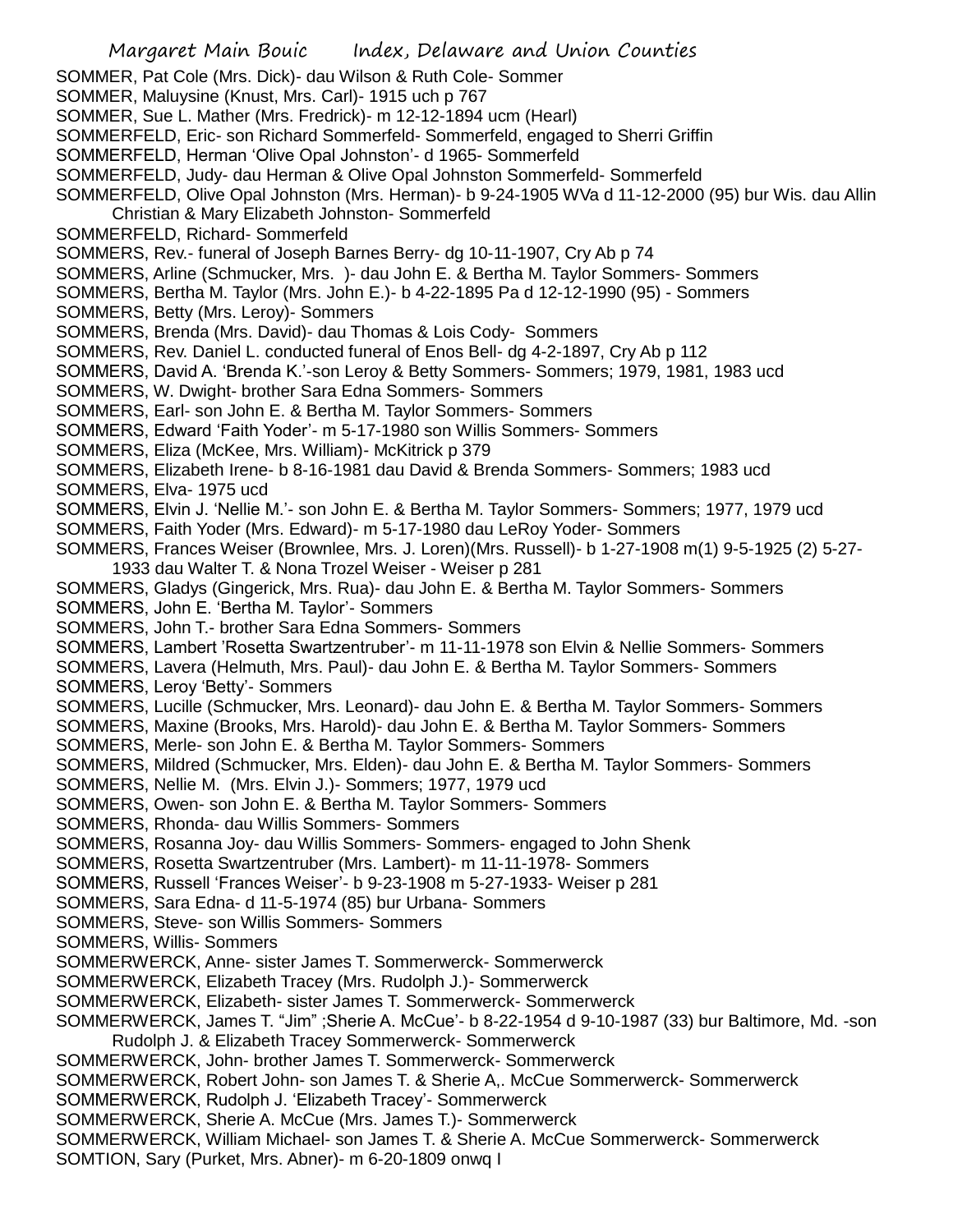Margaret Main Bouic Index, Delaware and Union Counties SONASTINE, Anna (Orahood, Mrs. Levi F.)- m 11-8-1883 ucm (Hearl) SONCRANT/SONERANT- Eugenia J.- research Mason- unec XV p 14, 38 SONDEREKER, Carl- b 1063 son Raymond T. & Gloria Sondereker- 1969 dcd SONDEREKER, Denise- b 1961 dau Raymond T. & Gloria Sondereker- 1969 dcd SONDEREKER, Gloria (Mrs. Raymond T.)- 1969 dcd SONDEREKER, Julia- b 1965 dau Raymond T. & Gloria Sondereker- 1969 dcd SONDEREKER, Raymond T. 'Gloria'- 1969 dcd SONDERLAN, Peter- d Saturday, Condit- dg 1-19-1892 Cry Ab p 82 SONDHUM,Mrs. Eugene-sister L. K. Donavin,dau Mrs. John Nonavin-dg 2-20-1914, Cry Ab p 94 SONE, Natalie (Walker, Mrs. Walter Octavious)- b 1910 Maugans Anc p 172 SONGER, Tressa (Wilson, Mrs. Fred)- Weiser p 549 SONNENBERG, Amy Marie- dau Edward & Julie Sonnenberg- Sonnenberg SONNENBERG, Edward 'Julie "Jo"- b 6-7-1939 Poland d 5-26-1999 (59) Fla- Sonnenberg SONNENBERG, Eugene R.- plat Jerome IOOF Cem D1 p 121 SONNENBERG, Henry- brother Edward Sonnenberg- Sonnenberg SONNENBERG, Julie "Jo" (Mrs. Edward)- Sonnenberg SONNENBERG, Lucian- brother Edward Sonnenberg- Sonnenberg SONNENBERG, Lydia "Lilli" (Nolen, Mrs. )- sister Edward Sonnenberg- Sonnenberg SONNENBERG, Michael A.- son Edward & Julie Sonnenberg- Sonnenberg SONNENBERG, Siegmund- brother Edward Sonnenberg- Sonnenberg SONNENBERG, Vincent E.- son Edward & Julie Sonnenberg- Sonnenberg SONNENBERG, Wanda (Baldwin, Mrs. )- sister Edward Sonnenberg- Sonnenberg SONNER, David- son Jesse Ellsworth & Wilhelmina Sonner- Sonner SONNER, Eata- d 11-15-1900 (93-7-4), dcdeaths SONNER, Elsie Lee (Mrs. Warren J.)- m 12-23-1914 d 8-5-1979 ( 87) Radnor Cem- sister Walter Lee; 1961, 1964 dcd SONNER, Glenn Stephen 'Mary Margaret Vergon'- b 10-10-1896 m 2-28-1918 d 11-19-1974 cremated, Oak Grove Cem- son Lewis J. & MarthaWalker Sonner- Weiser p 20; , dcq Mary Margaret Vergon Sonner 1; 1976 dch p 40 103, 104,.105, 279, 353; Sonner; 1961, 1964, 1969, 1971 dcd SONNER, Harriet Jeanne (Ryan, Mrs. Walter)- b 3-13-1920 dau Glenn Stephen & Mary Margaret Vergon Sonner- Weiser p p 20; dcq Mary Margaret Vergon Sonner 1 SONNER, Isaac 'Isabelle'- 1976 dch p 103 SONNER, Isabelle (Mrs. Isaac)- 1976 dch p 103 SONNER, James- deputy sheriff, Del. Co. 1984- Sonner SONNER, Jesse Ellsworth 'Wilhelmina'- d 9-13-1963 (57) Oak Grove Cem- Sonner SONNER, Julia (Sheppard, Mrs. Wayne)- dau Jesse Ellsworth & Wilhelmina Sonner- Sonner SONNER, Keith 'Susan'- son Jesse Ellsworth & Wilhlemina Sonner- Sonner SONNER, Kenneth- brother Jesse Ellsworth Sonner- Sonner SONNER, Lewis J. 'Martha Walker'- b 9-5-1863 d 4-5-1944 son Isaac & Isabelle Sonner- 1976 dch p 103, 104 SONNER, Martha Walker (Mrs. Lewis J.)- Sonner; 1976 dch p 103 SONNER, Mary Margaret Bergon (Mrs. Glenn Stephen)- b 12-16-1899 m 2-28-1918 dau Frederick Peter & Mary Etta Siegfried Vergon- Weiser p 20; dcq Mary Margaret Vergon Sonner 1; 1976 dch p 49, 105; 1961, 1964, 1969, 1971, 1980 dcd SONNER, Patricia Anne (Keltner, Mrs. Robert Clyde)- b 5-30/31-1925 m 8-25-1948 d 11-17-1990 (65) Oak Grove Cem- dau Glenn Stephen & Mary Margaret Vergon Sonner- Weiser p 20; 1976 dch p 380; dcq Mary Margaret Vergon Sonner 1 SONNER, Susan (Mrs. Keith)- Sonner SONNER, Warren J. 'Elsie'- m 12-23-1914 d 5-3-1967 (80) Radnor Cem- son Lewis J. & Martha Walker Sonner- Sonner; 1976 dch p 104; 1961, 1964 dcd

SONNER, Wilhelmina J. (Mrs. Jesse Ellsworth)- d 12-28-1993 (80)- Oak Grove Cem- Sonner

- SONNETT, , Anita/Ann (Daniel, Mrs. )- b 1964 dau Robert L. & Jill A. Whittenmyer Sonnett- Sonnett; 1973, 1975, 1977, 1979, 1981, 1983 ucd
- SONNETT, Cindy- b 1965 dau Robert L. & Jill A. Whittnemyer Sonnett- 1973, 1975, 1977, 1979, 1981, 1983 ucd

SONNETT, Chris- b 1959 son Robert L. & Jill A Whittenyer Sonnett- 1973, 1975 ucd.

SONNETT, Earl 'Beatrice'- Sonnett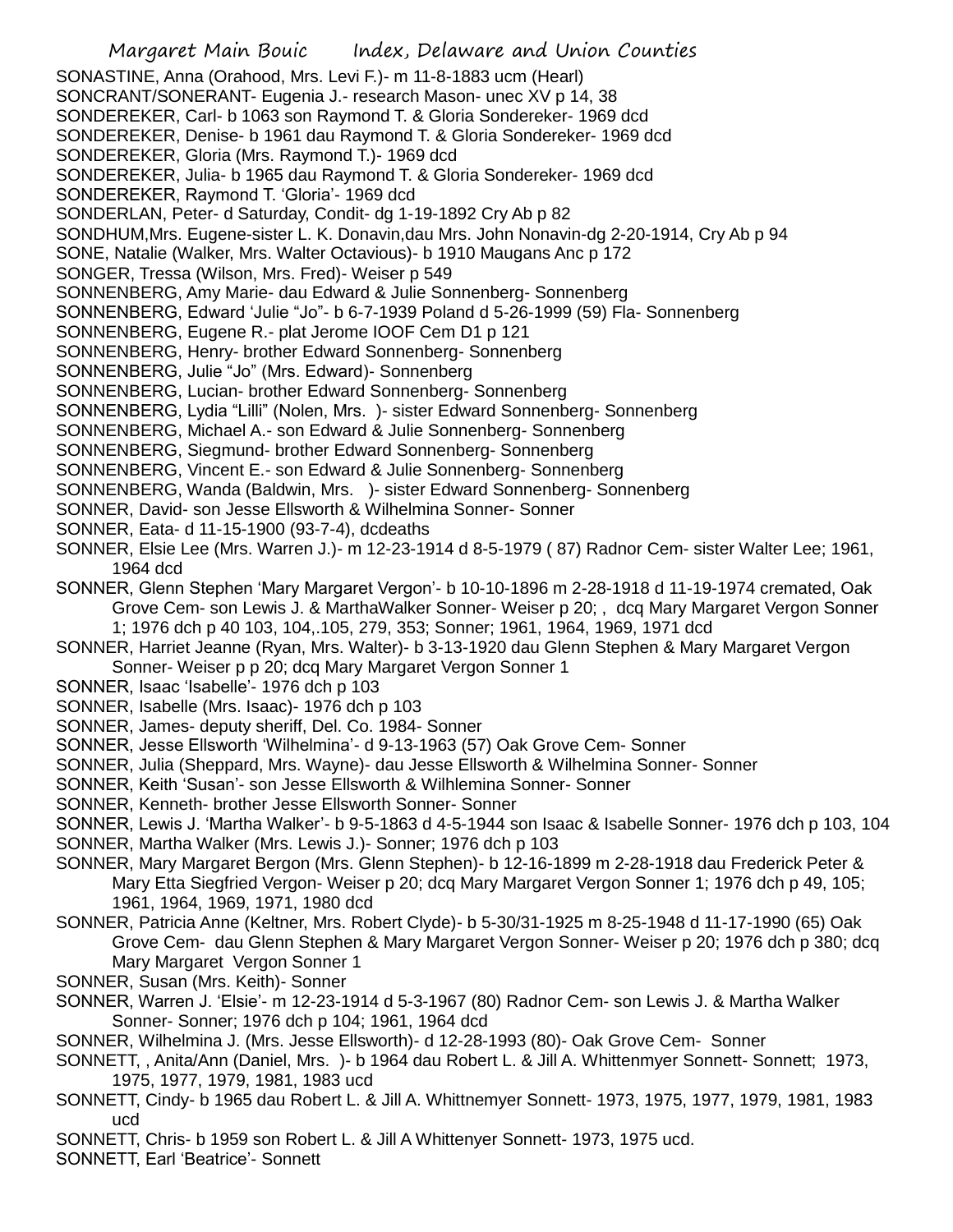- SONNETT, Beatrice (Mrs. Earl)- Sonnett
- SONNETT, Jill A. Whittenmyer (Mrs. Robert L.)- m 3-8-1969- Sonnett' 1973, 1975, 1977, 1979, 1981, 1983 ucd
- SONNETT, Kim (Morehart, Mrs. )- b 1961 dau Robert L. & Jilla A. Sonnett-1973, 1975, 1977 ucd
- SONNETT, Laurie- dau Robert L. & Jill A. Whittenmyer Sonnett- Sonnett
- SONNETT, Mindy (Mrs. Vanon)-son Robert L. & Jill A. Whittenmyer Sonnett- Sonnett
- SONNETT, Pam (Courtney, Mrs. Michael)- dau Robert L. & Jill A. Whittenmyer Sonnett- Sonnett
- SONNETT, Robert L. 'Jill A. Whittenmyer'- b 11-17-1934 m 3-8-1969 d 5-22-1997 (62) Oakdale Cem- son Earl & Beatrice Sonnett- Sonnett; 1973, 1975, 1977, 1979, 1981, 1983 ucd
- SONNETT, Steve 'Glenda'- son Robert L. & Jill A. Whittenmyer Sonnett- Sonnett
- SONNETT, Vanon- b 1969 son Robert L. & Jill A. Whittenmyer Sonnett- Sonnettl 1973, 1975, 1977, 1979, 1981, 1983 ucd
- SONS, Elizabeth (Mrs. )- d Thursday, home of bro-in-law, John Sons, Marion Cem- dg 8-22-1916 Cry Ab p 85 SONS, John- brother-in-law of Mrs. Elizabeth Sons- dg 8-22- 1916, Cry Ab p 85
- SONTAG, Clara (Bolander, Mrs. Charles D.)- b 1915 d 1963; 1985 uch p 119
- SONTOSKI, Petra (Kuehta, Mrs. Kevin John)- m 5-26-1989- St. Pal p 10, 46, 95
- SOOP, George- 1880 dch p 318; 1908 dch p 452; 1976 dch p 11
- SOPER, Darius 'Moriah'- 1850C Kingston Tp 3324 p 174 (38,Vt)
- SOPER, Deziah Rosecrans (Mrs. Moses)- m 5-16-1846 dcm
- SOPER, Dulana- ch Darius & Moriah Soper- 1850C Kingston Tp 3324 p 174 (4,O)
- SOPER, Dr. Edmund D. 'Miriam Alice Belt'' ' d 10-23-1961 (85) 1976 dch p 204; Soper; funeral of Rebecca
	- Elizabeth Dixon- dg 3-13-1914, Cry Ab p 101; of May Fulton (16) Girl;s Ind. Sch.- dg 11-5-1912, Cry Ab p 167
- SOPER, Erastus 'Lucinda Daggett'- m 1-7-1846 dcm
- SOPER, Herbert- twin son dr. Edmund D. & Miriam Alice Belt Soper- Soper
- SOPER, Lucinda Daggett (Mrs. Erastus)- m 1-7-1846 dcm
- SOPER, Miriam Alice Belt (Mrs.Dr. Edmund D.)- d 1938- Soper
- SOPER, Moriah (Mrs. Darius)- 1850C Kingston Tp 3324 p 174 (42,Vt)
- SOPER, Moses 'Deziah Rosecrams'- m 5-16-1846 dcm
- SOPER, Robert- twin son Dr. Edmund D. & Miraim Alice Belt Soper- Soper
- SOPER/SOPLE, Benjamin- son John & Harriett Sople- 1850C Kingston Tp 3326 p 174 (3,O)
- SOPER/SOPLE, Ellen- dau John & Harriett Sople- 1850C Kingston Tp 3326 p 174 (9,NJ)
- SOPER/SOPLE, Harriett (Mrs. John)- 1850C Kingston Tp 3326 p 174 (26.NJ)
- SOPER/SOPLE, Harriett- dau John & Harriett Sople- 1850C Kingston Tp 3326 p 174 (5,O)
- SOPER/SOPLE, John 'Harriett'- 1850C Kingston Tp 3326 p 174 (32,NJ)
- SOPER /SOPLE, Meriba- ch John & Harriett Sople- 1850C Kingston Tp 3326 p 174 (6/12,O)
- SOPER/SOPLE, Rhoda A.- dau John & Harriett Sople- 1850C Kingston Tp 3326 p 174 (7,O)
- SOPHER, Bert- son Moses/Wm Sophjer- dg 3-19-1907, 3-26-1907, Cry Ab p 29, 31
- SOPHER, Carol- dau Frederick & Myrtle Sopher- Sopher
- SOPHER, Caroline- 1870C Orange Tp p 425 (30)
- SOPHER, Clara (Bailey, Mrs. )- sister Frederick Sopher- Sopher
- SOPHER, Cora- d 7-4-1871 (2y7m) dcdeaths; 1870C Orange Tp p 425 (2)
- SOPHER, Dora- 1870C Orange Tp p 425 (5)
- SOPHER, Elizabeth- rtc p 8
- SOPHER, Emma, Miss- b 3-17-1876 d 8-4-1892 (16)- dg 8-12-1892 Cry Ab p 99
- SOPHER, Fletcher- son Moses/Wm Sopher- dg 3-26-1907. Cry Ab p 31
- SOPHER, Frank- son Moses/Wm Sopher- dg 3-26-1907, Cry Ab p 31
- SOPHER, Frank- 1870C Berlin Tp p 221 (11)
- SOPHER, Mrs.- Pabst 8 p 33
- SOPHER— b 9-25-1868 Delaware Tp dau Moses Sopher
- SOPHER, Frederick/Freddie 'Myrtle'- b 2-4-1898/9 Delaware Town d 8-15-1989 Marion, Caledonia Cem- son Lem & Hellen Moorey Sopher- dcbirths; Sopher
- SOPHER, James Y.- 1981 dcd, Oxford Tp
- SOPHER, Lester- b 2-6-1898 Delaware Town son Lemuil & Helen Morey Sopher- dcbirths
- SOPHER, Mary (Irvin, Mrs. M. Valentine)- m 7-17-1862 dcm
- SOPHER, Moses/WM- d 3-17-1907 (87y11m) dg 3-19-1908, dg 3-26-1907 Cry Ab p 29. 31; 1908 dch p 405; 1870C Orange Tp p 425 (46\*)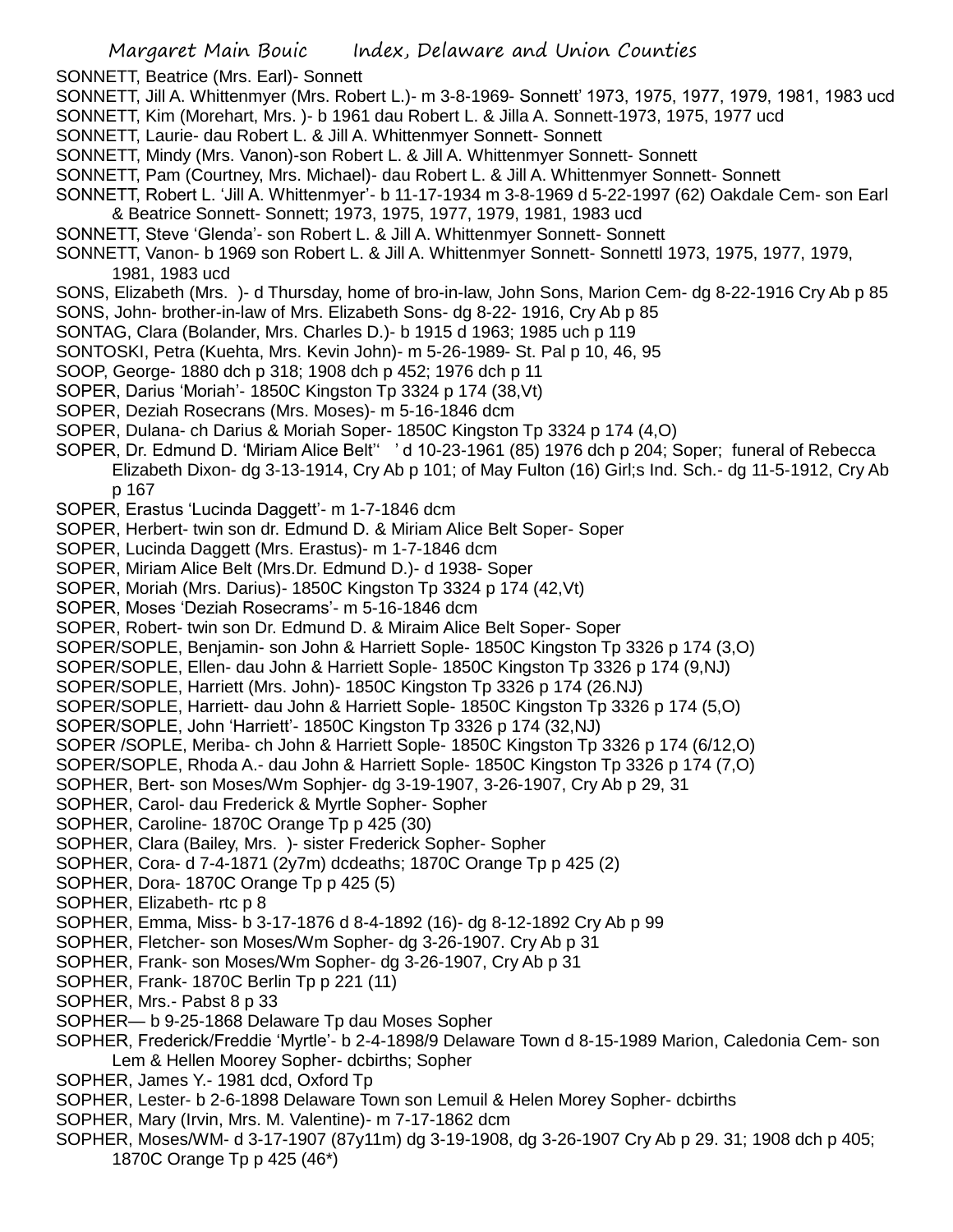- SOPHER, b 9-25-1868 Delaware Tp dau Moses Sopher- dcbirths
- SOPHER, Myrtle (Mrs. Frederick)- d 2-26-1988 Sopher
- SOPHIE, Mary Eva- b 9-4-1870 Orange Tp dau Moses & Carlna Skates Sophie- dcbirths
- SOPKO, Bonnie K. (Mrs. Lawrence E.)- d 8-13-1985 (42) St. Mary Cem, Delaware- dau Kay & Ted Knaoski Sopko; 1980 dcd
- SOPKO, Elizabeth Ann b 1967 dau Lawrence E. & Bonnie K. Sopko- 1980 dcd
- SOPKO, Jessica Lauren- b 1970 dau Lawrence E. & Bonnie K. Sopko- 1980 dcd
- SOPKO, Lawrence/Larry E. 'Bonnie'- son Paul M. Sopko- Sopko; 1980 dcd
- SOPKO, Natalie Kathryn- b 6-21-1974 dau Lawrence E. & Bonnie Sopko- Sopko; 1980 dcd
- SOPKO, Paul J.- son Paul M. Sopko- Sopko
- SOPKO, Paul M. 'Agnes'- d 4-22-1981 (67) Sopko
- SORDEN, (Hendel, Mrs. Thomas)- dau William F. Sorden, Jr.- Sorden
- SORDEN, WilliamF. Jr.- Sorden
- SORENSON, Annie Crane (Mrs. George Frederick)(Bodell, Mrs. John LaVern)- b 11-6-1903 m(1) 10-24-1935 (2) 8-30-1957 dau Franklin Thomas & Annie Jane Stocking Crane- McKitrick p 326
- SORENSEN, George Frederick 'Annie Crane'- ,m 10-24-1935- McKitrick p 326
- SORENSEN, Mark Louis 'Martha Davis'- m 4-27-1985 son Jim & Esther Sorensen- Sorensen
- SORENSEN, Martha David (Mrs. Mark Louis)- m 4-27-1985 dau Rev. Bruce & Ro Ann Davis- Sorensen
- SORG, Audie A. 'Karolina Brookhart'- m 8-2-1975 son Rupert T. & Lydia A. Sorg- Sorg; 1971, 1973, 1983 ucd
- SORG, Bethany Nicole- b 3-29-1990 dau Randy Lee & Trudi Ann Galloway Sorg- Sorg
- SORG, Blake Michael- b 11-29-1996- son Randy Lee & Trudi Ann Galloway Sorg- Sorg
- SORG, Brice Alexander- b 1-9-1999 son Randy Lee & Trudi Ann Galloway Sorg- Sorg
- SORG, Brooke Elizabeth- b 12-18-1991 dau Randy Lee & Trudi Ann Galloway Sorg- Sorg
- SORG, Christina M. Moscone (Mrs. Randy Lee)- m 5-5-1984 dau Claire A. Sascone- Sorg
- SORG, Debra Kay (Carmichael, Mrs. David Scott)- b 1976 m 7-10-1999 dau Rupert T. & Lydia Ann Sorg- Sorg; 1979, 1981, 1983 ucd
- SORG, Karolina Brookhart (Mrs. Audie A.)- m 8-2-1975 dau Kenneth Brookhart- Sorg; 1983 ucd
- SORG, Lydia Ann (Mrs.Rupert T.)- Sorg; 1971, 1973, 1975, 1977, 1979, 1981, 1983 ucd
- SORG, Pamela (Reynolds, Mrs. Paul)- b 1959 dau Rupert T. & Lydia A. Sorg- Sorg; 1971, 1973, 1975, 1977 ucd
- SORG, Randy Lee 'Christina M. Moscone' 'Trudi Ann Galloway'- b 1962 m 5-5-1984 (2) 8-17-1989- son Rupert T,. & Lydia A. Sorg- Sorg; 1971, 1973, 1975, 1977, 1979 ucd
- SORG, Renee (Bushong, Mrs. Darin)- b 1965 m 7-25-1987 dau Rupert T. & Lydia A. Sorg- Sorg; 1971, 1973, 1975, 1977, 1979, 1981, 1983 ucd
- SORG, Rupert T. ' Lydia Ann '- m 3-24-1956- Sorg; 1967, 1971, 1973, 1975, 1977, 1979, 1981, 1983 ucd
- SORG, Trudi Ann Galloway (Mrs. Randy Lee)- m 8-17-1989 dau Gerald Galloway- Sorg
- SORGEN, Barbara A.- 1870C Delaware Town p 286 (20)
- SORGEN, Jno G.- 1870C Delaware Town p 286 (23\*)
- SORGEN, Kathrine Nae (Nickles, Ms. Johann Fred)- ped Gary R. Bolen 28; unec XVIII p 22
- SORGEN, Maud- 1870C Delaware Town p 286 (1)
- SORGEN, Wellington- 1870C Delaware Town p 286 (2)
- SORGENFREI, Betty A. (Mrs. Jan W.)- 1969, 1971, 1980 dcd
- SORGENFREI, Gayle- b 1969 dau Jan W. & Betty A. Sorgenfrei- 1971 dcd
- SORGENFREI, Greta- b 1967 dau Jane W. & Betty A. Sorgenfrei- 1971 dcd
- SORGENFREI, Jane W. 'Betty A.'- 1969, 1971 dcd
- SORRELL, Janice- 1949 ucd
- SORRELL, Lulu- dau Janice Sorrell- 1949 ucd
- SORRELL, Mae- dau Janice Sorrell- 1949 ucd
- SORTH, Dan- 1980 dcd
- SOSA, Elvira- mother of Ethan Lorenzo Sosa- Sosa
- SOSA, Ethan Lorenzo- son of Elvira Sosa- Sosa
- SOSUAL, Barbara (Mrs. Joseph)- 1860C Darby Tp 400-362 p 51 (36, Bav)
- SOSUAL, Barbra- dau Joseph & Barbara Sosual- 1860C Darby Tp 400-362 p 51 (40,Bav)
- SOSUAL, Elizabeth- dau Joseph & Barbara Sosual- 1860C Darby Tp 400-362 p 51 (11/12,O)
- SOSUAL, Joseph 'Barbara'- 1860C Darby Tp 400-362 p 51 (40,Bav)
- SOSUAL, Therissa- dau Joseph & Barbara Sosual- 1860C Darby Tp 400-362 p 51 (3,O)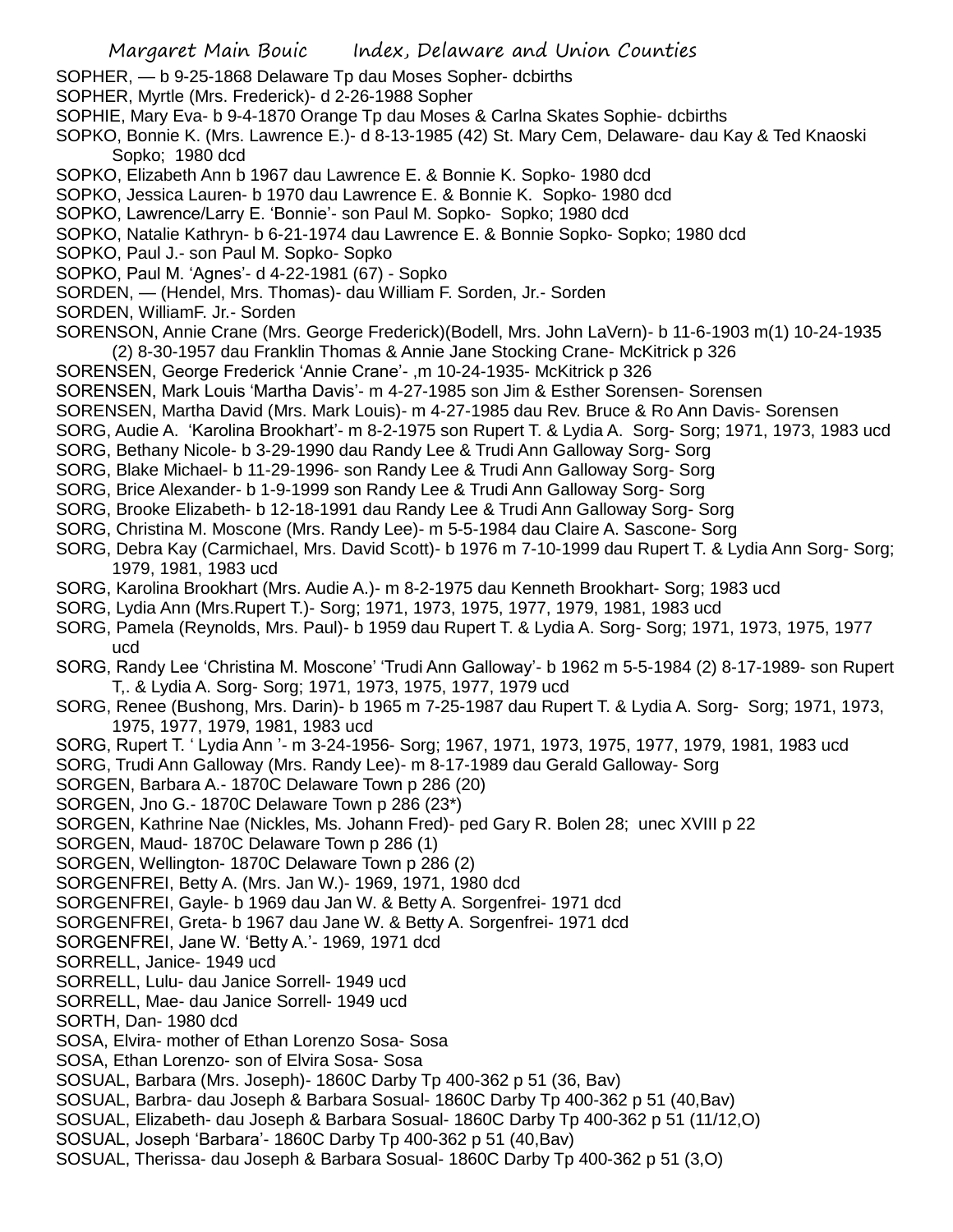SOTHARD, ---- family of Norma Sothard #333, unec XIII p 3, XXII p 70 SOTHARD, Lydia M. (Baughan, Mrs. Mordecai K.)- m 9-28-1887 ucm (Hearl) SOTHARD, Norma #333, research Brown, Hodge Keger- unec XII p 3, XX p 33; XXII p 70 SOTT, Joseph- b Eastern Peru- d 3-1-1881 (92-11-24) Brown Tp, dcdeaths SOTTER, Mary- b Germany d 3-10-1876 (58y6m) Delaware - dcdeaths SOUBEL, Anna- 1870C Delaware Town p 287 (7) SOUBEL, Elizabeth- 1870C Delaware Town p 287 (34) SOUBEL, Ella- 1870C Delaware Town p 287 (16) SOUBEL, Joseph- 1870C Delaware Town p 287 (40\*) SOUBEL, Laura- 1870C Delaware Town p 287 (12) SOUBEL, Mary- 1870C Delaware Town p 287 (14) SOUBEL, Susan- 1870C Delaware Town p 287 (9) SOUBEL, William- 1870C Delaware Town p 287 (5) SOUBIER, — d 9-9-1927- infant son of Mr. and Mrs. Oakdale 3963 SOUDER, — family of Marian Parsons #583; unec XXII p 70 SOUDER, Anna- d 1-14-1877 (1y11m) dau George & Sarah Souder- dcdeaths SOUDER, Delisia- b 1974 dau Paul E. & Sharon A. Souder- 1980 dcd SOUDER, Dianet- b 1976 dau Paul E. & Sharon A. Souder- 1980 dcd SOUDER, Duane- b 1966 son Paul E. & Sharon A. Souder- 1980 dcd SOUDER, Dwight- b 1970 son Paul E. & Sharon A. Souder- 1980 dcd SOUDER, Flora Bell- b 4-26-1884 adoption 10-1885, query, unec XIX p 39 SOUDER, Frank- 1870C Delaware Tp p 281 (9) SOUDER, Fredrick- 1870C Delaware Town p 297 (50\*) SOUDER, Fredrick- 1870C Delaware Tp p 281 (54\*) SOUDER, Fredrick- 1870C Delaware Tp p 281 (13) SOUDER, Fredrick- 1870C Delaware Town p 297 (15) SOUDER, George- 1870C Delaware Tp p 281 (15) SOUDER, George- 1870C Delaware Town p 297 (16) SOUDER, Henry- 1870C Delaware Tp p 281 (11) SOUDER, Jno- 1870C Delaware Town p 345 (30\*) SOUDER, John- b 11-28-1870 Delaware Town son John & Elizabeth Marker Souder- dcbirths SOUDER, Lizzie- 1870C Delaware Town p 345 (22) SOUDER, Mary- 1870C Delaware Town p 297 (53) SOUDER, Mary- 1870C Delaware Tp p 281 (54) SOUDER, —(Mrs. M. E.)- sister Mrs. Eunice Weeks- dg 3-17-1914, Cry Ab p 102 SOUDER, Nina- 1870C Delaware Town p 345 (3) SOUDER, Paul E. 'Sharon A.'- 1980 dcd SOUDER, Ruth Marion- b 2-20-1900 Delaware Town dau John Souder- dcbirths SOUDER, Sharon A. (Mrs. Paul E.)- 1980 dcd SOUDER, William- 1870C Delaware Town p 345 (1) SOUDERS, Cecil 'Jean'- son Calvin & Margaret Wilson Souders- Souders SOUDERS, Dennis- son Eugene M. & Judy Sparks Souders- Souders SOUDERS, Dorothy (Hale, Mrs. )(Mrs. Hylen)- Souders SOUDERS, Emma Helen (Stiely Mrs. Charles)- b 12-18-1866 dau Thomas Tobias & Margaret Rebecca Souders- Weiser p 738 SOUDERS, Eugene M. 'Judy Sparks;- son Calvin & Margaret Wilson Souders- Souders SOUDERS, Hylan A. 'Iva Denser''Dorothy Hale'-b 10-29-1918 Bucyrus d 4-9-2000 (81) Galena Cem- son Calvin & Margaret Wilson Souders- principal, Big Walnut HS- Souders; Sunbury p 52; 1961, 1964, 1969, 1980 dcd SOUDERS, Iva Denser (Mrs. Hylan A.)- d 2-1-1980 (57) bur Galena- dau Civilia Denser- Souders; 1961, 1964, 1969, 1971 dcd

- SOUDERS, Jean (Mrs. Cecil)- Souders
- SOUDERS, John Robert 'Viola Hartman'- b 10-15-1872 m 11-4-1899 d 9-3-1938 son Thomas Tobias & Margaret Rebecca Weiser Souders- Weiser p 740
- SOUDERS, Judy Sparks (Mrs. Eugene M.)- dau Willie & Geneva Sparks- Souders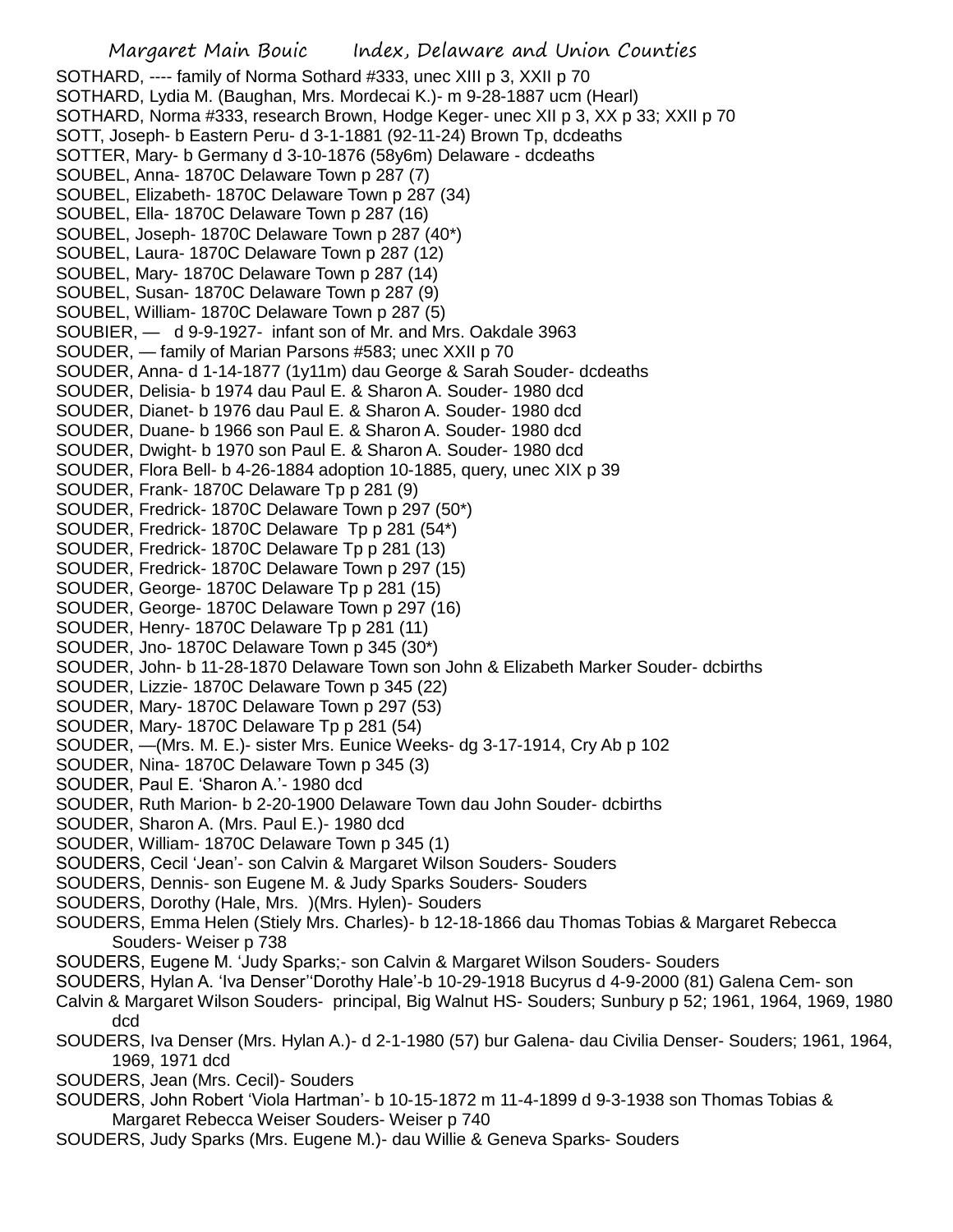- SOUDERS, Kate Viola (Oberly, Mrs. John Charles)- b 9-2-1865 n 401887 d 6-1935 dau Thomas Tobias & Margaret Rebecca Weiser Souders- Weiser p 738
- SOUDERS, Lily Jane- b 4-13-1868 d 5-24-1883 dau Thomas Tobias & Margaret Rebecca Weiser Souders-Weiser p 740
- SOUDERS, Linda Ann (Feasel, Mrs. Ralph)(Mitchell, Mrs. Wilson)- m 9-26-1965 dau Hylan A. & Iva D. Souders- Souders; 1961 (16), 1964 dcd
- SOUDERS, Margart Elizabeth (Bechtel, Mrs.Walter Lincoln)- b 2-8-1870 d 1-5-1935- Weiser p 740
- SOUDERS, Mary Ann- b 1862 d 1946 dau Thomas Tobias & Margaret Rebecca Weiser Souders- Weiser p 738
- SOUDERS, Margaret Rebecca Weiser (Mrs. Thomas Tobais)- b 3-17-1833 d 1918 dau Peter & Mary Elizabeth Krunkelman Weiser- Weiser p 707. 738
- SOUDERS, Ruth (Swartz, Mrs. )- dau John Robert & Viola Harman Souders- Weiser p 740
- SOUDERS, Sandra Carole (Freeman, Mrs. James Walter)(Boyer, Mrs. George)- m 7-27-1963 d 1997- dau Hylan A. & Iva Denzer Souders- Souders
- SOUDERS, Sarah (Wagner, Mrs. )- dau Thomas Tobais & Margaret Rebecca Weiser Souders- Weiser p 738 SOUDERS, Scott- son Eugene M. & Judy Sparks Souders- Souders
- SOUDERS, Shellie (Herd, Mrs. Scott)- dau Eugene M. & Judy Sparks- Souders
- SOUDERS, Stacy S. b 1-8-1970 d 4-21-1988 Wesley Chapel Cem- son Eugene M. & Judy Sparks Souders-**Souders**
- SOUDERS, Thomas Tobias 'Margaret Rebecca Weiser'- b 1837 d 1917- Weiser p 738
- SOUDERS, Viola Hartman (Mrs. John Robert)- m 11-4-1899- Weiser p 740
- SOUL, Aaron- son Mary Soul- 1850C Jerome Tp 1898-1919 p 277 (17,O)
- SOUL, Ann Fish (Mrs. Thomas)- m 1822, dcga p 8 Del Pat & Fr Chron
- SOUL, Elizabeth- dau Mary Soul- 1850C Jerome Tp 1898-1919 p 277 (4,O)
- SOUL, Hiram- son Mary Soul- 1850C Jerome Tp 1898-1919 p 277 (10,O)
- SOUL, Jane Lewis-heir of Magdalen Harmon- dcw Bk 1 p 84
- SOUL, Margaret- dau Mary Soul- 1850C Jerome Tp 1898-1919 p 277 (19,O)
- SOUL, Mary- 1850C Jerome Tp 1898-1919 p 277 (47,Pa)
- SOUL, Mary (Colvin, Mrs. Captain David)- m Clinton Tp, Frank Co, paper 4-1-1824
- SOUL, Mary- dau Mary Soul- 1850C Jerome Tp 1898-1919 p 277 (12,O)
- SOUL, Martin- son Mary Soul- 1850C Jerome Tp 1898-1919 p 277 (14,O)
- SOUL, Thomas 'Ann Fish'- m 1822; dcga p 8, Del Patron & Franklin Chronicle
- SOULE, –family of Mary Carr #28; unec V p 1, VII p 7
- SOULE, Aaron- son Gaylan/Galen & Mary Soule- 1840C Millcreek Tp 1287 95-10); 1850C Mil Tp 2060-2081  $(19,0)$
- SOULE, Amy/Anna C.- dau Stephen D. & Nancy Soule- 1870C Millcreek Tp 149 p 19 (9,O); 1880C Jackson Tp 221B (18,O,O,O)
- SOULE, Edward 'Mary Ann Skidmore'- b 1817 d 1903 ped Caroline Mae Wells Longardner #86 24; unec VI p 61
- SOULE, Elizabeth- dau Galen & Mary Price Soule- 1840C Millcreek Tp 1287 p 56 (-5); 1850C Millcreek Tp 2060-2081 (10,O)
- SOULE, Elizabeth (Crist, Mrs. Charles S.)- m 9-19-1888 ucm (Hearl)
- SOULE, Ester E.- dau Sdtephen D. & Nancy Soule- 1880C Jackson Tp 7 p 221B (7,O,O,O)
- SOULE, Gale Josias 'Jane Dixon'- m 3-27-1890 ucm (Hearl)
- SOULE, Galen/Gayland 'Mary/Polly Price- m 6-1-1837 ucm 422 or 3-30-1837 ucm (Hearl); d 8-2-1878 (72-5- 20) Watkins Cem p 4, djlm p 109; unec III p 29, VIII p 71, XVII p 64- ped Mary Sours Carr #28 30; unec I p 21, III p 29 ; uccp p 38, 50; estate James Be.., JB 4; 1840C Millcreek Tp p 56 (30-40); 1850C Mil Tp 2060-2081 (44,Vt); 1860C Mil Tp 113 (54,Vt); uccp p 38 security JB 4 p 170
- SOULE, Galen J.- son Stephen D. & Nancy Soule- 1870C Millcreek Tp 149 p 19 (4,O)
- SOULE, Gertie Irene Perry (Mrs. John James)- b 121-27-1890 d 4-22-1942 Mich. dau Jerome D. & Irene Groom Perry- ped Caroline Wells Longardner 7; 1985 uch p 145; unec VI p 61
- SOULE, Harriet Babcock (Mrs. John Cannon)- b 8-17-1861 d 2-14-1930, ped Caroline Wells Longardner 13; unec VI p 61
- SOULE, Jane Dixon (Mrs. Gale Josias)- m 3-27-1890 ucm (Hearl)
- SOULE, John- veteran mt 8-15-1860, Abs p 41 (81, from Franklin Co)
- SOULE, John Cannon 'Harriet Babcock'- b 11-30-1841 d 11-16-1926 ped Caroline Wells Longardner 12; unec VI p 61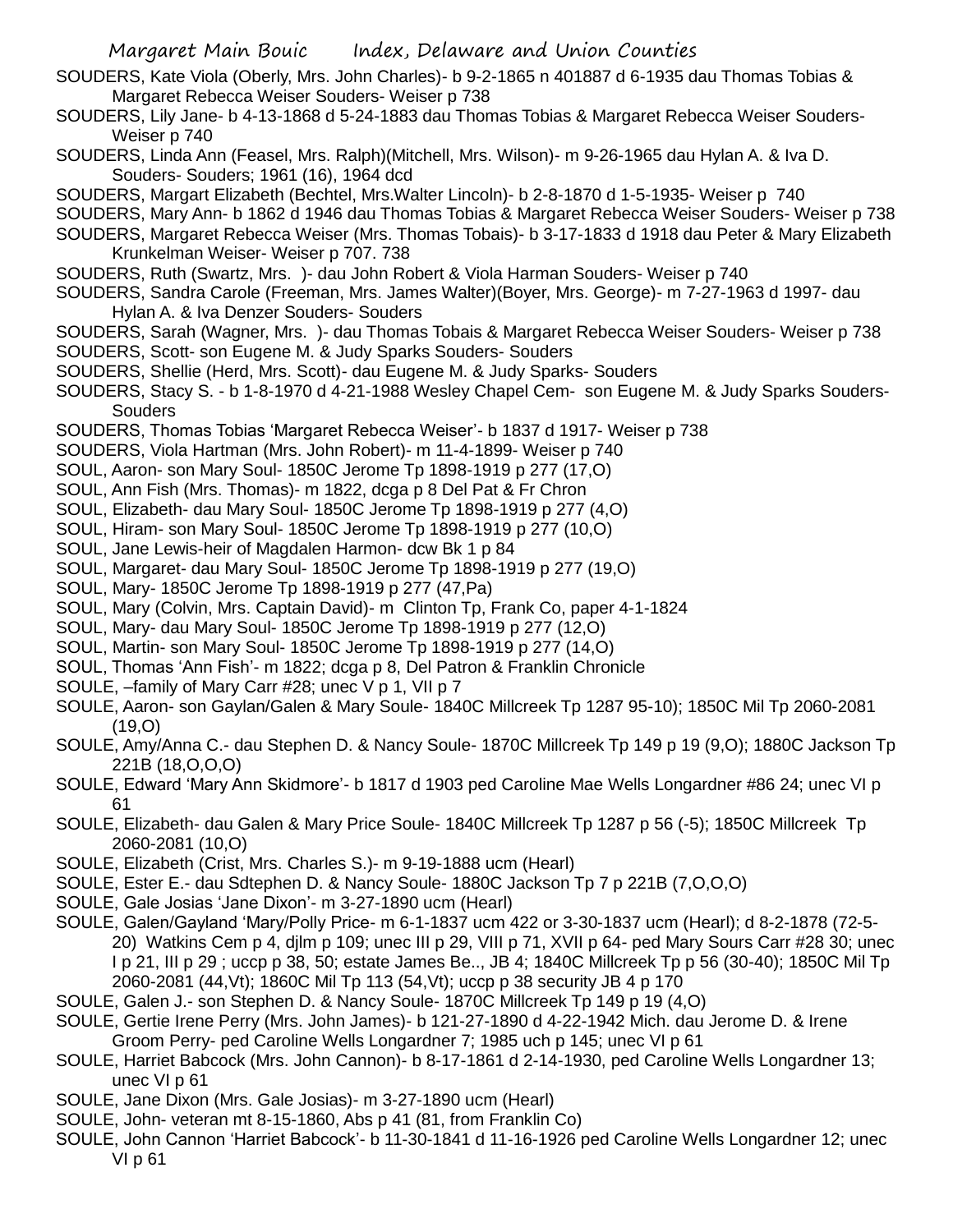SOULE, John James 'Gertie Irene Perry'- b 9-15-1892 m 4-18-1911 d 11-1973 Fla son John Cammon & Harriet Babcock Soule- ped Caroline Wells Longardner 13; unec VI p 61

- SOULE, Jonas G.- son Stephen D. & Nancy Soule- 1880C Jackson Tp 7 p 221B (14,O,O,O)
- SOULE, Jonathan- d 8-22-1833 (8y10m) Hill Cem p 4, Powell p 75
- SOULE, Bishop Joshua- Poe p 11; unvmec p 16

SOULE, Kathryn Irene (Wells, Mrs. Albert Francis)- b 12-2-1913 m 2-14-1933 dau John James & Gertie Irene Perry Soule- 1985 uch p 145; ped Caroline Wells Longardner 3; unec VI p 61

SOULE, Mary Elizabeth (Graham, Mrs. Francis Marion)- b 1840 m 11-7-1859 ucm 2950 d 1913- dau Galen & Mary Price Soule- unec III p 56, XIII p 3XIX p 34; 1985 uch p 59; ped Mary Sours Carr #28 15; unec III p 56

SOULE, Mary/Polly Price (Mrs.Galen)- m 6-1-1837 ucm 422 or m 3-30-1837 ucm (Hearl); ped Mary Sours Carr #28 30 unec I p 21, III p 56, VIII p 71; 1840C Millcreek Tp 1287 p 56 (40-50); 1850C Mil Tp 2060-2061 (52,Pa); 1860C Mil Tp 1113 (63,Pa); 1870C Mil Tp 118 (74,O)

- SOULE, Mary (Price, Mrs. Simpson H.)- m 4-5-1864 ucm (Hearl)
- SOULE, Mary dau Stephen D. & Nancy- 1870C Millcreek Tp 149 p 19 (2,O); 1880C Jackson Tp 7 p 221B  $(12,0,0,0)$
- SOULE, Mary (Van Akin, Mrs. Albert)- m 9-20-1884 ucm (Hearl)
- SOULE, Mattie E.- dau Stephen D. & Nancy Soule- 1870C Millcreek Tp 149 p 19 (7,O); 1880 Jackson Tp 7 p 221B (16,O,O,O)
- SOULE, Nancy (Mrs. Stephen C.)- d 10-6-1880 (38-6-16) Price Cem, djlm p 32; 1870C Millcreek Tp 149 p 19 (28,O)
- SOULE, Nancy E.- dau Stephen C. & Nancy Soule- 1880C Jackson Tp 7 p 221B (4,O,O,O)
- SOULE, Nathan 'Polly'- uccp p 32, 50, JB p 357, estate of Moses Harrison
- SOULE, Polly (Harrison, Mrs. Moses)(Mrs. Nathan)- uccp p 21 dower, JB 4 p 576; uccp p 32, 30
- SOULE, Richard- d 7-28-1933 Ohio Pct 13th Engrs
- SOULE, Sarah- dau Stephen D. & Nancy Soule- 1880C Jackson Tp 7 p 221B (9,O,O,O)
- SOULE, Stephen D. 'Nancy'- djlm p 32; 1870C Millcreek Tp 149 p 19 (33,O)
- SOULE, W. G.- b 1899 d 1978 Price Cem Row 17, djlm p 26
- SOULLY, John- pallbearer for Richard O'Keefe- dg 8-31-1909, Cry Ab p 58
- SOULT, Susan (Leiby, Mrs. Benjamin)- m 8-1-1843 dcm
- SOUPLER, M. Edward 'Eliza Brice'- Shipps p 7
- SOUPLER, Eliza Brice (Mrs. M. Edward)- b 6-21-1804 dau Rev. John & Jane Stockton Brice- Shipps p 6,7
- SOUPLER, Leota (Creamer, Mrs. )- dau M. Edward & Eliza Brice Soupler- Shipps p 7
- SOURS, Agnes- dau John & Josephine Kaniegowski Kwasniewski/Sours; 1985 uch p 59
- SOURS, Alexander Elmer 'Lucille Godfrey'- b 8-16-1894 m 1922 d 8-8-1970- son John H. & Josephine Kaniegowski Kwasniewski/Sours- Graham (17445); 1985 uch p 22, 59; obit In Lucille, mlib (brown); ped Mary Sours Carr #28 2; unec III p 56
- SOURS, Betty Jean (Oliver, Mrs. Charles )- dau Stanley Leo & Delsie Pollard Patrick Sours- Sours; 1949, 1959, 1962 ucd
- SOURS, Chester B.- son John & Josephine Kaniegowski Kwasniewski/ Sours- Sours
- SOURS, Chester L. 'Donna'- musician- 1964 dcd
- SOURS, Clinton 'Vera Bower'- Weiser p 543
- SOURS, Cora Dell (Johnston, Mrs. Donald Eugene)- b 11-22-1926 m 6-3-1946- dau Alexander Elmer & Ina Lucille Godfrey Sours- Graham 174453; 1985 uch p 59. 83; obit, Lucille, mlib (brown);Sours
- SOURS, Delsie Pollard (Patrick. Mrs. Earl R.) (Mrs. Stanley Leo)- b 2-19-1907 m (2) 4-11-1936 d 3-19-1955 dau Charles & Minnie Thatcher Pollard- Sours; 1949, 1967, 1973, 1975, 1977, 1979, 1981, 1983 ucd
- SOURS, Donna (Mrs. Chester L.)- 1964 dcd SOURS, Edna Mae (Wilcox, Mrs. Robert Lee)- b 10-31-1929 m 8-16-1947 dau Alexander Elmer & Ina Lucille
- Godfrey Sours- Graham 174454; 1985 uch p 59; obit Lucille, mlib (brown)
- SOURS, Elizabeth (Schram, Mrs. )- dau John & Josephine Kaniegowski Kwasniewski/Sours- Sours; 1985 uch p 59
- SOURS, Floyd- d 4-27-1964 father-in-law of Harold L. Holloway- Sec E. York Cem p 90
- SOURS, Helen- dau John & Josephine Kaniewgowski Kwasniewski/Sours- 1985 uch p 59
- SOURS, Helen Louise (Dunn, Mrs. Joseph arthur)- b 11-17-1933 m 6-13-1953- dau Alexander Elmer & Ina Lucille Godfrey Sours- Graham 174456; 1985 uch p 59;obit Lucille, mlib (brown)'
- SOURS, Ina Eileen- b, d 8-14-1923- dau Alexander Elmer & Ina Lucille Godfrey Sours- Graham 174451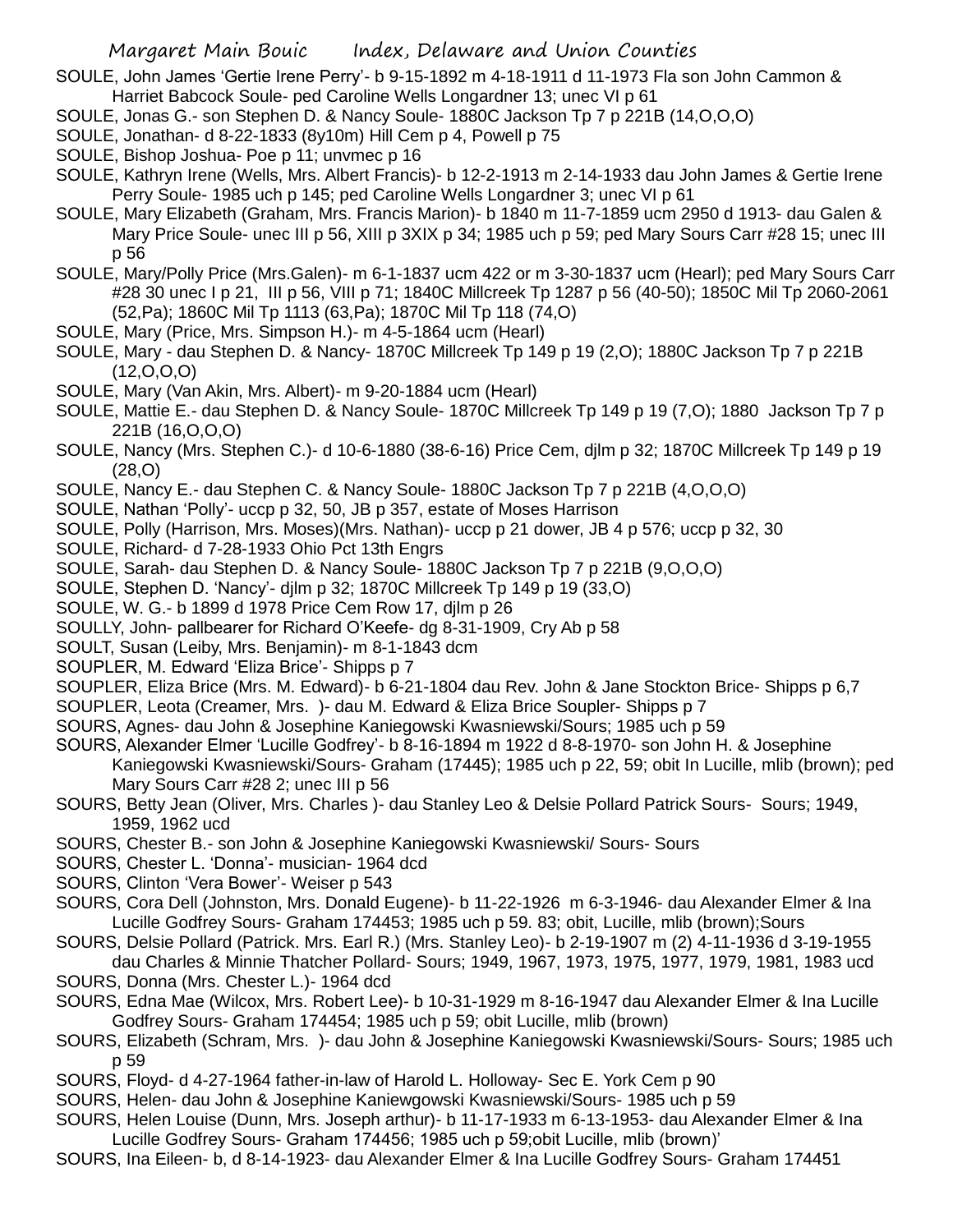- SOURS, Ina Lucille Godfrey (Mrs. Alexander Elmer)- b 8-19-1894 m 1922 d 7-14-1979 (84)- Prospect Cemdau Franklin Pierce & Endora Ellen Graham Godfrey- Graham 17445; 1985 uch p 22, 59; mt 7-14- 1979; obit, mlib; obit, mlib (brown); 1979 ucd; ped Mary Sours Carr #28 3; unec III p 56, VIII p 28 (Grad, Watkins)
- SOURS, John- d 11-11-1964 (63) bur Galena- brother Stanley Leo Sours- Sours; 1964 dcd
- SOURS, Louis- son John & Josephine Kaniegowski Kwasniewski/Sours- 1985 uch p 59
- SOURS, Mary Ellen (Carr, Mrs. William Evans)- b 12-24-1924 m 4-27-1946 dau Alexander Elmer & Ina Lucille Godfrey Sours- Graham 174452; 1985 uch p 22, 59; dcc William Carr 1; obit Lucille, mlib (brown)
- SOURS, Ruth Marie (Faust, Mrs. Henry Floyd)- b 12-31-1931 m 7-25-1953 dau Alexander Elmer & Ina Lucille Godfrey Sours- Graham 174455; 1985 uch p 59; obit Lucille, mlib (brown)
- SOURS, Stanley Leo 'Delsie Pollard Patrick'- b 5-1-1913 Pa m 4-11-1936 d 1-17-1993 (80) Mt. Herman Cemson John & Josephine Kanigowska Kwasniewski- Sours; 1985 uch p 59; 1949, 1959, 1962, 1967, 1971, 1973, 1975, 1977, 1979, 1981, 1983 ucd
- SOURS, Vera Bower (Mrs. Clinton)- dau Washington Franklin & Ethel Kutts Bower- Weiser p 543
- SOURS, Vincent- son John & Josephine Kanigowski Kwasniewski/Sours- 1985 uch p 59
- SOURS, Warren- brother Stanley Sours- Sours
- SOURS, Zigmond- son John & Josephine Kanigowski Kwasniewski/Sours- 1985 uch p 59
- SOUSA, Clara Maria Arenas (Mrs. Victor Manuel)- b 12-6-1908 Mexico m 1930 d 2-15-2003 (94) Texas bur
- Our Lady of Lourdes Cem- dau Oscar & Esther Morris Arenas- Sousa
- SOUSA, Dr. Elizabeth (Mrs. Victor)- Sousa
- SOUSA, John Philip- son Victor Manuel & Clara Maria Arenas Sousa- Sousa
- SOUSA, Rebecca (Sorrells, Mrs. Dale)- dau Victor Manuel & Clara Maria Arenas Sousa- Sousa
- SOUSA, Renee (Jiminez, Mrs. Joseph)- m 7-9-1955 dau Victor Manuel & Clara Maria Arenas Sousa- Sousa
- SOUSA, Victor 'Dr. Elizabeth'- son Victor Manuel & Clara Maria Arenas Sousa- Sousa
- SOUSA, Victor Manuel 'Clara Maria Arenas'- m 1930 d 1954- Sousa
- SOUSHALL, Ira J.- 1880C Millcreek Tp 97-101 p 11 (20,Va,Va,Va) farm labor, Walter Beecher
- SOUTH, Abbrilla/Abigail Grubb (Mrs. James R.)- b ca 1846 lic m 10-5-1866 ucm 4049; unec II p 17, XXII p 70; 1870C Jerome Tp 160-155 p 21 (23,O)
- SOUTH, Albert L. 'Katie Dixon'- b 3-1833 m 7-4-1880 ucm 6746 son George W. & Elizabeth South- 1870C Jerome Tp 167-159 p 21 (19,O); 1880C Jer Tp 168-182 p 20 (24,O,NJ,Va); 1900C Jer Tp 264-273 p 12A (47,O,O,O) m 19y; 1910C Jer Tp 283-289 p 12B (58, O,O,Va) m 29y
- SOUTH, Alfred 'Hannah Pennypacker-b 1854 m 11-26-1892 ucm (Hearl) d 1904 Jerome IOOF Cem, DJ p 117; South; 1870C Jerome Tp 172-165 p 22 (16,O);
- SOUTH, Anna Jolliff (Mrs. George W.)- m 9-9-1886 ucm (Hearl)
- SOUTH, Barbara (William, Mrs. Thomas E.)- m 3-26-1842 dcm
- SOUTH, B. C. 'Clara Spratt' obit Clare, mlib
- SOUTH, Becky- dai Charles R. & Velma South- 1981 ucd
- SOUTH, Benjamin F.- 1840C Concord Tp p 123 (50-60)
- SOUTH, Bonnie (Mrs. Terry)- South
- SOUTH, Buddy C. 'Wilma J. Scott'- son Robert Charles & Velma Fern LaRue South- South; 1959, 1962, 1967, 1971 ucd, Union Tp
- SOUTH, Caledonia Steele (Mrs. Warrne Leon)- Graham (174472)
- SOUTH, Calvin S.- son George W. & Elizabeth South- 1850C Scioto Tp 2396 p 145 93,O); 1880C Jerome Tp 168-182 p 20 (26,O,NJ,Va)
- SOUTH, Casey Lee- b 1-13-1989 son Robert Lee & Sandra Sue South- South
- SOUTH, Cecil L. 'Hazel Freshwater'- b 1885 m 8-19-1918- Freshwater p 164, 181
- SOUTH, Chad- b 1972 son Harold E. & Ingelborg South- 1977, 1979, 1981, 1983 ucd
- SOUTH, Charles Ray 'Linda Sue Garrard' (4-1965) m 8-27-1983 son Charles Norman & Thelma Salyer South-South; 1962 ucd- son Mr. & Mrs. Richard Crabtree
- SOUTH, Charles Robert 'Velma La Rue'- m 1937 d 12-25-1993 (74) Milford Cem- son Harry & Etta May Impson South- South; obit Etta May, mlib (brown); 1962, 1967, 1971, 1973, 1975, 1977, 1979, 1981 ucd
- SOUTH, Charles- son Samuel South- 1880C Richwood 253-268 p 24 (6,O,O,Md)
- SOUTH, Clara Spratt (Mrs. B. C.)- b 3-7-1875 m 3-7-1900 d 10-20-1957 Claibourne Cem- dau N,. W. & Ann Martin Spratt- obit Clara, mlib
- SOUTH, Clifford A.- son Samuel M. & Josephine E. South- 1910C Jerome Tp 360-366 p 16A (31,O,Pa,O)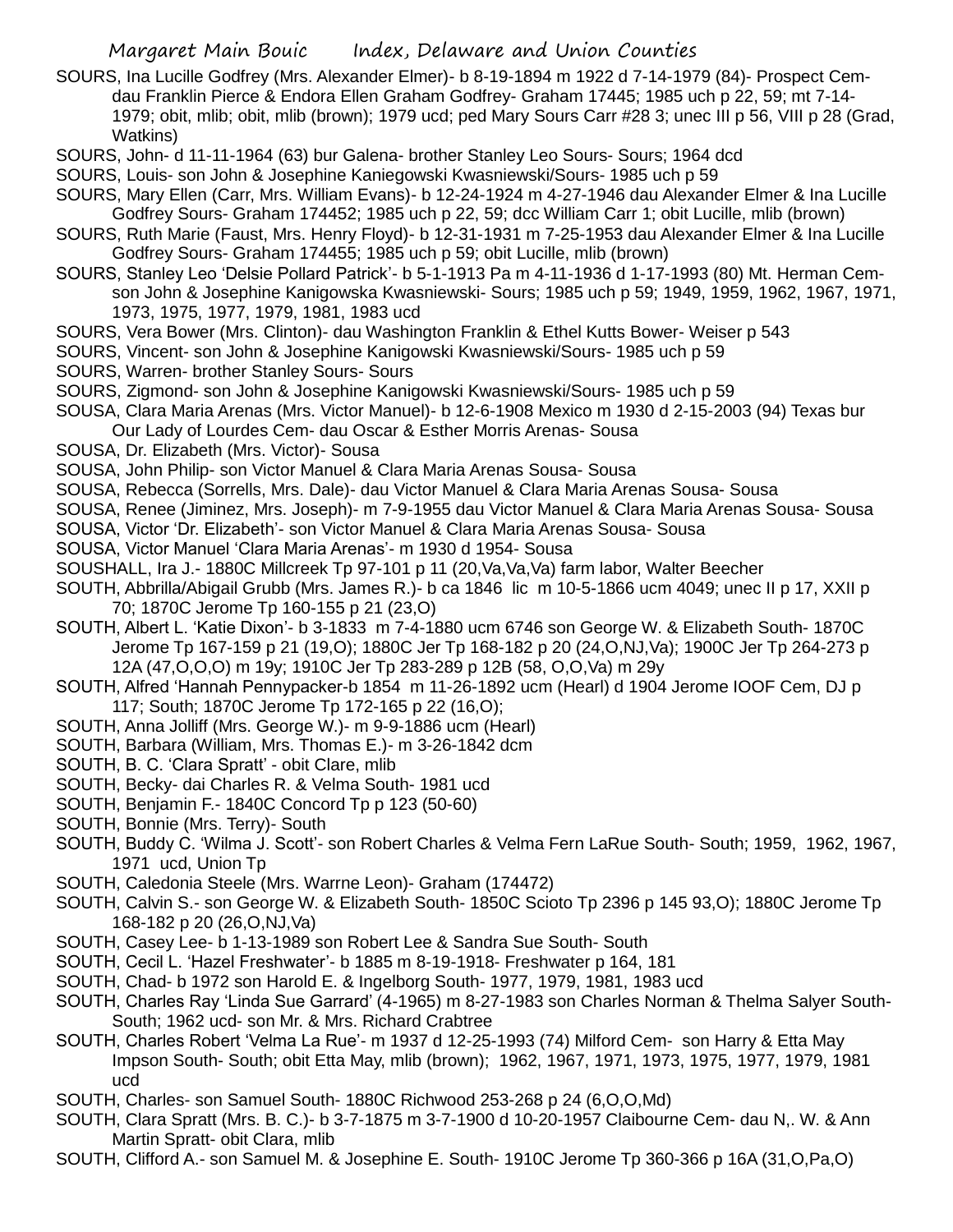SOUTH, Darrell- b 1969 son Bud C. & Wilma J. Scott South- 1971 ucd

- SOUTH, Della (Orr, Mrs. Alva Melvin)- m 2-6-1898- Freshwater p 159A
- SOUTH, Delmore- b 4-29-1900 d 2-1-1959 Jerome IOOF Cem, DJ p 122- son Alfred & Hannah Pennypacker South- South; 1949 ucd 1910C Jerome Tp 339-345 p 15A (9,O,O,O)
- SOUTH, Delores (Benedict, Mrs. )- dau---- & Gertrude M. Baker South- obit Gerturde, mlib (brown)
- SOUTH, E. C. 'L. A.'- Claibourne Cem p 23
- SOUTH, Edna (Anderson, Mrs. Warren)- Carr 11431 (10)2; Rittenhouse 4,5
- SOUTH, Elcey L.- 9-18-1878 dau E. C. & L. A. South, Claibourne Cem p 23
- SOUTH Eldon Dwight 'Rita Teresa La Brick''Joyce Hart'- b 3-21-1921 d 3-26-1975 (54) US Navy, WWII, Jerome IOOF Cem, DJ p 116; son Marion Andrew & Gladys Marie Godfrey South- Graham 174473; obit, mlib (brown)
- SOUTH, Eleanor Jean (Bowersmith, Mrs. Robert,Sr.)- b 6-8-1924 m 8-23-1941 dau Marion Andrew & Gladys Marie Godfrey South- Graham 174474; South
- SOUTH, Elizabeth (Mrs. George W. )- 1850C Scioto Tp 2396 p 145 (31,Va)- 1870C Jerome Tp 164-159 p 21 (42,Va); 1880C Jerome Tp 168-182 p 20 (60,VA,Va,Va)
- SOUTH, Ellwood- son B. C. & Clara Spratt South- obit Clara, mlib
- SOUTH, Ernest "Ernie" Eugene (5-1965) son Charles Norman & Thelma Salyer South- South; 1962 ucd (3)
- SOUTH, Etta May Impson (Mrs. Harry)- d 112-16-1974 (83) bur Mt. Carmel, North Lewisburg; South; obit, mlib (brown)
- SOUTH, —(Mrs. George)- d 5-28-1888 p3c3 buried Claibourne Cem- mt Abs p 47
- SOUTH, George 'Elizabeth'- 1840C Scioto Tp (20-30); 1850C Sc Tp 2396 p 145 (33,NJ) 1870C Jerome Tp 164-159 p 2 (44,NJ); 1880C Jerome Tp 168-182 p 20 (62,NJ,NJ,NJ)
- SOUTH, George- son George W. & Elizabeth South- 1850C Scioto Tp 2396 p 145 (11,O); 1860C Scioto Tp 854-855 (21,O)
- SOUTH, George- son James R. & Abbrilla Grubb South- 1870C Jerome Tp 160-155 p 21 (3,O)
- SOUTH, George W.- dismissed to Soldier's Home 3-10-1842- uninf p 6
- SOUTH, George W. 'Anna Jolliff' m 9-9-1886 ucm (Hearl)
- SOUTH, George W. 'Mary Green'- m 1-13-1883 ucm (Hearl)
- SOUTH, Gertrude M. Baker (Mrs. )- b 5-11-1897 d 5-15-1975 bur Springfield- dau Walter & Estella Baker-South; obit, mlib (brown)
- SOUTH, Gideon- 1840C Radnor Tp p 101 (20-30)
- SOUTH, Gretchen- b 1976 dau Harold E. & Ingelborg South- 1977, 1979, 1981, 1983 ucd
- SOUTH, Hannah Pennypacker (Mrs. Alfred)(Hoover, Mrs. A. W.)- m 11-26-1892 ucm (Hearl) ; Jerome IOOF Cem DJ p 116, 122
- SOUTH, Harold B.- son Samuel M. & Josephine E. South- 1910C Jerome Tp 360-366 p 16A (9,O,Pa,O)
- SOUTH, Harold E.- son Harold H. & Mary B. South- South
- SOUTH, Harold E, 'Ingelborg'- brother Sally Virtz- South; 1975, 1977, 1979, 1981, 1983 ucd
- SOUTH, Harold H. 'Mary B. '- d 5-14-1949- South
- SOUTH, Harry 'Etta May Impson'- d 1938; obit Etta May, mlib (brown)
- SOUTH, Hazel Freshwater (Mrs. Cecil L.)- b 9-7-1897 m 8-19-1918 dau Ross & May Sinclair Freshwater-Freshwater p 164, 181
- SOUTH, Helen Bristow (Mrs.Warren Leon)- Graham (174472)
- SOUTH, Helen Louise (Downing, Mrs. Richard E.)- 12-18-1917 d 2-21-1958 dau Marion Andrew & Gladys Marie Godfrey- Graham 174471
- SOUTH, Ingelborg (Mrs. Harold E.)- 1977, 1979, 1981, 1983 ucd
- SOUTH, Jackie- ch Warren Leon & Caledonia Steele South- Graham 1744724
- SOUTH, James- 1908 dch p 406
- SOUTH, James- son George W. & Elizabeth South- 1850C Scioto Tp 2396 p 145 (5,O)
- SOUTH, James R. 'Abbrilla Grubb'- lic m 10-6-1866 ucm 4049 (Hearl); 1870C Jerome Tp 160-155 p 21 (24,O); unec II p 17, XXII p 70
- SOUTH, Jane- dau George W. & Elizabeth South- 1850C Scioto Tp 2396 p 145 (8/12,O)
- SOUTH, Jean (Bowersmith, Mrs. Robert)- dau Marion,Sr. & Gladys Marie Godfrey South- South; Graham 174474
- SOUTH, Jeannie- dau Warren Leon & Caledonia Steele South- Graham 1744723
- SOUTH, Jenny- b 1968 dau Bud & Wilma South- 1971 ucd
- SOUTH, Jerry- son Warren Leon & Caledonia Steele South- Graham 1744722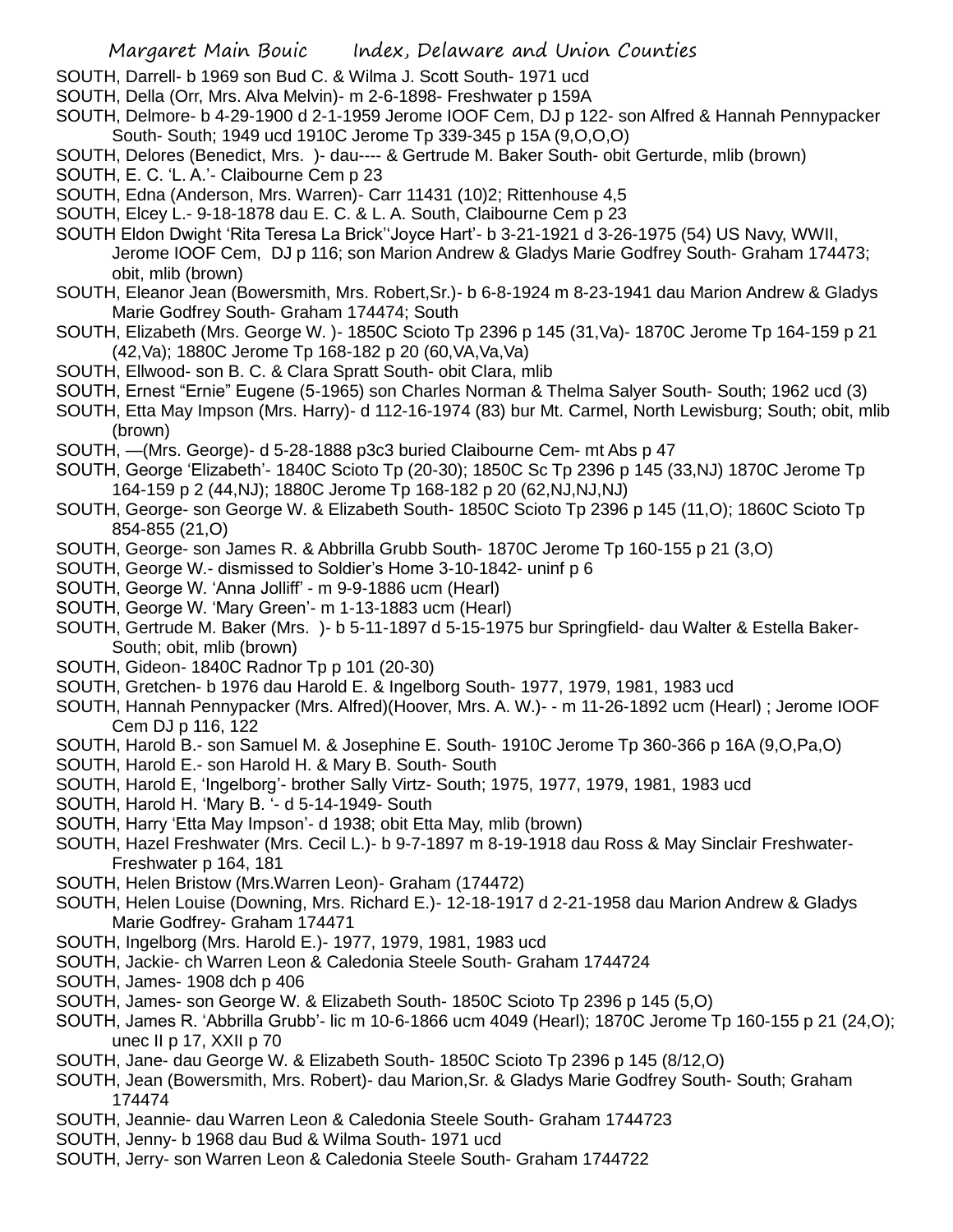SOUTH, John H,- plot 11-3-1930 Unionville Cem, DJ p 50

- SOUTH, Joseph- son George W. & Elizabeth South- 1850C Scioto Tp 2396 p 145 (7,O)
- SOUTH, Josephine (Mrs. Samuel M.)-1910C Jerome Tp 360-366 p 16A (48,O,O,O) m 32y, 7 ch SOUTH, Joyce Hart (Mrs. Eldon Dwight)- Graham (174473)
- SOUTH, Judith Burdens (Henry, Mrs. Alvin Paul)- m 7-25-1964 dau Mr. & Mrs. Howard Grimes- South SOUTH, Judy- dau Warren Leon & Caledonia Steele South- Graham 1744721
- SOUTH, Katie Dixon/Dickson (Mrs. Albert L.)- b 5-1862 m 7-4-1880 ucm 6746; 1900C Jerome Tp 264-273 p 12A (38,O,O,O)m 19y 3 ch;1910C Jerome Tp 283-289 p 12B (47,O,O,O) m 29y, 3 ch
- SOUTH, L. A. (Mrs. E. C.)- Claibourne Cem p 123
- SOUTH, Linda Sue Garrard (Mrs. Charles Ray)- m 8-27-1983 dau Mr. and Mrs. Edward Wuertz- South SOUTH, Lizzie (Mrs. Samuel)- 1880C Richwood 253-268 p 23 (24,Ind,O,O)
- SOTH, Lora- dau Samuel South- 1870C Jerome Tp 171-164 p 22 (1,O); 1880C Richwood 253-268 p 23 (11,O,O,Md)
- SOUTH, Lucy (Mrs. Samuel)- 1870C Jerome Tp 171-164 p 22 (21,Pa)
- SOUTH, Gladys Marie Godfrey (Mrs. Marion Andrew, Sr.)- b 1-27-1900 m 1-8-1917 d 8-5-1984 (84) Jerome IOOF Cem, DJ p 116- dau Franklin P. & Eudora E. Graham Godfrey- Graham; South; 1985 uch p 59; 1962, 1977 ucd; obit Eldon, mlib (brown)
- SOUTH, Marcia/Marsha Jean (9-1965) dau C. Norman & Thelma Salyer South- South; 1962 (16) ucd
- SOUTH, Marion Andrew, Sr- 'Gladys Marie Godfrey-b 2-5-1894 m 1-8-1917 d 11-27-1960, Jerome IOOF Cem, DJ p 116, 121; South; son Alfred & Hannah Pennypacker South- obit Eldon, mlib (brown); 1910C Jerome Tp 339-345 p 15A (16,O,O,O) ; 1949, 1959, 1962. 1967, 1971, 1975, 1979 ucd
- SOUTH, Marion B., Jr. b 1-24-1932 d 6-2-1981 (49) Jerome IOOF Cem, DJ p 116- son Marion Andrew , Sr. & Gladys Marie Godfrey South- South; obit Eldon D., mlib (brown); Graham 174475; 1959, 1962, 1967, 1971, 1973, 1977 ucd
- SOUTH, Mary B. (Mrs. Harold H.)- b 7-31-1899 d 3-1-1994 (94) cremated, burial Md.- South
- SOUTH, Mary- dau George W. & Elizabeth South- 1870C Jerome Tp 164-159 p 21 (3,O)
- SOUTH, Mary Green (Mrs. George W.)- m 1-13-1883 ucm (Hearl)
- SOUTH, Mary (Walbornk, Mrs. Ramon)- dau Charles Robert & Velma Fern LaRue South- South; 1959(15), 1962 ucd
- SOUTH, Nelson R.- son Samuel M. & Josepnine E. South- 1910C Jerome Tp 360-366 p 16A (15,O,Pa,O)
- SOUTH, Charles Norman 'Thelma Salyer'- b 4-3-1938 d 9-6-1965 (27) son Charles R. & Velma Fern LaRue South- South; 1959, 1962 ucd
- SOUTH, Omah- b 8-1892 dau Albert L. & Katie Dickson'Dixon South- 1900C Jerome Tp 264-273 p 12A (7,O,O,O); 1810C Jerome Tp 285-289 p 13A (7,O,O,O)
- SOUTH, Oral- b 3-1882 son Albert L. & Katie Dickson/Dixon South- 1900C Jerome Tp 264-273 p 12A (18,O,O,O)
- SOUTH, Phineas E.- son Samuel M. & Josephine E. South- 1910C Jerome Tp 360-366 p 16A (18,O,Pa,O)
- SOUTH, -(Mrs. Ralph)- MR-DAR p 8
- SOUTH, Ralph P.- son Samuel M. & Josephine E. South- 1910C Jerome p 360-366 p 16A (19,O,Pa,O)
- SOUTH, Rebecca "Becky" Sue (Miller, Mrs. )- b 1962 dau Charles Robert & Velma Ferne la Rue South-South; 1962, 1967, 1971, 1973, 1975, 1977, 1979 ucd
- SOUTH, Rita Teresa La Brick (Mrs. Eldon Dwight)- Graham (174473)
- SOUTH, Robert Lee 'Sandra Sue Truesdale Lee'- b 1953 son Robert C. & Velma F. South- South; 1959, 1962, 1967, 1971 ucd
- SOUTH, Roberta Sue (Huey, Mrs. Michael)- b 1958 dau Charles Robert & Velma Fern LaRue South- South; Hamilton; 1959, 1962, 1967, 1971, 1973 ucd
- SOUTH, Sally (Virtz, Mrs. )- d 12-11-1981 (53) Va- sister Harold E. South- South
- SOUTH, Samuel- son George W. & Elizabeth South- 1850C Scioto Tp 2396 p 145 (13,O)
- SOUTH, Samuel 'Lizzie'- 1880C Richwood 253-268 p 23 (44,O,O,O), carpenter
- SOUTH, Samuel 'Lucy'- hjt p 198; 1870C Jerome Tp 171-164 p 22 (31,O)
- SOUTH, Samuel M. 'Josephine E.- 1910C Jerome Tp 360-366 p 16A (Pa,Md,Md) black, m 32y
- SOUTH, Sandra Sue Truesdale (Mrs. Robert Lee)- dau Robert P. Truesdale- South
- SOUTH, S. C.- 1883 uch IV p 534
- SOUTH, Scott- b 1967 son Bud & Wilma J. Scott South- 1971 ucd
- SOUTH, Susie- dau Charles Robert "Bob" & Velma Fern LaRue South- South
- SOUTH, Terry 'Bonnie'- son Charles Robert & Velma Fern LaRue South- South; 1959, 1962, 1973, 1975 ucd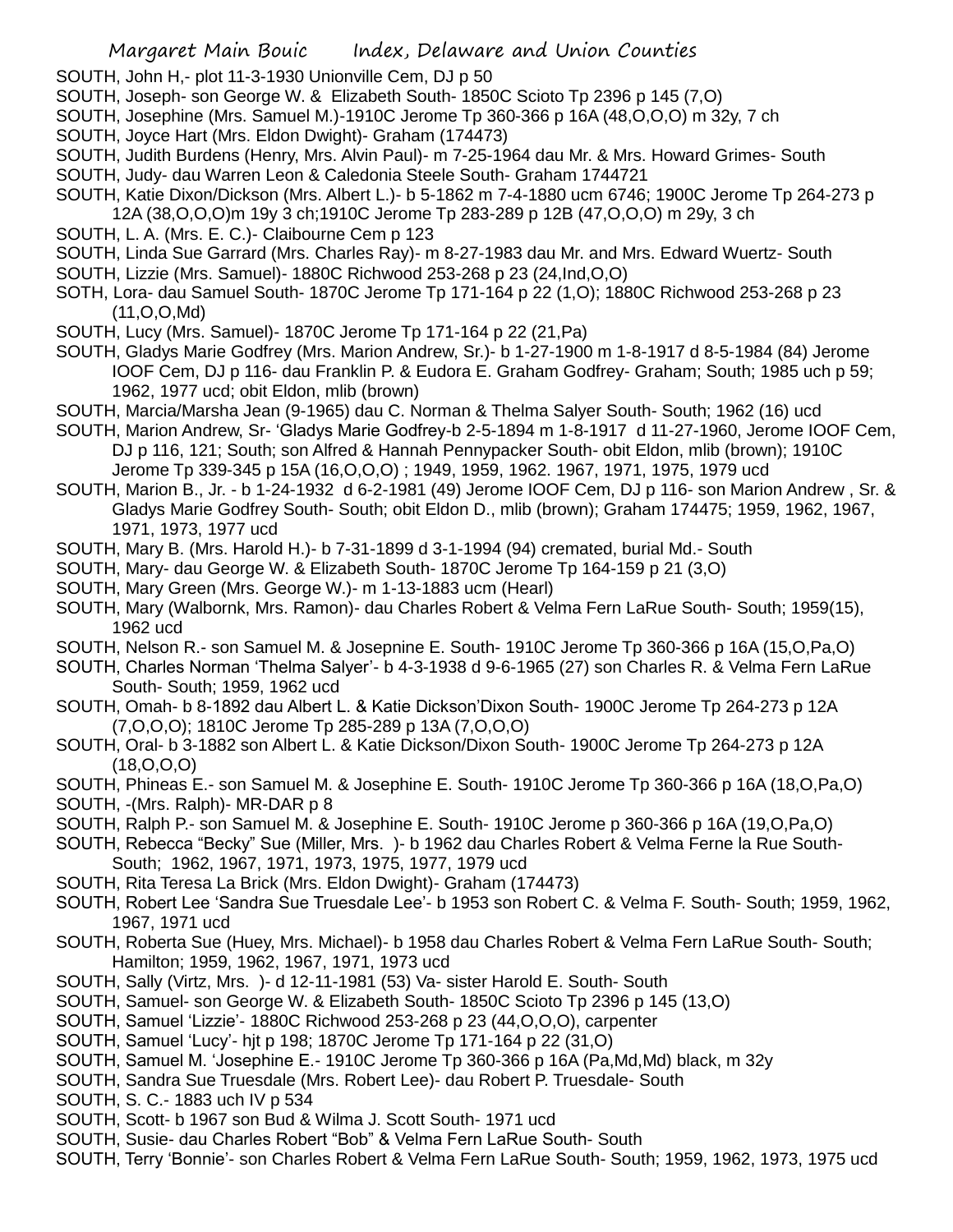- SOUTH, Terry Everett (3-1965) son Charles Norman & Thelma Salyer South- South
- SOUTH, Thelma Salyer (Mrs.Charles Norman)- m 1959,. 1962 ucd; South
- SOUTH, Tina (Mrs. Bud)- South
- SOUTH, Ursula- b 1968 dau Harold E. & Ingelborg South- 1977, 1979, 1981, 1983 ucd
- SOUTH, Velma Fern LaRue (Mrs. Charles Robert)- m 1937- South; 1959, 1962, 1967, 1971, 1973, 1975, 1977, 1979, 1981, ucd
- SOUTH, Warren- son Albert L. & Katie Dickson/Dixon South- 1900C Jerome tp 264-273 p 12A (12,O,O,O)
- SOUTH, Warren Leon 'Caledonia Steele''Helen Bristow'- b 12-20-1919 son Marion Andrew,Sr. & Gladys Marie Godfrey South- Graham 174472; obit Eldon D., mlib (brown)
- SOUTH, William- 1908 dch p 406
- SOUTH, William- son George W. & Elizabeth South- 1850C Scioto Tp 2396 p 145 (9,O)
- SOUTH, Wilma J. Scott (Mrs. Buddy C.)- 1967, 1971 ucd
- SOUTHALL, James M. 'Rosa E. Herd'- b 5-1855 m 2-23-1888 ucm (Hearl); 1900C Milford Center 99-108 p 4B (45,Va,Va,Va) m 12y
- SOUTHALL, Marion 'Rosa Hurd'- 1915 uch p 773
- SOUTHALL, Mary- d 4-10- Milford Center, mt 4-15-1896, p1c4, Abs p 5
- SOUTHALL, Rosa E. Herd (Mrs. James m.)- b 3-1886 m 2-23-1888 ucm (Hearl); dau Hiram D.& Minerva Glasscock Herd- 1915 uch p 773; mt 10-16-1901 p 8 c2; Abs p 12; 1900C Milford Center 99-108 p 4B (34,O,O,O) m 12y, 2 ch, 1 living
- SOUTHALL, Sallie (Magill, Mrs. Waman)- m 1-25-1888 ucm (Hearl)
- SOUTHALL, Stella J.- b 8-1889 dau James & Rose A. Southall- 1900C Milford Center 99-108 p 4B(10,O,O,O)
- SOUTHARD, Dr— Marysville p 28 Rev.- 1883 uch V p 680 Elder, unec VIII p 3
- SOUTHARD Bible- unec VII p 48
- SOUTHARD, —family of Karen Robinson #417, unec XXII p 70
- SOUTHARD, Abraham 'Elizabeth Hull'- m 2-23-1825 dumch p 131; 1883 uch V p 413;
- SOUTHARD, Adda Broderick (Mrs. Ivan)- b 1887 d 8-26-1973 Oakdale I p 109 (F-R2-14)- dau Horrace & Narcissa Benton Brodrick- obit, mlib (brown); dumch p 62; Newhouse 131153 p 25; Benton 4; Marysville p 31, 70; MR-DAR p 8; obit Ivan, mlib; mt 8-28-1873
- SOUTHARD, Alba- dau Frank & Jane M. Southard- 1880C York Tp 38 p 41 (4,O,O,O)
- SOUTHARD, Alice Minerva (Graham, Mrs. J. H.)- dau Will Carleton & Kethleen Parker Southard- obit Will Carleton, mlib (brown)
- SOUTHARD, Allen- son William & Josephine Southard- 1870C Taylor Tp 60-59 p 8 (4,O)
- SOUTHARD, Alonzo- 1870C York Tp 222-228 p 29 (20,O)
- SOUTHARD, Dr. Alonzo F. 'Nellie Berniece Naylor'- b 2-4-1906 m 5-1-1932 d 11-29-1988 (82) bur River Cliff Cem, Mt. Gilead- son Milton & Lulu Effie Taylor Southard- Southard; 1985 uch p 156; 1915 uch p 626; obit Caroline Bea, mlib; obit Milton, mlib; 1910C Paris Tp 200-202 p 10B
- SOUTHARD, Angeline "Angie" (Figley, Mrs. Calvin M. )- m 1-6-1872, mt 12-31-1902 p 3; Abs p 25 sister Mary E. Wilgus- mt 12–6-1905 p5c4, Abs p 29
- SOUTHARD, Anna B.- 1870C York Tp 222-228 p 29 (11,O)
- SOUTHARD, Anna E.- dau Milton & Catherine Southard- 1860C York Tp 1386-1396 p 187 (1,O); 1870C Washington Tp 13 p 2 (11,O)
- SOUTHARD, (H) Anna E. Penhorwood (Mrs. Leonidas H.)- b 1855 m 2-14-1878 ucm (Hearl) d 2-3-1942 York Cem p 27- dau John & Elizabeth Lyle Penhorwood; 1985 uch p 111, 156; 1915 uch p 952; 1883 uch V p 554; obit Will Carlton, mlib (brown); 1880C York Tp 36 p 4 (25,O,Eng,Eng); 1900C York Tp 225 p 10A (45,O,Eng,Eng) m 22y, 3 ch 2 living
- SOUTHARD, Anna H. (Hall, Mrs. Ulysses C.)- dau Isaiah & Elizabeth Parnell Southard- dumch p 131; 1883 uch V p 414
- SOUTHARD, Anna (Kinney, Mrs. Jacob)- m 11-3-1842/3 ucm 839, (Hearl)
- SOUTHARD, Anna (Poling, Mrs. )- b 12-4-1913 m 8-10-1938 d 10-24-1997 (83) Oakdale Cem- dau Milton & Lulu Effie Taylor Southard- Southard; 1915 uch p 626; obit Milton, mlib
- SOUTHARD, Annabel B. (Duffy, Mrs. John)- dau Sylvester & Rebecca Tilton Southard- 1915 uch p 898; mt 1- 20-1877 p 5c2, Abs p 15
- SOUTHARD, Annabel E. Schoedinger (Mrs. Edward F.)- b 10-1-1884 d 4-8-1967 Oakdale Cem I p 153 (C-3) dau Philip & Katherine Crabill Schoedinger- 1915 uch p 530, 899; obit Edward F., mlib; 1910C Marysville 13-12 p 1A (25,O,O,O) m 4y, 1 ch
- SOUTHARD, Arminda- dau George & Marinda Southard- 1860C Liberty Tp Un Co 1021-1031 p 140 (8,O)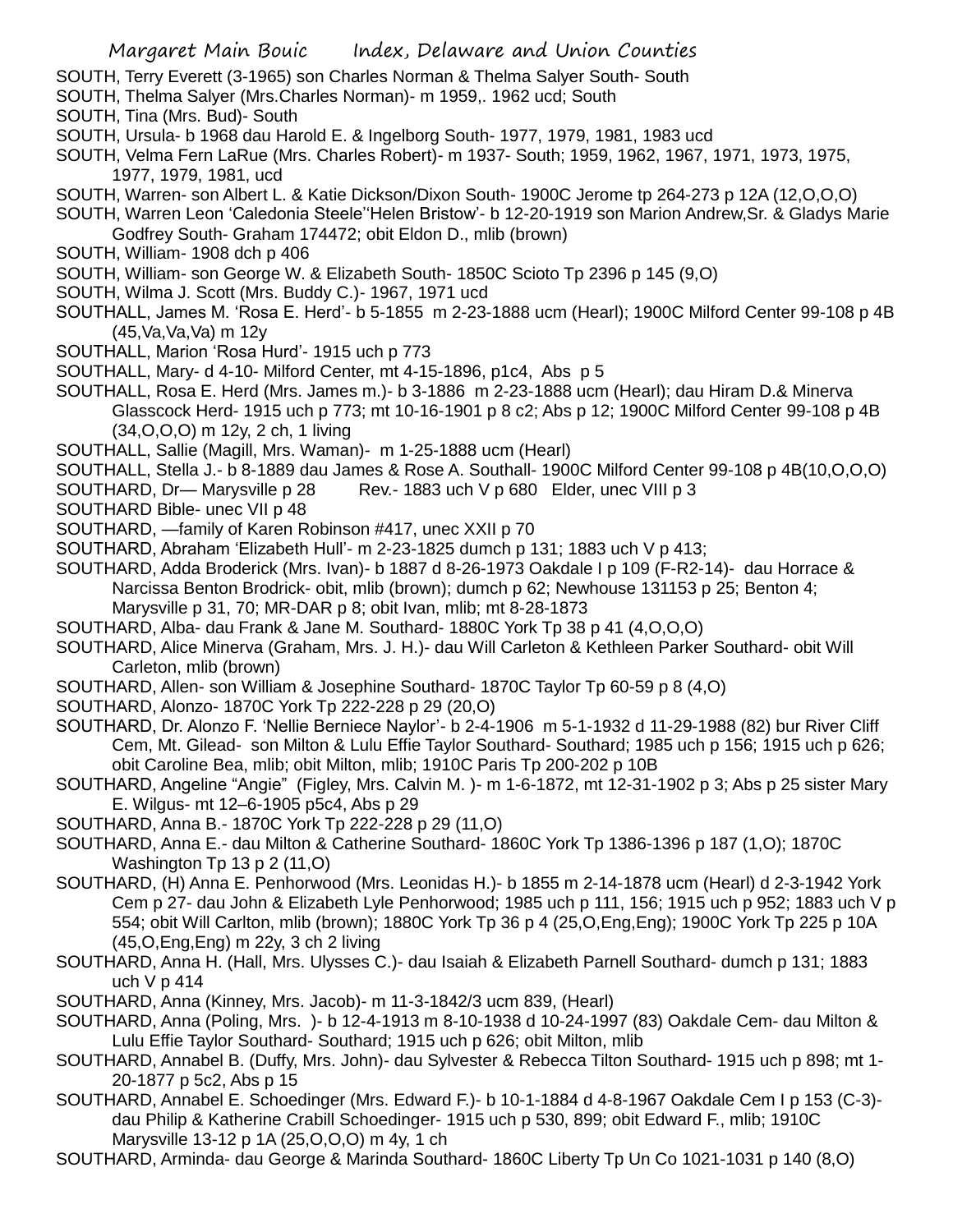SOUTHARD, Ava (Mrs. John W.)- 1949 ucd

- SOUTHARD, Barbara- dau Homer & Nancy Stevenson Southard- obit Nancy, mlib
- SOUTHARD, Benjamin- son George & Marinda Southard- 1860C Liberty Tp Un Co 1021-1031 p 140 (12,O)
- SOUTHARD, Benjamin 'Jane Collum'- m 4-25-1843 dcm
- SOUTHARD, Bertie- son Frank & Jane M. Southard- 1880C York Tp 38 p 4 (9, O,O,O)
- SOUTHARD, Betsy (Redford, Mrs. Moses)- m 9-6/5-1820 ucm 5 (Hearl); 1915 uch p 461; 1883 uch III p 253, V p 453; Redford
- SOUTHARD, Blanche Leona- b 1887 d 6-22-1964 cremated, SR Sec B. York Cem p 68; dau Wesley W. & Louisa E. Elliott Southard- 1900C York Tp 230 p 10A (12,O,O,O)
- SOUTHARD, Burleigh John 'Minnie M. Turner'- b 5-22-1876 Champaign Co m 9-20-1899 (Turner Bible) d 10- 15-1946 (70) Oakdale I p 152 (C-3)- son John Wesley & Elizabeth J. Penhorwood Southard- obit, mlib ; obit Sylvester, mlib; unec V p 33, VII p 48; 1915 uch 550, 898, 1002; MR-DAR p 7; 1949 ucd; 1910C Marysville 27 (33,O,O,-) m 10y
- SOUTHARD, Burton 'Winnie M.'- b 5-1876 1900C Marysville 3rd ward 93-98 p 4A (24,O,O,O)
- SOUTHARD, Calla (Reams, Mrs. )- dau Rev, Sylvester & Rebecca Tilton Southard- mt 1-20-1897 p5c2, Abs p 15
- SOUTHARD, W. Carleton 'Edyth'- son Leonidas H. & Hannah E.Penhorwood Southard- 1883 uch V p 553; 1985 uch p 111;
- SOUTHARD, Caroline Bea.- d 2-2-1940 inf dau Dr. A. F. Southard- Oakdale I p 153 (C-3); obit, mlib
- SOUTHARD, Caroline (Cochran, Mrs. )- dau Francis H. & Elizabeth Hoyt Southard- 1915 uch p 898
- SOUTHARD, Caroline (Reams, Mrs. C. F.)- dau Sylvester & Rebecca Tilton Southard- 1915 uch p 898, 954
- SOUTHARD, Caroline (Yarrington, Mrs. John)- b 1832 m 6-25-1852 ucm 1821 d 1905 dau William & Phoebe Burwell Southard- ped Alice Yarrington Golden #56 9, unec V p 17. XV p 7
- SOUTHARD, Catherine- dau Edward F. & Annabel Schoedinger Southard- 1915 uch p 550, 899; 1910C Marysville 13-12 p 1A (1/12,O,O,O)
- SOUTHARD, Catherine Blair (Mrs. Milton)- b 9-1828 m 3-21-1851 mt 12-3-1903 p 10 c1; Abs p 14; 1860C York Tp 1386-1396 p 187 (27,O); 1870C Washington Tp 13 p 2 (41,O); 1900C Washington Tp 142 p 6B (76,O,Ky,Ky) m 49y, 4 ch
- SOUTHARD, C. F.- Pabst 4 p 1; parent of Helen, dg 6-24-1913, Cry Ab p 44
- SOUTHARD, Charles 'Tommy'- obit Tommy, mlib
- SOUTHARD, Charles Turner- b 9-7-1909 son Burleigh & Minnie Turner Southard- Southard; 1915 uch p 1002; obit Burleigh, mlib; 1910C Marysville 27 p 1B (5/12,O,O,O); unec VII p 49
- SOUTHARD, Charles W.- 1915 uch p 151, 152, 317; 1883 uch IV p 557, V p 57
- SOUTHARD, Charles W.- b 10-1856 Charles W. 'Sarah T. Latimer'- m 6-20-1878 ucm (Hearl) Oakdale II p 24 (B-R10-20); son Dr. James M. & Sarah Southard- 1860C Marysville 1529 (4,O); 1900C Marysville 1st ward 234-237 p 10B (43,O,O,O) m 22y
- SOUTHARD, Charles W. 'Sarah T. Latimer'- b 10-9-1856 m 6-20-1878 ucm 6278 d 11-6-1914 (58y1m) Oakdale 2696 (B9); 1880C Marysville 465-512 p 35 (23,O,O,O)
- SOUTHARD, Chester F.- son Robert & Melinda A. Davis Southard- 1870C York Tp 101-99 p 13 (4,O)
- SOUTHARD, Cindy (Fausnaugh, Mrs. )(Hoover, Mrs. )- dau Kelson George & Virginia Tilton Southard-**Southard**
- SOUTHARD, Clara V.- dau Samuel & Lydia Harriman Southard- 1883 uch V p 553; 1870C York Tp 36-35 p 5 (5,O)
- SOUTHARD, Climena/Climelia- lived with Sylvester & Margarette Atkinson- 1870C York Tp 32-31 p 5 (11,O); 1880C York Tp 1 p 1 (22, O, O, O)
- SOUTHARD, Clyde Ernest 'Rose Elta Horton'- b 1-17-1886 d 6-15-1937 son Orvil & Eva Hildreth Southardped Rose Shannon Southard by Susan C. F. Dyan #573 4 unec XVI p 26, XVII p 15, XIX p 44
- SOUTHARD, David C.- son Increase & Leahanna Southard- 1860C York Tp 1390-1400 p 188 (6/12,O); 1870C Liberty Tp Un Co 57 p 7 (10,O), idiotic
- SOUTHARD, Dorothy Mary- b 4-6-1914 dau Burleigh John & Minnie May Turner Southard- unec VII p 49
- SOUTHARD, Dorothy (Massey, Mrs. William)- dau Burleigh J. & Minnie Turner Southard- Southard; 1915 uch p 1002
- SOUTHARD, Edna Cox (Mrs. Milton J.)- b 1883 m 1904 d 11-17-1956 Sec B. York Cem p 72; Southard; 1949 ucd
- SOUTHARD, Edna Louise Gilmore (Mrs. John Lawrence) b 6-3-1905 m 2-2-1927, Southard Bible) m 2-4- 1923 d 3-28-1947 (42)- dau James Gilmore; obit, mlib; 1910C Marysville 91 p 4A (51,O,O,O) m 31y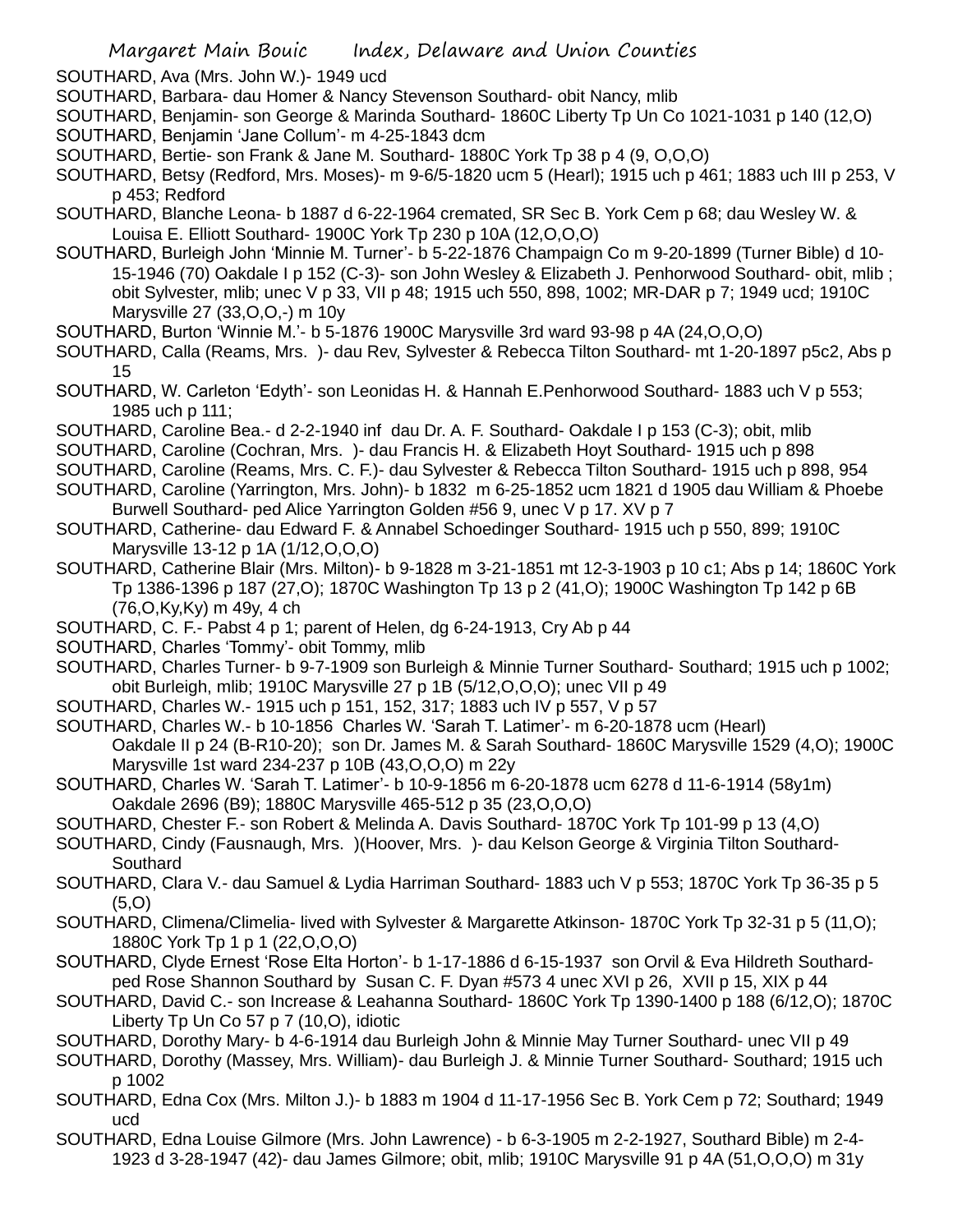- SOUTHARD, Edward 1840C Washington Tp 340 (60-70); unec XV p 67
- SOUTHARD, Edward F/L.'Annabel Schoedinger'- b 1868 d 2-4-1939 Oakdale I p 153 (C-3), son John Wesley & Elizabeth Penhorwood Southard- obit Burl John, mlib; obit Sylvester, mlib; 1915 uch p 152, 549, 898; 1883 uch V p 662; see 3 ring binder
- SOUTHARD, ----(Neer, Mrs. Conway)- dau Edward F. Southard- obit Edward, mlib
- SOUTHARD, —(Howard, Mrs. Cone,Jr.)- dau Edward F. Southard- obit Edward, mlib
- SOUTHARD, Edward F. 'Mary Frances Weaver'' ' m 8-26-1891 (2)6-28-1906- Southard
- SOUTHARD, Edwin Francis 'Mary Frances Weaver'- mt 3-7-1900 p 5 Abs p 3; building new house, mt 3-20- 1906 p 7 c2, Abs p 40
- SOUTHARD, Edyth (Mrs. W. Carlton)- 1985 uch p 111
- SOUTHARD, Lulu Effa Taylor (Mrs. Milton)-b 6-18-1877 d 1967 Oakdale I p 153 (C-3)- dau John Robinson & Emma Bowen Taylor- 1915 uch p 626; 1910C Paris Tp 200-202 p 10B (33,O,O,O) m 11y, 2 ch
- SOUTHARD, Effie- dau Frank & Jane R. Southard- 1880C York Tp 418-425 p 4 (6,O,O,O)
- SOUTHARD, Effy, dau Increase & Leander Southard- 1850C York Tp 418-425 p 64 (11,O)
- SOUTHARD, Eliza A.- dau Sylvester Fowler & Rebecca Tilton Southard- 1860C York Tp 1328-1338 p 180 (2,NJ)
- SOUTHARD, Eliza Ann (Crickard, Mrs. James)- 1908 dch p 604
- SOUTHARD, Elizabeth (Cook, Mrs. Archie T.)- d 7-1914- 1915 uch p 1089
- SOUTHARD, Elizabeth Hoyt (Mrs. Francis H.)- 1915 uch p 549
- SOUTHARD, Elizabeth Hull (Mrs. Abraham)- sister Capt. Hull- dumch p 131; 1883 uch V p 414
- SOUTHARD, Elizabeth (Iles, Mrs. John)- 1880 dch p 835
- SOUTHARD, Elizabeth (Mrs. Isaiah)- b 1807; 1883 uch V p 413
- SOUTHARD, Elisabeth (Mrs. John W.)- 1870C York Tp 222-228 p 29 (25,O); 1900C Paris Tp 73-74 p 5A (58,O,Eng,Eng) m 34y, 4 ch; 1910C Marysville 30 p 1B (65,O,Eng,Eng) m 45y, 4 ch
- SOUTHARD, Elizabeth- mother of Dr. J. Q. Southard- d 8-21-1893 (87) mt 8-23-1893, Abs p 40
- SOUTHARD, Elizabeth J. Penhorwood (Mrs. John Wesley)- b 11-6-1844 Knox Co m 10-25-1865 ucm 3832 d 3-3-1922 Oakdale I p 153 (C-3); 1915 uch p 549, 898; sister William S. Penhorwood- mt 9-20-1899 p
	- 7c5;Abs p 62; obit Milton, mlib; obit Sylvester, mlib; unec XXII p 21
- SOUTHARD, Elizabeth Lingrel (Mrs. William)- 1883 uch V p 553
- SOUTHARD, Elizabeth Parnell (Mrs. Isaiah)- b 2-28-1807 m 2-23-1925 dau James & Achsah Stockdale Parnall- dumch p 131; 1883 uch V p 415
- SOUTHARD, Elizabeth (Seran, Mrs. )- dau Sylvester Fowler & RebeccaTilton Southard- 1915 uch p 549, 898
- SOUTHARD, Elizabeth (Gulledge, Mrs. )- dau Sy lvester A. & Mary Ora Church Southard- obit, Sylvester ,
- mlib; 1910C Marysville 28 p 10 (5/12,O,O,Pa)
- SOUTHARD, Ella Z. (Blue, Mrs. Louis J.)- m 6-10-1874 ucm 5500
- SOUTHARD, Ellen- dau James M. & Sarah Southard- 1860C Marysville 1529 (8,O); 1870C Marysville 108 p 12 (17,O)
- SOUTHARD, Ellen dau Milton & Catherine Southard- 1860C York Tp 1386-1396 p 187 (5,O)
- SOUTHARD, Elliott 'Sarah A.'- 1910C Marysville 353-261 p 10B (54,O,Pa,Pa)- m 39y
- SOUTHARD, Ellis 'Sally'- 1900C Liberty Tp Un Co 47 p 2B (55,O,O,Pa)- m 31y
- SOUTHARD, Ely B. 'Jane'- 1883 uch V p 667 see Southwick
- SOUTHARD, Sarah Emily (Langstaff, Mrs. Lemuel)- b 1842 m 6-26-1862 ucm 3327 d 1918 York Cem- dau Sylvester Fowler & Rebecca Tilton Southard- 1915 uch p 849, 898, 953; Maugans Anc p 216; mt 1-20- 1897 p5c2 Abs p 15; unec XX p 43; 1850C York Tp 442-450 p 66 (8,O); 1860C York Tp 1328-1338 p 179 (18,NJ)
- SOUTHARD, Emily Neeley (Mrs. William N.)- lic m 3-26-1873 ucm 5243- dau Mrs. Esther Neely ; Southard; mt 4-11-1906 p 8 c1 Abs p 9; 1900C Washington Tp 139 p 6B (47,Ind,Pa,Va)- m 27y
- SOUTHARD, Emily (Wear, Mrs. )- dau Francis H. & Elizabeth Hoyt Southard; 1915 uch p 549, 898, 954; 1850 York Tp 442-450 p 66 (6,O)
- SOUTHARD, Emma (Harshfield, Mrs. )- sister of Mary E. Wilgus- mt 12-6-1905 p5c4, Abs p 29
- SOUTHARD, Emma- dau Increase & Leahanna Southard- 1860C York Tp 1390-1400 p 188 (11,O)
- SOUTHARD, Emma R. (Mrs. W. N.)- b 1850 d 1914 Mother, Byhalia Cem, lptw p 117
- SOUTHARD, Emmery- son George & Marinda Southard- 1860C Liberty Tp 1021-1031 p 140 (1,O)
- SOUTHARD, Ethel (Stanstill, Mrs. Rev. Gilbert)- b 2-1885 dau Leonidas & Anna Penhorwood Southard- 1915
	- uch p 954; 1985 uch p 111; obit Will Carleton, mlib (brown); 1900C York Tp 225 p 18A (15,O,O,O)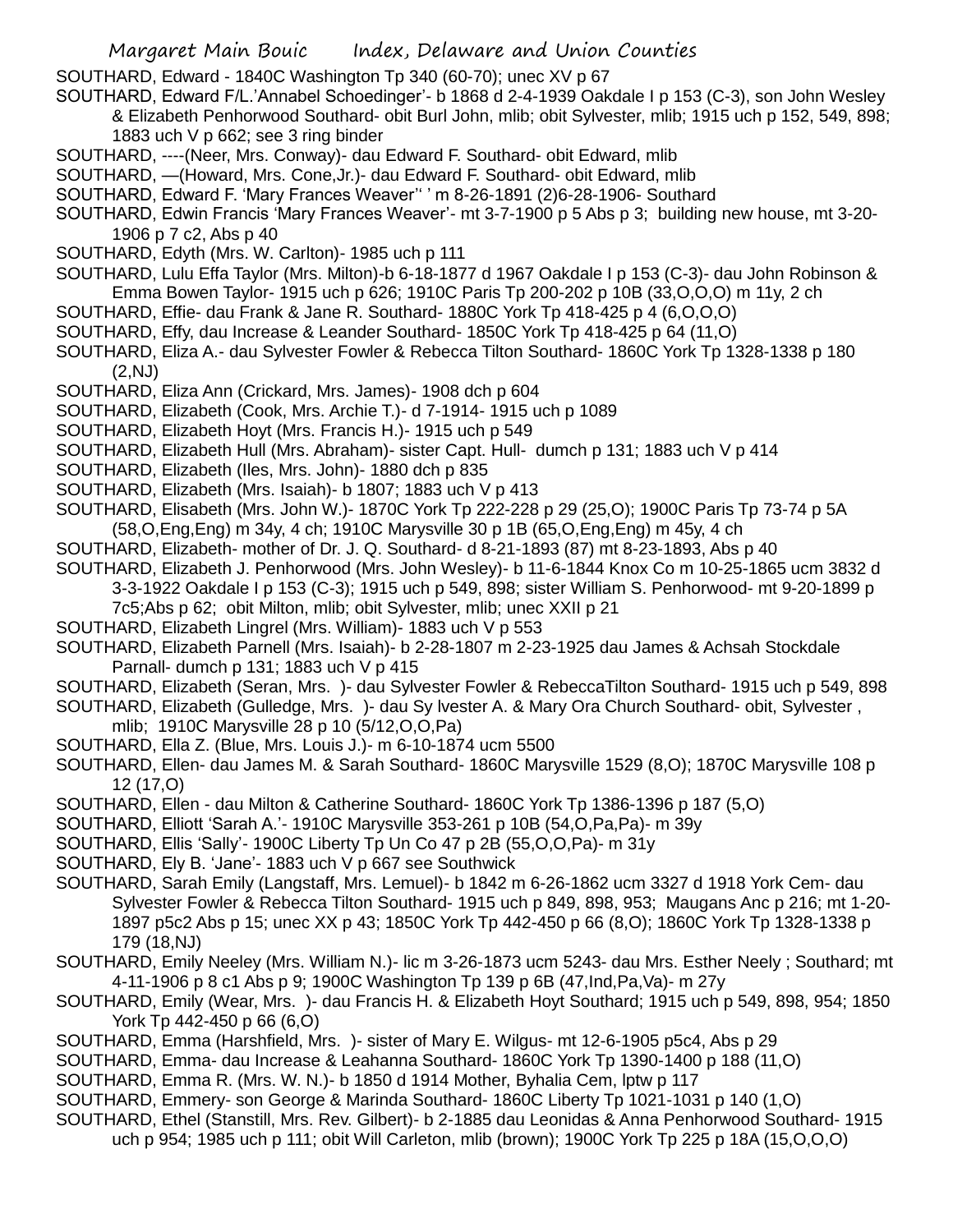- SOUTHARD, Evah R. Edson (Mrs. John Wesley)- b 5-4-1912 m 10-17-1931 d 6-12-1986 Oakdale Cem- dau Allen & Minnie M. Enix Edson- Southard; 1949 ucd
- SOUTHARD, Eva Hildreth (Mrs. Orvil)- b 4-1879 York Cem p 72- ped Rose Shannon Southard 9 by Susan D. Filyan #573; unec XVI p 26, XVII p 15, 38, XIX p 44, 1900C Jackson Tp 85-87 p 4B 921 (21,O,O,O) m 5y, 2 ch
- SOUTHARD, Evaline (Green, Mrs. Charles)- m 7-3-1872 ucm 5114
- SOUTHARD, Florence E.- b 1888 d 10-8-1977 Sec B. York Cem p 68
- SOUTHARD, Florence E.- b 6-7-1880 dau Wesley W. & Louisa E. Elliott Southard- 1883 uch V p 553; 1900C York Tp 230 p 10A (19,O,O,O)
- SOUTHARD, Floyd- b 10-1896 son Orvil & Eva Southard- 1900C Jackson Tp 85-87 p 4B (3,O,O,O)
- SOUTHARD, Frances-b 10-1896- dau Edward/Edwin Francis & Mary Francies Weaver- Southard- 1915 uch p 550, 899; mt 3-7-1900 p 5, Abs p 3; 1900C Marysville 93-98 p 4A (3,O,O,O)
- SOUTHARD, Francis H. 'Elizabeth Hoyt'- son William Southard- 1915 uch p 549, 953
- SOUTHARD, Francis H. 'Jannie Hubbard'- m 3-18-1869 ucm 4524 d 9-19-1929 York Cem p 104
- SOUTHARD, Francis- son George & Marinda Southard- 1860C Liberty Tp Un Co 1021-1031 p 140 (10,O)
- SOUTHARD, Francis H.- son Sylvester Fowler & Rebecca Tilton Southard- 1915 uch p 549, 898, 954; 1850C York Tp 442-450 p 60 (6,O); 1860C York Tp 11328-1338 p 179 (16,NJ)
- SOUTHARD, Frank- d 5-30-1911 (46y2m) Oakdale Cem 2391 (135C)
- SOUTHARD, Frank H.- son Isaiah & Elizabeth Parnell Southard- dumch p 131; 1883 uch V p 414
- SOUTHARD, Frank H. 'Mary Jane Hubbard'- b 1844 d 1929 York Cem p 43; Southard
- SOUTHARD, Frank 'Jane M "- 1880C York Tp 38 p 4 (36,O,O,NY)
- SOUTHARD, Frank N. 'Pearle E. Corbet'- b 2-8-1885 m 5-8-1919 d 7-26-1967 York Cem p 43-son Frank H., & Mary Jane Hubbard Southard- 1949, 1962 ucd
- SOUTHARD, Frank Stuart- b 3-12-1865 m 9-17-1890 d 5-30-1911 (46y2m) Oakdale I p 168 (C-32)- son John Q. & Lucinda M. Green Southard- dumch p 135; 1883 uch V p 414; 1870C Liberty Tp Un Co 31 p 4 (5,O); 1880C Lib Tp 215-224 (15,O,O,NY)
- SOUTHARD, Frank- son Rev. Sylvester & Rebecca Tilton Southworth- mt 1-20-1897 p5c2 Abs p 15
- SOUTHARD, F. S.- 1883 uch IV p 557
- SOUTHARD, George 'Marinda'- 1860C Liberty Tp Un Co 1021-1031 p 140 (39,Va)
- SOUTHARD, Gerald- b 1905 d 1908 Sec B. York Cem p 72- son Milton H. & Edna F. Cox Southard
- SOUTHARD, Green S.- d 9-6-1865 (22-6-22) Co A 121 Reg OVI.-son Samuel & Lydia Southard; 1883 uch IV p 507, V p 541
- SOUTHARD, Harold B.- d 2-27-1881 (9m10d) York Cem p 27- son Leonidas H. & Anna E. Southard
- SOUTHARD, Harold- son Will Carleton & Kathleen Parker Southard- Southard; obit Will Carleton, mlib (brown) Southard- Southard
- SOUTHARD, Dr. Harry Green 'Olive Penhorwood'- b 1-1-1878 d 2-16-1959 Oakdale I p 168 (C-32); twin son Dr. John Q. & Lucinda Green Southard- Southard; Marysville p 49, 58; 1883 uch V p 414; unec III p 18, health official; obit, 3 ring binder; 1880C Liberty Tp Un Co 215-224 (2,O,O,NY); 1900C Marysville 3rd ward 208-214 p 8B (22,O,O,NY); 1910C Marysville 25-26 p 136 (30,O,O,NY)
- SOUTHARD, H. E.- 1915 uch p 1066
- SOUTHARD, Helen and twin- children of J. W. & Evah, no dates- Oakdale I p 153 (C-3)
- SOUTHARD,Helen, Miss-d Thursday (20), typhoid, dau C. F. Southard- dg 6-24-1913, Cry Ab p 44
- SOUTHARD, Henry- 1883 uch V p 414; dumch p 131
- SOUTHARD, Henry B. b 1-1-1878 d 11-4-1881 (3y) Oakdale (135C) I p 168 (C-32) twin son Dr. John Q. & Lucinda Green Southard- dumch p 138; 1883 uch V p 414; 1880C Liberty Tp 215-224 (2,O,O,NY)
- SOUTHARD, Henry- son George & Marinda Southard- 1860C Liberty Tp 10210-1031 p 140 (17,O)
- SOUTHARD, Homer E/H.'Nanci'- b 6-2-1868 d 1-25-1936 Oakdale I p 111 (F-R3-10); son Dr. John Q. & Lucinda Green Southard- dumch p 135; 1883 uch V p 414; Marysville 21, 49; pallbearer for Michael A. Dillon- mt 12-25-1907 Abs p 64 1880C Liberty Tp un Co 215-224 p 12 (12,O,O,NY); 1900C Marysville 3rd ward 208-214 p 8B (31,O,O,NY); 1910C Marysville 25-26 p 1B (41,O,O,NY)
- SOUTHARD, Howe E.- b 6-25-1877 dah Wesley W. & Louisa E. Elliott Southard- 1883 uch V p 553; 1900C York Tp 230 p 10A (22,O,O,O)
- SOUTHARD, Increase 'Leahanna/Leander'- b 1-29-1816 d 1-13-1893 Southardtown Cem, DJ p 13; 1850C York Tp 418-425 p 64 (33,O); 1870C Liberty Tp Un Cp 57 p 7 (54,O)
- SOUTHARD, Inez (Stimmel, Mrs. John A.)- dau Milton & Catherine Southard- 1870C Washington Tp 13 p 3 (4,O); 1900C Washington Tp 142 p 6B (34,O,O,O) m 2y, no ch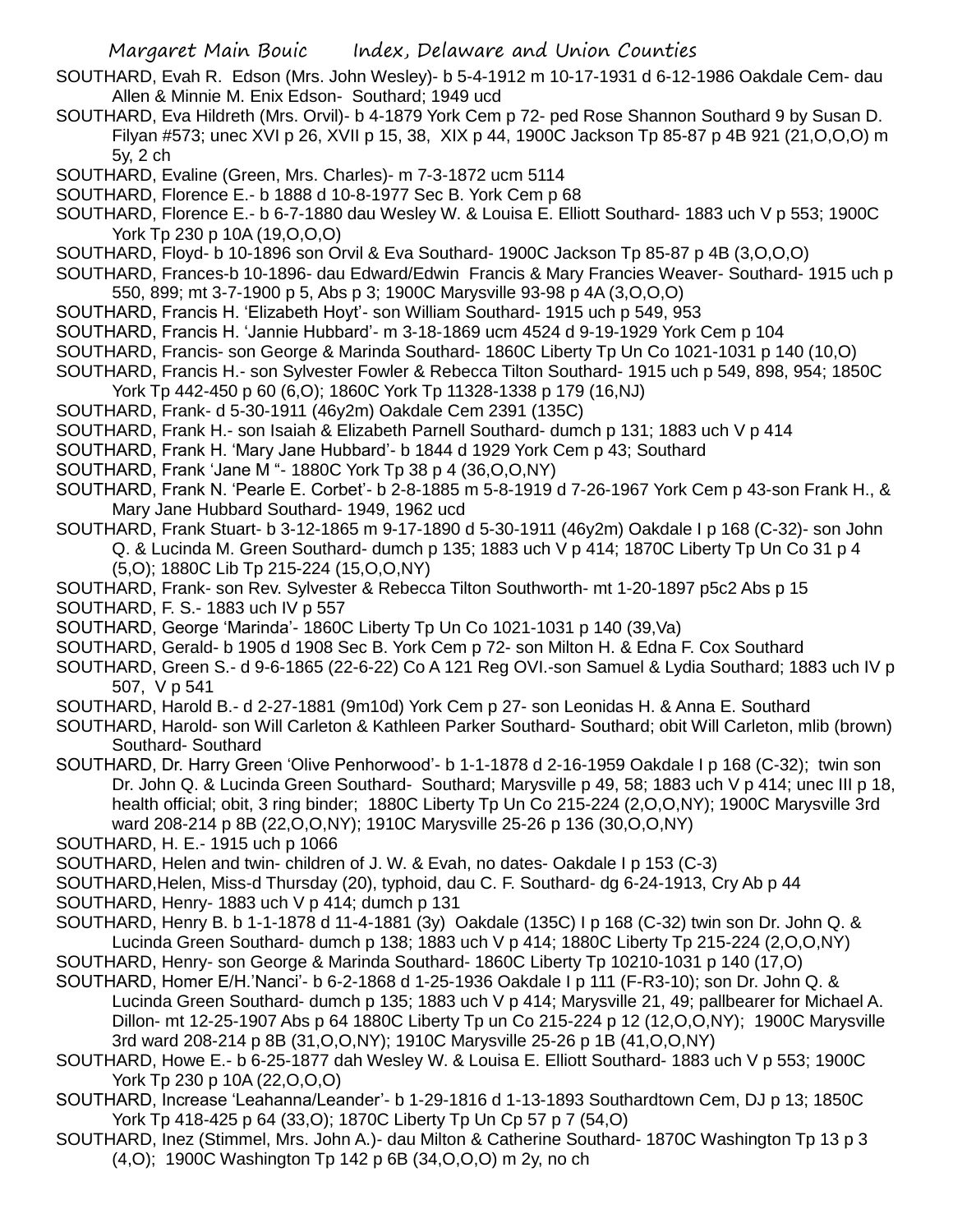- SOUTHARD, Isaiah 'Elizabeth Parnell'- b 4-21-1801 d 5-19-1885 son Abraham Southard- dumch p 131; 1883 uch V p 145, 413; obit in Southard Bible, no dated, unec IV p 45
- SOUTHARD, Ivan T. 'Adda Broderick'- b 10-31-1885 d 1955 Oakdale I p 109 (F-R2-14)- son Ellis/Elliott & Sally Coons Southard- obit, mlib; dumch p 62; Newhouse (131153); Marysville p 16, 31; MR-DAR p 8;
- Benton 4; 1900C Liberty Tp Un Co 47 p 2B (14,O,O,O); 1910C Marysville 350-261 p 10B (24,O,O,O) SOUTHARD, James- d 1929-1930, query Susan C. Filyaw, unec XVII p 38
- SOUTHARD, James- son Francis H. & Elizabeth Hoyt Southard- 1915 uch p 549
- SOUTHARD, James Gilmore- b 9-18-1927 son John Lawrence & Edna Louise Gilmore Southard- obit Edna Louise, mlib; unec VII p 49
- SOUTHARD, James M. 'Mary E. Godard'- m 6-16-1874 ucm 5503
- SOUTHARD, Jim M.- d 3-16-1891 (66y) b Licking Co Oakdale Cem 643 (B9)
- SOUTHARD, Dr. James M. 'Sarah Wintermute' 'Mary E. Carson/Godard'- b 12-16-1825 m (1)5-14-1850 (2) 6- 16-1874 d 3-16-1891 Oakdale II p 24 (B-R10-20)- son Isaiah & Elizabeth Parnell Southard- dumch p 131; Fowler p 111; 1883 uch III p 397. 398, 399; V p 57, 145, 414; 1915 uch p 151, 165, 170, 446; 1908 dch p 375, 545, 615; unec IV p 45; mt 3 p 6; mt 1-6-1875; mt 3-25-1892 p5c4, Abs p 9; dg 2-23-1912, Cry Ab p 102; 1860C Marysville 1529 (34,O); 1880C Marysville 34-39 p 4 (54,O,Pa,Md)
- SOUTHARD, Jane (Benedict, Mrs. Jeremiah)- b 4-10-1831 m 2-15-1849 ucm 1389 d 3-22-1890; ped Karen Sue O'Dell Robinson 19, unec XIII p 31- mt 1-14-1885 p1c4, Abs p 12
- SOUTHARD, Jane M. (Mrs. Frank)- 1880C York Tp 38 p 4 (34,O,O,O)
- SOUTHARD, Jane Collum (Mrs. Benjamin)- m 4-26-1943 dcm
- SOUTHARD, Jane (Mrs. Ely B.)- 1883 uch V p 667, see Southwick
- SOUTHARD, Ja/ennie Hubbard (Mrs. Francis H.)- m 3-18-1869 ucm (Hearl) d2-12-1932 York Cem p 104
- SOUTHARD, J. E.- 1915 uch p 265; 1883 uch IV p 476, 536, V p 395. 403
- SOUTHARD, Rev. J. F.- performed mar. 1857; unec XVIII p 19
- SOUTHARD, J. M. (Mrs. )- mt 5-8-1901 Abs p 3

SOUTHARD, Jo Ann (Foreman, Mrs. Paul)- dau John Wesley & Evah R. Edson. Southard- Southard; 1949 ucd

- SOUTHARD, John- 121s OVI- mt 8-23-1905 p6c3, Abs p 21
- SOUTHARD, John E.- 1840C York Tp 274 (20-30)
- SOUTHARD, John Elliott 'Sarah A. Coons'- b 1844 m 7-11-1869 ucm 4573 d 12-29-1910 (61y2m) Oakdale 2351 (19F) I p 109 (F-R2-14)- son Increase & Leahannah/Leander Southard; mt 2-1-1889 p 48, barn burned, building new; 1850C York Tp 418-425 p 65 (6,O)1860C York Tp 1390-1400 p 188 (16,O); 1870C Liberty Tp Un Co 57 p 7 (26,O), 1880C Lib Tp 25-26 p 4 (35,O,O,Pa)
- SOUTHARD, John- son Homer & Nancy Stevenson Southard- obit Nancy, mlib
- SOUTHARD, John Lawrence 'Edna Louise Gilmore'- b 11-26-1901 m 2-4-1923 obit Edna Louise, mlib; MR-DAR p 10; obit Burleigh John, mlib; unec VII p 48; 1910C Marysville 27 (8,O,O,O)
- SOUTHARD, John Lawrence, Jr. b 1-23-1925 Southard Bible; son John Lawrence & Edna Louise Southardobit Edna Louise, mlib; unec VII p 49
- SOUTHARD, John- brother of Mary E. Wilgus- mt 12-6-1905 p5c4 Abs p 29
- SOUTHARD, Dr. John Q. 'Lucinda M. Green'- b 11-28-1829 Licking Co m 9-14-1861 ucm 3221 d 9-19-1908 (78y11m) Oakdale 2144 (135C) I p 168 (C-32)- son of Elizabeth Southard, mt 8-23-1893, Abs p 40; 1883 uch III p 297, 298, 299, IV p 405; V p 401, 402, 403, 414; dumch p 130,picture 131 132, 133, 134; 1915 uch p 167, 171; mt 3-8-1882 Abs p 10; unec XX p 19; 1860C Liberty Tp Un Co 1056-1066 p 144 (30,O); 1870C Lib Tp 31 p 4 (40,O); 1880C Lib. Tp 215-224 p 23 (50,O,O,Md)1900C Marysville 3rd ward 208-214 p 8A (70,O,Pa,Pa) m 39y
- SOUTHARD, John Q.'Sarah Wintermute'-b 12-16-1825 m 5-14-1850 d 3-16-1891- dumch p 24, 25
- SOUTHARD, John Wesley 'Elizabeth "Lizzie" J. Penhorwood'- b 4-17-1845 Licking Co 10-25-1865 ucm 3832 d 1-10-1919 Oakdale I p 153 (C-3); 1915 uch p 549, 898, 954; son Sylvester Fowler & Rebecca Tilton Southard- 1883 uch IV p 507; mt 1-20-1897 p5c2, Abs p 15; mt 6-9-1897, Abs p 22; mt 10-23-1907 p 6c2, Supt. Conty Infirmary Abs p 58; obit, Milton, mlib; unec XXII p 21; 1850C York Tp 442-450 p 66 (5,O); 1860C York Tp 1328-1338 p 179 (14,O); 1870C York Tp 222-228 p 29 (25,O); 1900C Paris Tp 73-76 p 5A (55,O,O,NJ) m 34y; 1910C Marysville 50 p 1 (65,O,Eng.,Eng) m 45y4 ch; mt 10-12-1904, p5c2, Abs p 24
- SOUTHARD, John Wesley 'Evah Edson''Margaret'- b 10-12-1911 d 12-28-1994 (83) Oakdale Cem- son Milton & Lulu Effie Tayor Southard- Southard; 1915 uch p 626; obit, Milton, mlib; 1949 ucd
- SOUTHARD, Josephine- dau George & Marinda Southard- 1860C Liberty Tp un Co 1021-1031 p 140 (15,O) SOUTHARD, Joseph- d 3-3-1864 1883 uch IV p 476, 541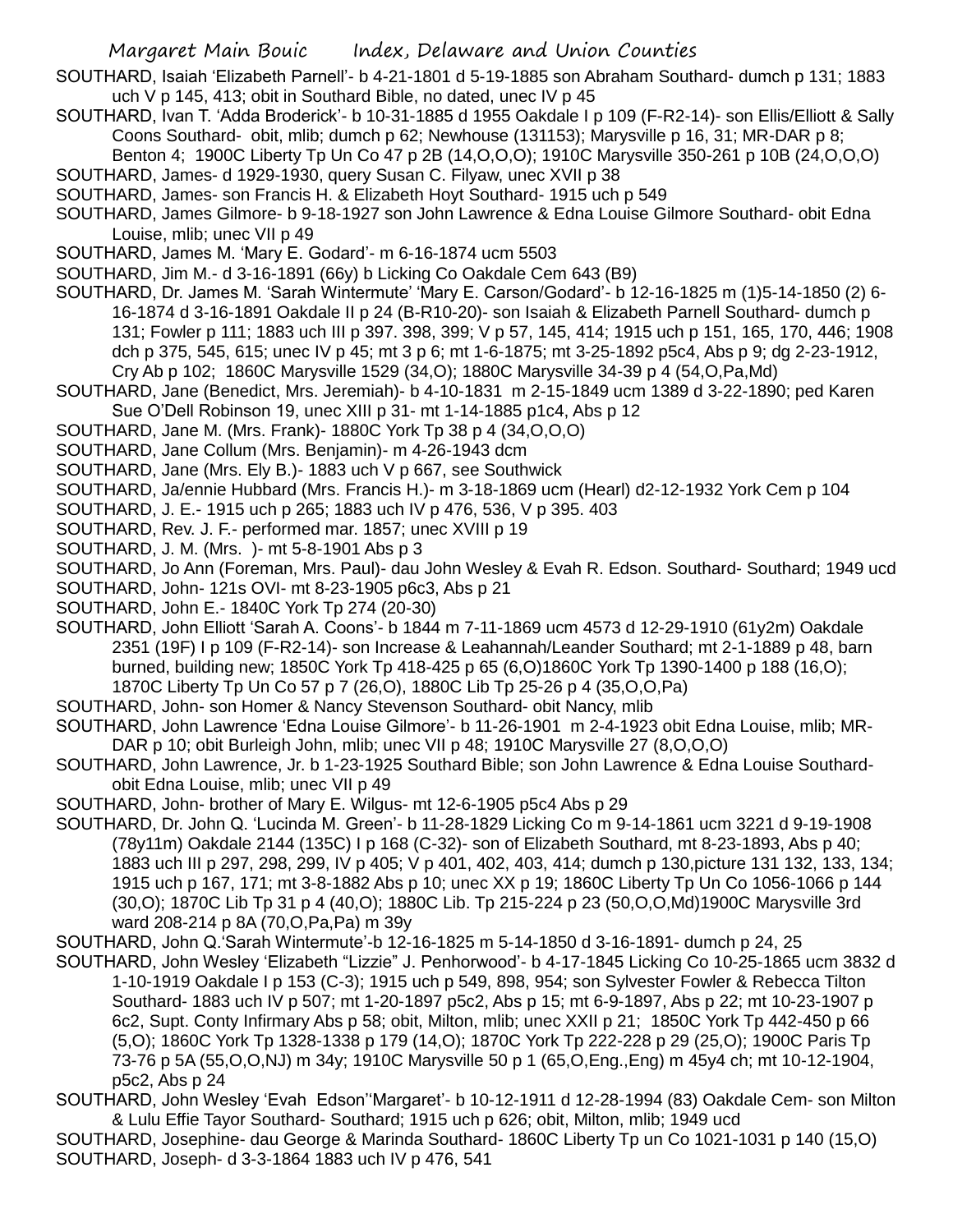SOUTHARD, Josephine (Mrs. William)- 1870C Taylor Tp 60-59 p 8 (23,O)

SOUTHARD, Joyce (Bradford, Mrs. Gerald)- dau John Wesley & Evah R; Edson Southard- Southard; 1949 ucd

SOUTHARD, Kate M.- b 6-1882 dau William & Emily Neeley Southard- 1900C Washington Tp 139 p 6B (17,O,O,Ind)

SOUTHARD, Kathleen Parker (Mrs. Will Carleton)- b 10-22-1899/1889 m 1953 d 11-29-1982 (83) York Cem; obit Will Carleton, mlib (brown)

SOUTHARD, Kay (Coder, Mrs. John)- dau Kelson George & Virginia Tilton Southard- Southard

SOUTHARD, Kelson George 'Virginia Tilton'- b 4-16-1912 m 11-6-1931 Ky d 9-20-1994 York Cem, p 86- son Milton J. & Edna Cox Southard- Southard; 1985 uch p 26; 1973, 1975, 1977, 1979, 1981, 1983 ucd

SOUTHARD, L. A.- d 9-5-1862; 1883 uch IV p 476, 541

SOUTHARD, Leahanna/Leander (Mrs. Increase)- b 4-13-1817 d 11-6-1892 Southardtown Cem, York Cem p 113; 1850C York Tp 418-425 p 64 (30,O); 1860C York Tp 1390-1400 p 188 (45,Pa); 1870C Liberty Tp Un Co p 57 (53,Pa);

SOUTHARD, Lena Morris (Mrs. Frank Stuart)- m 9-17-1890; dumch p 134

SOUTHARD, Leonard G.- son Samuel & Lydia Harriaman Southard- 1850C York Tp 420-427 (5,O); 1860C York Tp 1392-1402 p 188 (15,O)

- SOUTHARD, Leonidas H. 'Anna E. Penhorwood'- b 11-8-1852/1 m 2-14-1878 ucm 6298 d 1932 York Cem p 27- son Sylvester Fowler & Rebecca Tilton Southard- 1883 uchIII p 336, V p 528, 553, 554; 1915 uch p 111, 156, 549, 898, 954; obit Will Carleton, mlib (brown); 1860C York Tp 1328-1338 p 180 (9,NJ); 1880C York Tp 36 p 4 (28,O,O,NY); 1900C York Tp 225 p 10A (47,O,O,NJ) m 22y
- SOUTHARD, Levi- son Francis H. & Elizabeth Hoyt Southard- 1915 uch p 549; unclaimed letter 1842, unec XII p 22

SOUTHARD, Lillie Painter (Mrs. Spain S.)- m 12-3-1881 ucm 7075

SOUTHARD, Lizzie J. Penhorwood (Mrs. John W.)- m 10-25-1865 ucm (Hearl)

SOUTHARD, Loretta- dau George & Marinda Southard- 1860C Liberty Tp Un Co 1021-1031 p 140 (6,O)

- SOUTHARD, Louisa E. Elliott (Mrs. Wesley W.)- b 4-7-1853 m 3-11-1876 d 4-20-1933 Sec B. York Cem p 68 dau John & Elizabeth A. Elliott- 1883 uch V p 553; 1900C York Tp 230 p 10A (47, O,Va,NY)
- SOUTHARD, Louisa O. (Baldwin, Mrs. Gould J.)- m 7-21-1870 dau Ely B. & Jane Southard- 1883 uch V p 667 SOUTHARD, Louisa- b 1822 dau Samuel L. Southard- unec X p 29
- SOUTHARD, Lucinda M. Green (Mrs. John Q.)- b 1836 Montgomery Co m 9-14-1861 ucm 3221 d 6-27-1916 (80y4m) Oakdale p 16 8 (C-32)- dau Theodorus & Eliza Stuart Green- dumch p 134; cousin of Amelia Stewart Morgan (Mrs M.C.) mt 9-4-1901, Abs p 10; 1883 uch V p 414; unec XX p 19; 1870C Liberty Tp un Co 31 p 4 (34,O); 1880C lib Tp 215-224 (43,NY,NY,NY); 1900C Marysville 3rd ward 208-214 p 8B (63,NY,NY,NY) m 39y, 5 ch, 3 living; ; 1910C Marysville 25-26 p 1B (72,NY,NY,NY)l wid, 5 ch 3 living
- SOUTHARD, Lucinda M.- dau Milton & Catherine Southard- 1870C Washington Tp 113 p 2 (15,O)
- SOUTHARD, Lulu Effie Taylor (Mrs. Milton A.)- m 8-10-1898 ucm (Hearl); Southard
- SOUTHARD, Lydia Harriman (Mrs. Samuel)- b 11-5-1821 m 11-24-1839 d 10-23-1886 (64-11-18)
	- Southardtown, York Cem p 14; 1883 uch V p 553; 1850C York Tp 420-427 p 65 (26,O); 1870C York Tp 36-35 p 5 (48,Pa): 1880C York Tp 1392-1902 p 188 (39,Pa)
- SOUTHARD, Lydia- d 3-1-1882 (1-1-22) dau S. J. & M Southardtown Cem, York Cem p 16

SOUTHARD, Mable- infant d 12-29-1910 Oakdale 2293 (61C) I p 153 (C-3)

- SOUTHARD, Madine (Dowing, Mrs. )- dau Milton J. & Edna Cox Southard- Southard
- SOUTHARD, Malinda A. Davis (Mrs. Robert W.)- m 10-17-1863 ucm 3480; unec XXI p 8

SOUTHARD, Margaret A. (Atkison, Mrs. Sylvester)- m 12-20-1865 ucm 3879, unec XXII p 21

SOUTHARD, Margaret (Henrie, Mrs. Judge Homer H.)- b 11-27-1912 d 12-5-1912 Cal- dau Edward F. &

Annabel Schoedinger Southard- Southard; 1915 uch p 550, 899; obit Edward, mlib SOUTHARD, Margaret (Mrs. John W.)- Southard

- SOUTHARD, Marian (Graham, Mrs. Robert)- dau Edward F. & Annabel Shoedinger Southard- Graham (163111); obit Edward F., mlib; Richey 8, 9
- SOUTHARD, Marilyn Kay (Coder, Mrs. John)- m 9-19-1958- dau Kelson & Virginia Tilton Southard- 1985 uch p 26, 27

SOUTHARD, Marinda (Mrs. George)- 1860C Liberty Tp 1021-1031 p 140 (39,O)

SOUTHARD, Martha (Atkinson, Mrs. Syrean)- m 12-15-1866 ucm (Hearl)

SOUTHARD, Dr. Martha E. (Carpenter, Mrs. G. Kenneth)- d 10-22-1979 (57) dau Dr. Harry G. & Olive Penhorwood Southard- Southard; obit Harry G, mlib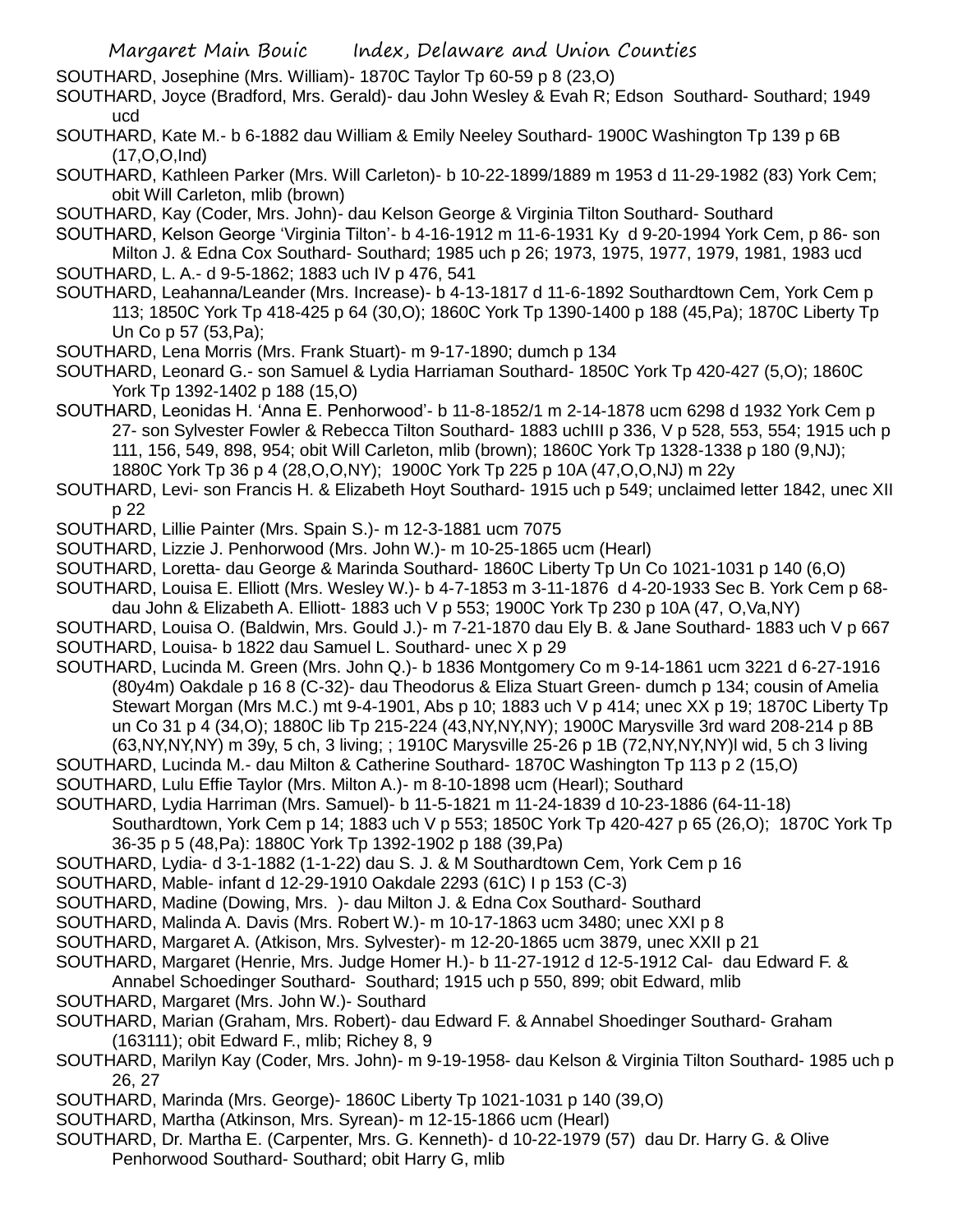- SOUTHARD, Martha Jane (Asman, Mrs. William F.)- b 3-17-1907 m 9-7-1929 Southard Bible; Oakdale p 141 (M-R6-12) -dau Burleigh John & Minnie Turner Southard- 1915 uch p 1002; unec VII p 49; obit Burleigh John, mlib; unec VII p 49; 1910C Marysville 27 (3,O,O,O)
- SOUTHARD, Martha Jane (Hicks, Mrs. )- dau Rev. Sylvester Fowler & RebeccaTilton Southard- 1915 uch p 549; mt 1-20-1897 p5c2 Abs p 15; 1850C York Tp 442-250 p 66 (5/12,O); 1860C York Tp 1328-1338 p 180 (10,NJ); 1870C York Tp 184-181 p 24 (20,O)
- SOUTHARD, Mary (Atkinson, Mrs. Syrean)- m 12-15-1866 ucm 4106
- SOUTHARD, Martha J. (Dickinson, Mrs. Jesse)- m 1-12-1878 ucm 6191
- SOUTHARD, Martha- dau Samuel & Lydia Harriman Southard- 1850C York Tp 420-427 (4,O)
- SOUTHARD, Mary Ann (Denman, Mrs. Christopher N. )- dau Francis H. & Elizabeth Hoyt Southard- 1915 uch p 549
- SOUTHARD, Mary Christine (Huffman, Mrs. Herbert Brown)- b 9-29-1905 m 2-4-1929 Oakdale II p 141 (M-R6-12)- dau Burleigh John & Minnie May Turner Southard- unec VII p 49; obit Burleigh, mlib; 1910C Marysville 27 p 1B (4,O,O,O)
- SOUTHARD, Mary E. Carson (Goddard, Mrs. Edward)(Mrs. Dr. James)- b 4-3-1840 m(2) 6-16-1874 ucm 5503 d 2-21-1912 (71y10m) Oakdale 2444 (9B) II p 24 (B-R10-20)- dau William & Eliza Thompson Carsonunec IV p 45; dg 2-23-1912, Cry Ab p 102; 1900C Marysville 3rd ward 61-64 p 3A (60,O,pa,Pa) wid, 3 ch, 1 living
- SOUTHARD, Mary E. Wilgus- mt 12-6-1905 p 5c4, Abs p 29 brothers and sisters
- SOUTHARD, Mary F.- d 3-4-1900 (31y3m) Oakdale I p 153 (C-3)
- SOUTHARD, Mary Frances Weaver (Mrs. Edward F.)-b 1-8-1869 m 8-26-1891 d 3-8-1900 Oakdale Cem, dau Samuel & Isabel Weaver- mt 3-7-1900 p 5 Abs p 3; mt 7 -22-1903 p 7 c4; Abs p 14; obit Edward, mlib; obit, mlib
- SOUTHARD, ----unnamed dau of Edward F. & Mary Frances Weaver (3 ½-1900) obit Mary Frances, mlib
- SOUTHARD, Mary Jane Hubbard (Mrs. Frank K.)- b 1848 d 12-12-1932 York Cem p 43; Southard
- SOUTHARD, Mary Jeanette (Urr, Mrs. T. V.)- dau Homer & Nancy Stevenson- obit Nancy, mlib
- SOUTHARD, Mary M.- dau Increase & Leander Southard- 1850C York Tp 418-425 p 65 (1,O)
- SOUTHARD, Mary Ora Church (Mrs. Sylvester F.)- m 2-24-1898 ucm (Hearl) d 5-26-1939, Oakdale Cem, obit, mlib
- SOUTHARD, Mary (Patch, Mrs. William)- m 5-30-1855 ucm 2270
- SOUTHARD, Mary- dau Samuel & Lydia Harriman Southard- 1850C York Tp 420-427 (2,O)
- SOUTHARD, Mary (Stamets, Mrs. Faschus/Malchus) b 7-31-1840 m 5-7/23-1863 ucm 3440- dau Sylvester Fowler & Rebecca Tilton Southard- 1883 uch V p 554; 1915 uch p 549, 888, 958,; unec XX p 66 1032; mt 1-20-1897 p5c2, Abs p 15; 1850C York Tp 442-450 p 66 (10,O); 1860C York Tp 1328-1338 p 179 (20,NJ)
- SOUTHARD, M. (Mrs. S. J.)- York Cem p 16
- SOUTHARD, Mary (Stamets, Mrs. Malcus)- m 5-23-1863 ucm (Hearl)
- SOUTHARD, Maude (Biddinger, Mrs. )- dau William Southard (24y); mt 7-11-1906 p 8 c2, Abs p 15
- SOUTHARD, Maybelle (Coyer, Mrs. )- dau Milton J. & Edna Cox Southard- Southard
- SOUTHARD, Maywood- 1870C York Tp 32-31 p 5 (7,O) lived with Sylvester & Margarette Atkinson
- SOUTHARD, Melinda A. Davis (Mrs. Robert W.)- m 10-17-1863 ucm 3480; 1870C York Tp 101-99 p 13 (25,O) SOUTHARD, Melvina (Painter, Mrs. Walter S.)- m 12-2-1871 ucm 5020
- 
- SOUTHARD, Mildred (Ellsworth, Mrs. True)- b 2-4-1902 d 10-25-1988 (86) Woodstock Cem- dau Milton F. & Lulu Effie Taylor Southard- Southard; obit, Milton , mlib; 1910C Paris Tp 202 p 10B (8,O,O,O)
- SOUTHARD, Milton A.- son John Wesley & Elizabeth Penhorwood Southard- 1915 uch p 888; obit Burleigh John, mlib; obit Sylvester, mlib
- SOUTHARD, Milton 'Catherine Blair'- b 10-14-1827- d 11-26-1903 (76-1-12) Byhalia Cem- mt 12-2-1903 p 10 c1 Ab p 24; 1860C York Tp 1386-1396 p 187 (34,O); 1870C Washington Tp 113 p 2 (42,O); 1900C Washington Tp 142 p 6B 972,O,O,O) m 49y
- SOUTHARD, Milton H/A. 'Lulu Effa Taylor'- b 4-11-1880 m 8/10-10-898 ucm (Hearl) d 10-27-1957 (77) Oakdale I p 153 (C-3); 1915 uch p 626; 1883 uch IV p 476; Southard; obit, mlib; 1910C Paris Tp 200- 202 p 10B (30,O,O,O) m 11y
- SOUTHARD, Milton Isaiah.- d (68) lawyer, mt 5-10-1905 p2c2, Abs p 21son Isaiah & Elizabeth Parnell Southard- dumch p 131; 1883 uch V p 414, 663
- SOUTHARD, Milton J. 'Edna Cox'- b 1876 m 1904 d 9-28-1960 Sec B. York Cem p 72 son William & Emily Neely Southard- Southard; 1900C Washington Tp 139 p 6B (23,O,O,Ind); 1949 ucd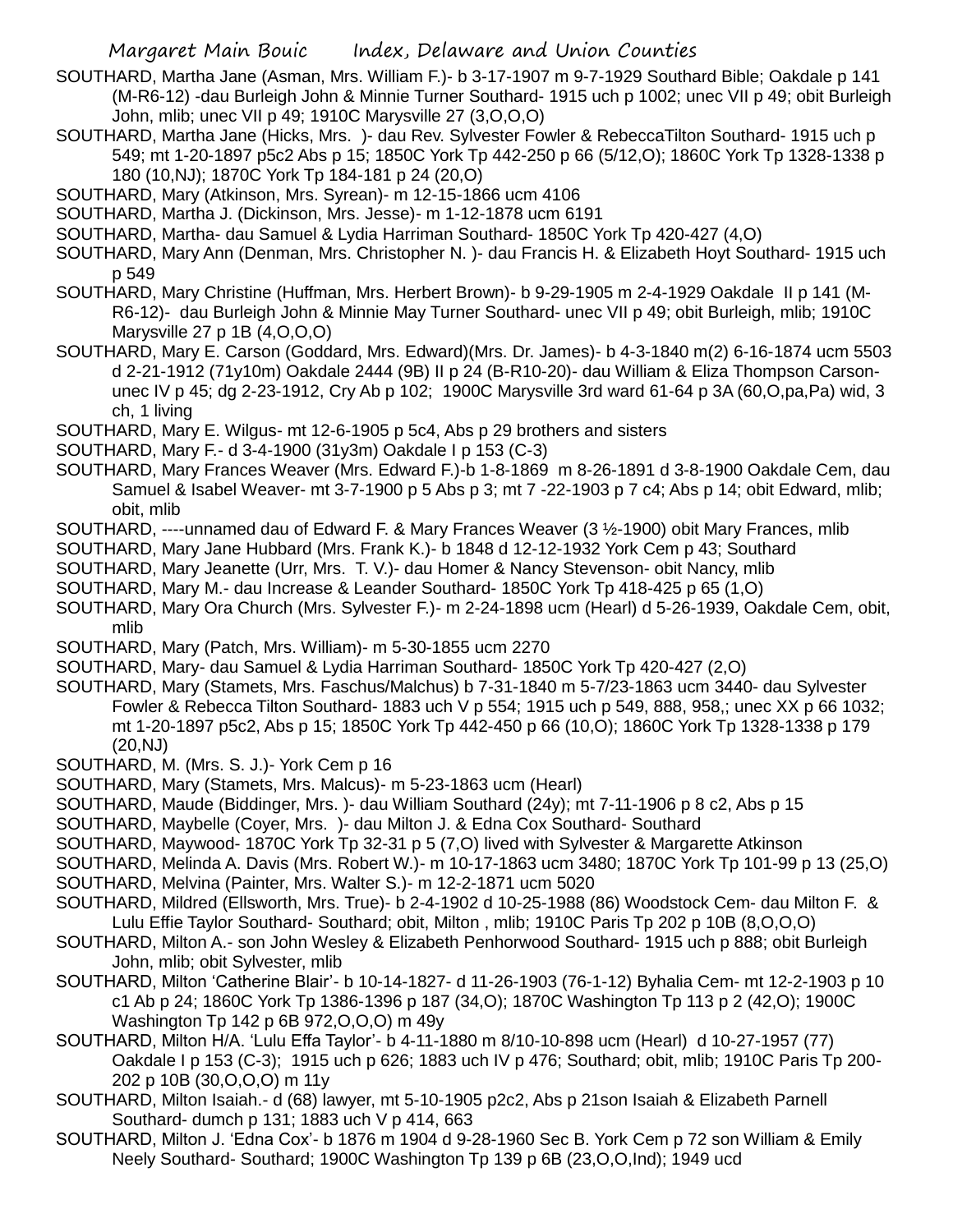- SOUTHARD, Minnie May Turner (Mrs. Burleigh John)- b 11-27-1875 m 1899 d 1-31-1971 Oakdale I p 153 (C-3) dau Solomon & Armintha Turner Amrine- Southard 1915 uch p 1002; MR-DAR p 7; unec VII p 48; obit Burleigh, mlib; 1910C Marysville 27 p 1B (34,O,Eng,O) m 10y, 4 ch
- SOUTHARD, Mollie (Huff, Mrs. Edward A.)- m 12-30-1882 ucm (Hearl)
- SOUTHARD, Nadine (Downing, Mrs. )- dau Milton J. & Eda Cox Southard- Southard
- SOUTHARD, Nancy Stevenson (Mrs. Homer)- b 1882 d 9-29-1955 Oakdale I p 111 (F-R3-10); obit, mlib; 1910C Marysville 25-26 p 1B (28 O,O,O) no ch
- SOUTHARD, Olive Penhorwood (Mrs. Harry C.)- b 1885 m 1917 d 11-8-1967 Oakdale I p 168 (C-32)- Southard;
- SOUTHARD, Ora Church (Mrs. Sylvester F.)- b 1875 d 1939 Oakdale I p 126 (F-R7-16); 1910C Marysville 28 p 1B (34,Pa,NY,Pa)
- SOUTHARD, Orvill 'Sarah E. Hildreth'- m 6-24-1896 ucm (Hearl)
- SOUTHARD, Orvil 'Eva Hildreth '- b 1-1874 York Cem p 72; ped Rose Shannon Southard 8, by Susan D. Filyaw, unec XVI p 26, XVII p 15, 38, XIX p 44; 1900C Jackson Tp 85-87 p 4B (26,O,O,O) m 5y
- SOUTHARD, Otto M.- b 5-26-1863 d 5-6-1865 (2y) Oakdale 67, I p 168 (C-32) removal 5-1882- son John Q. & Lucinda Green Southard- dumch p 135; 1883 uch V p 414
- SOUTHARD, Paul H. -b 9-1890 son Wesley W. & Louisa E. Elliott Southard- 1900C York Cem 230 p 10A (9,O.O,O)
- SOUTHARD, Pearle E. Corbet (Mrs. Frank N.)- b 2-23-1887 m 5-8-1919 d 7-25-1979 York Cem p 43- dau Carl & Agnes Corbet- 1949, 1962, 1967 ucd
- SOUTHARD, Phebe Burwell (Mrs. William)- v 1798 m 5-14-1831 ucm 230 1883 uch V p 553; 1880C Taylor Tp 8 p 1 (70,NY,Pa,Pa) mother of John Yarrington; ped Alice Yarrington Golden 1985 uch p 56; unec II p 1 V p17
- SOUTHARD, Phebe (Mrs. ) (Reames, Mrs. Edward)- m 11-19/10-1875 ucm 5785; mt 3 p 18, 20; mt 12-8- 1875
- SOUTHARD, Philip Nation- d 9-23-1853 (1y11m) son Increase & Leannah Southard- Southartown Cem, York Cem p 13
- SOUTHARD, Phoeba- 1860C York Tp 1403-1413 p 190 (63,Vt)- lived with Jerab & Mary Baldwin
- SOUTHARD, Plin- b 1-1900 son Orvil & Eva Southard- 1900C Jackson Tp 85-87 p 4B (4/12,O,O,O)
- SOUTHARD, Priscilla (Bruner, Mrs. )- dau Francis H. & Elizabeth Hoyt Southard- 1915 uch p 549
- SOUTHARD, Priscilla Callie (Reams, Mrs. Caleb)- m 1-24-1872 ucm 5101dau Sylvester Fowler & Rebecca Tilton Southard- 1915 uch p 549; 1860C York Tp 1328-1338 p 180 (8,NJ)
- SOUTHARD, Rebecca Sue (Monroe, Mrs. )(Kavanaugh, Mrs. )- dau Kelson George & Virginia Tilton Southard- Southard
- SOUTHARD, Rebecca Tilton (Mrs. Sylvester Fowler)- b 2-18-1816 d 1-13-1897 (81) York Cem p 27- 1915 uch p 549, 953, 1032; 1883 uch V p 553, 554; Maugans Anc p 216; mt 1-20-1897 1897 p5c2, Abs p 15; 1850C York Tp 442-450 p 66 (33,O)
- SOUTHARD, Reed W.- b 1803 d 9-9-1959 Sed B. York Cem p 68- son Wesley W. & Louisa E. Elliott Southard-1900C York Tp 230 p 10A (17,O,O,O)
- SOUTHARD, Reginald S.- b 5-13-1907 d 2-5-1909 son O. & E. Sec B. York Cem p 72
- SOUTHARD, Robert- son Increase & Leander Southard- 1850C York Tp 418-425 p 64 (13,O); 1860C York Tp 1390-1400 p 188 (21,O)
- SOUTHARD, Robert E.- son Kelson George & Virginia Tilton Southard- Southard
- SOUTHARD, Robert Orville 'Susan Carrol Brown'- b 7-9-1936 son Clyde Ernest & Rose Etta Horton Southard, ped Rose Shannon Southard 2 by Susan C. Filyaw #573; unec XIX p 44
- SOUTHARD, Robert W. 'Melinda A. David/s'- m 10-17-1863 ucm 3480; unec XXI p 8; 1870C York Tp 101-99 p 13 (31)
- SOUTHARD, Romina- dau George & Marinda Southard- 1860C Liberty Tp Un Co 1021-1031 p 140 (19,O)
- SOUTHARD, Rose Etta Horton (Mrs. Clyde Ernest)- b 4-20---- d 1978 ped Rose Shannon Southard 5, by Susan C. Filyaw- unec XVII p 15, XIX p 44
- SOUTHARD, Rose Shannon- b 3-20-1983 dau Robert Orville & Susan Carol Brown- ped 1 by Susan D. Filyaw #573m unec XIX p 44
- SOUTHARD, Rosemary (Stephenson, Mrs. G. E. )- dau Harry G. & Olive Penhorwood Southard- Southard; obit Harry G., mlib
- SOUTHARD, Ruth G.(Townsend, Mrs. )- dau Sylvester & Mary Ora Church Southard- obit, Sylvester, mlib; 1910C Marysville 28 p 1B (7,O,O,Pa)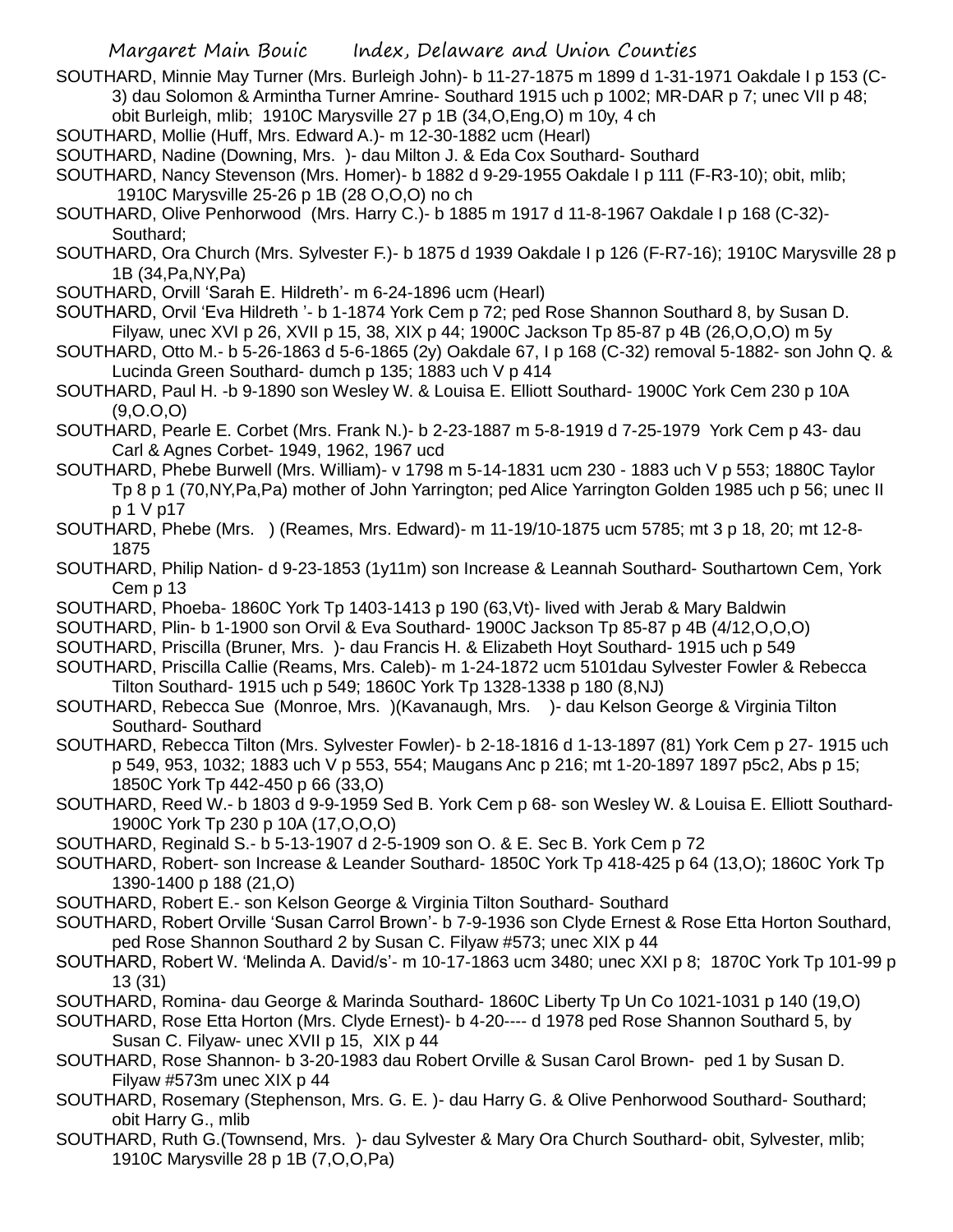SOUTHARD, R. W.- 1883 uch IV p 476

SOUTHARD, Samuel L. 'Lydia Harriman'- b 2-20-1814 m 11-24-1839 Southardtown Cem, York Cem p 14; son William Southard- 1883 uch V p 414, 553; dumch p 131; 1840C York Tp 275 (20-30); 1850C York Tp

420-427 p 65 (35,O); 1860C York Tp 1292-1402 p 188 (15,O); 1870C York Tp 36-35 p 5 (56,O) SOUTHARD, Sally (Mrs. Ellis)- b 7-1850 1900C Liberty Tp Un Co 47 p 2B (49,O,Pa,O) m 31y, 1 ch

SOUTHARD, Sallie M.- d Saturday (19) bur W. Mansfield- mt 8-30-1893 p3c1, Abs p 9

- SOUTHARD, Samuel L.- query by Bertha Smith- unec X p 29
- SOUTHARD, Sarah A. Coons (Mrs. John E.)- b 1854 m 7-11-1869 ucm 4573 d 4-16-1936 Oakdale I p 109 (F-R2-14); 1870C Liberty Tp Un Co 57 p 7 (19,O); 1880C Lib Tp 25-26 p 4 (29,O,Pa,Pa)
- SOUTHARD, Sarah E. Hildreth (Mrs. Orvill)- m 6-24-1896 ucm (Hearl)
- SOUTHARD, Sarah (Mrs. Elliott)- 1910C Marysville 353-261 p 10B (58,O,Pa,O) m 39y 1 ch
- SOUTHARD, Sarah (Mrs. Dr. James)- 1860C Marysville 1529 (32,Pa)
- SOUTHARD, Sarah T. Latimer "Tommie"(Mrs. Charles W.)- b 8- 1858 m 6-20-1878 ucm 6278 d 1945 Oakdale II p 24 (B-R10-20); 1880C Marysville 465-512 p 35 (20,O,O,O); 1900C Marysville 1st ward 234-237 p 10B (41,O,O,O) m 22y, no ch; 1910C Marysville 91-94 p 4A (51,O,O,O) m 31y, no ch
- SOUTHARD, Sarah V.- dau Samuel & Lydia Harriman Southard- 1883 uch V p 547, 553; 187CYork Tp 36-35 p 5 (5,O)
- SOUTHARD, Sarah Wintermute (Mrs. Dr. James M.)- m 5-14-1850 d 9-24-1867- dumch p 25; obit in Southard Bible, unec IV p 45; mt 3-25-1892 p5c4, Abs p 9
- SOUTHARD, Scott- b 1970 son Thomas C. & Sondra K. Southard- 1980 dcd
- SOUTHARD, S. F.- pallbearer for S. L. Church- dg 6-24-1913, Cry Ab p 44
- SOUTHARD, S. R.- brother Burleigh John Southard, mlib
- SOUTHARD, Shirley (Grooms, Mrs. Justin M.)- b 1934 d 11-20-1955-1985 uch p 65
- SOUTHARD, Shirley (Wesche, Mrs. )(Ketzler, Mrs. Tom)- dau Kelson George & Virginia Tilton Southard-**Southard**
- SOUTHARD, Simpkin G.- son Samuel & Lydia Harriman Southard- 1850C York Tp 420-427 (7,O); 1860C York Tp 1392-1402 p 188 (17,O)
- SOUTHARD, S. J. 'M'- York Cem p 16
- SOUTHARD, S. J.- youngest child buried Saturday, mt 3-14-1888 p3c4, Abs p 44
- SOUTHARD, Sondra K. (Mrs. Thomas D.)- 1980 dcd
- SOUTHARD, Spain S. 'Lillie Painter'- m 12-3-1881 ucm 7075
- SOUTHARD, Spain J.- son Samuel & Lydia Harriman Southard- 1883 uch V p 553; 1860C York Tp 1392-1402 p 188 (3,O); 1870C York Tp 36-35 p 5 (12,O)
- SOUTHARD, S. R.- 1980 dcd
- SOUTHARD, Stanley Edward son Dr. Alonzo F. & Berniece Naylor Southard- Southard
- SOUTHARD, Stanley R.- 1961, 1964 dcd
- SOUTHARD, Sue Ann- b 8-9-1929 dau John Lawrence & Edna Louisa Giolmore Southard- obit, Edna M, unec VII p 49
- SOUTHARD, Susan Carol Brown (Mrs Robert Orville)- b 1-17-1949 dau James Frederick & Martha Rosalie Barkey Brown- ped Rose Shannon Southard 3 by Susan C. Filyaw # 573; unec XIX p 44
- SOUTHARD, Susan Amerine'-- ped Alan R. Perkins # 314 13; unec XI p 48
- SOUTHARD, Sylvester F. 'Mary Ora Church'- b 8-23-1872 m 2-24-1898 ucm (Hearl) d 5-13-1951 Oakdale I p 126 (F-R7-16) ; mt 3-16-1859, Abs p 32- son John Wesley & Elizabeth J. Penhorwood Southard- 1915 uch p 550, 888; obit Burleigh John, mlib; obit, mlib; unec XVI p 59a; 1910C Marysville 28 p 1B (37,O,O,O)
- SOUTHARD, Rev. Sylvester Fowler 'Rebecca Tilton'- b 12-18-1816 d 11-12-1862 York Cem p 27 son Franics H. & Elizabeth Hoyt Southard- 1883 uch V p 553. 554. 832, 888, 953; 1915 uch p 549; Maugans Anc p 216; mt 1-20-1897 p5c2, Abs p 15; unec XIV p 18, 47, 52, XV p 7, 19, 39, XVII p 6, 35, 42, 54, XVIII p 19, 33, 47, 66, XIX p 7, 17, 34, 43, 66; XX p 6, 19, 32; 1850C York Tp 442-450 p 66 (35,O); 1860C York Tp 11328-1338 p 179 (46,O)
- SOUTHARD, Thomas- dumch p 130
- SOUTHARD, Thomas C. 'Sandra K.'- 1980 dcd
- SOUTHARD, Tommy- b 1967 son Thomas C. & Sondra K. Southard- 1980 dcd
- SOUTHARD, Tommy(Mrs. Charles) d 4-22-1945 obit mlib, sister Mrs. Anna LeMay
- SOUTHARD, Valerie- b 1965 dau Thomas C. & Sondra K. Southard- 1980 dcd
- SOUTHARD, Verne E.- b 12-1884- dau Wesley W. & Louisa E. Elliott Southard- 1900C York Tp 230 p 10A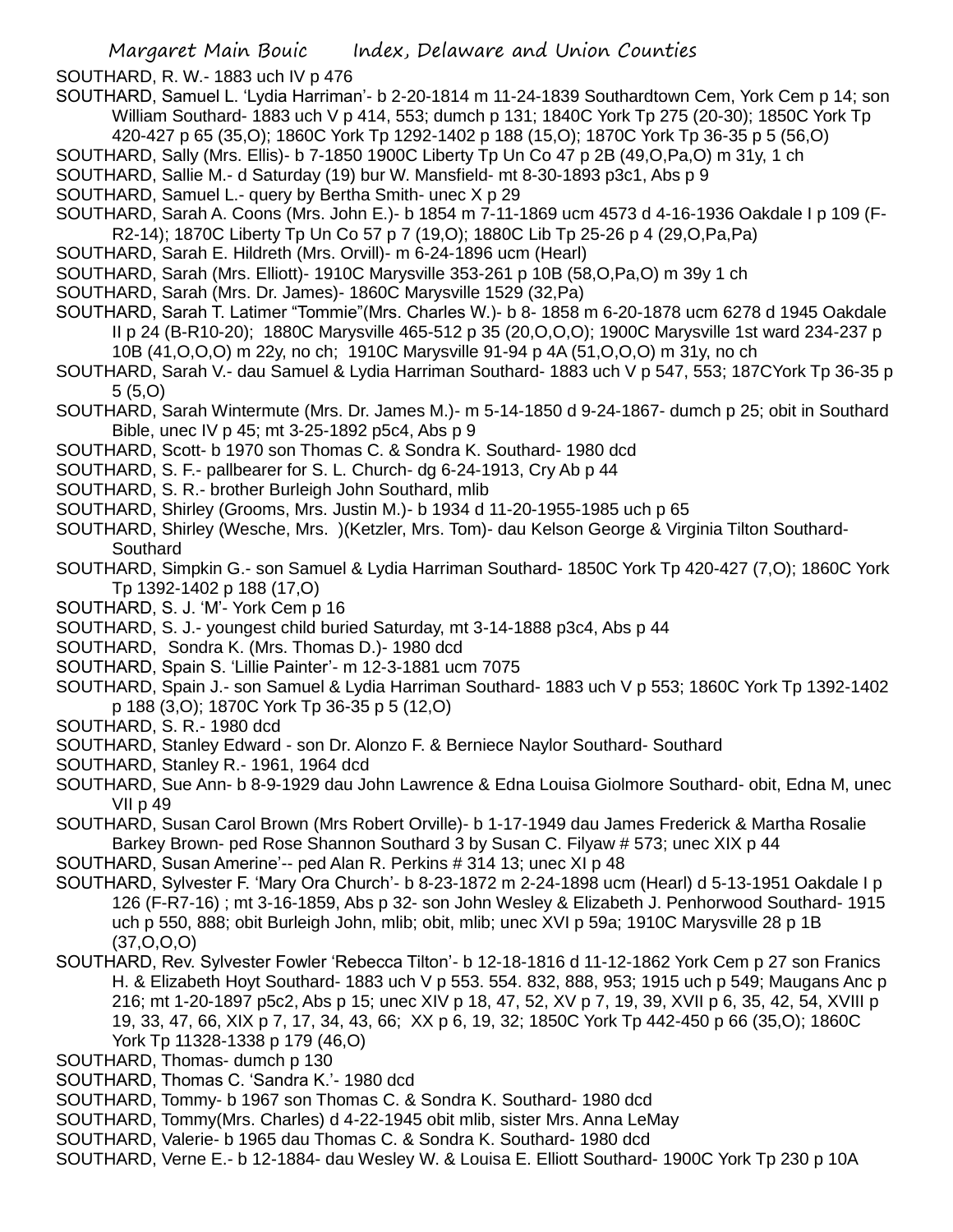(15,O,O,O)

- SOUTHARD, Virginia Tilton (Mrs. Kelson C.)- b 2-9-1916 m 11-6-1931 d 4-6-2000 (84) Sec C. York Cem p 86; 1985 uch p 26; Southard; 1971, 1973, 1975, 1977, 1979, 1981, 1983 ucd
- SOUTHARD, Warren L.- b 1922 d 1931 York Cem p 28
- SOUTHARD, W. C. 'Kathleen'- m 1953 d 8-25-1973- Southard; 1900C York Tp 225 p 10A (19,O,O,O)
- SOUTHARD, Wesley W. 'Louisa E. Elliott'- b 7-19-1841 m 3-11-1876 d 8-19-1901 (60) Sec B. York Cem p 68 son Samuel & Lydia Harriman Southard- 1883 uch V p 553- mt 8-21-1901 p 4c2, Abs p 8; 1870C York
	- Tp 36-35 p 5 (28,O); 1900C York Tp 230 p 10A (48,O,O,O) m 24y
- SOUTHARD, W. H. 'Susan Amerine'- ped Alan R. Perkins #314, 12; unec XI p 48
- SOUTHARD, Wilda- 1870C York Tp 32-31 p 5 (8,O) lived with Sylvester & Margarette Atkinson
- SOUTHARD, Will Carleton 'Kathleen Parker'- b 1-4-1882 m 1953 d 1973 (910 York Cem p 28 son Leonidas & Anna Penhorwood Southard- Southard; 1915 uch p 954; obit, mlib (brown)
- SOUTHARD, William- 1840C Jackson Tp p 234 (60-70)
- SOUTHARD, William- voter Washington Tp 1836, unec XV p 67
- SOUTHARD, William- 1915 uch p 549; 1883 uch V p 662
- SOUTHARD, William- father of Maude Biddinger- mt 7-11-1906 p 8 c2, Abs p 15
- SOUTHARD, William 'Elizabeth Lingrel''Phoebe Burwell'- b 1778 m 5-14-1831 ucm 230 d 3-1851; 1883 uch V p 553; unec II p 1, 27; ped Alice Yarrington Golden #56 18
- SOUTHARD, William 'Josephine'- 1870C Taylor Tp 60-59 p 8 (25,O)
- SOUTHARD, William Milton- son Dr. Alonzo F. & Berniece Naylor Southard- Southard
- SOUTHARD, William N. 'Emily Neeley' lic m 3-26-1873 ucm 5242; 1900C Washington Tp 129 p 6B (45,O,O,O) m 27y
- SOUTHARD, William N.- son Milton & Catherine Southard- 1860C York Tp 1386-1396 p 157 (8,O); 1870C Washington Tp 13 p 2 (16,O)
- SOUTHARD, William W.- son Samuel & Lydia Harriman Southard- 1850C York Tp 420-427 (9,O); 1860C York Tp 1372-1402 p 188 (17,O)
- SOUTHARD, Winnie M. (Mrs. Burton)- b 11-1875; 1900C Marysville 93-98 p 4A (24,OEng,O) no ch m in year
- SOUTHARD, W. N. 'Emma R.'- Byhalia Cem, lptw p 117
- SOUTHARD, W. W.- 1883 uch IV p 506
- SOUTHER, Frederica (Ritmoyer, Mrs. Lewis)- m 11-25-1853 dcm
- SOUTHERLAND, Alice (Mrs. )- cousin of Elizabeth Rea- Powers p 146
- SOUTHERLAND, Harriet P. Maine (Jones, Mrs. )(Mrs. )- b 7-21-1841 dau Milton Maxson & Theda C. Carpenter Maine- Asp 1109
- SOUTHERLAND, Henrieta (Maine, Mrs. Eilbert C)- m 11-20-1884- Asp (2139)
- SOUTHERLAND, Homer E.- b 6-14-1944 d 11-10-1988 (44) Price Cem- son James P. & Mary Jane Pruett Southerland- Southerland
- SOUTHERLAND, James P. 'Mary Jane Pruett'- Southerland
- SOUTHERLAND, James- son James P. & Mary Jane Pruett Southerland- Southerland
- S(O)UTHERLAND, Marion (Maine, Mrs. George B.)- m 8-6-1899 Asp (1315)
- SOUTHERLAND, Mary Jane Pruett (Mrs. James P.)- Southerland
- SOUTHERLAND, Wade- son James P. & Mary Jane Pruett Southerland- Southerland
- SOUTHERLAND, William- son James P. & Mary Jane Pruett Southerland- Southerland
- SOUTHGATE, James Leesburg Tp 1842; unec XI p 72
- SOUTHMAYD, Ellsowrth 'Ermaleah Voisard'- Southmayd
- SOUTHMAYD, Ermaleah Voisard (Mrs. Ellsworth)- d 2-2-1977 (75) bur Springfield- dau James & Mary Cook Southmayd- Southmayd; obit, mlib (brown)
- SOUTHWARD,—family of Verne F. Willson #285; unec X p 37
- SOUTHWARD, Adella (Swearingen, Mrs. M. J.)- b 2-1-1859 Wyandot Co d 8-19-1916 (57-6-19) dau James Southward- dg 8-22-1916, Cry Ab p 85
- SOUTHWARD, Caroline- pioneer of Esther Dillon Marsh unec XVIII p 30
- SOUTHWARD, Edward- 1820C Union Tp 175 (26-45)
- SOUTHWARD, Emma (Mrs. William)- 1880C Washington Tp 39-41 p 5 (30,O,O,O)
- SOUTHWARD, James- dg 8-22-1916, Cry Ab p 85
- SOUTHWARD, Dr. J.- son James Southward- dg 8-22-1916, Cry Ab p 85
- SOUTHWARD, —(Bechtel, Mrs. O. M.)- dau James Southward- dg 8-22-1916, Cry Ab p 85
- SOUTHWARD, Caroline (Yarrington, Mrs. John)- b 1832 d 1905, dau William & Phebe Burwell; ped Esther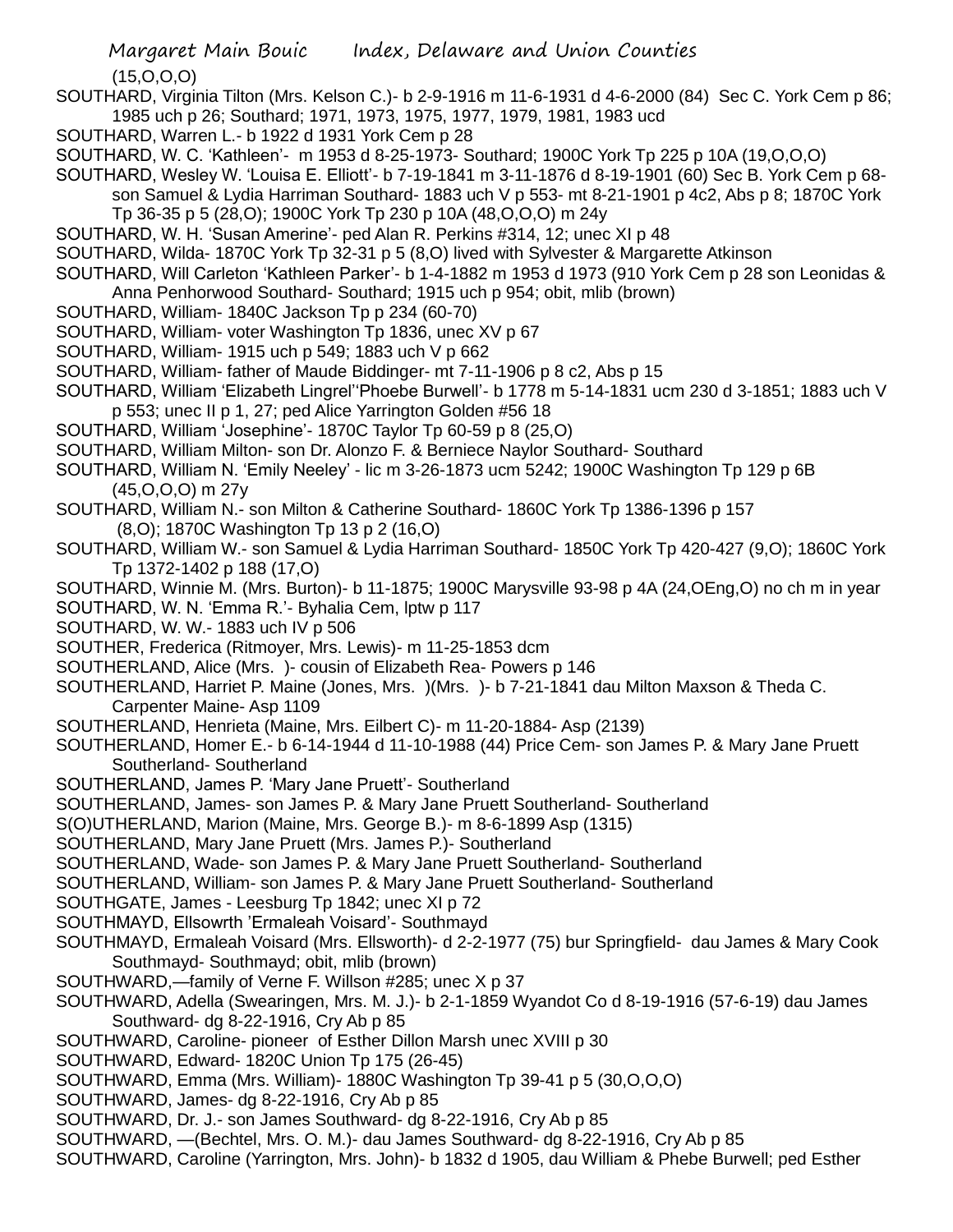- Marsh #55m ybec V o 18 15; 1985 uch p 95; see Southart, unec VII p 57, slip
- SOUTHWARD, (Duffield, Mrs. J. L.)- dau James Southward- dg 8-22-1916, Cry Ab p 85
- SOUTHWARD, Glenn 'Patricia'- d 10-14-1986 (60) bur Springfield- Southward
- SOUTHWARD, Henry- obit Jack A., mlib
- SOUTHWARD, Jack A. b 9-22-1968 d 11-30-1981 (13) son Monte M. Southward & Linda Leightey Penwellobit, mlib
- SOUTHWARD/SOUTHWORTH, Jane (Benedict, Mrs. Jeremiah)- m 2-15-1849 ucm 1384; unec VII p 45
- SOUTHWARD, Jeffrey- brother Jack A. Southward, obit Jack A., mlib
- SOUTHWARD, Jodi- sister Jack A. Southward. obit Jack A., mlib
- SOUTHWARD, Justin- brother Jack A. Southward, obit Jack A., mlib
- SOUTHWARD, Larry- son Glenn & Patricia Southward- Southward
- SOUTHWARD, Linda Leightey (Mrs. Monte)(Penwell, Mrs. )- dau Howard Leightey ; obit Jack A., mlib
- SOUTHWARD, Lucile- granddau Arthela Chapman- Pabst Pion I p 70
- SOUTHWARD, Lucille Green, query, Beard, Green, unec III p 24
- SOUTHWARD, Miton- son William & Emma Southward- 1880C Washington Tp 39-41 p 5 (3,O,O,O)
- SOUTHWARD, Monte M. 'Linda'- son Henry Southward, obit Jack A., mlib
- SOUTHWARD, 'Ned'- 1915 uch p 108
- SOUTHWARD, Orval- son William & Emma Southward- 1880C Washington Tp 39-41 p 5 (9,O,O,O)
- SOUTHWARD, Patricia (Mrs. Glenn)- Southward
- SOUTHWARD, Phebe Burwell (Mrs. William)-b 1798 m 5-14-1831 ucm (Hearl) d 1880- dau Jonathan & Hanah Van Gorden Burwell; ped Esther Marsh #55 31; unec IV p 26, V p 18, see Southard
- SOUTHWARD, Roger- son Glenn & Patricia Southward- Southward, Del City Finance Director
- SOUTHWARD, Wayne- son Glenn & Patricia Southward- Southward
- SOUTHWARD, William- brother Edward Southward- 1915 uch p 108 see Southworth
- SOUUTHWARD, William 'Emma'- 1880C Washington Tp 39-21 p 5 (28,O,O,O)
- SOUTHWARD, William 'Phebe Burwell'- b 1778 m 5-14-1831 ucm (Hearl) d 1851 ped Esther Marsh #55, unec IV p 26, V p 18, XVIII p 30; 1830C Allen Tp 396 p 294 (40-50)
- SOUTHWELL, Ezra- 1835 men p 35 #100 p 62 Kingston Tp
- SOUTHWELL, Maud Lena (Nash, Mrs. Arthur)- Nash p 284
- SOUTHWELL, Sir Robert- Nash p 10
- SOUTHWELL, Sir Thomas- Nash p 11
- SOUTHWIC, Ely B. 'Jane'- 1880C Washington Tp 209-216 p 23 (54,Md,Md,Md)
- SOUTHWIC, Ely B. 'Jennie C. Sewell'- d 1932 son William T. & Mary E. Southwic- 1880C Washington Tp 208- 215 p 23 (7,O,O,O) see Southard
- SOUTHWIC, Jane (Mrs. Ely B.)- 1870C Washington Tp 132-127 p 19 (44,O); 1880C Washington Tp 209-216 p 23 (54,O,Ky,Me)
- SOUTHWIC, Mary E. (Mrs. William T.)- 1880C Washington Tp 208-215 p 23 (29,O,O,O)
- SOUTHWIC, William T. 'Mary E.'- 1880C Washington Tp 208-215 p 23 (31,O,Md,O)
- SOUTHWICK, ----------wife of---------- d 1-27-1851 (28y7m16d) Stark Cem, Powell p 203
- SOUTHWICK, —family of Jean Hunt 342, unec XXII p 70
- SOUTHWICK, Admah Zedina (Wood, Mrs. Francis Marion)- b 3-21-1839 m 9-20-1862 d 11-12-1913 dau Jonathon & Esther Corwin Southwick- dcc Gordon Seese
- SOUTHWICK, Alice M. (McClimans, Mrs. John W.)- m 3-9-1871 ucm 4889 dau David R. & Mary Southwick-1860C Union Tp 643-649 p 90 (6,O); 1870C Milford 59-58 p 6 (17,O)
- SOUTHWICK, Alicia (Mrs. Austin)- Southwick
- SOUTHWICK, Austin 'Alicia'- Southwick
- SOUTHWICK, Bertha- d 11-14-1880 (7y2m) Oxford Tp- dcdeaths
- SOUTHWICK, Carrie (Plumb, Mrs. Preston B.)- 1908 dch p 824
- SOUTHWICK, Charity Pringle (Mrs. Israel B .)- m 12-6-1855 dcm
- SOUTHWICK, Davd- d 2-9-1882 (80) mt 2-22-1882 p3c5, Abs p 9
- SOUTHWICK, David- father of Erastus- Oakdale I p 84
- SOUTHWICK, David R. 'Mary E.'- 1860C Union Tp 643-649 p 90 (57,NY); 1870C Milford 59-58 p 6 (67,Vt); 1880C Milford 47 p 34 (77,NY,Eng,NH)
- SOUTHWICK, Derice- d Wednesday (70) mt 2-15-1882 p 3 c4, Abs p 9
- SOUTHWICK, Edward 'Laura'- dg 6-19-1944
- SOUTHWICK, Eliza A. (Mitchell, Mrs. William H.)- b 1879 d 1921 Oakdale II p 46 (G-R8-6)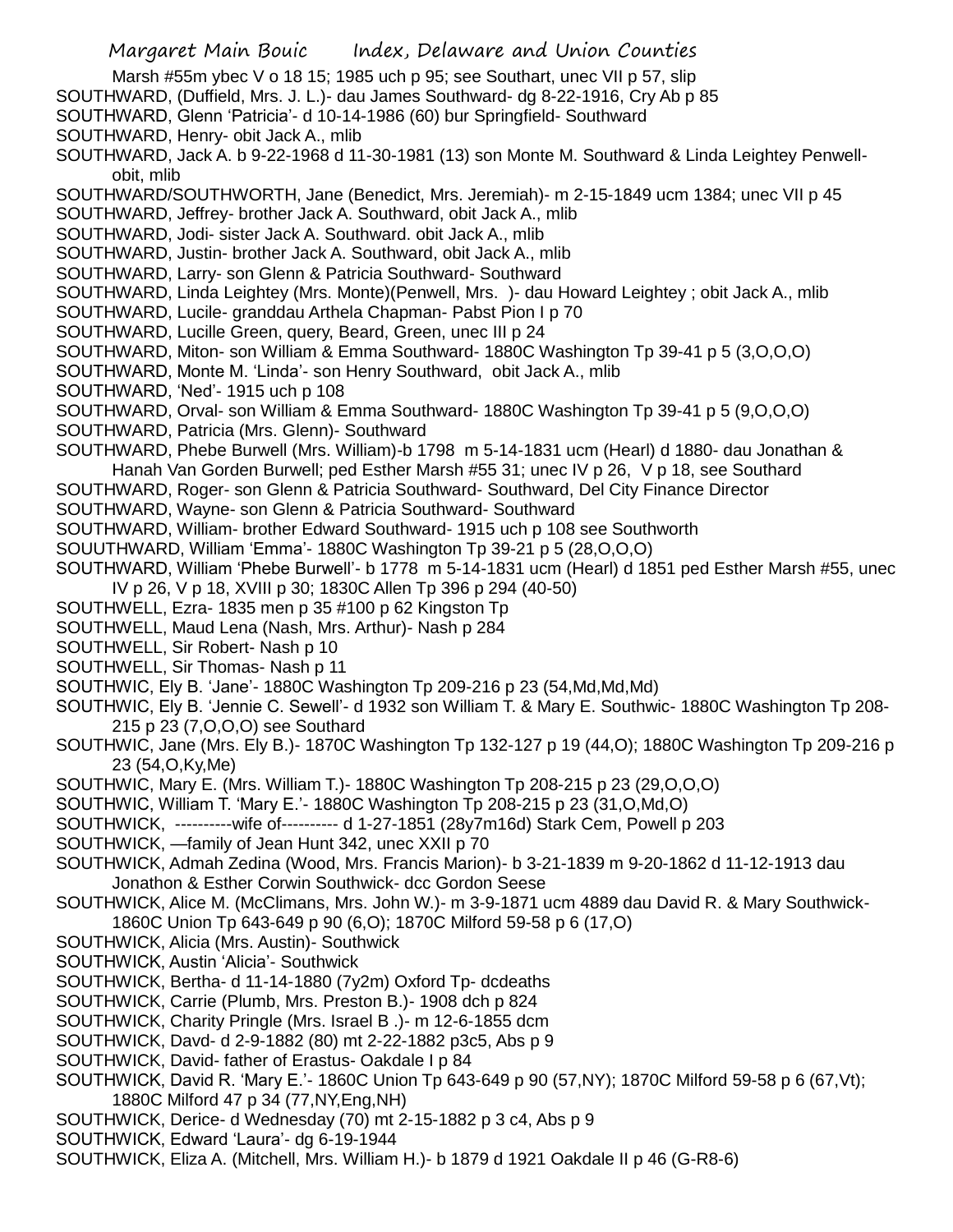- SOUTHWICK, Ella (Hoopes, Mrs. Clarence M.)- b 6-20-1886 m 6-14-1910 d 10-30-1982 (96) Oakdale II p 105 (H0R1-12)- dau Julius & Josephine Noonan Southwick- sister Jessie Southwick Scott- Southwick; MR-DAR p 7; 1910C Paris Tp 104-105 (23)
- SOUTHWICK, Ellen (Mrs. W. T.)- v 12-27-1852 d 3-17-1910 Price Cem, djlm p 31
- SOUTHWICK, E. 'Jane'- 1860C Jackson Tp 1110-1123 p 149 (35,Md)
- SOUTHWICK, Ely 'Jennie C. Sewell'- b 9-1872 m 2-28-1895 ucm (Hearl) d 1932 Byhalia Cem, lptw p 132; 1900C Washington Tp 159 p 7B (27,O,O,O) m 5y
- SOUTHWICK, Ely B. 'Ruth J.'Sarah Jane Griffith'- b 11-1825 m(1) 1848 (2) 7-16-1888 ucm (Hearl)) d 8-5-1890 (64-8-18) Byhalia Cem, lptw p 108; mt 8-20-1890 Abs p 2
- SOUTHWICK, Emma (Mrs. Julius A.)- 1870C Leesburg Tp 78-80 p 10 (25,O)
- SOUTHWICK, E. R.'Mrs. J. C. Tenney'-m 6-22-1876, mt 6-28-1876; mt 3 p 26; 1883 uch V p 7; unec XV p 8, affidavits
- SOUTHWICK, Erastus Royal 'Mary Williams' 'Jane Cherry Tenney.'- b 3-21-1808 NY m 10-1-1833 d 8-10/18- 1900 (92) Oakdale 7th son of David in lineal descent of Lawrence Cassanda Southwick- Oakdale I p 84 (D-R4-9); mt 12-19-1888; Abs p 4; mt 12-6-1899 p3c3, obit, mlib Abs p 67; obit, unec XIII p 33; ped Virginia Mae Scott Hayden #458 18, unec XVII p 47, 55; 1870C Marysville -Paris Tp 245-246 p 25 (62,NY); 1880C Marysville 399-441 p 29 (71,NY,Mass,Vt); 1900C Marysville 1st ward 182 (92,NY,Mass,Vt)
- SOUTHWICK, Esther Corwin (Mrs. Jonathan)- b 1800 dau Edward & Olive E. Colegrove Corwin- dcc Gordon Seese 63
- SOUTHWICK, Ezra 'Malinda'- 1850C Kingston Tp 3316 p 174 (57, Mass)
- SOUTHWICK, Ezra William- b 10-13-2000 son Austin & Alicia Southwick- Southwick
- SOUTHWICK, F. R. (Mrs. ) mother of Mary Ross Perdue- mt 9-19-1900 p5c5, Abs p 16
- SOUTHWICK, Glenna E. (Mrs. Lawrence S.)- 1910 Byhalia Cem, lptw p 132
- SOUTHWICK, Glenna Woods (Mrs. Tiny)-Wolford
- SOUTHWICK, Gould W. 'Mary E. Logan'- b 1902 d 1931 Byhalia Cem, lptw p 129
- SOUTHWICK, Dr. Hamilton 'Louisa'- b 8-4-1834 Un Co d 4-25-1913 Oakdale I p 84 (D-R4-9)- son Erastus R. & Mary Williams Southwick- obit Erastus R., mlib; unec XIII p 33
- SOUTHWICK, Hannah L. Pringle (Mrs. S. P,) m 4-24-1855 dcm
- SOUTHWICK, Harriett- dau Ezra & Malinda Southwick- 1850C Kingston tp 3316 p 174 (15,O)
- SOUTHWICK, Harriet (Robinson, Mrs. )- dau Jennie Southwick- 1910C Marysville 4th ward (45,O,NH,O) wid, no ch
- SOUTHWICK, H. B.- d 4-25-1913 (78y) Oakdale 2545 (D93)
- SOUTHWICK, Helen Maria (Scott, Mrs. Charles)- b 1-5-1836 m 8-7-1853 ucm 1987 d 11-8-1874 ; dau E. R. Southwick; mt 8-10-1853, mt 12-6-1899 p3c3, Abs p 67. mt 3 p 5c2; Abs p 17; ped Virginia Mae Scott Hayden #458 9, unec VIII p 10, XV p 39, XVII p 47, 55;; 1860C Leesburg Tp (28,O); 1870C Leesburg Tp 83-85 p 11 (36,NY)
- SOUTHWICK, Herbert- son Edward & Laura Southwick- dg 6-19-1944
- SOUTHWICK, Mrs. H. G.- Pabst 8 p 29, 35
- SOUTHWICK, Holly Josephine- b 12-27-2002 dau Austin & Alicia Southwick- Southwick
- SOUTHWICK, Howard- grandson Edward & Laura Southwick- dg 6-19-1944
- SOUTHWICK, Hulda- dau Ezra & Malinda Southwick- 1850c Kingston Tp 3316 p 174 (13,O)
- SOUTHWICK, Israel B. 'Charity Pringle'- m 12-6-1855 dcm son Ezra & Malinda Southwick- 1850C Kingston Tp 3316 p 174 (17,O)
- SOUTHWICK, J. A.- 1883 uch IV p 534
- SOUTHWICK, James C.- b Oswego, NY d 112-18-1888 (59y9m) Oakdale 444
- SOUTHWICK, Jane Cherry (Tenney, Mrs. ). (Mrs. Erastus R.)- b 1818 oswego, N Y, d 12-17-1888 Oakdale I p 84 (D-R4-9) M 3 times d 12-17-1888 (69-9-12) mt 12-19-1888, Abs p 4; unec XIII p 33; 1880C Marysville 399-441 p 29 (60,NY,Mass,Ct)
- SOUTHWICK, Jennie C. Sewell (Mrs. Ely B)- b 7-3-1877 m 2-28-1895 ucm (Hearl) d 11-17-1924 (64y) Oakdale Cem, 3686 (1362); 1900C Washington Tp 159 p 7B (22,O,O,O) m 5y, 1 ch
- SOUTHWICK, Jennie Griffith (Mrs. Ely B.)- m 1888- mt 8-20-1890, Abs p 2
- SOUTHWICK, Jennie- mother of Harriet Robinson- 1910C Marysville 4th ward 91-99 p 4A (63,O,O,Pa) wid 3 ch, 2 living
- SOUTHWICK, Jessie V(Scott, Mrs. Dwight G.)- b 3-14-1888 m 10-1926 d 6-19-1979 Oakdale II p 81 (H-R15- 10); Scott; MR-DAR p 7; 1910C Paris Tp 104-105 (22)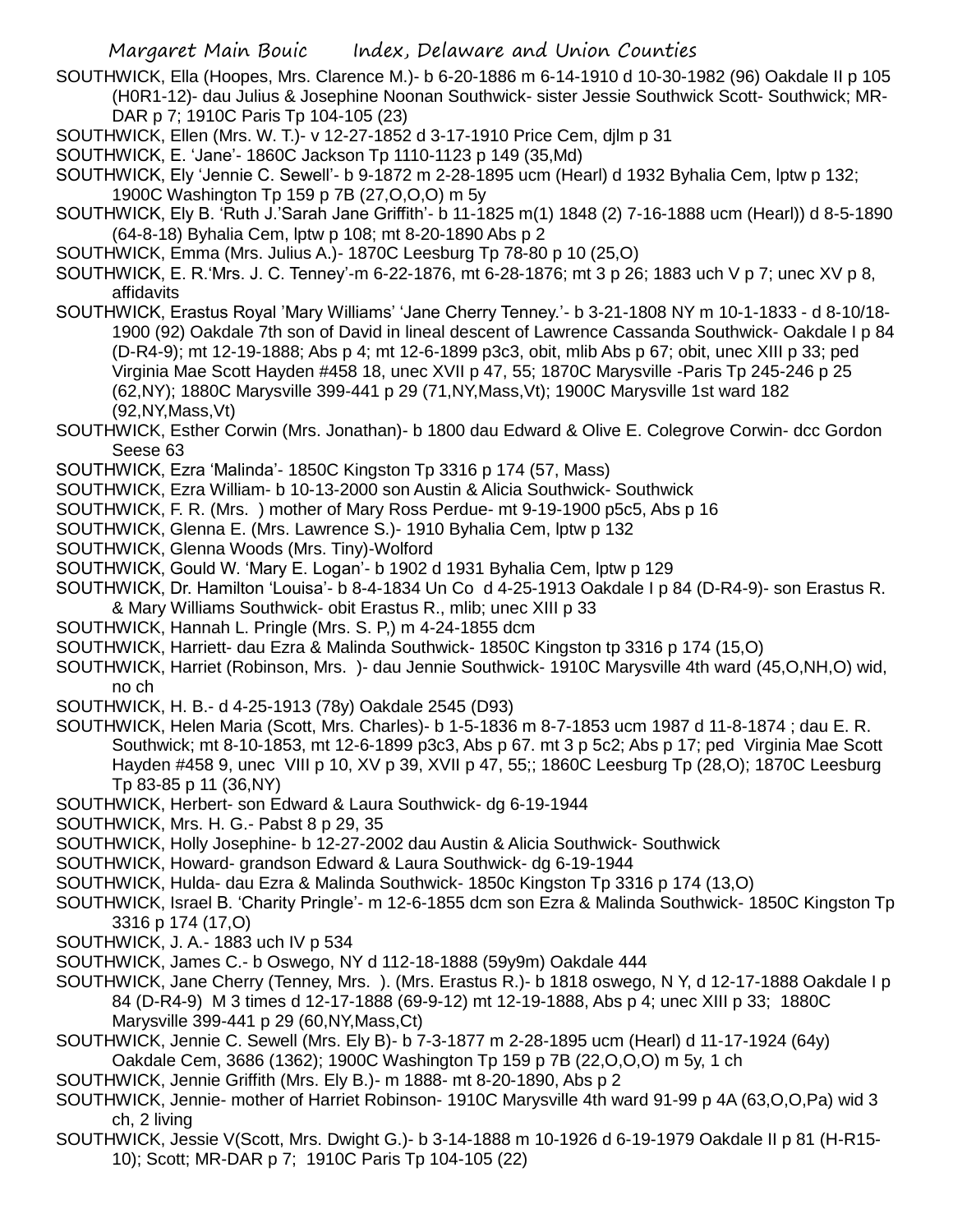- SOUTHWICK, John- son R. E. Southwick- dg 10-13-1893, Cry Ab p 135
- SOUTHWICK, ----Thomas (Mrs. John)- dau Rev. A. E. Thomas- dg 6-22-1909, Cry Ab p 40
- SOUTHWICK, Jonathan 'Esther Corwin' d 10-29-1798 d 11-2-1875- dcc Gordon Seese 62
- SOUTHWICK, Josephine (Mrs. Julius)- d 5-17-1932 (73) Oakdale 4434 (D88) I p 84 (D-R4-9); 1910C Paris Tp 104-105 (55) m 25y, 2 ch
- SOUTHWICK, Julius A. 'Emma'- 1870C Leesburg Tp 78-80 (35,O)
- SOUTHWICK, Julius A. 'Josephine'- b 4–2-6-1841 Wooster d 4-9-1915 (73y11m) Oakdale 2738 (D-93) I p 84 (D-R4-9)- son Erastus R. & Mary Williams Southwick- obit Erastus R,, mlib; unec XIII p 33; 1880C
	- Marysville 399-441 p 29 (39,O,NY,NY); 1910C Paris Tp 104-105 (68) m 25y
- SOUTHWICK, Kathryn (Matheney, Mrs. dau Gould & Mary Logan Southwick- Southwick
- SOUTHWICK, Lasia- d 10-24-1914 (75y6m) b Salem Roads, NY- Oakdale 2690 (D93)
- SOUTHWICK, Laura (Mr. Edward)- b 1-20-1866 d 6-1944, dg 6-19-1944
- SOUTHWICK, Lawrence Cassanda- Pilgrim- Oakdale I p 84
- SOUTHWICK, Lawrence S. 'Glenna E.'- b 4-1899 d 1937 Byhalia Cem, lptw p 132; son Eli B. & Jennie Southwick- 1900C Washington Tp 159 p 7B (1,O,O,O)
- SOUTHWICK, Loretta C.- dau Sylvanus & Martha Southwick- 1850C Kingston Tp 3227 p 171 (1,O)
- SOUTHWICK, Louisa- b 4-1839 dau Erastus R. & Mary Southwick- mt 9-2-1903 p 5 c2, Abs p 17; 1870C Marysville-Paris Tp 245-246 p 25 (28,NY); 1900C Marysville 1st ward 182 p 8B(61,Ny,Ny,NY)
- SOUTHWICK, Louisa (Mrs. Hamilton)- b 4-18-1839 Salem Roads, NY d 10-24-1914 Oakdale I p 84 (D-R4-9)
- SOUTHWICK, Louisa O. (Baldwin, Mrs. Gould J.)- m 7-31-1870 ucm 4750- dau Erastus & Jane Cherry
- Tenney Southwick obit, Erastus, mlib; unec XIII p 33; 1860C Jackson Tp 1110-1123 p 147 (7,O) SOUTHWICK, Louise M.- 1883 uch V p 46
- SOUTHWICK, Malinda (Mrs. Ezra)- 1850C Kingston Tp 3316 p 174 (50,NY)
- SOUTHWICK, Martha Pringle (Mrs. Sylvanus)- m 1-9-1848 dcm; 1850C Kingston Tp 3227 p 171 (25,NY)
- SOUTHWICK, Mary E. Blue (Mrs. William)- m 11-2-1871 ucm 5005; 1900C Washington Tp 157 p 7B (47,O.O.O) , 23y 1 ch
- SOUTHWICK, Mary E. (Mrs. David)- 1860C Union Tp 643-649 p 90 (47,Va); 1870C Milford 59-58 p 6 (56,O); 1880C Milford 47 p 34 (67,Va.Va.Va)
- SOUTHWICK, Mary Williams (Mrs. Erastus Royal)- b 4-4-1813 Rome, NY m 10-1-1833 d 12-8-1874 (61y7m) Oakdale I p 14 (93D) removal 12-7-1880 I p 84 (D-R4-9); obit Erastus R., ped Virginia Mae Scott Hayden #458 19, unec XIII p 33, XVII p 47, 55; 1870C Marysville-Paris Tp 245-246 p 25 (57,NY)
- SOUTHWICK, Mary E. Logan (Mrs. Gould W.)- b 6-1-1904 Byhalia Cem, lptw p 129- dau Clifton & Josephine Logan- Southwick
- SOUTHWICK, Mary Jane (Wolford, Mrs. Robert E.)- b 8-15-1928 m 1946 d 11-10-1976 dau Tiny & Glenna Woods Southwick- Wolford
- SOUTHWICK, Mary L.- 1880C Marysville 150-174 p 6 (41,NY,NY,NY) authoress
- SOUTHWICK, Matelda- b Ashley d 10-19-1889 (39y) dcdeaths
- SOUTHWICK, Ora- dau Ely & Jane Southwick- 1870C Washington Tp 132-127 p 19 (17,O)
- SOUTHWICK, R.- 1883 uch IV p 513
- SOUTHWICK, Rosealtha A. (Oram/Gram, Mrs. James B.)- m 12-24-1867 ucm 4305)- dau David & Mary Southwick- 1860C Union Tp 643-649 (13,O)
- SOUTHWICK, —(Ross, Mrs. )(Tenney, Mrs. J. C.)(Mrs. E. R.)- m 6-22-1876 mt 3 p 26
- SOUTHWICK, R. E.- d Tuesday Dayton Soldier's Home, funeral Dayton- dg 10-13-1893- Cry Ab p 135. formerly boot and shoe business
- SOUTHWICK, (Richards, Mrs. )- dau R. E. Southwick- dg 10-13-1893, Cry Ab p 135
- SOUTHWICK, Rufus E.- son D. R. & Mary Southwick- 1908 dch p 406, 411; 1860C Union Tp 643-649 (26,O); 1870C Milford 59-58 p 6 (25,O)
- SOUTHWICK, Ruth J. McGee (Mrs. Ely B.)- m 1848 d 3-27-1885 (58-9-27) Byhalia Cem, lptw p 108; mt 8-20- 1891 p 8, Abs p 2
- SOUTHWICK, Sarah Jennie- b 1848 d 11-7-1924 Oakdale II p 46 (G-R8-6)
- SOUTHWICK, S. P. 'Hannah L. Pringle'- m 4-24-1855 dcm
- SOUTHWICK, Sylvanus 'Marthe Pringle'- m 1-9-1848 dcm; 1850C Kingston Tp 3227 p 171 (26,NY)
- SOUTHWICK, ---(Tenney, Mrs. J. C.)(Mrs. E. R.)- m 6-22-1876, mt 6-28-1876, mt 3 p 26
- SOUTHWICK, Tiny 'Glenna Woods'- Wolford
- SOUTHWICK, Vera Rudolph (Secrist, Mrs. )- dau Edward & Laura Southwick- dg 6-19-1944
- SOUTHWICK, W. G.- school bus driver- unec XIX p 31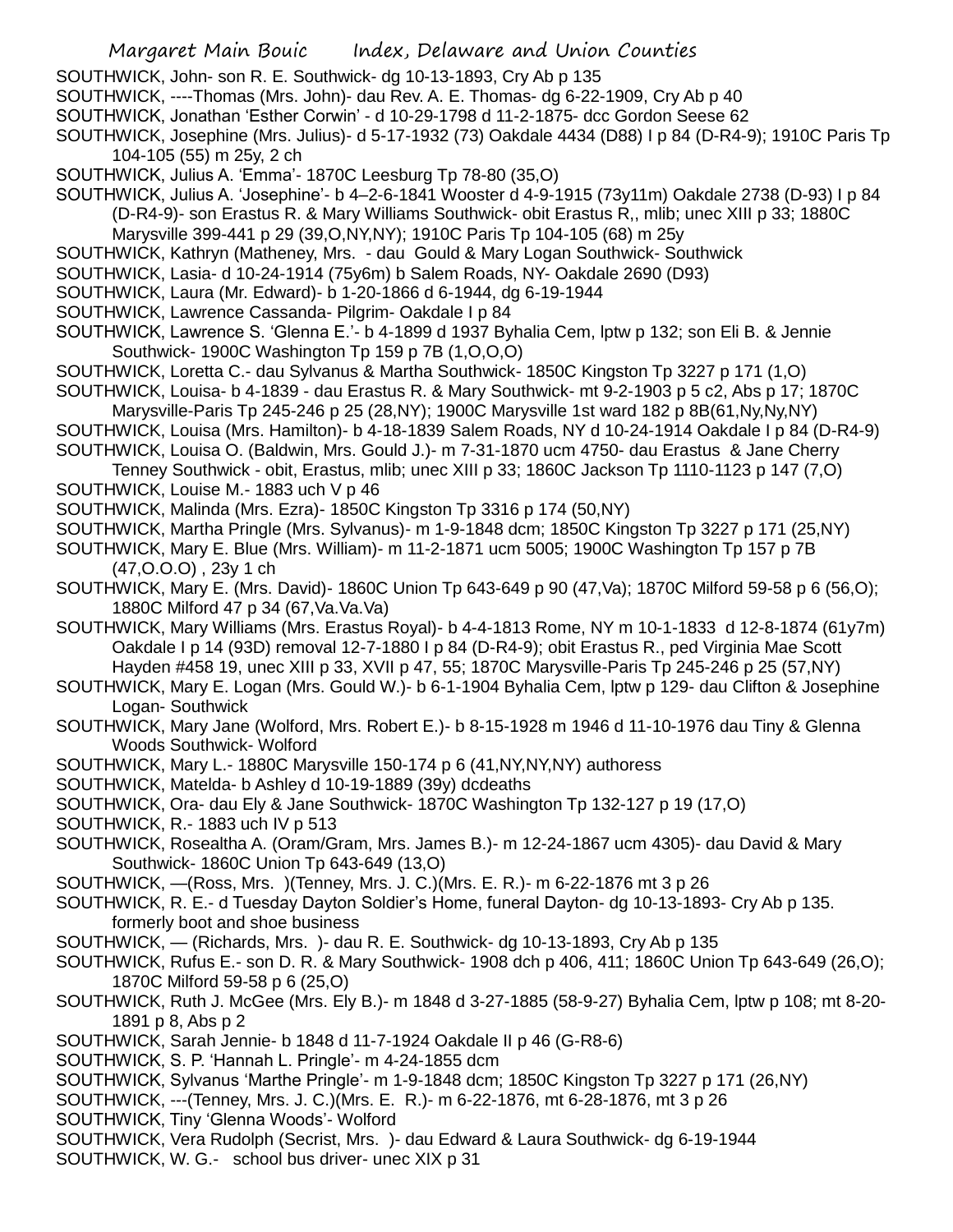Margaret Main Bouic Index, Delaware and Union Counties SOUTHWICK, William- son Ely & Jane Southwick- 1860C Jackson Tp 1110-1123 p 147 (11,O); 1870C Washington Tp 132-127 p 19 (21,O) SOUTHWICK, William- son Ezra & Malinda Southwick- 1850C Kingston Tp 3316 p 174 (95,NY) SOUTHWICK, William F.'Mary E. Blue'- b 11- 2-1848 m 11-2-1871 ucm 5005 1900C Washington Tp 107 p 7B (51,O,O,O) m 28y SOUTHWICK, W. T. 'Ellen'- b 12-26-1848 Price Cem, djlm p 31 SOUTHWICK, William T.- 1910C Richwood 307-314 p 18A (51,O,pa,O) wid, painter, decorator SOUTHWOOD, Emma (20-1897) Washington Tp; uninf p 9 SOUTHWOOD, George F.- b 4-9-1897 born institution- uninf p 9 SOUTHWORTH, ----family of Rebecca Hardin #272; unec X p 2 SOUTHWORTH, Ann (Johnson, Mrs. John)- 1883 uch V p 660 SOUTHWORTH, Beersheba (Mather, Mrs. Dr. Daniel)- unec X p 5 SOUTHEORTH, Bulah- dau William & Phebe Allen Southworth- unec X p 5 SOUTHWORTH, Edward (Ned) 1915 uch p 505; 1883 uch V p 659, see Southward SOUTHWORTH, Elizabeth- dau William & Phebe Allen Southworth- unec X p 5 SOUTHWORTH, Emmet- 1915 uch p 476 SOUTHWORTH, John C.- d 6-19-1951 (76y) Westfield Baptist Cem- Powell p 352 SOUTHWORTH, Lucretia- dau William & Phebe Allen Southworth- unec X p 5 SOUTHWORTH, Mabel E. (Mrs. William H.)- Sunbury p 53, 118; 1961, 1964, 1969, 1971, 1980 dcd SOUTHWORTH, Mary (Davis, Mrs. David)- m 9-9-1847 ucm 1243; unec VII p 25 SOUTHWORTH, Mary- dau William & Phebe Allen Southworth- unec X p 5 SOUTHWORTH, Phebe Allen (Mrs. William)- unec X p 5 SOUTHWORTH, Press- brother William H. Southworth- Southworth SOUTHWORTH, Sara- b 4-1848 1900C Dover Tp 108-110 p 5B (52,O,O,Pa) wid, 3 ch 2 living- Griffith SOUTHWORTH, Sarah- dau William & Phebe Allen Southworth- unec X p 5 SOUTHWORTH, William H. "Billy"'Mabel E.'- d 11-115-1969 (76) Greenlawn Cem, Cols.- Sunbury p 32, 63; 1961, 1964, 1969, 1971 dcd SOUTHWORTH, Willliam, appraiser, estate of Joseph Davis- uccp p 15 SOUTHWORTH, William 'Phebe Allen'- b 5-9-1809- unec X p 5 SOVEREEN, Barbara Kay (Freeman, Mrs. William David)- m 9-1-1862 dau Rollin Sovereen- Sovereen SOVEREEN, David Lloyd- son Rollin Sovereen- Sovereen SOVEREEN, Rollin- Sovereen SOVEREIGN, Amelia Frazier (Mrs. James)- m 5-8-1838 Golmes Co D. A. R. SOVEREIGN, James 'Amelia Frazier'- m 5-8-1838 Holmes Co, D. A. R. SOVEREIGN, James (14 on 12-1839) son John Sovereign, uccp p 20, JB2 p 202; CP 115, GS p 46 ; unclaimed letter 1843, unec XII p 56 SOVEREIGN, James 'Lucinda'- 1850C Marysville 542-553 p 83 (24,O) SOVEREIGN, John- uccp p 20 JB 2 p 202' 1830C Leesburg Tp p 43 SOVEREIGN, John B.- son Rachel Sovereign- 1850C Leesburg Tp 309-314 p 48 (21,Ind) SOVEREIGN, Lucinda (Mrs. James)- 1850C Marysville 542-553 p 83 (19,O) SOVEREIGN, Sophronia- dau James & Lucinda Sovereign- 1850c Marysville 542-553 p 83 (1,O) SOVEREIGN, Mary- dau John Sovereign- uccp p 20 JB 2 p 202; CP 115 GS p 46 SOVEREIGN, Rachel (Andrews, Mrs. Peter)- m 2-17-1853 ucm 1921 mt 3-2-1853 (2-27-1853); unec XV p 30 SOVEREIGN, Richard- 1840C Leesburg Tp 172 (50-60) SOVERN/COBERN- John- 1820C Union Tp 207 (45+) SOVERN, Joseph- 1820C Union Tp 217 (26-45) SOVERN, Sarah (Mrs. Wm)- 1860C York Tp 1187-1198 p 161 (48,O) SOVERN, Wm 'Sarah'- 1860C York Tp 1187-1198 p 161 (30,O) SOVERNS, William- 1870C Taylor Tp 243-233 p 29 (40,O) SOVISO, Catherine (Drumm, Mrs. )(Jones, Mrs. Oliver C.)- 1985 uch p 114 SOVREIGN, John- 1915 uch p 453, 517; 1883 uch V p 71, 423 SOVREIGN, Mathew- son Rachael Sovreign- 1850c Leesburg Tp 309-314 p 48 (12,O) SOVREIGN, Rachael (Andrews, Mrs. Peter) (Mrs. ) m 2-21/27-1853 ucm 1921; mt 3-2-1853; unec IV p 59, VIII p 10; 1850C Leesburg Tp 309-314 p 48 (48,Ky) SOWARD, Catharine (Bales, Mrs. Moses)- m 1-30-1844/5- unec X p 8 SOWARD, Hester Markle (Mrs. William M.)- m 2-4-1819 Madison Co, unec IV p 51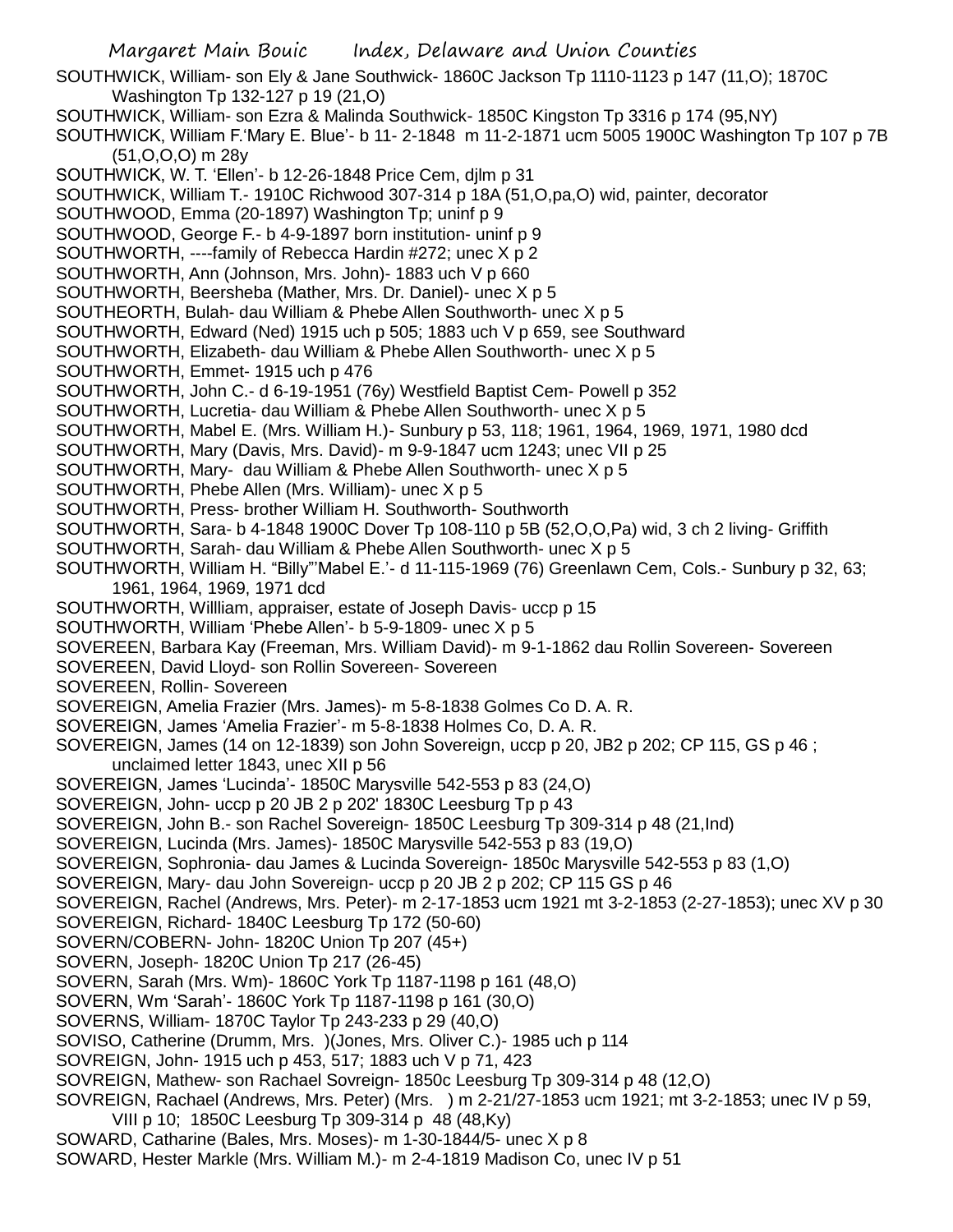Margaret Main Bouic Index, Delaware and Union Counties SOWARD, Jefferson 'Rhoda Wood'- m 6-25-1833 Madison Co, unec VII p 16 SOWARD, Mary Cypress (Mrs. Robert)- m 9-10-1818 Madison Co, unec IV p 30 SOWARD, Mary (Williams, Mrs. James)- m 2-22-1816 Madison Co, unec IV p 29 SOWARD, Mary Wood (Mrs. Sandy)- m 8-27-1835 Madison Co, unec VII p 23 SOWARD, Rhoda Wood (Mrs. Jefferson)- m 6-25-1833 Madison Co, unec VII p 16 SOWARD, Robert 'Mary Cypress'- m 9-10-1818 Madison Co, unec IV p 30 SOWARD, Sandy 'Mary Wood'- m 8-27-1835 Madison Co, unec VII p 23 SOWARD, William M. 'Hester Markle'- m 2-4-1819 Madison Co, unec IV p 51 SOWARDS, Buddy J. 'Joan G.'- 1977, 1979, 1981, 1983 ucd SOWARDS, Jeff- b 1972 son Buddy J. & Joan G. Sowards- 1977, 1979, 1981, 1983 ucd SOWARDS, Joan G. (Mrs. Buddy J.)- 1977, 1979, 1981, 1983 ucd SOWARDS, Tina- b 1974 dau Buddy J. & Joan G. Sowards- 1977, 1979, 1981, 1983 ucd SOWARDS, Tracy- b 1970 ch Buddy J. & Joan G. Sowards- 1977, 1979, 1981, 1983 ucd SOWASH, Elizabeth J. (Jolley, Mrs. Lewis)- 1985 uch p 84 SOWDER, — b 11-28-1868 Delaware Town son John & Elizabeth Sowder- dcbirths SOWELL, Thomas- unclaimed letter 1843, unec XII p 55 SOWERS. Alberta (Rush, Mrs. Robert)- dau Walter & Bertha West Sowers- Sowers; obit Bertha, mlib (brown) SOWERS, Bertha F. West(Mrs. Walter)-d 5-18-1969 bur Dublin Sowers; 1962 ucd; obit mlib(brown) SOWERS, Courtney- dau David & Joey Sowers- Sowers

SOWERS, Daniel Wayne- stillborn 12-27-1988 Resurrection Cem- twin son of David & Joey Sowers- Sowers SOWERS, David 'Joey'- son John & Joyce Sowers- Sowers

- SOWERS, Delores (Bell, Mrs. Leonard)- dau Walter & Bertha West Sowers- Sowers; obit, Bertha, mlib(brown)
- SOWERS, Diana- b 1959 dau Edward W. & Lumora M. Sowers- 1969 dcd
- SOWERS, Dorothy E. (Mrs. Spencer M.)- b 1908 d 1965 Price Cem, djlm p 56
- SOWERS, Dorothy (Veth, Mrs. Charles)- dau Walter & Bertha West Sowers- Sowers; obit Bertha, mlib (brown)
- SOWERS, Earl Hunter 'Florence Lenore Casper'- b 5-19-1900 m 8-6-1927- Weiser p 141
- SOWERS, Edward W. 'Lumora M,.'- 1969 dcd
- SOWERS, Evelyn (Gillenwater, Mrs. McClelland)- dau Walter & Bertha West Sowers- Sowers; obit Bertha, mlib(brown)
- SOWERS, Florence Lnore Casper (Mrs. Earl Hunter)- b 7-23-1906 m 8-6-1927 dau William Henry & Florence Lovinia Fasig Casper- Weiser p 141
- SOWERS, Gennieve (Foust, Mrs. Carl)- m 6-23-1926- Weiser p 28
- SOWERS, Harry- son Walter & Bertha West Sowers- Sowers; obit Bertha, mlib (brown)
- SOWERS, Herbert Leon 'Veva Spring'- d 11-29-1962 (65) Oak Grove Cem- son Myrtle Sowers- Sowers; 1830C Marysville 414 p 295 (20-30); 1850C Marysville 497-506 p 76 (43,O); 1860C Marysville 1484- 1476 p 195 (53,O)
- SOWERS, Jay- son David & Joey Sowers- Sowers
- SOWERS, Joey Yoakum(Mrs. David)- dau Robert & Rita Yoakum- Sowers
- SOWERS, John Austin- stIllborn 12-27-1988 Resurrection Cem- twin son of David & Joey Sowers- Sowers
- SOWERS, Jordan- son Michelle D. Feazel Sowers- Sowers
- SOWERS, Kelly- dau David & Joey Sowers- Sowers
- SOWERS, Laura Ellen (Strayer, Mrs. John Edward)- b 9-5-1859 d 7-4-1935 dau Samuel & Mary King Sowersped Gary R. Bolen #563 11; unec XVIII p 22
- SOWERS, Louise (Mesie, Mrs. Anthony)- dau Walter & Bertha West Sowers- Sowers
- SOWERS, Lumora M. (Mrs. Edward W.)- 1969 ucd
- SOWERS, Martha (Davis, Mrs. John W.)- m 9-5-1846 ucm 1152; unec VI p 68
- SOWERS, Mary Ann (Boggs, Mrs. James)- m 1-4-1831 Madison Co, unec V p 47
- SOWERS, Mary King (Mrs. Samuel)- b 1826 d 1893 ped Gary R. Bolen #563 23; unec XVIII p 22
- SOWERS, Michelle D. "Shelli" Feazel (Mrs. ) b 7-1-1963 d 5-4-2001 (37)- dau Kenneth & Glenda Hambrick Feazel- Sowers
- SOWERS, Nancy (Stovenour, Mrs. Christian)- m 1828; Powell p 334
- SOWERS, Rachel- dau Michelle D. Feazel Sowers- Sowers
- SOWERS, Ruth (McAllister, Mrs. Gale)- dau Walter & Bertha West Sowers- Sowers; obit Bertha, mlib (brown)
- SOWERS, Samuel 'Mary King'- b 1826 d 1896; ped Gary R. Bolen #563 22, unec XVIII p 22
- SOWERS, Sandy L. (Mrs. William S.)- 1975, 1977, 1979, 1981, 1983 ucd
- SOWERS, Sara- b 1976 dau William S. & Sandy Sowers- 1981, 1983 ucd